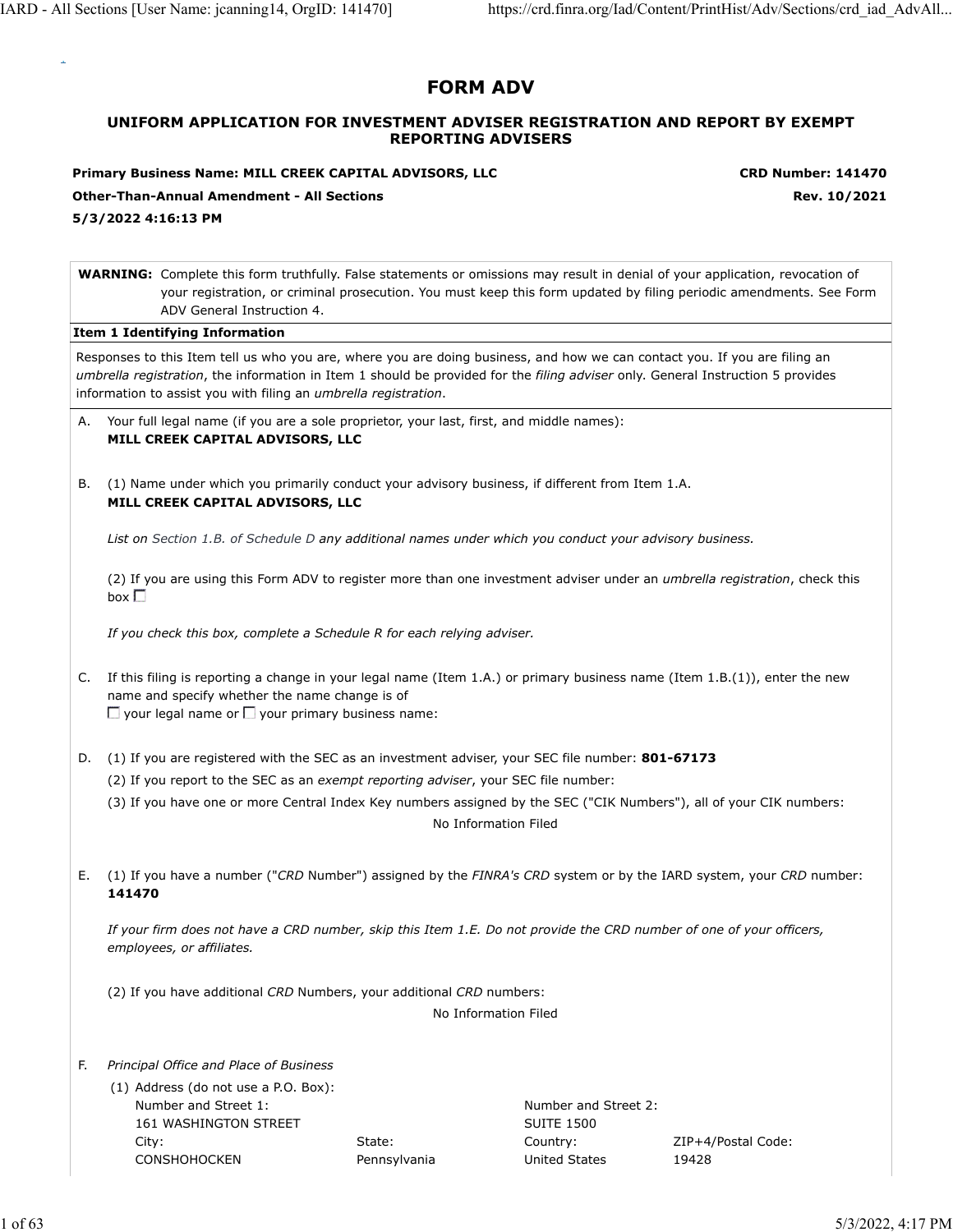|    |                                                                                                                                                                                                                                                                      | If this address is a private residence, check this box: $\square$                       |                                           |                                                                                                                                                                                                                                                                                                                                                                                                                                                                                                                                                                                                                                                                 |               |  |  |  |
|----|----------------------------------------------------------------------------------------------------------------------------------------------------------------------------------------------------------------------------------------------------------------------|-----------------------------------------------------------------------------------------|-------------------------------------------|-----------------------------------------------------------------------------------------------------------------------------------------------------------------------------------------------------------------------------------------------------------------------------------------------------------------------------------------------------------------------------------------------------------------------------------------------------------------------------------------------------------------------------------------------------------------------------------------------------------------------------------------------------------------|---------------|--|--|--|
|    |                                                                                                                                                                                                                                                                      | employees as of the end of your most recently completed fiscal year.                    |                                           | List on Section 1.F. of Schedule D any office, other than your principal office and place of business, at which you conduct<br>investment advisory business. If you are applying for registration, or are registered, with one or more state securities<br>authorities, you must list all of your offices in the state or states to which you are applying for registration or with whom<br>you are registered. If you are applying for SEC registration, if you are registered only with the SEC, or if you are<br>reporting to the SEC as an exempt reporting adviser, list the largest twenty-five offices in terms of numbers of                            |               |  |  |  |
|    |                                                                                                                                                                                                                                                                      |                                                                                         |                                           | (2) Days of week that you normally conduct business at your principal office and place of business:                                                                                                                                                                                                                                                                                                                                                                                                                                                                                                                                                             |               |  |  |  |
|    | O Monday - Friday O Other:<br>Normal business hours at this location:<br>8 A.M. TO 6 P.M.                                                                                                                                                                            |                                                                                         |                                           |                                                                                                                                                                                                                                                                                                                                                                                                                                                                                                                                                                                                                                                                 |               |  |  |  |
|    | (3) Telephone number at this location:<br>610-941-7700<br>(4) Facsimile number at this location, if any:<br>610-941-9792                                                                                                                                             |                                                                                         |                                           |                                                                                                                                                                                                                                                                                                                                                                                                                                                                                                                                                                                                                                                                 |               |  |  |  |
|    | 2                                                                                                                                                                                                                                                                    | investment advisory business as of the end of your most recently completed fiscal year? |                                           | (5) What is the total number of offices, other than your principal office and place of business, at which you conduct                                                                                                                                                                                                                                                                                                                                                                                                                                                                                                                                           |               |  |  |  |
| G. |                                                                                                                                                                                                                                                                      | Mailing address, if different from your principal office and place of business address: |                                           |                                                                                                                                                                                                                                                                                                                                                                                                                                                                                                                                                                                                                                                                 |               |  |  |  |
|    | Number and Street 1:                                                                                                                                                                                                                                                 |                                                                                         |                                           | Number and Street 2:                                                                                                                                                                                                                                                                                                                                                                                                                                                                                                                                                                                                                                            |               |  |  |  |
|    | City:                                                                                                                                                                                                                                                                | State:                                                                                  | Country:                                  | ZIP+4/Postal Code:                                                                                                                                                                                                                                                                                                                                                                                                                                                                                                                                                                                                                                              |               |  |  |  |
|    |                                                                                                                                                                                                                                                                      | If this address is a private residence, check this box: $\square$                       |                                           |                                                                                                                                                                                                                                                                                                                                                                                                                                                                                                                                                                                                                                                                 |               |  |  |  |
| Н. | address in Item 1.F.:                                                                                                                                                                                                                                                |                                                                                         |                                           | If you are a sole proprietor, state your full residence address, if different from your principal office and place of business                                                                                                                                                                                                                                                                                                                                                                                                                                                                                                                                  |               |  |  |  |
|    | Number and Street 1:                                                                                                                                                                                                                                                 |                                                                                         | Number and Street 2:                      |                                                                                                                                                                                                                                                                                                                                                                                                                                                                                                                                                                                                                                                                 |               |  |  |  |
|    | City:                                                                                                                                                                                                                                                                | State:                                                                                  | Country:                                  | ZIP+4/Postal Code:                                                                                                                                                                                                                                                                                                                                                                                                                                                                                                                                                                                                                                              |               |  |  |  |
|    |                                                                                                                                                                                                                                                                      |                                                                                         |                                           |                                                                                                                                                                                                                                                                                                                                                                                                                                                                                                                                                                                                                                                                 | <b>Yes No</b> |  |  |  |
| Ι. | limited to, Twitter, Facebook and LinkedIn)?                                                                                                                                                                                                                         |                                                                                         |                                           | Do you have one or more websites or accounts on publicly available social media platforms (including, but not                                                                                                                                                                                                                                                                                                                                                                                                                                                                                                                                                   | ⊙<br>O        |  |  |  |
|    |                                                                                                                                                                                                                                                                      | or the addresses of employee accounts on publicly available social media platforms.     |                                           | If "yes," list all firm website addresses and the address for each of the firm's accounts on publicly available social media<br>platforms on Section 1.1. of Schedule D. If a website address serves as a portal through which to access other information you<br>have published on the web, you may list the portal without listing addresses for all of the other information. You may need to<br>list more than one portal address. Do not provide the addresses of websites or accounts on publicly available social media<br>platforms where you do not control the content. Do not provide the individual electronic mail (e-mail) addresses of employees |               |  |  |  |
| J. | Chief Compliance Officer                                                                                                                                                                                                                                             |                                                                                         |                                           |                                                                                                                                                                                                                                                                                                                                                                                                                                                                                                                                                                                                                                                                 |               |  |  |  |
|    | (1) Provide the name and contact information of your Chief Compliance Officer. If you are an exempt reporting adviser, you<br>must provide the contact information for your Chief Compliance Officer, if you have one. If not, you must complete Item 1.K.<br>below. |                                                                                         |                                           |                                                                                                                                                                                                                                                                                                                                                                                                                                                                                                                                                                                                                                                                 |               |  |  |  |
|    | Name:<br><b>JOHN CANNING</b>                                                                                                                                                                                                                                         |                                                                                         | Other titles, if any:                     |                                                                                                                                                                                                                                                                                                                                                                                                                                                                                                                                                                                                                                                                 |               |  |  |  |
|    | Telephone number:<br>610-513-2185                                                                                                                                                                                                                                    |                                                                                         | 610-941-9792                              | Facsimile number, if any:                                                                                                                                                                                                                                                                                                                                                                                                                                                                                                                                                                                                                                       |               |  |  |  |
|    | Number and Street 1:<br>161 WASHINGTON STREET                                                                                                                                                                                                                        |                                                                                         | Number and Street 2:<br><b>SUITE 1500</b> |                                                                                                                                                                                                                                                                                                                                                                                                                                                                                                                                                                                                                                                                 |               |  |  |  |
|    | City:<br><b>CONSHOHOCKEN</b>                                                                                                                                                                                                                                         | State:<br>Pennsylvania                                                                  | Country:<br><b>United States</b>          | ZIP+4/Postal Code:<br>19428                                                                                                                                                                                                                                                                                                                                                                                                                                                                                                                                                                                                                                     |               |  |  |  |
|    |                                                                                                                                                                                                                                                                      |                                                                                         |                                           |                                                                                                                                                                                                                                                                                                                                                                                                                                                                                                                                                                                                                                                                 |               |  |  |  |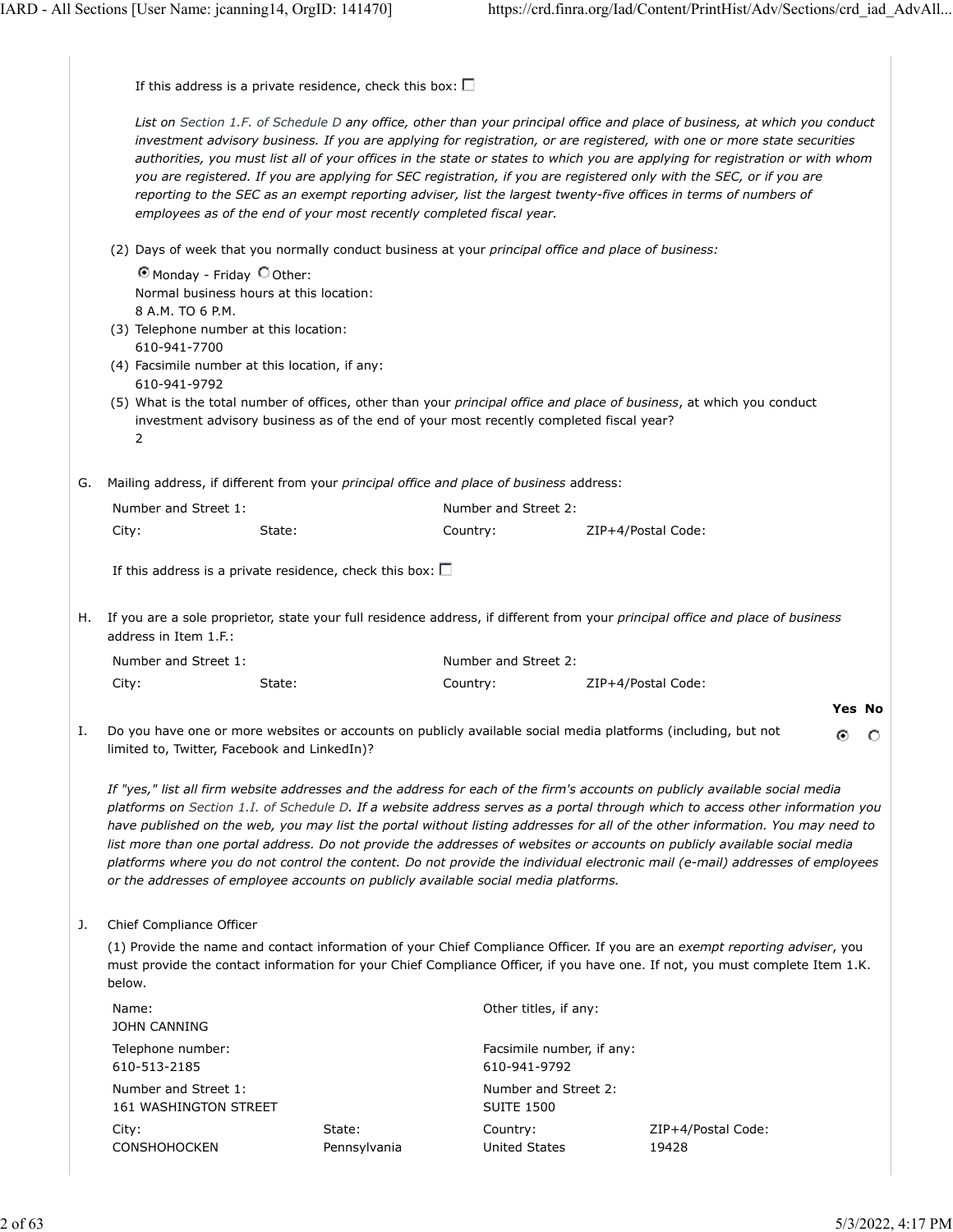|    | Electronic mail (e-mail) address, if Chief Compliance Officer has one:<br>JCANNING@MILLCREEKCAP.COM                                                                                           |                        |                                           |                                                                                                                                                                                                                                                      |                    |           |
|----|-----------------------------------------------------------------------------------------------------------------------------------------------------------------------------------------------|------------------------|-------------------------------------------|------------------------------------------------------------------------------------------------------------------------------------------------------------------------------------------------------------------------------------------------------|--------------------|-----------|
|    | officer services to you, provide the person's name and IRS Employer Identification Number (if any):<br>Name:<br>CHENERY COMPLIANCE GROUP<br>IRS Employer Identification Number:<br>47-3358580 |                        |                                           | (2) If your Chief Compliance Officer is compensated or employed by any person other than you, a related person or an<br>investment company registered under the Investment Company Act of 1940 that you advise for providing chief compliance        |                    |           |
| Κ. | and respond to questions about this Form ADV, you may provide that information here.                                                                                                          |                        |                                           | Additional Regulatory Contact Person: If a person other than the Chief Compliance Officer is authorized to receive information                                                                                                                       |                    |           |
|    | Name:<br><b>JOAN STRAUS</b>                                                                                                                                                                   |                        | Titles:<br>VICE PRESIDENT OF COMPLIANCE   |                                                                                                                                                                                                                                                      |                    |           |
|    | Telephone number:<br>610-941-2014                                                                                                                                                             |                        | Facsimile number, if any:<br>610-941-9792 |                                                                                                                                                                                                                                                      |                    |           |
|    | Number and Street 1:<br><b>161 WASHINGTON STREET</b>                                                                                                                                          |                        | Number and Street 2:<br><b>SUITE 1500</b> |                                                                                                                                                                                                                                                      |                    |           |
|    | City:<br><b>CONSHOHOCKEN</b>                                                                                                                                                                  | State:<br>Pennsylvania | Country:<br>United States                 | ZIP+4/Postal Code:<br>19428                                                                                                                                                                                                                          |                    |           |
|    | Electronic mail (e-mail) address, if contact person has one:<br>JSTRAUS@MILLCREEKCAP.COM                                                                                                      |                        |                                           |                                                                                                                                                                                                                                                      | <b>Yes No</b>      |           |
| L. | Act, or similar state law, somewhere other than your principal office and place of business?                                                                                                  |                        |                                           | Do you maintain some or all of the books and records you are required to keep under Section 204 of the Advisers                                                                                                                                      | Ω                  | Θ         |
|    | If "yes," complete Section 1.L. of Schedule D.                                                                                                                                                |                        |                                           |                                                                                                                                                                                                                                                      | <b>Yes No</b>      |           |
|    | M. Are you registered with a foreign financial regulatory authority?                                                                                                                          |                        |                                           |                                                                                                                                                                                                                                                      |                    | $\bullet$ |
|    | registered with a foreign financial regulatory authority. If "yes," complete Section 1.M. of Schedule D.                                                                                      |                        |                                           | Answer "no" if you are not registered with a foreign financial regulatory authority, even if you have an affiliate that is                                                                                                                           |                    |           |
| N. | Are you a public reporting company under Sections 12 or 15(d) of the Securities Exchange Act of 1934?                                                                                         |                        |                                           |                                                                                                                                                                                                                                                      | <b>Yes No</b><br>O | Θ         |
|    |                                                                                                                                                                                               |                        |                                           |                                                                                                                                                                                                                                                      | <b>Yes No</b>      |           |
| O. | Did you have \$1 billion or more in assets on the last day of your most recent fiscal year?<br>If yes, what is the approximate amount of your assets:                                         |                        |                                           |                                                                                                                                                                                                                                                      | О                  | ⊙         |
|    | \$1 billion to less than \$10 billion<br>С                                                                                                                                                    |                        |                                           |                                                                                                                                                                                                                                                      |                    |           |
|    | \$10 billion to less than \$50 billion<br>О                                                                                                                                                   |                        |                                           |                                                                                                                                                                                                                                                      |                    |           |
|    | \$50 billion or more<br>О                                                                                                                                                                     |                        |                                           |                                                                                                                                                                                                                                                      |                    |           |
|    |                                                                                                                                                                                               |                        |                                           | For purposes of Item 1.0. only, "assets" refers to your total assets, rather than the assets you manage on behalf of clients.<br>Determine your total assets using the total assets shown on the balance sheet for your most recent fiscal year end. |                    |           |
| P. | Provide your Legal Entity Identifier if you have one:                                                                                                                                         |                        |                                           |                                                                                                                                                                                                                                                      |                    |           |
|    | not have a legal entity identifier.                                                                                                                                                           |                        |                                           | A legal entity identifier is a unique number that companies use to identify each other in the financial marketplace. You may                                                                                                                         |                    |           |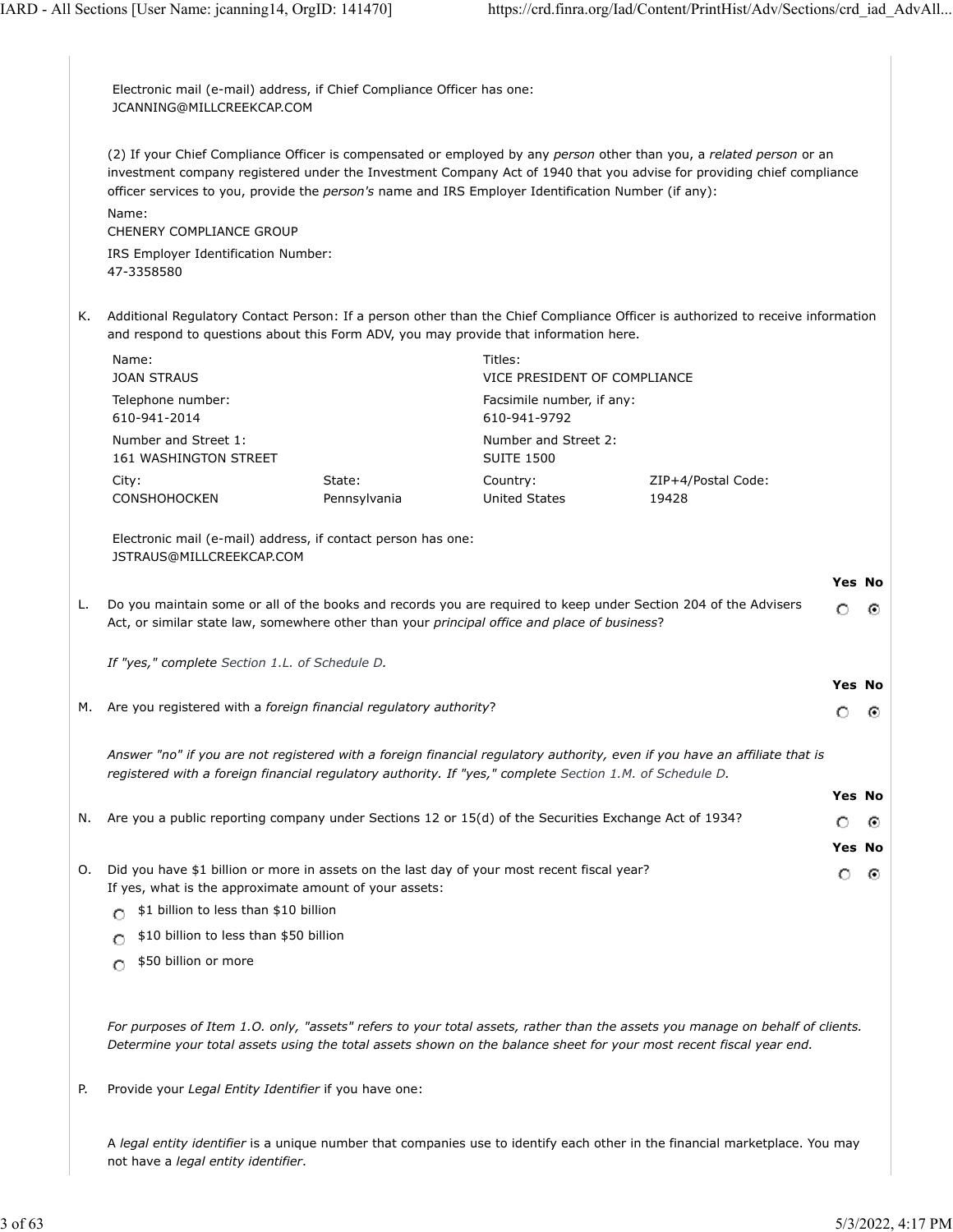| <b>SECTION 1.B. Other Business Names</b>                                                                                                                    |                           |                                          |                                                                                                                                                                                                                                                                                                                                                                                                          |
|-------------------------------------------------------------------------------------------------------------------------------------------------------------|---------------------------|------------------------------------------|----------------------------------------------------------------------------------------------------------------------------------------------------------------------------------------------------------------------------------------------------------------------------------------------------------------------------------------------------------------------------------------------------------|
|                                                                                                                                                             |                           | No Information Filed                     |                                                                                                                                                                                                                                                                                                                                                                                                          |
| <b>SECTION 1.F. Other Offices</b>                                                                                                                           |                           |                                          |                                                                                                                                                                                                                                                                                                                                                                                                          |
| five offices (in terms of numbers of employees).                                                                                                            |                           |                                          | Complete the following information for each office, other than your principal office and place of business, at which you conduct<br>investment advisory business. You must complete a separate Schedule D Section 1.F. for each location. If you are applying for<br>SEC registration, if you are registered only with the SEC, or if you are an exempt reporting adviser, list only the largest twenty- |
| Number and Street 1:<br>999 VANDERBILT BEACH RD                                                                                                             |                           | Number and Street 2:<br><b>SUITE 200</b> |                                                                                                                                                                                                                                                                                                                                                                                                          |
| City:<br><b>NAPLES</b>                                                                                                                                      | State:<br>Florida         | Country:<br><b>United States</b>         | ZIP+4/Postal Code:<br>34108                                                                                                                                                                                                                                                                                                                                                                              |
| If this address is a private residence, check this box: $\square$                                                                                           |                           |                                          |                                                                                                                                                                                                                                                                                                                                                                                                          |
| Telephone Number:<br>440-554-4495                                                                                                                           | Facsimile Number, if any: |                                          |                                                                                                                                                                                                                                                                                                                                                                                                          |
| Number here:                                                                                                                                                |                           |                                          | If this office location is also required to be registered with FINRA or a state securities authority as a branch office location for a<br>broker-dealer or investment adviser on the Uniform Branch Office Registration Form (Form BR), please provide the CRD Branch                                                                                                                                    |
| How many employees perform investment advisory functions from this office location?<br>1                                                                    |                           |                                          |                                                                                                                                                                                                                                                                                                                                                                                                          |
| Are other business activities conducted at this office location? (check all that apply)                                                                     |                           |                                          |                                                                                                                                                                                                                                                                                                                                                                                                          |
| $\Box$ (1) Broker-dealer (registered or unregistered)                                                                                                       |                           |                                          |                                                                                                                                                                                                                                                                                                                                                                                                          |
| $\Box$ (2) Bank (including a separately identifiable department or division of a bank)                                                                      |                           |                                          |                                                                                                                                                                                                                                                                                                                                                                                                          |
| $\Box$ (3) Insurance broker or agent                                                                                                                        |                           |                                          |                                                                                                                                                                                                                                                                                                                                                                                                          |
| $\Box$ (4) Commodity pool operator or commodity trading advisor (whether registered or exempt from registration)<br>$\Box$ (5) Registered municipal advisor |                           |                                          |                                                                                                                                                                                                                                                                                                                                                                                                          |
| $\Box$ (6) Accountant or accounting firm                                                                                                                    |                           |                                          |                                                                                                                                                                                                                                                                                                                                                                                                          |
| $\Box$ (7) Lawyer or law firm                                                                                                                               |                           |                                          |                                                                                                                                                                                                                                                                                                                                                                                                          |
| Describe any other investment-related business activities conducted from this office location:                                                              |                           |                                          |                                                                                                                                                                                                                                                                                                                                                                                                          |
|                                                                                                                                                             |                           |                                          |                                                                                                                                                                                                                                                                                                                                                                                                          |
| five offices (in terms of numbers of employees).                                                                                                            |                           |                                          | Complete the following information for each office, other than your principal office and place of business, at which you conduct<br>investment advisory business. You must complete a separate Schedule D Section 1.F. for each location. If you are applying for<br>SEC registration, if you are registered only with the SEC, or if you are an exempt reporting adviser, list only the largest twenty- |
| Number and Street 1:                                                                                                                                        |                           | Number and Street 2:                     |                                                                                                                                                                                                                                                                                                                                                                                                          |
| 680 ANDERSEN DRIVE                                                                                                                                          |                           | <b>SUITE 530</b>                         |                                                                                                                                                                                                                                                                                                                                                                                                          |
| City:<br>PITTSBURGH                                                                                                                                         | State:<br>Pennsylvania    | Country:<br><b>United States</b>         | ZIP+4/Postal Code:<br>15220                                                                                                                                                                                                                                                                                                                                                                              |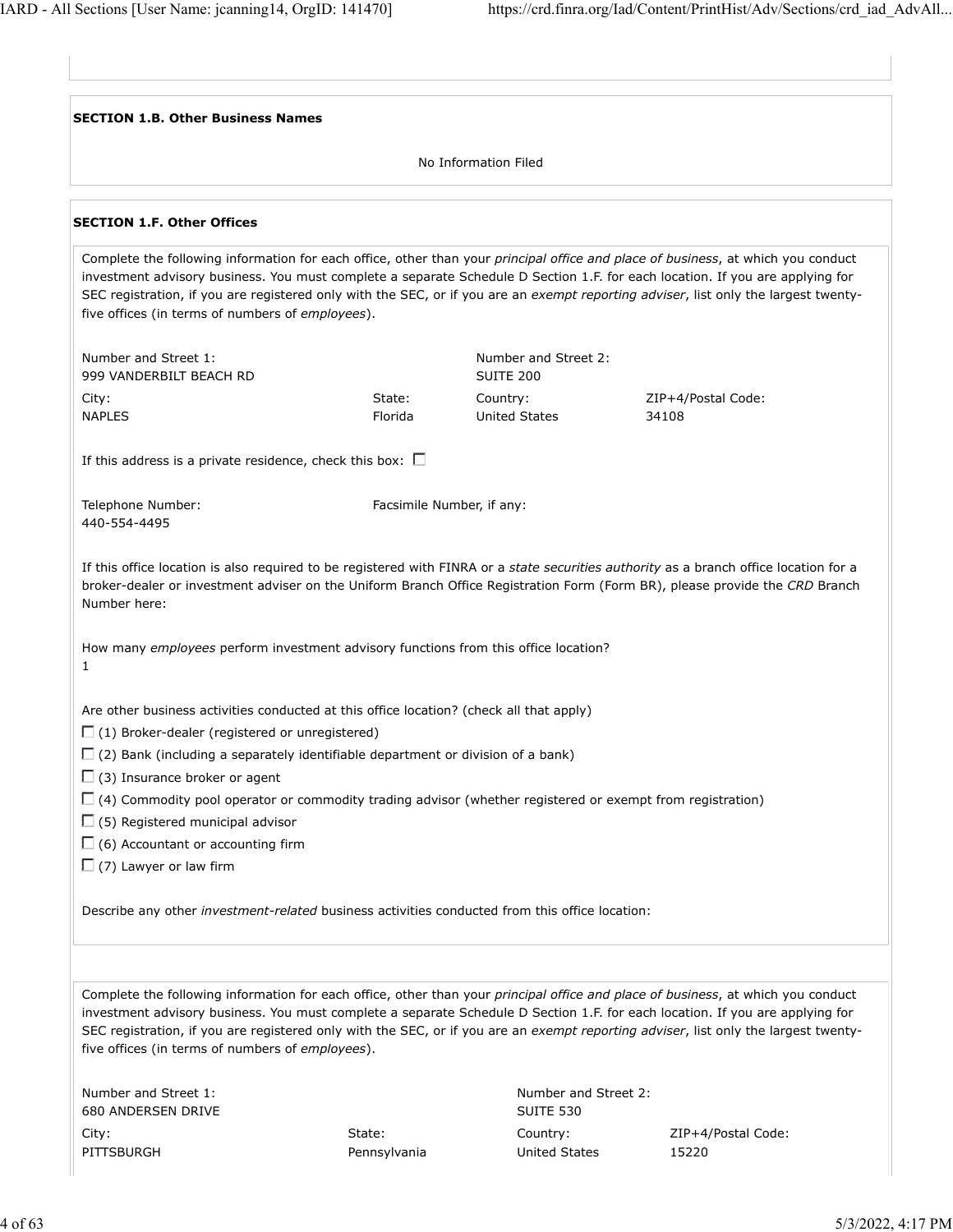| If this address is a private residence, check this box: $\square$ |                                                                                                                                                                                                                                                                                                                                                    |
|-------------------------------------------------------------------|----------------------------------------------------------------------------------------------------------------------------------------------------------------------------------------------------------------------------------------------------------------------------------------------------------------------------------------------------|
| Telephone Number:<br>412-697-1177                                 | Facsimile Number, if any:<br>412-637-2111                                                                                                                                                                                                                                                                                                          |
| Number here:                                                      | If this office location is also required to be registered with FINRA or a state securities authority as a branch office location for a<br>broker-dealer or investment adviser on the Uniform Branch Office Registration Form (Form BR), please provide the CRD Branch                                                                              |
| 2                                                                 | How many employees perform investment advisory functions from this office location?                                                                                                                                                                                                                                                                |
| $\Box$ (1) Broker-dealer (registered or unregistered)             | Are other business activities conducted at this office location? (check all that apply)                                                                                                                                                                                                                                                            |
|                                                                   | $\Box$ (2) Bank (including a separately identifiable department or division of a bank)                                                                                                                                                                                                                                                             |
| $\Box$ (3) Insurance broker or agent                              |                                                                                                                                                                                                                                                                                                                                                    |
| $\square$ (5) Registered municipal advisor                        | $\Box$ (4) Commodity pool operator or commodity trading advisor (whether registered or exempt from registration)                                                                                                                                                                                                                                   |
| $\Box$ (6) Accountant or accounting firm                          |                                                                                                                                                                                                                                                                                                                                                    |
| $\Box$ (7) Lawyer or law firm                                     |                                                                                                                                                                                                                                                                                                                                                    |
|                                                                   |                                                                                                                                                                                                                                                                                                                                                    |
|                                                                   | Describe any other investment-related business activities conducted from this office location:                                                                                                                                                                                                                                                     |
|                                                                   |                                                                                                                                                                                                                                                                                                                                                    |
| <b>SECTION 1.I. Website Addresses</b>                             |                                                                                                                                                                                                                                                                                                                                                    |
|                                                                   | List your website addresses, including addresses for accounts on publicly available social media platforms where you control the<br>content (including, but not limited to, Twitter, Facebook and/or LinkedIn). You must complete a separate Schedule D Section 1.I.<br>for each website or account on a publicly available social media platform. |
|                                                                   | Address of Website/Account on Publicly Available Social Media Platform:<br>HTTP://WWW.MILLCREEKCAP.COM                                                                                                                                                                                                                                             |
|                                                                   | Address of Website/Account on Publicly Available Social Media Platform: HTTPS://WWW.LINKEDIN.COM/COMPANY/229164/                                                                                                                                                                                                                                   |

**SECTION 1.L. Location of Books and Records**

No Information Filed

**SECTION 1.M. Registration with Foreign Financial Regulatory Authorities**

No Information Filed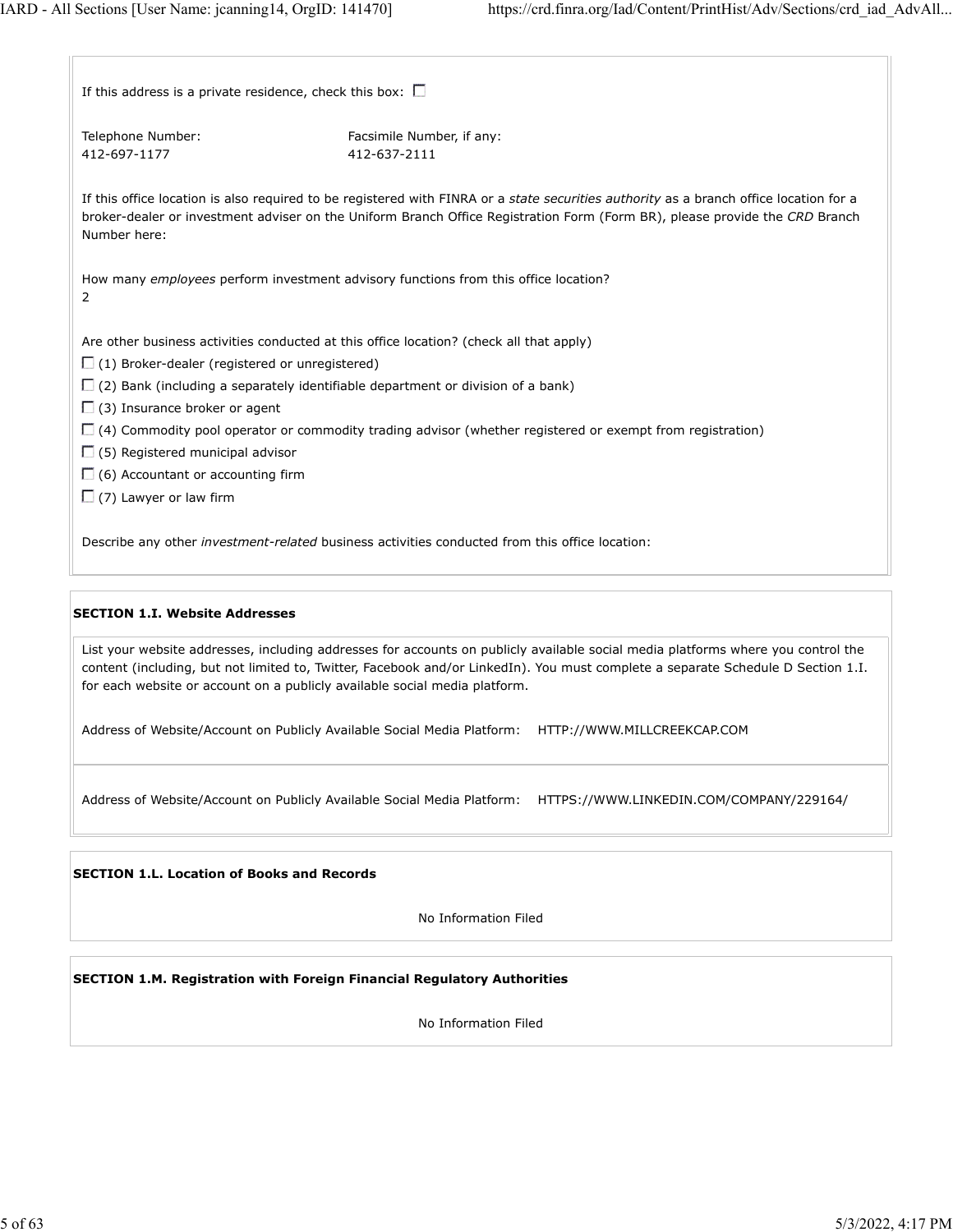|    |   |     | <b>Item 2 SEC Registration/Reporting</b>                                                                                                                                                                                                                                                                                                                                                                                     |
|----|---|-----|------------------------------------------------------------------------------------------------------------------------------------------------------------------------------------------------------------------------------------------------------------------------------------------------------------------------------------------------------------------------------------------------------------------------------|
|    |   |     | Responses to this Item help us (and you) determine whether you are eligible to register with the SEC. Complete this Item 2.A. only<br>if you are applying for SEC registration or submitting an annual updating amendment to your SEC registration. If you are filing an<br>umbrella registration, the information in Item 2 should be provided for the filing adviser only.                                                 |
| А. |   |     | To register (or remain registered) with the SEC, you must check at least one of the Items 2.A.(1) through 2.A.(12), below. If<br>you are submitting an annual updating amendment to your SEC registration and you are no longer eligible to register with the<br>SEC, check Item 2.A.(13). Part 1A Instruction 2 provides information to help you determine whether you may affirmatively<br>respond to each of these items. |
|    |   |     | You (the adviser):                                                                                                                                                                                                                                                                                                                                                                                                           |
|    | ⊽ |     | $(1)$ are a <b>large advisory firm</b> that either:                                                                                                                                                                                                                                                                                                                                                                          |
|    |   |     | (a) has regulatory assets under management of \$100 million (in U.S. dollars) or more; or                                                                                                                                                                                                                                                                                                                                    |
|    |   |     | (b) has regulatory assets under management of \$90 million (in U.S. dollars) or more at the time of filing its most<br>recent annual updating amendment and is registered with the SEC;                                                                                                                                                                                                                                      |
|    | П |     | (2) are a mid-sized advisory firm that has regulatory assets under management of \$25 million (in U.S. dollars) or<br>more but less than \$100 million (in U.S. dollars) and you are either:                                                                                                                                                                                                                                 |
|    |   |     | (a) not required to be registered as an adviser with the state securities authority of the state where you maintain<br>your principal office and place of business; or                                                                                                                                                                                                                                                       |
|    |   |     | (b) not subject to examination by the state securities authority of the state where you maintain your principal office<br>and place of business;                                                                                                                                                                                                                                                                             |
|    |   |     | Click HERE for a list of states in which an investment adviser, if registered, would not be subject to<br>examination by the state securities authority.                                                                                                                                                                                                                                                                     |
|    |   |     | (3) Reserved                                                                                                                                                                                                                                                                                                                                                                                                                 |
|    |   | (4) | have your principal office and place of business outside the United States;                                                                                                                                                                                                                                                                                                                                                  |
|    |   |     | (5) are an investment adviser (or subadviser) to an investment company registered under the Investment<br>Company Act of 1940;                                                                                                                                                                                                                                                                                               |
|    |   |     | (6) are an investment adviser to a company which has elected to be a business development company<br>pursuant to section 54 of the Investment Company Act of 1940 and has not withdrawn the election, and you have<br>at least \$25 million of regulatory assets under management;                                                                                                                                           |
|    | П |     | (7) are a <b>pension consultant</b> with respect to assets of plans having an aggregate value of at least \$200,000,000 that<br>qualifies for the exemption in rule 203A-2(a);                                                                                                                                                                                                                                               |
|    | п |     | (8) are a related adviser under rule 203A-2(b) that controls, is controlled by, or is under common control with, an<br>investment adviser that is registered with the SEC, and your principal office and place of business is the same as<br>the registered adviser;                                                                                                                                                         |
|    |   |     | If you check this box, complete Section 2.A.(8) of Schedule D.                                                                                                                                                                                                                                                                                                                                                               |
|    | п |     | (9) are an adviser relying on rule 203A-2(c) because you expect to be eligible for SEC registration within 120<br>days;                                                                                                                                                                                                                                                                                                      |
|    |   |     | If you check this box, complete Section 2.A.(9) of Schedule D.                                                                                                                                                                                                                                                                                                                                                               |
|    | п |     | (10) are a multi-state adviser that is required to register in 15 or more states and is relying on rule 203A-2(d);                                                                                                                                                                                                                                                                                                           |
|    |   |     | If you check this box, complete Section 2.A.(10) of Schedule D.                                                                                                                                                                                                                                                                                                                                                              |
|    | П |     | (11) are an Internet adviser relying on rule 203A-2(e);                                                                                                                                                                                                                                                                                                                                                                      |
|    | П |     | (12) have received an SEC order exempting you from the prohibition against registration with the SEC;                                                                                                                                                                                                                                                                                                                        |
|    |   |     | If you check this box, complete Section 2.A.(12) of Schedule D.                                                                                                                                                                                                                                                                                                                                                              |
|    | П |     | (13) are no longer eligible to remain registered with the SEC.                                                                                                                                                                                                                                                                                                                                                               |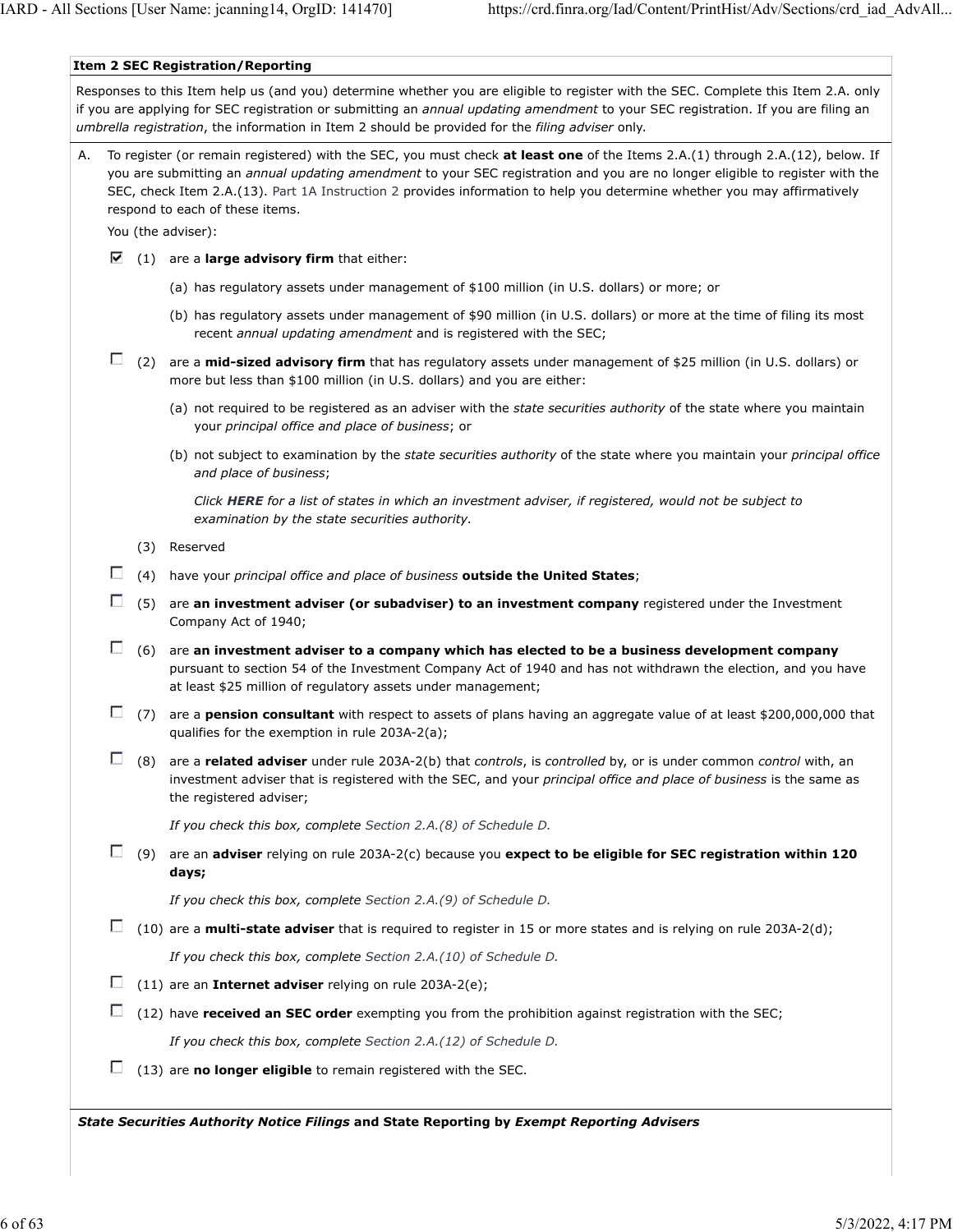C. Under state laws, SEC-registered advisers may be required to provide to *state securities authorities* a copy of the Form ADV and any amendments they file with the SEC. These are called *notice filings*. In addition, *exempt reporting advisers* may be required to provide *state securities authorities* with a copy of reports and any amendments they file with the SEC. If this is an initial application or report, check the box(es) next to the state(s) that you would like to receive notice of this and all subsequent filings or reports you submit to the SEC. If this is an amendment to direct your *notice filings* or reports to additional state(s), check the box(es) next to the state(s) that you would like to receive notice of this and all subsequent filings or reports you submit to the SEC. If this is an amendment to your registration to stop your *notice filings* or reports from going to state(s) that currently receive them, uncheck the box(es) next to those state(s).



*If you are amending your registration to stop your notice filings or reports from going to a state that currently receives them and you do not want to pay that state's notice filing or report filing fee for the coming year, your amendment must be filed before the end of the year (December 31).*

## **SECTION 2.A.(8) Related Adviser**

If you are relying on the exemption in rule 203A-2(b) from the prohibition on registration because you *control*, are *controlled* by, or are under common *control* with an investment adviser that is registered with the SEC and your *principal office and place of business* is the same as that of the registered adviser, provide the following information:

Name of Registered Investment Adviser

*CRD* Number of Registered Investment Adviser

SEC Number of Registered Investment Adviser

**SECTION 2.A.(9) Investment Adviser Expecting to be Eligible for Commission Registration within 120 Days**

If you are relying on rule 203A-2(c), the exemption from the prohibition on registration available to an adviser that expects to be eligible for SEC registration within 120 days, you are required to make certain representations about your eligibility for SEC registration. By checking the appropriate boxes, you will be deemed to have made the required representations. You must make both of these representations:

- I am not registered or required to be registered with the SEC or a *state securities authority* and I have a reasonable expectation that I will be eligible to register with the SEC within 120 days after the date my registration with the SEC becomes effective.
- $\Box$  I undertake to withdraw from SEC registration if, on the 120th day after my registration with the SEC becomes effective, I would be prohibited by Section 203A(a) of the Advisers Act from registering with the SEC.

-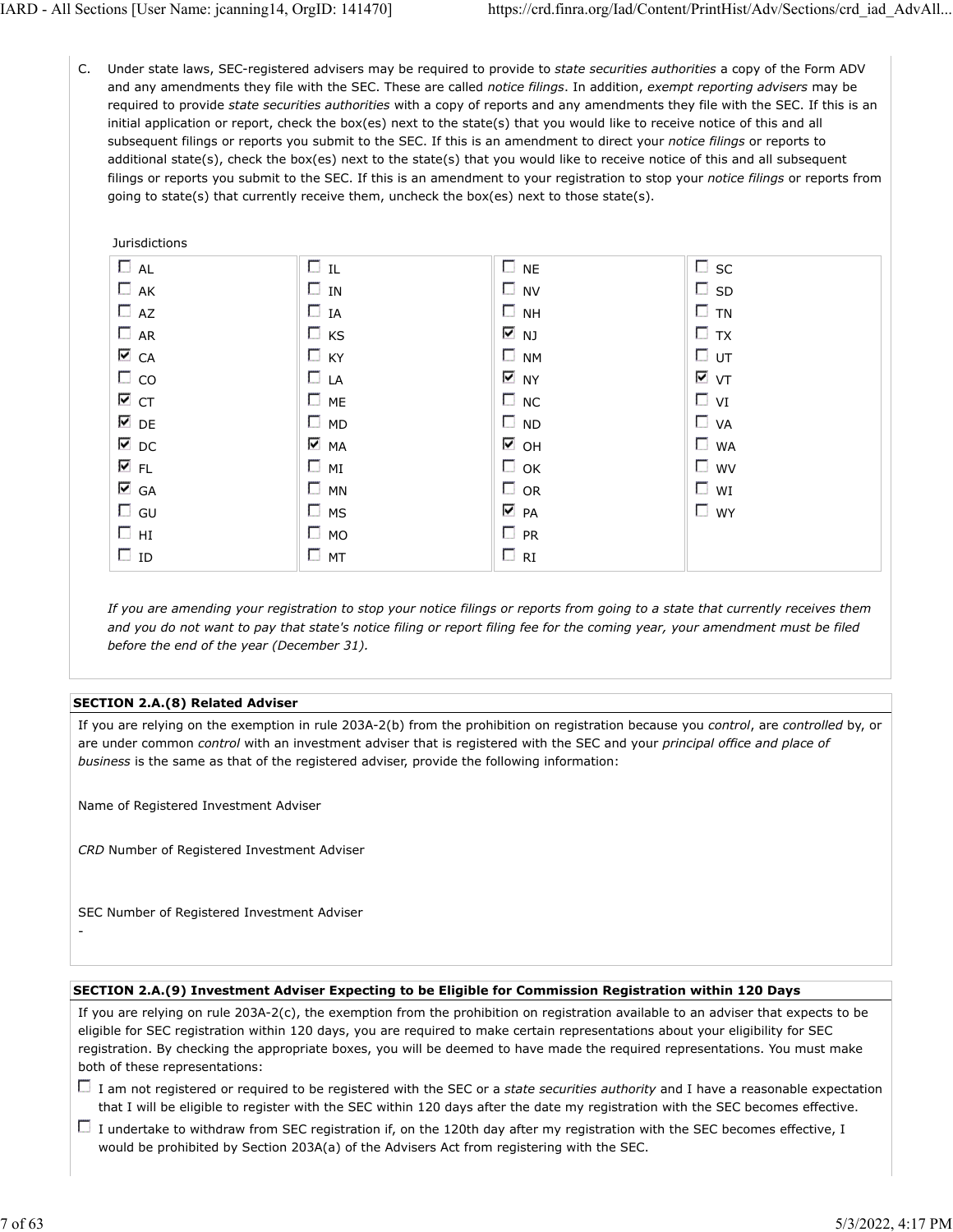#### **SECTION 2.A.(10) Multi-State Adviser**

If you are relying on rule 203A-2(d), the multi-state adviser exemption from the prohibition on registration, you are required to make certain representations about your eligibility for SEC registration. By checking the appropriate boxes, you will be deemed to have made the required representations.

If you are applying for registration as an investment adviser with the SEC, you must make both of these representations:

- $\Box$  I have reviewed the applicable state and federal laws and have concluded that I am required by the laws of 15 or more states to register as an investment adviser with the *state securities authorities* in those states.
- $\Box$  I undertake to withdraw from SEC registration if I file an amendment to this registration indicating that I would be required by the laws of fewer than 15 states to register as an investment adviser with the *state securities authorities* of those states.

If you are submitting your *annual updating amendment*, you must make this representation:

 $\Box$  Within 90 days prior to the date of filing this amendment, I have reviewed the applicable state and federal laws and have concluded that I am required by the laws of at least 15 states to register as an investment adviser with the *state securities authorities* in those states.

#### **SECTION 2.A.(12) SEC Exemptive** *Order*

If you are relying upon an SEC *order* exempting you from the prohibition on registration, provide the following information:

Application Number: 803-

Date of *order*: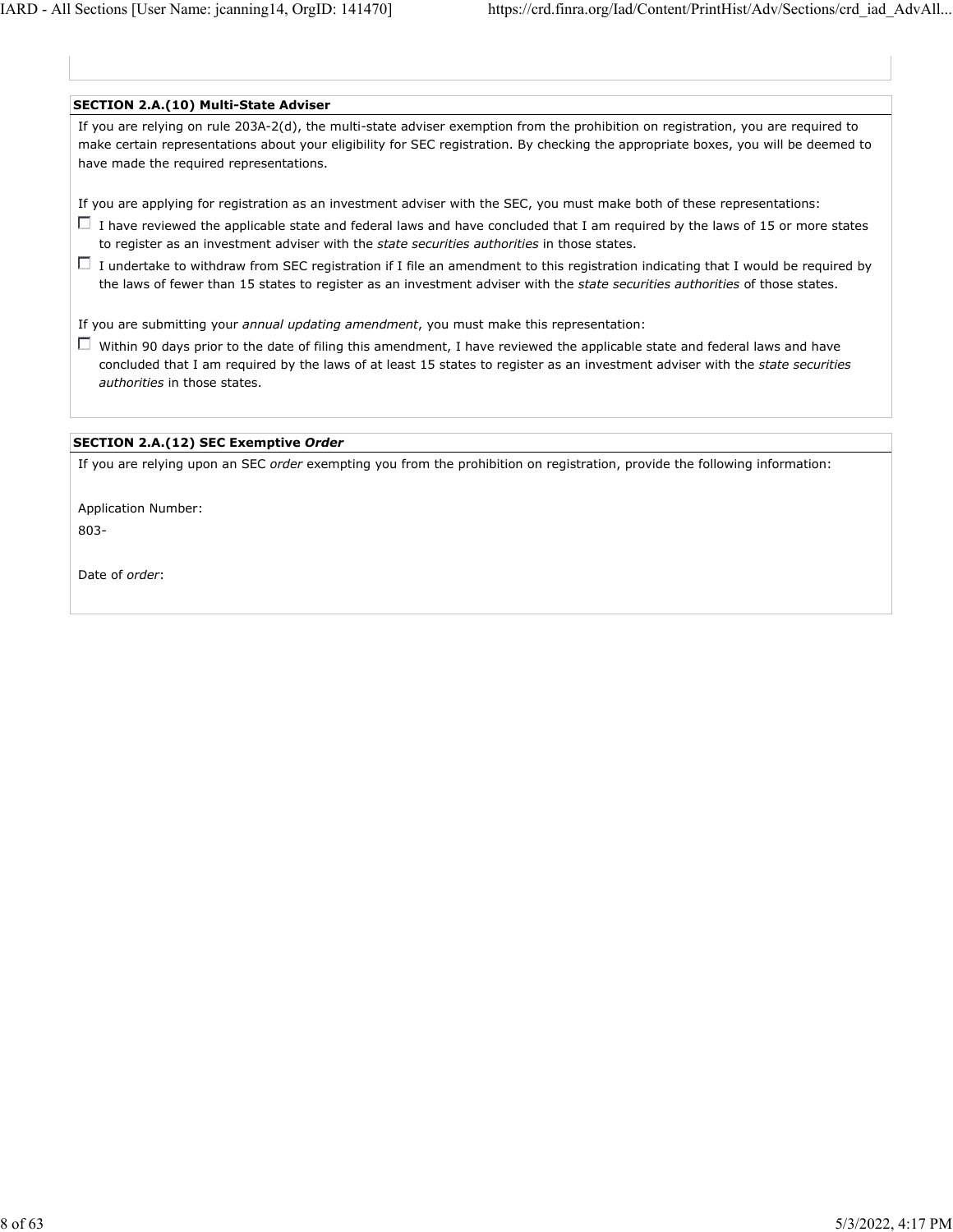|    | <b>Item 3 Form of Organization</b>                                                                                                                                                                           |
|----|--------------------------------------------------------------------------------------------------------------------------------------------------------------------------------------------------------------|
|    | If you are filing an umbrella registration, the information in Item 3 should be provided for the filing adviser only.                                                                                        |
| Α. | How are you organized?                                                                                                                                                                                       |
|    | Corporation<br>Ω                                                                                                                                                                                             |
|    | Sole Proprietorship<br>O                                                                                                                                                                                     |
|    | Limited Liability Partnership (LLP)<br>Ω                                                                                                                                                                     |
|    | Partnership<br>Ο                                                                                                                                                                                             |
|    | Limited Liability Company (LLC)<br>⊙                                                                                                                                                                         |
|    | Limited Partnership (LP)<br>Ο                                                                                                                                                                                |
|    | Other (specify):<br>Ο                                                                                                                                                                                        |
| В. | If you are changing your response to this Item, see Part 1A Instruction 4.<br>In what month does your fiscal year end each year?<br><b>DECEMBER</b>                                                          |
| C. | Under the laws of what state or country are you organized?<br>State<br>Country<br>Delaware United States                                                                                                     |
|    | If you are a partnership, provide the name of the state or country under whose laws your partnership was formed. If you are<br>a sole proprietor, provide the name of the state or country where you reside. |
|    | If you are changing your response to this Item, see Part 1A Instruction 4.                                                                                                                                   |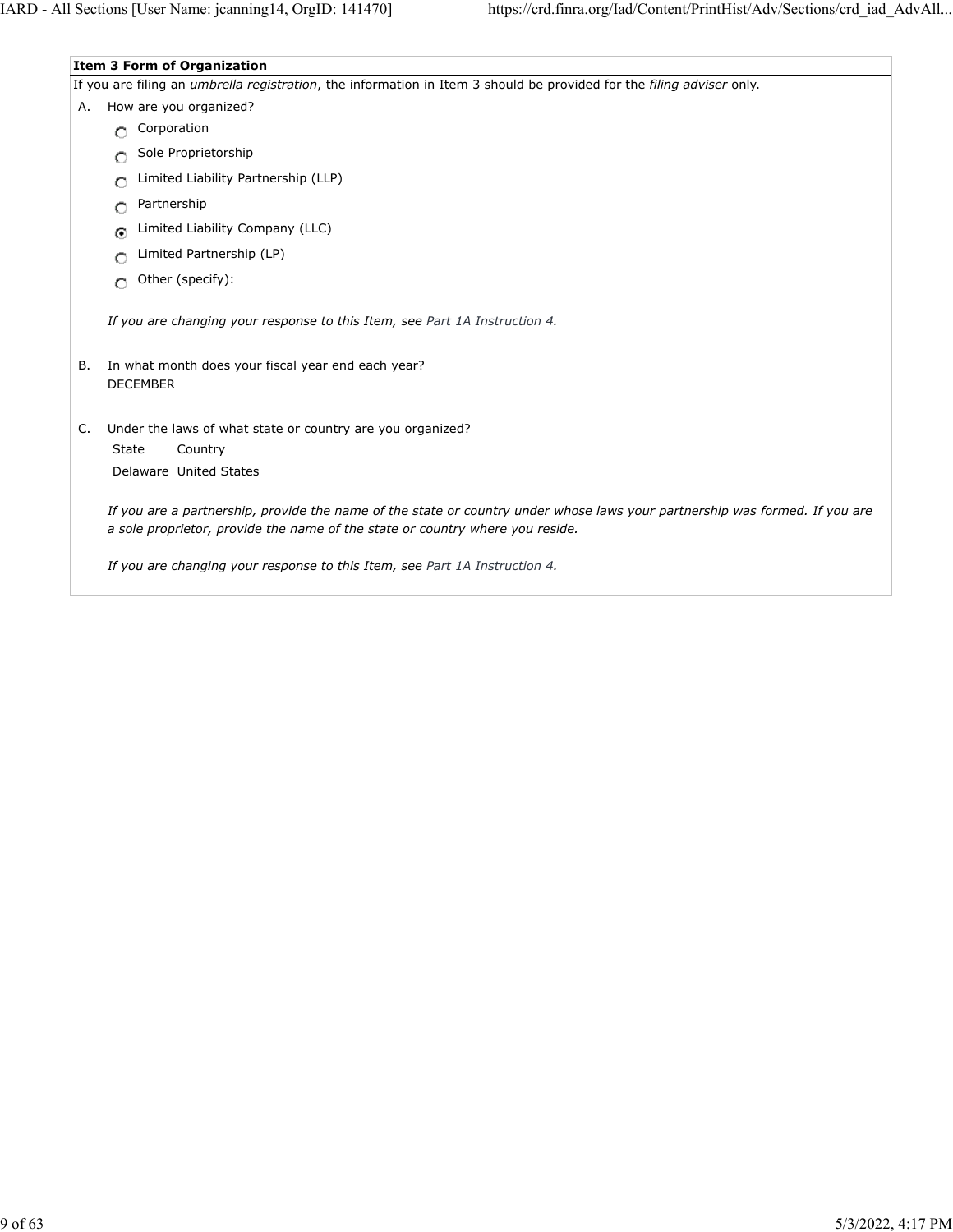|    | <b>Item 4 Successions</b>                                                                                                                                                                                                         |               |   |
|----|-----------------------------------------------------------------------------------------------------------------------------------------------------------------------------------------------------------------------------------|---------------|---|
|    |                                                                                                                                                                                                                                   | <b>Yes No</b> |   |
| А. | Are you, at the time of this filing, succeeding to the business of a registered investment adviser, including, for<br>example, a change of your structure or legal status (e.g., form of organization or state of incorporation)? |               | G |
|    | If "yes", complete Item 4.B. and Section 4 of Schedule D.                                                                                                                                                                         |               |   |
| В. | Date of Succession: (MM/DD/YYYY)                                                                                                                                                                                                  |               |   |
|    | If you have already reported this succession on a previous Form ADV filing, do not report the succession again. Instead, check<br>"No." See Part 1A Instruction 4.                                                                |               |   |
|    |                                                                                                                                                                                                                                   |               |   |
|    | <b>SECTION 4 Successions</b>                                                                                                                                                                                                      |               |   |

No Information Filed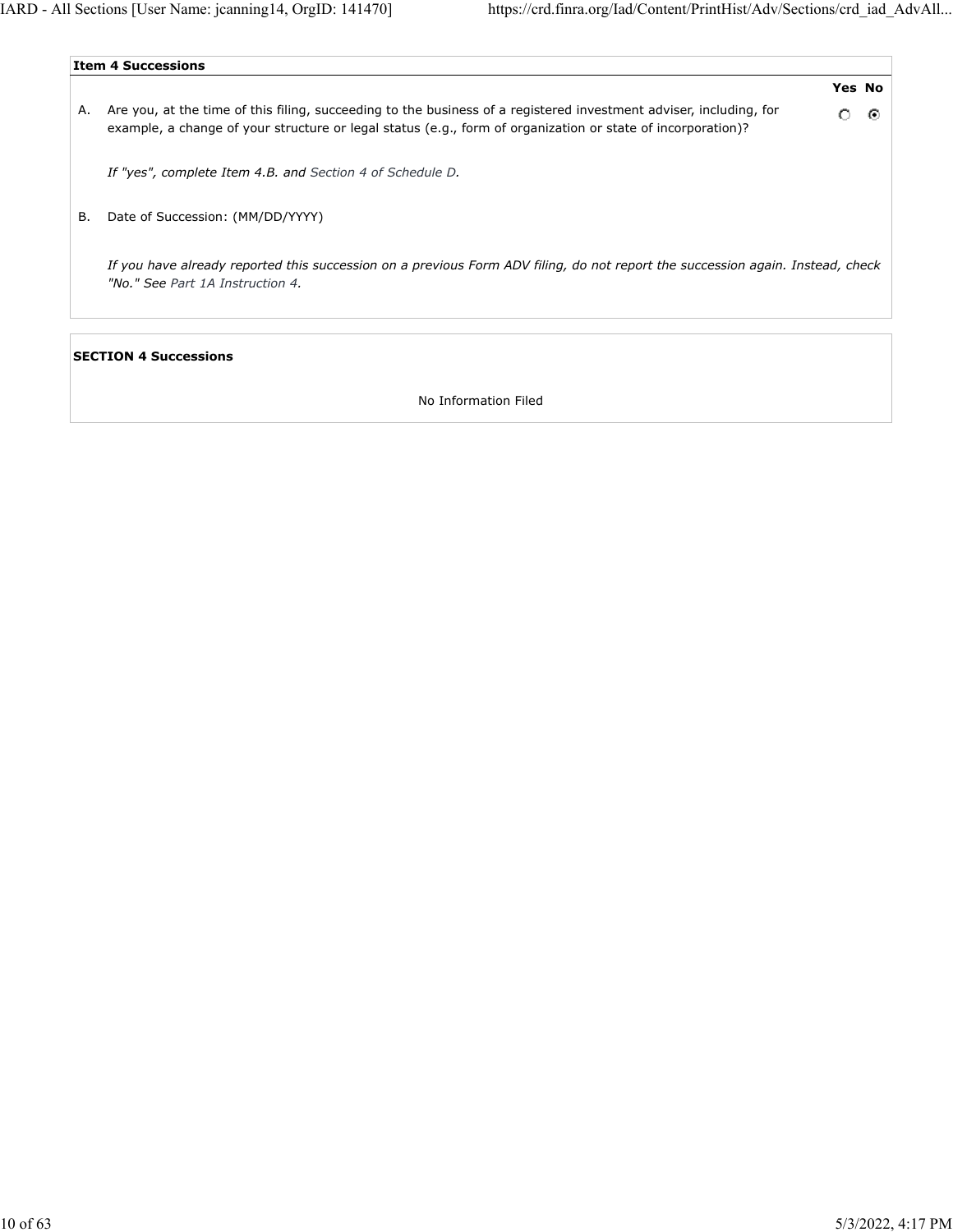#### **Item 5 Information About Your Advisory Business - Employees, Clients, and Compensation**

Responses to this Item help us understand your business, assist us in preparing for on-site examinations, and provide us with data we use when making regulatory policy. Part 1A Instruction 5.a. provides additional guidance to newly formed advisers for completing this Item 5.

#### *Employees*

*If you are organized as a sole proprietorship, include yourself as an employee in your responses to Item 5.A. and Items 5.B.(1), (2), (3), (4), and (5). If an employee performs more than one function, you should count that employee in each of your responses to Items 5.B.(1), (2), (3), (4), and (5).*

A. Approximately how many *employees* do you have? Include full- and part-time *employees* but do not include any clerical workers.

37

- B. (1) Approximately how many of the *employees* reported in 5.A. perform investment advisory functions (including research)? 22
	- (2) Approximately how many of the *employees* reported in 5.A. are registered representatives of a broker-dealer? 0
	- (3) Approximately how many of the *employees* reported in 5.A. are registered with one or more *state securities authorities* as *investment adviser representatives*?

22

0

- (4) Approximately how many of the *employees* reported in 5.A. are registered with one or more *state securities authorities* as *investment adviser representatives* for an investment adviser other than you?
- (5) Approximately how many of the *employees* reported in 5.A. are licensed agents of an insurance company or agency?  $\Omega$
- (6) Approximately how many firms or other *persons* solicit advisory *clients* on your behalf? 1

*In your response to Item 5.B.(6), do not count any of your employees and count a firm only once – do not count each of the firm's employees that solicit on your behalf.*

#### *Clients*

*In your responses to Items 5.C. and 5.D. do not include as "clients" the investors in a private fund you advise, unless you have a separate advisory relationship with those investors.*

- C. (1) To approximately how many *clients* for whom you do not have regulatory assets under management did you provide investment advisory services during your most recently completed fiscal year?  $\Omega$ 
	- (2) Approximately what percentage of your *clients* are non-*United States persons*? 0%
- D. *For purposes of this Item 5.D., the category "individuals" includes trusts, estates, and 401(k) plans and IRAs of individuals and their family members, but does not include businesses organized as sole proprietorships. The category "business development companies" consists of companies that have made an election pursuant to section 54 of the Investment Company Act of 1940. Unless you provide advisory services pursuant to an investment advisory contract to an investment company registered under the Investment Company Act of 1940, do not answer (1)(d) or (3)(d) below.*

Indicate the approximate number of your *clients* and amount of your total regulatory assets under management (reported in Item 5.F. below) attributable to each of the following type of *client*. If you have fewer than 5 *clients* in a particular category (other than  $(d)$ ,  $(e)$ , and  $(f)$ ) you may check Item 5.D. $(2)$  rather than respond to Item 5.D. $(1)$ .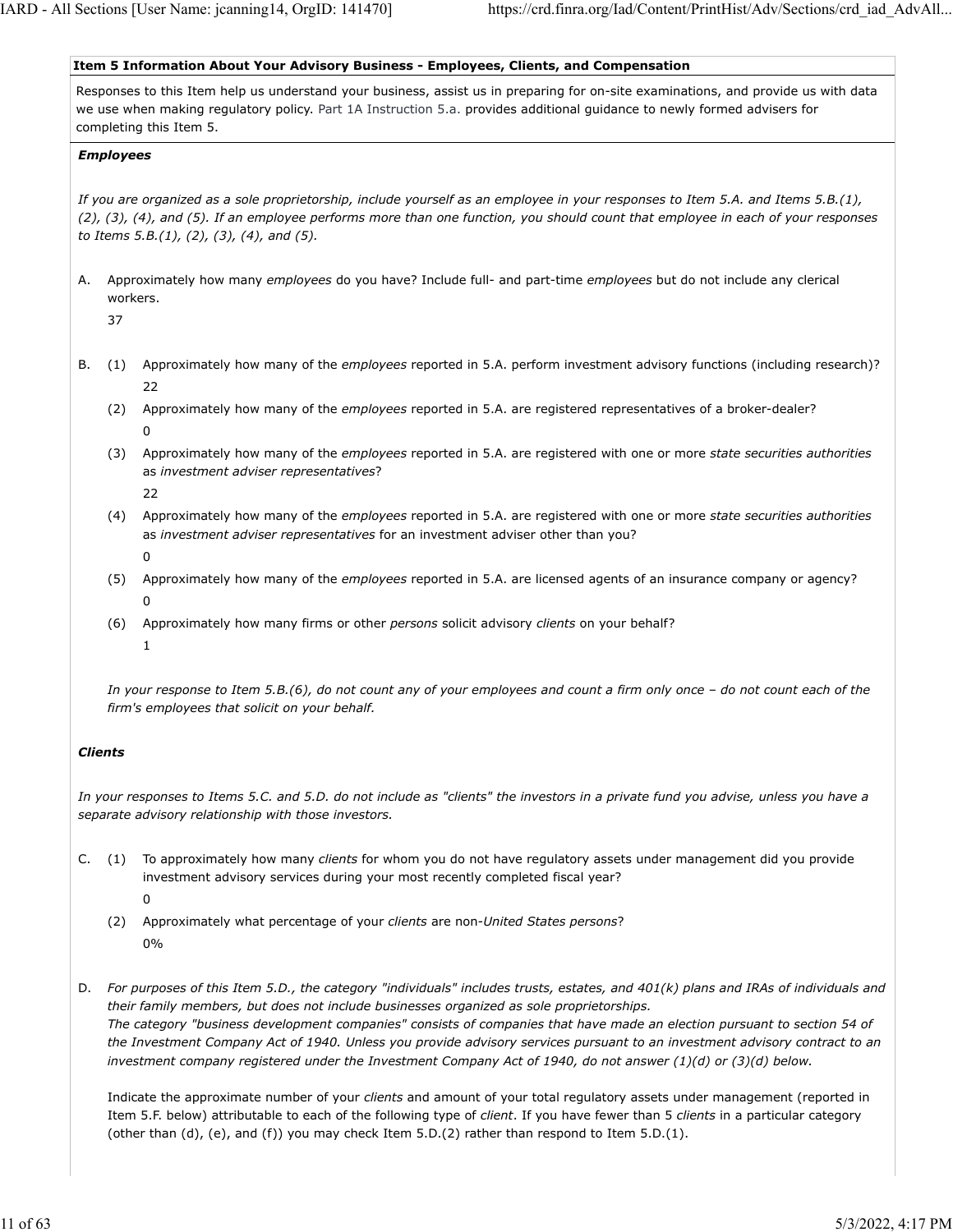The aggregate amount of regulatory assets under management reported in Item 5.D.(3) should equal the total amount of regulatory assets under management reported in Item 5.F.(2)(c) below.

If a *client* fits into more than one category, select one category that most accurately represents the *client* to avoid double counting *clients* and assets. If you advise a registered investment company, business development company, or pooled investment vehicle, report those assets in categories (d), (e), and (f) as applicable.

| <b>Type of Client</b>                                                                                     | (1) Number of<br>Client(s) | (2) Fewer<br>than 5 Clients | (3) Amount of Regulatory<br><b>Assets under Management</b> |
|-----------------------------------------------------------------------------------------------------------|----------------------------|-----------------------------|------------------------------------------------------------|
| (a) Individuals (other than high net worth<br><i>individuals</i> )                                        | 0                          | п                           | \$0                                                        |
| (b) High net worth individuals                                                                            | 307                        | Г                           | \$4,942,536,642                                            |
| (c) Banking or thrift institutions                                                                        | 0                          | Г                           | \$0                                                        |
| (d) Investment companies                                                                                  | $\Omega$                   |                             | \$0                                                        |
| (e) Business development companies                                                                        | 0                          |                             | \$                                                         |
| (f) Pooled investment vehicles (other than<br>investment companies and business development<br>companies) | $\overline{7}$             |                             | \$611,654,937                                              |
| (g) Pension and profit sharing plans (but not the plan<br>participants or government pension plans)       | 24                         | Г                           | \$1,425,744,456                                            |
| (h) Charitable organizations                                                                              | 53                         | Г                           | \$2,218,555,545                                            |
| (i) State or municipal <i>government entities</i> (including<br>qovernment pension plans)                 | 0                          | п                           | \$0                                                        |
| (i) Other investment advisers                                                                             | $\Omega$                   | Г                           | \$0                                                        |
| (k) Insurance companies                                                                                   | $\Omega$                   | Г                           | \$0                                                        |
| (I) Sovereign wealth funds and foreign official<br>institutions                                           | $\Omega$                   | г                           | \$0                                                        |
| (m) Corporations or other businesses not listed<br>above                                                  | 23                         | Г                           | \$238,471,385                                              |
| (n) Other:                                                                                                | 0                          | П                           | \$0                                                        |

#### **Compensation Arrangements**

- E. You are compensated for your investment advisory services by (check all that apply):
	- ☑ (1) A percentage of assets under your management
	- O (2) Hourly charges
	- $\Box$ (3) Subscription fees (for a newsletter or periodical)
	- ⊽ (4) Fixed fees (other than subscription fees)
	- $\Box$ (5) Commissions
	- (6) *Performance-based fees*
	- (7) Other (specify):

## **Item 5 Information About Your Advisory Business - Regulatory Assets Under Management**

|    | <b>Regulatory Assets Under Management</b>                                                               |                                                                                                    |                                 |               |   |
|----|---------------------------------------------------------------------------------------------------------|----------------------------------------------------------------------------------------------------|---------------------------------|---------------|---|
|    |                                                                                                         |                                                                                                    |                                 | <b>Yes No</b> |   |
| F. |                                                                                                         | Do you provide continuous and regular supervisory or management services to securities portfolios? |                                 | ⊙             | O |
|    | (2) If yes, what is the amount of your regulatory assets under management and total number of accounts? |                                                                                                    |                                 |               |   |
|    |                                                                                                         | U.S. Dollar Amount                                                                                 | <b>Total Number of Accounts</b> |               |   |
|    | Discretionary:                                                                                          | (a) $$8,728,115,259$                                                                               | $(d)$ 361                       |               |   |
|    | Non-Discretionary:                                                                                      | (b) $$708,847,706$                                                                                 | $(e)$ 11                        |               |   |
|    | Total:                                                                                                  | $(c)$ \$9,436,962,965                                                                              | $(f)$ 372                       |               |   |
|    |                                                                                                         |                                                                                                    |                                 |               |   |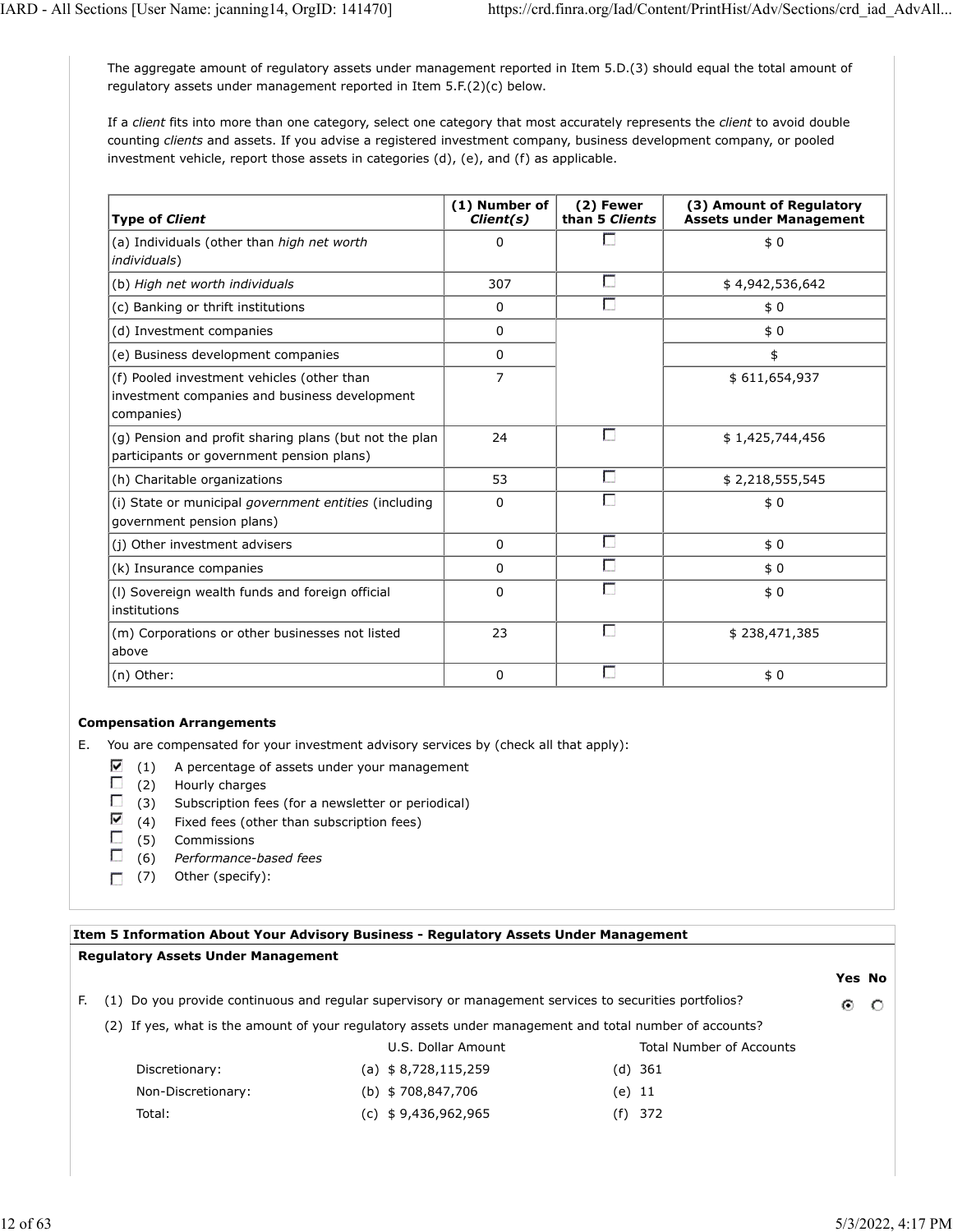*Part 1A Instruction 5.b. explains how to calculate your regulatory assets under management. You must follow these instructions carefully when completing this Item.*

(3) What is the approximate amount of your total regulatory assets under management (reported in Item 5.F.(2)(c) above) attributable to *clients* who are non-*United States persons*?

\$ 0

|                                                                                                   |                                                            |      | <b>Item 5 Information About Your Advisory Business - Advisory Activities</b>                                             |  |  |  |
|---------------------------------------------------------------------------------------------------|------------------------------------------------------------|------|--------------------------------------------------------------------------------------------------------------------------|--|--|--|
|                                                                                                   |                                                            |      | <b>Advisory Activities</b>                                                                                               |  |  |  |
| G.                                                                                                |                                                            |      | What type(s) of advisory services do you provide? Check all that apply.                                                  |  |  |  |
|                                                                                                   | ☑                                                          | (1)  | Financial planning services                                                                                              |  |  |  |
|                                                                                                   | ⊽                                                          | (2)  | Portfolio management for individuals and/or small businesses                                                             |  |  |  |
|                                                                                                   |                                                            | (3)  | Portfolio management for investment companies (as well as "business development companies" that have made an             |  |  |  |
|                                                                                                   |                                                            |      | election pursuant to section 54 of the Investment Company Act of 1940)                                                   |  |  |  |
| ☑<br>Portfolio management for pooled investment vehicles (other than investment companies)<br>(4) |                                                            |      |                                                                                                                          |  |  |  |
|                                                                                                   | П                                                          | (5)  | Portfolio management for businesses (other than small businesses) or institutional <i>clients</i> (other than registered |  |  |  |
|                                                                                                   | investment companies and other pooled investment vehicles) |      |                                                                                                                          |  |  |  |
|                                                                                                   |                                                            | (6)  | Pension consulting services                                                                                              |  |  |  |
|                                                                                                   | ☑                                                          | (7)  | Selection of other advisers (including <i>private fund</i> managers)                                                     |  |  |  |
|                                                                                                   |                                                            | (8)  | Publication of periodicals or newsletters                                                                                |  |  |  |
|                                                                                                   |                                                            | (9)  | Security ratings or pricing services                                                                                     |  |  |  |
|                                                                                                   |                                                            |      | (10) Market timing services                                                                                              |  |  |  |
|                                                                                                   |                                                            |      | (11) Educational seminars/workshops                                                                                      |  |  |  |
|                                                                                                   |                                                            | (12) | Other(specify):                                                                                                          |  |  |  |
|                                                                                                   |                                                            |      |                                                                                                                          |  |  |  |

*Do not check Item 5.G.(3) unless you provide advisory services pursuant to an investment advisory contract to an investment company registered under the Investment Company Act of 1940, including as a subadviser. If you check Item 5.G.(3), report the 811 or 814 number of the investment company or investment companies to which you provide advice in Section 5.G.(3) of Schedule D.*

- H. If you provide financial planning services, to how many *clients* did you provide these services during your last fiscal year?
	- $\circ$ <sup>0</sup>
	- $0^{-1 10}$
	- $O^{-11 25}$
	- 26 50
	- $O<sup>51 100</sup>$
	- $O$  101 250
	- $O$  251 500
	- More than 500

If more than 500, how many? (round to the nearest 500)

*In your responses to this Item 5.H., do not include as "clients" the investors in a private fund you advise, unless you have a separate advisory relationship with those investors.*

I. (1) Do you participate in a *wrap fee program*?

(2) If you participate in a *wrap fee program*, what is the amount of your regulatory assets under management attributable to acting as:

- (a) *sponsor* to a *wrap fee program*
- (b) portfolio manager for a *wrap fee program*?
	- \$

\$

**Yes No**

 $\circ$   $\circ$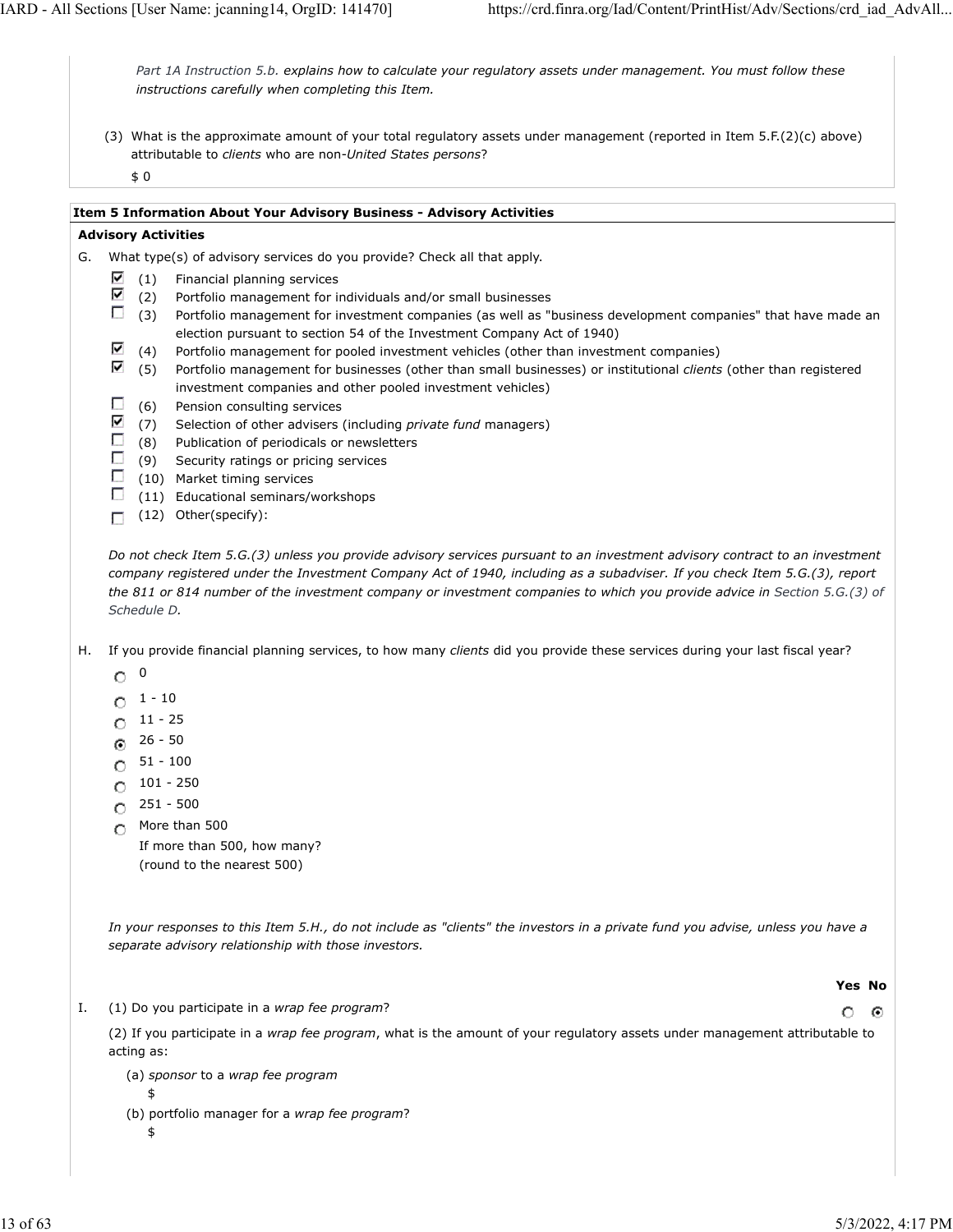|    | (c) sponsor to and portfolio manager for the same wrap fee program?<br>\$                                                                                                                                                                                        |               |   |
|----|------------------------------------------------------------------------------------------------------------------------------------------------------------------------------------------------------------------------------------------------------------------|---------------|---|
|    | If you report an amount in Item 5.I.(2)(c), do not report that amount in Item 5.I.(2)(a) or Item 5.I.(2)(b).                                                                                                                                                     |               |   |
|    | If you are a portfolio manager for a wrap fee program, list the names of the programs, their sponsors and related information<br>in Section 5.1.(2) of Schedule D.                                                                                               |               |   |
|    | If your involvement in a wrap fee program is limited to recommending wrap fee programs to your clients, or you advise a<br>mutual fund that is offered through a wrap fee program, do not check Item 5.I.(1) or enter any amounts in response to Item<br>5.1(2). |               |   |
|    |                                                                                                                                                                                                                                                                  | Yes No        |   |
| J. | (1) In response to Item 4.B. of Part 2A of Form ADV, do you indicate that you provide investment advice only with<br>respect to limited types of investments?                                                                                                    | Θ             | O |
|    | (2) Do you report client assets in Item 4.E. of Part 2A that are computed using a different method than the method<br>used to compute your regulatory assets under management?                                                                                   | O             | ⊙ |
| Κ. | Separately Managed Account Clients                                                                                                                                                                                                                               |               |   |
|    |                                                                                                                                                                                                                                                                  | <b>Yes No</b> |   |
|    | (1) Do you have regulatory assets under management attributable to clients other than those listed in Item 5.D.(3)<br>(d)-(f) (separately managed account clients)?                                                                                              | ⊙             | O |
|    | If yes, complete Section 5.K.(1) of Schedule D.                                                                                                                                                                                                                  |               |   |
|    | (2) Do you engage in borrowing transactions on behalf of any of the separately managed account clients that you<br>advise?                                                                                                                                       | О             | ⊙ |
|    | If yes, complete Section 5.K.(2) of Schedule D.                                                                                                                                                                                                                  |               |   |
|    | (3) Do you engage in derivative transactions on behalf of any of the separately managed account clients that you<br>advise?                                                                                                                                      | O             | ⊙ |
|    | If yes, complete Section 5.K.(2) of Schedule D.                                                                                                                                                                                                                  |               |   |
|    | (4) After subtracting the amounts in Item $5.D.(3)(d)-(f)$ above from your total regulatory assets under management,<br>does any custodian hold ten percent or more of this remaining amount of regulatory assets under management?                              | ⊙             | O |
|    | If yes, complete Section 5.K.(3) of Schedule D for each custodian.                                                                                                                                                                                               |               |   |
| L. | Marketing Activities                                                                                                                                                                                                                                             |               |   |
|    | (1) Do any of your advertisements include:                                                                                                                                                                                                                       | <b>Yes No</b> |   |
|    |                                                                                                                                                                                                                                                                  |               |   |
|    | (a) Performance results?                                                                                                                                                                                                                                         | O             |   |
|    | (b) A reference to specific investment advice provided by you (as that phrase is used in rule $206(4)-1(a)(5)$ ?                                                                                                                                                 |               |   |
|    | (c) Testimonials (other than those that satisfy rule $206(4)-1(b)(4)(ii)$ ?                                                                                                                                                                                      |               |   |
|    | (d) Endorsements (other than those that satisfy rule $206(4)-1(b)(4)(ii)$ ?                                                                                                                                                                                      |               |   |
|    | (e) Third-party ratings?                                                                                                                                                                                                                                         |               |   |
|    | (2) If you answer "yes" to $L(1)(c)$ , (d), or (e) above, do you pay or otherwise provide cash or non-cash<br>compensation, directly or indirectly, in connection with the use of testimonials, endorsements, or third-party ratings?                            |               |   |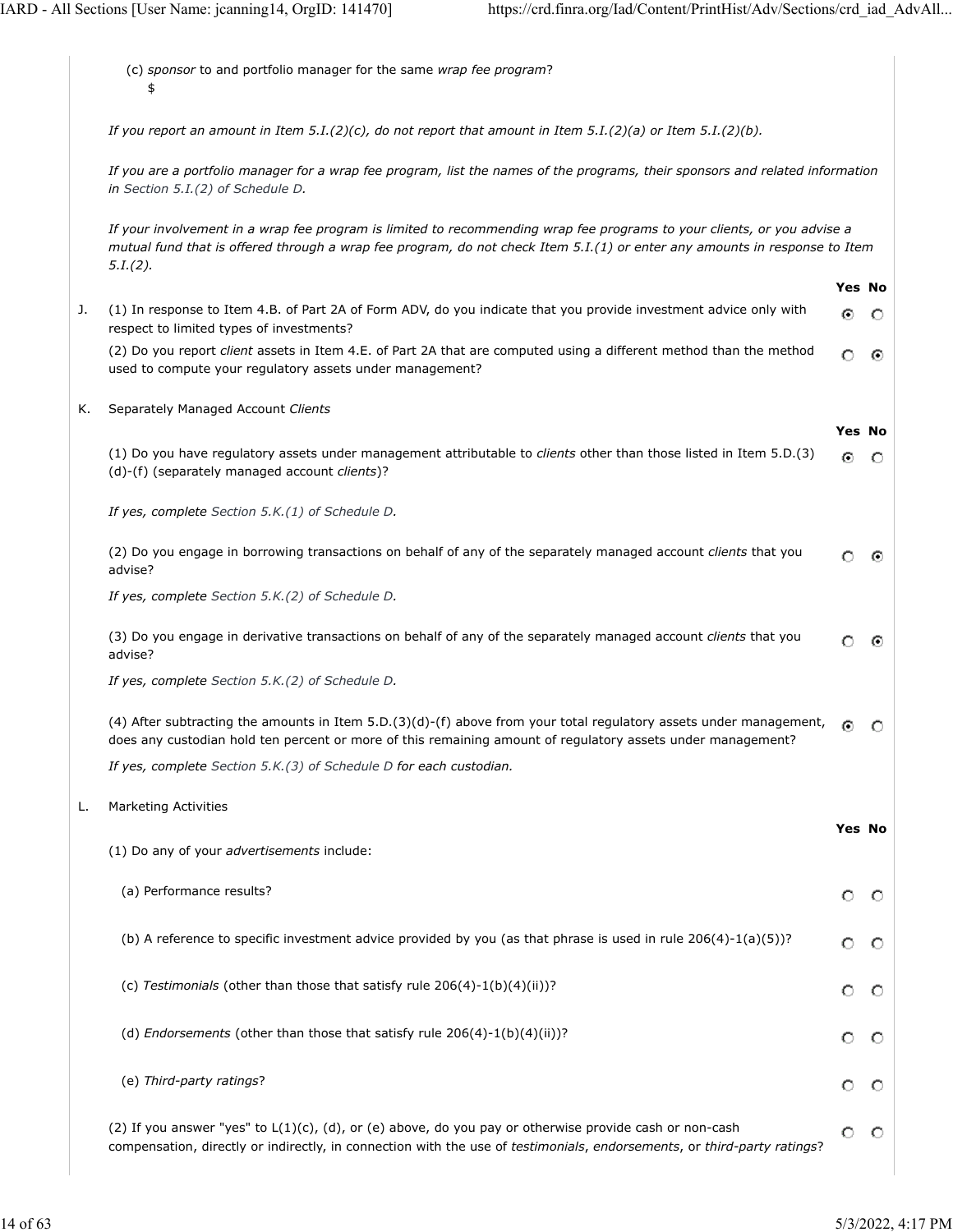| (3) Do any of your <i>advertisements</i> include <i>hypothetical performance</i> ? |  |
|------------------------------------------------------------------------------------|--|
| (4) Do any of your <i>advertisements</i> include <i>predecessor performance</i> ?  |  |

**SECTION 5.G.(3) Advisers to Registered Investment Companies and Business Development Companies**

No Information Filed

**SECTION 5.I.(2)** *Wrap Fee Programs*

No Information Filed

### **SECTION 5.K.(1) Separately Managed Accounts**

After subtracting the amounts reported in Item 5.D.(3)(d)-(f) from your total regulatory assets under management, indicate the approximate percentage of this remaining amount attributable to each of the following categories of assets. If the remaining amount is at least \$10 billion in regulatory assets under management, complete Question (a). If the remaining amount is less than \$10 billion in regulatory assets under management, complete Question (b).

Any regulatory assets under management reported in Item 5.D.(3)(d), (e), and (f) should not be reported below.

If you are a subadviser to a separately managed account, you should only provide information with respect to the portion of the account that you subadvise.

End of year refers to the date used to calculate your regulatory assets under management for purposes of your *annual updating amendment* . Mid-year is the date six months before the end of year date. Each column should add up to 100% and numbers should be rounded to the nearest percent.

Investments in derivatives, registered investment companies, business development companies, and pooled investment vehicles should be reported in those categories. Do not report those investments based on related or underlying portfolio assets. Cash equivalents include bank deposits, certificates of deposit, bankers' acceptances and similar bank instruments.

Some assets could be classified into more than one category or require discretion about which category applies. You may use your own internal methodologies and the conventions of your service providers in determining how to categorize assets, so long as the methodologies or conventions are consistently applied and consistent with information you report internally and to current and prospective clients. However, you should not double count assets, and your responses must be consistent with any instructions or other guidance relating to this Section.

|       | <b>Asset Type</b>                                                                                                                 | Mid-year      | End of<br>year |
|-------|-----------------------------------------------------------------------------------------------------------------------------------|---------------|----------------|
| (i)   | <b>Exchange-Traded Equity Securities</b>                                                                                          | $\frac{0}{0}$ | $\frac{0}{0}$  |
| (ii)  | Non Exchange-Traded Equity Securities                                                                                             | $\frac{0}{0}$ | $\frac{0}{0}$  |
| (iii) | U.S. Government/Agency Bonds                                                                                                      | $\%$          | $\frac{0}{0}$  |
| (iv)  | U.S. State and Local Bonds                                                                                                        | $\%$          | $\frac{0}{0}$  |
| (v)   | Sovereign Bonds                                                                                                                   | $\frac{0}{0}$ | $\frac{0}{0}$  |
| (vi)  | Investment Grade Corporate Bonds                                                                                                  | $\frac{0}{0}$ | $\frac{0}{0}$  |
| (vii) | Non-Investment Grade Corporate Bonds                                                                                              | $\frac{0}{0}$ | $\frac{0}{0}$  |
|       | (viii) Derivatives                                                                                                                | $\frac{0}{0}$ | $\frac{0}{0}$  |
| (ix)  | Securities Issued by Registered Investment Companies or Business Development Companies                                            | $\frac{0}{0}$ | $\frac{0}{0}$  |
| (x)   | Securities Issued by Pooled Investment Vehicles (other than Registered Investment<br>Companies or Business Development Companies) | $\frac{0}{0}$ | $\frac{0}{0}$  |
| (xi)  | Cash and Cash Equivalents                                                                                                         | $\frac{0}{0}$ | $\frac{0}{0}$  |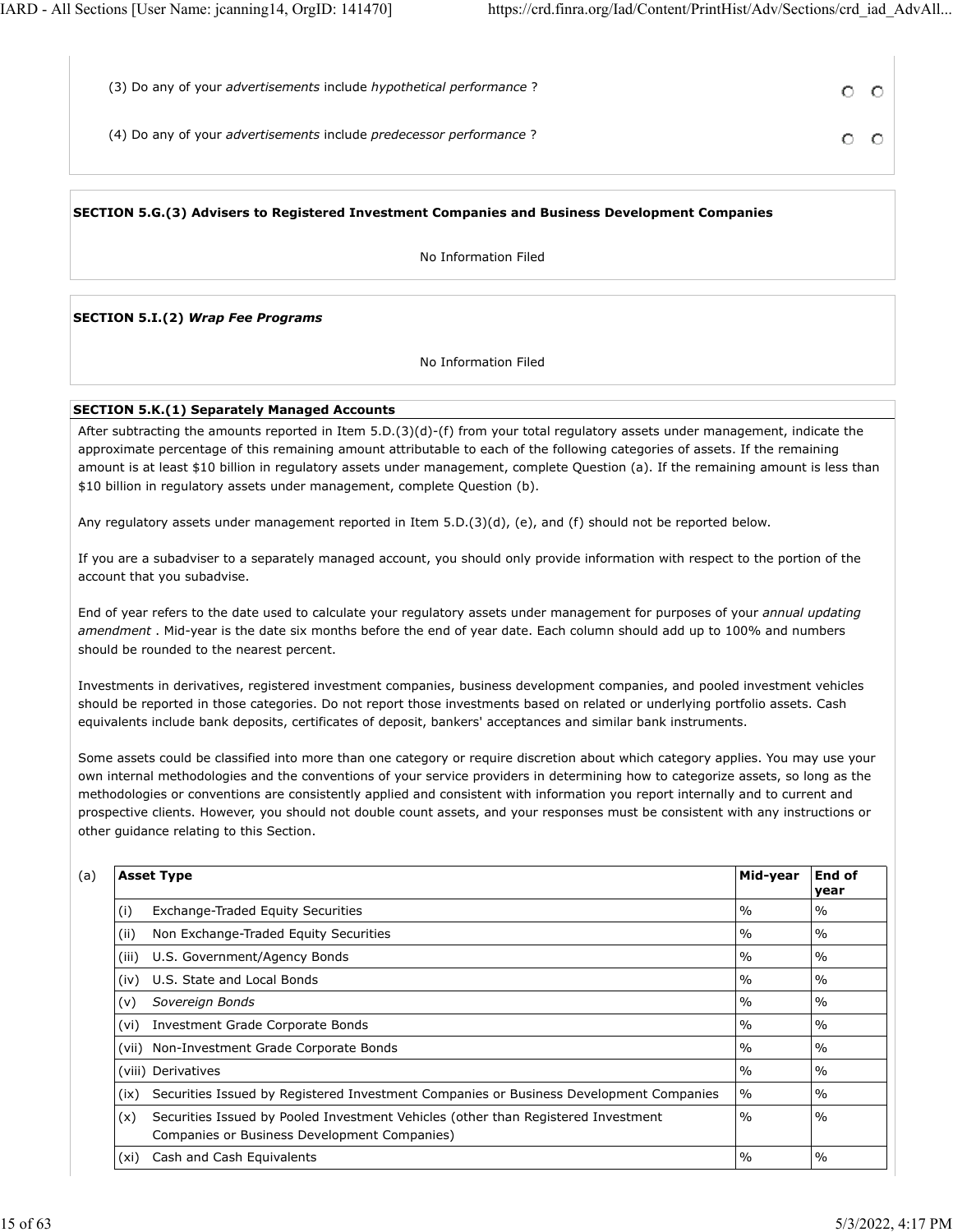|       | $\frac{0}{0}$<br>(xii) Other                                                                                                      | $\frac{0}{0}$  |
|-------|-----------------------------------------------------------------------------------------------------------------------------------|----------------|
|       | Generally describe any assets included in "Other"                                                                                 |                |
|       |                                                                                                                                   |                |
|       |                                                                                                                                   |                |
|       |                                                                                                                                   |                |
|       | <b>Asset Type</b>                                                                                                                 | End of<br>year |
| (i)   | Exchange-Traded Equity Securities                                                                                                 | 51 %           |
| (i)   | Non Exchange-Traded Equity Securities                                                                                             | $0\%$          |
| (iii) | U.S. Government/Agency Bonds                                                                                                      | $2\%$          |
| (iv)  | U.S. State and Local Bonds                                                                                                        | 11 %           |
| (v)   | Sovereign Bonds                                                                                                                   | $0\%$          |
| (vi)  | Investment Grade Corporate Bonds                                                                                                  | 2%             |
| (vii) | Non-Investment Grade Corporate Bonds                                                                                              | $1\%$          |
|       | (viii) Derivatives                                                                                                                | $1\%$          |
| (ix)  | Securities Issued by Registered Investment Companies or Business Development Companies                                            | 22 %           |
| (x)   | Securities Issued by Pooled Investment Vehicles (other than Registered Investment Companies or Business<br>Development Companies) | 2%             |
| (xi)  | Cash and Cash Equivalents                                                                                                         | $8\%$          |
| (xii) | Other                                                                                                                             | $0\%$          |

Generally describe any assets included in "Other"

#### **SECTION 5.K.(2) Separately Managed Accounts - Use of** *Borrowings***and Derivatives**

## **No information is required to be reported in this Section 5.K.(2) per the instructions of this Section 5.K.(2)**

If your regulatory assets under management attributable to separately managed accounts are at least \$10 billion, you should complete Question (a). If your regulatory assets under management attributable to separately managed accounts are at least \$500 million but less than \$10 billion, you should complete Question (b).

(a) In the table below, provide the following information regarding the separately managed accounts you advise. If you are a subadviser to a separately managed account, you should only provide information with respect to the portion of the account that you subadvise. End of year refers to the date used to calculate your regulatory assets under management for purposes of your *annual updating amendment*. Mid-year is the date six months before the end of year date.

In column 1, indicate the regulatory assets under management attributable to separately managed accounts associated with each level of gross notional exposure. For purposes of this table, the gross notional exposure of an account is the percentage obtained by dividing (i) the sum of (a) the dollar amount of any *borrowings* and (b) the *gross notional value* of all derivatives, by (ii) the regulatory assets under management of the account.

In column 2, provide the dollar amount of *borrowings* for the accounts included in column 1.

In column 3, provide aggregate *gross notional value* of derivatives divided by the aggregate regulatory assets under management of the accounts included in column 1 with respect to each category of derivatives specified in 3(a) through (f).

You may, but are not required to, complete the table with respect to any separately managed account with regulatory assets under management of less than \$10,000,000.

Any regulatory assets under management reported in Item 5.D.(3)(d), (e), and (f) should not be reported below.

(i) Mid-Year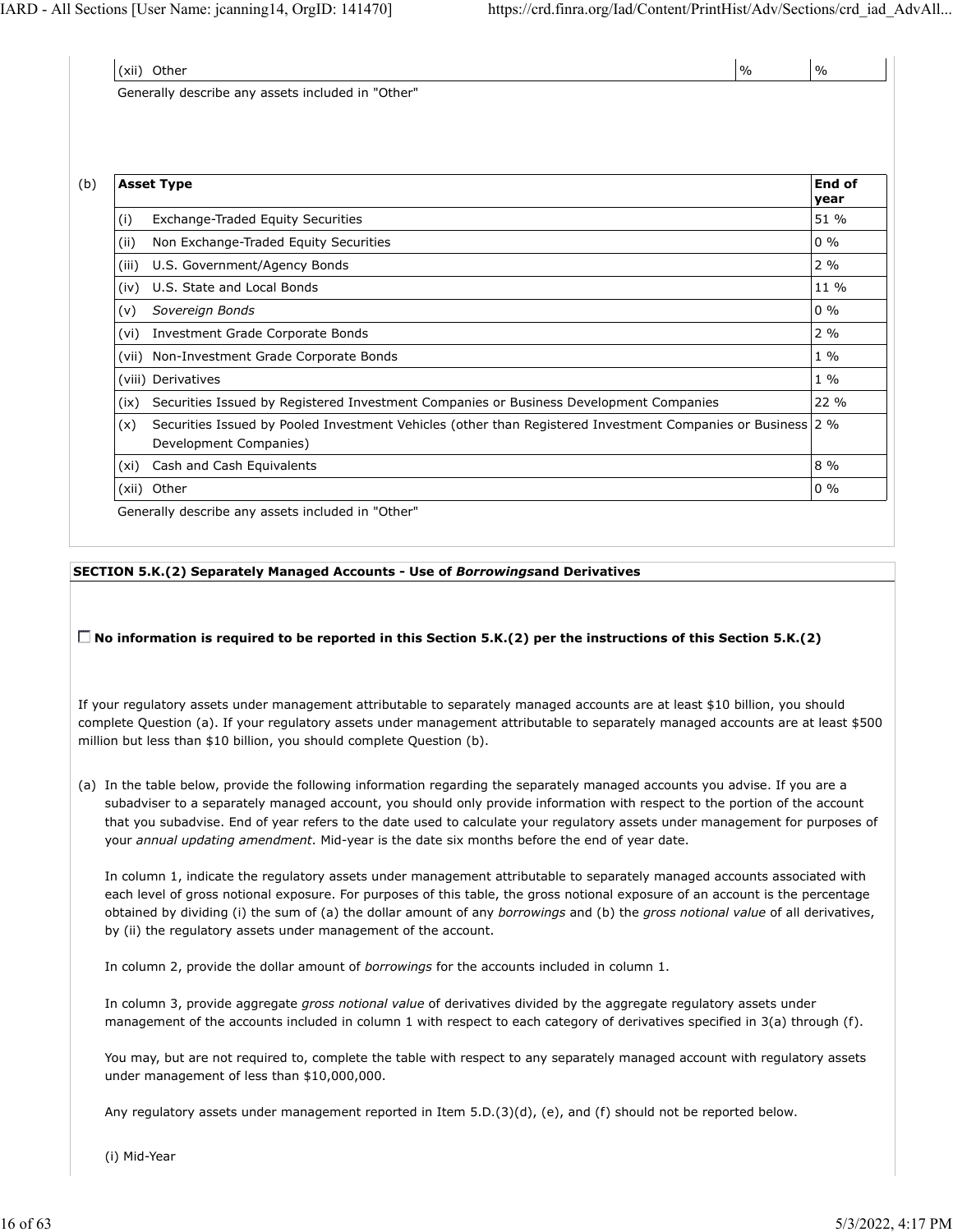| <b>Gross Notional</b><br><b>Exposure</b> | (1)<br>Regulatory<br><b>Assets</b><br>Under<br>Management Borrowings | (2) |                                |                                                                      |               | (3) Derivative Exposures |                                                                         |                                |
|------------------------------------------|----------------------------------------------------------------------|-----|--------------------------------|----------------------------------------------------------------------|---------------|--------------------------|-------------------------------------------------------------------------|--------------------------------|
|                                          |                                                                      |     | (a)<br><b>Interest</b><br>Rate | (b)<br><b>Foreign</b><br>Derivative Derivative Derivative Derivative |               |                          | Exchange $(c)$ Credit $(d)$ Equity $(e)$ Commodity<br><b>Derivative</b> | (f) Other<br><b>Derivative</b> |
| Less than 10%                            |                                                                      | \$  | $\%$                           | $\%$                                                                 | $\frac{0}{0}$ | $\%$                     | $\frac{0}{0}$                                                           | $\frac{0}{0}$                  |
| 10-149%                                  |                                                                      | \$  | $\frac{0}{0}$                  | $\frac{0}{0}$                                                        | $\frac{0}{0}$ | $\frac{0}{0}$            | $\frac{0}{0}$                                                           | $\frac{0}{0}$                  |
| 150% or more                             |                                                                      | \$  | $\frac{0}{0}$                  | $\frac{0}{0}$                                                        | $\frac{0}{0}$ | $\frac{0}{0}$            | $\%$                                                                    | $\frac{0}{0}$                  |

Optional: Use the space below to provide a narrative description of the strategies and/or manner in which *borrowings* and derivatives are used in the management of the separately managed accounts that you advise.

(ii) End of Year

| <b>Gross Notional</b><br><b>Exposure</b> | (1)<br>Regulatory<br><b>Assets</b><br>Under<br>Management Borrowings | (2) |                                |                                                                                         |               | (3) Derivative Exposures |                                                            |                                |
|------------------------------------------|----------------------------------------------------------------------|-----|--------------------------------|-----------------------------------------------------------------------------------------|---------------|--------------------------|------------------------------------------------------------|--------------------------------|
|                                          |                                                                      |     | (a)<br><b>Interest</b><br>Rate | (b)<br><b>Foreign</b><br><b>Exchange</b><br>Derivative Derivative Derivative Derivative |               |                          | (c) Credit $(d)$ Equity (e) Commodity<br><b>Derivative</b> | (f) Other<br><b>Derivative</b> |
| Less than 10%                            | \$                                                                   | \$  | $\frac{0}{0}$                  | $\frac{0}{0}$                                                                           | $\frac{0}{0}$ | $\frac{0}{0}$            | $\frac{0}{0}$                                              | $\frac{0}{0}$                  |
| 10-149%                                  | \$                                                                   | \$  | $\frac{0}{0}$                  | $\frac{0}{0}$                                                                           | $\frac{0}{0}$ | $\frac{0}{0}$            | $\frac{0}{0}$                                              | $\frac{0}{0}$                  |
| 150% or more                             |                                                                      | \$  | $\%$                           | $\frac{0}{0}$                                                                           | $\frac{0}{0}$ | $\frac{0}{0}$            | $\frac{0}{0}$                                              | $\frac{0}{0}$                  |

Optional: Use the space below to provide a narrative description of the strategies and/or manner in which *borrowings* and derivatives are used in the management of the separately managed accounts that you advise.

(b) In the table below, provide the following information regarding the separately managed accounts you advise as of the date used to calculate your regulatory assets under management for purposes of your *annual updating amendment*. If you are a subadviser to a separately managed account, you should only provide information with respect to the portion of the account that you subadvise.

In column 1, indicate the regulatory assets under management attributable to separately managed accounts associated with each level of gross notional exposure. For purposes of this table, the gross notional exposure of an account is the percentage obtained by dividing (i) the sum of (a) the dollar amount of any *borrowings* and (b) the *gross notional value* of all derivatives, by (ii) the regulatory assets under management of the account.

In column 2, provide the dollar amount of *borrowings* for the accounts included in column 1.

You may, but are not required to, complete the table with respect to any separately managed accounts with regulatory assets under management of less than \$10,000,000.

Any regulatory assets under management reported in Item 5.D.(3)(d), (e), and (f) should not be reported below.

| <b>Gross Notional Exposure</b> | $(1)$ Regulatory Assets Under Management (2) Borrowings |  |  |
|--------------------------------|---------------------------------------------------------|--|--|
| Less than 10%                  |                                                         |  |  |
| $10 - 149%$                    |                                                         |  |  |
| $150\%$ or more                |                                                         |  |  |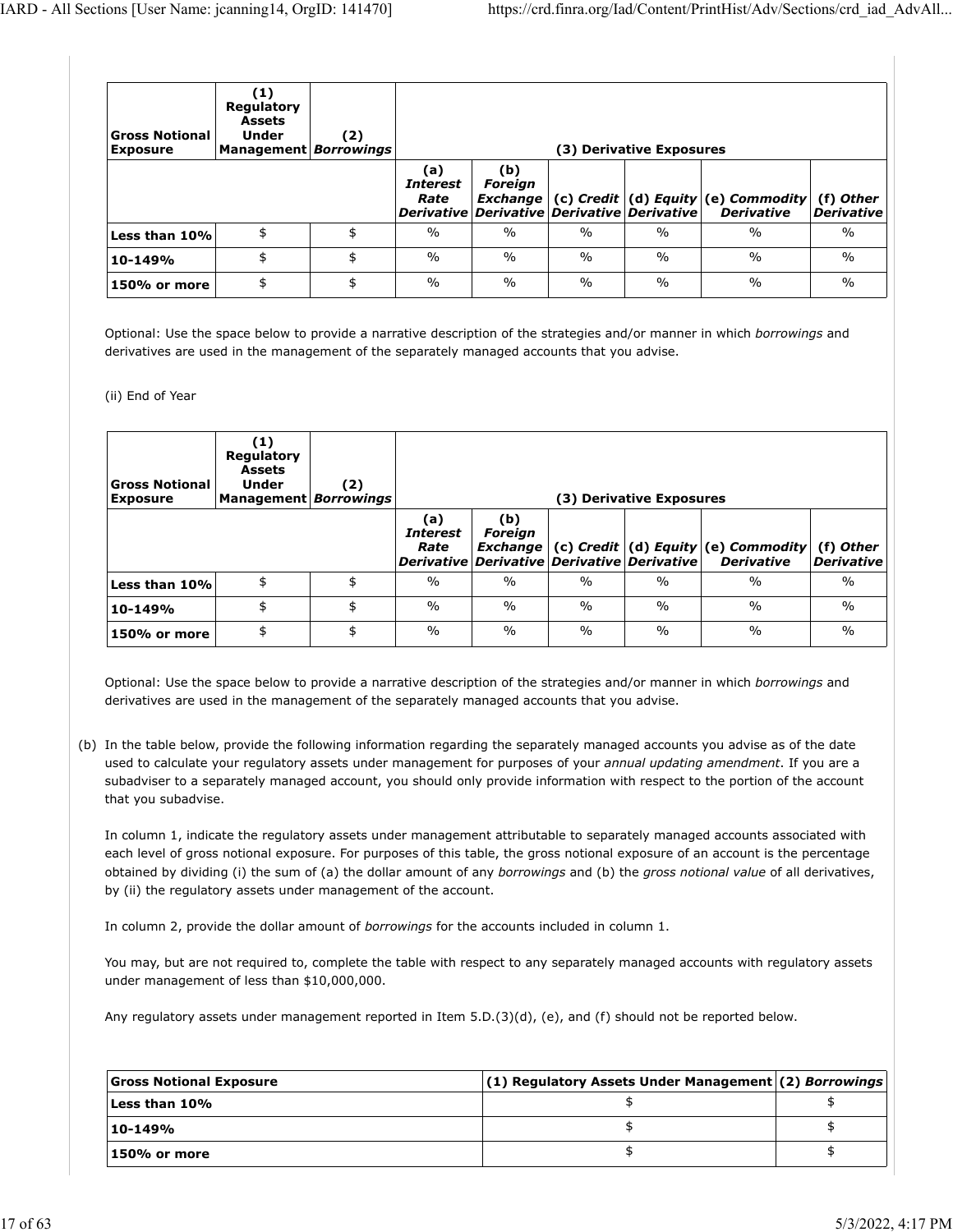Optional: Use the space below to provide a narrative description of the strategies and/or manner in which *borrowings* and derivatives are used in the management of the separately managed accounts that you advise.

|     |                                     | managed account regulatory assets under management.                                  | Complete a separate Schedule D Section 5.K.(3) for each custodian that holds ten percent or more of your aggregate separately  |        |
|-----|-------------------------------------|--------------------------------------------------------------------------------------|--------------------------------------------------------------------------------------------------------------------------------|--------|
| (a) | Legal name of custodian:            |                                                                                      |                                                                                                                                |        |
|     | NATIONAL FINANCIAL SERVICES LLC     |                                                                                      |                                                                                                                                |        |
| (b) | Primary business name of custodian: |                                                                                      |                                                                                                                                |        |
|     | NATIONAL FINANCIAL SERVICES LLC     |                                                                                      |                                                                                                                                |        |
| (c) |                                     | The location(s) of the custodian's office(s) responsible for custody of the assets : |                                                                                                                                |        |
|     | City:                               | State:                                                                               | Country:                                                                                                                       |        |
|     | <b>BOSTON</b>                       | Massachusetts                                                                        | <b>United States</b>                                                                                                           |        |
|     |                                     |                                                                                      |                                                                                                                                | Yes No |
|     |                                     | (d) Is the custodian a <i>related person</i> of your firm?                           |                                                                                                                                | O<br>ω |
| (e) |                                     | If the custodian is a broker-dealer, provide its SEC registration number (if any)    |                                                                                                                                |        |
|     | $8 - 26740$                         |                                                                                      |                                                                                                                                |        |
| (f) | entity identifier (if any)          |                                                                                      | If the custodian is not a broker-dealer, or is a broker-dealer but does not have an SEC registration number, provide its legal |        |
| (g) | custodian?                          |                                                                                      | What amount of your regulatory assets under management attributable to separately managed accounts is held at the              |        |
|     | \$4,703,199,978                     |                                                                                      |                                                                                                                                |        |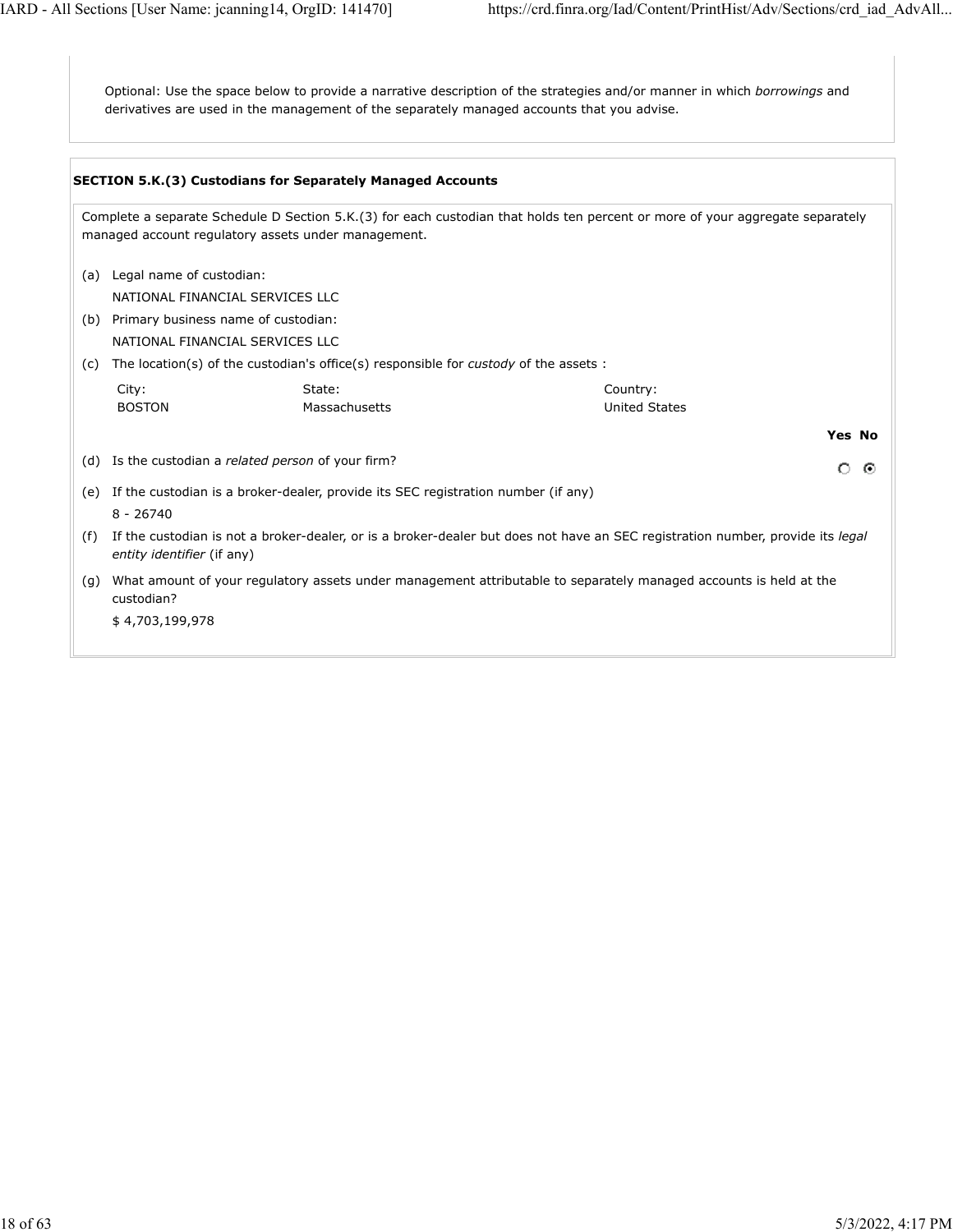|    |                                                          | <b>Item 6 Other Business Activities</b>                                                                                                                                                                                                                                                                                                                                                                                                                                                                                                                                                                                                                                                                                    |               |                          |
|----|----------------------------------------------------------|----------------------------------------------------------------------------------------------------------------------------------------------------------------------------------------------------------------------------------------------------------------------------------------------------------------------------------------------------------------------------------------------------------------------------------------------------------------------------------------------------------------------------------------------------------------------------------------------------------------------------------------------------------------------------------------------------------------------------|---------------|--------------------------|
|    |                                                          | In this Item, we request information about your firm's other business activities.                                                                                                                                                                                                                                                                                                                                                                                                                                                                                                                                                                                                                                          |               |                          |
| Α. |                                                          | You are actively engaged in business as a (check all that apply):                                                                                                                                                                                                                                                                                                                                                                                                                                                                                                                                                                                                                                                          |               |                          |
|    | П<br>П<br>Г<br>О<br>О<br>$\Box$<br>П<br>П<br>П<br>Г<br>П | (1)<br>broker-dealer (registered or unregistered)<br>(2)<br>registered representative of a broker-dealer<br>(3)<br>commodity pool operator or commodity trading advisor (whether registered or exempt from registration)<br>(4)<br>futures commission merchant<br>(5)<br>real estate broker, dealer, or agent<br>(6)<br>insurance broker or agent<br>(7)<br>bank (including a separately identifiable department or division of a bank)<br>(8)<br>trust company<br>(9)<br>registered municipal advisor<br>(10) registered security-based swap dealer<br>(11) major security-based swap participant<br>(12) accountant or accounting firm<br>(13) lawyer or law firm<br>(14) other financial product salesperson (specify): |               |                          |
|    |                                                          | If you engage in other business using a name that is different from the names reported in Items 1.A. or 1.B.(1), complete<br>Section 6.A. of Schedule D.                                                                                                                                                                                                                                                                                                                                                                                                                                                                                                                                                                   |               |                          |
|    |                                                          |                                                                                                                                                                                                                                                                                                                                                                                                                                                                                                                                                                                                                                                                                                                            | Yes No        |                          |
| В. | (1)                                                      | Are you actively engaged in any other business not listed in Item 6.A. (other than giving investment advice)?                                                                                                                                                                                                                                                                                                                                                                                                                                                                                                                                                                                                              | о             | $\odot$                  |
|    | (2)                                                      | If yes, is this other business your primary business?                                                                                                                                                                                                                                                                                                                                                                                                                                                                                                                                                                                                                                                                      | O             | $\circ$                  |
|    |                                                          | If "yes," describe this other business on Section 6.B.(2) of Schedule D, and if you engage in this business under a<br>different name, provide that name.                                                                                                                                                                                                                                                                                                                                                                                                                                                                                                                                                                  |               |                          |
|    |                                                          |                                                                                                                                                                                                                                                                                                                                                                                                                                                                                                                                                                                                                                                                                                                            | <b>Yes No</b> |                          |
|    | (3)                                                      | Do you sell products or provide services other than investment advice to your advisory clients?                                                                                                                                                                                                                                                                                                                                                                                                                                                                                                                                                                                                                            | Ο             | $\left( \bullet \right)$ |
|    |                                                          | If "yes," describe this other business on Section 6.B.(3) of Schedule D, and if you engage in this business under a<br>different name, provide that name.                                                                                                                                                                                                                                                                                                                                                                                                                                                                                                                                                                  |               |                          |
|    |                                                          |                                                                                                                                                                                                                                                                                                                                                                                                                                                                                                                                                                                                                                                                                                                            |               |                          |

**SECTION 6.A. Names of Your Other Businesses**

No Information Filed

## **SECTION 6.B.(2) Description of Primary Business**

Describe your primary business (not your investment advisory business):

If you engage in that business under a different name, provide that name:

## **SECTION 6.B.(3) Description of Other Products and Services**

Describe other products or services you sell to your *client*. You may omit products and services that you listed in Section 6.B.(2) above.

If you engage in that business under a different name, provide that name: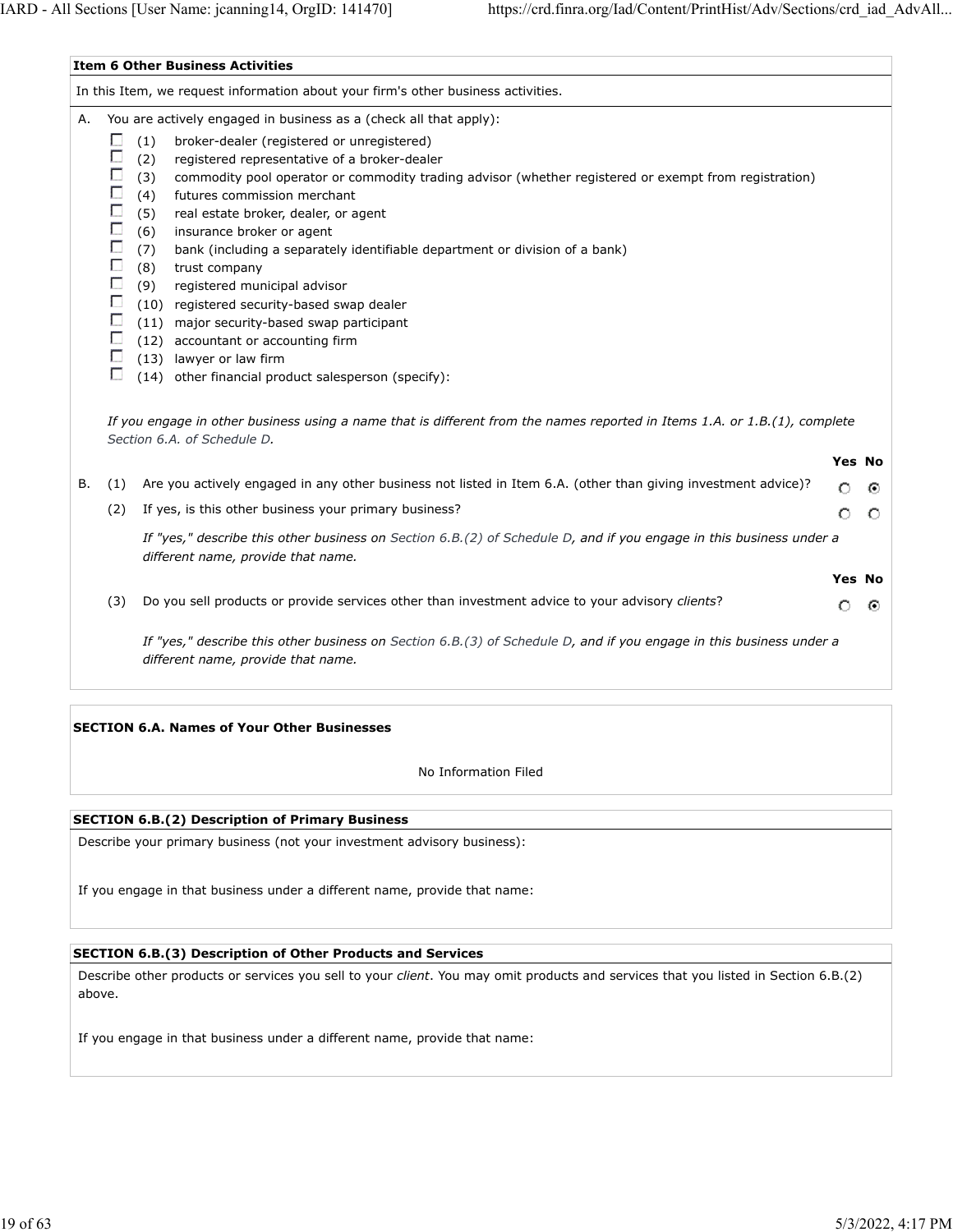|                      | <b>Item 7 Financial Industry Affiliations</b>                                                                                                                                                                                                                                                                                                                                                                                                                                                                                                                                                                                                                              |  |  |  |  |
|----------------------|----------------------------------------------------------------------------------------------------------------------------------------------------------------------------------------------------------------------------------------------------------------------------------------------------------------------------------------------------------------------------------------------------------------------------------------------------------------------------------------------------------------------------------------------------------------------------------------------------------------------------------------------------------------------------|--|--|--|--|
|                      | In this Item, we request information about your financial industry affiliations and activities. This information identifies areas in<br>which conflicts of interest may occur between you and your clients.                                                                                                                                                                                                                                                                                                                                                                                                                                                                |  |  |  |  |
|                      | This part of Item 7 requires you to provide information about you and your related persons, including foreign affiliates. Your<br>related persons are all of your advisory affiliates and any person that is under common control with you.                                                                                                                                                                                                                                                                                                                                                                                                                                |  |  |  |  |
|                      | You have a related person that is a (check all that apply):                                                                                                                                                                                                                                                                                                                                                                                                                                                                                                                                                                                                                |  |  |  |  |
|                      | П<br>(1)<br>broker-dealer, municipal securities dealer, or government securities broker or dealer (registered or unregistered)<br>П<br>(2)<br>other investment adviser (including financial planners)<br>П<br>(3)<br>registered municipal advisor<br>П<br>(4)<br>registered security-based swap dealer<br>П<br>(5)<br>major security-based swap participant<br>П<br>(6)<br>commodity pool operator or commodity trading advisor (whether registered or exempt from registration)<br>П                                                                                                                                                                                      |  |  |  |  |
|                      | (7)<br>futures commission merchant<br>П<br>(8)<br>banking or thrift institution<br>$\overline{\phantom{a}}$<br>(9)<br>trust company                                                                                                                                                                                                                                                                                                                                                                                                                                                                                                                                        |  |  |  |  |
|                      | П<br>(10) accountant or accounting firm                                                                                                                                                                                                                                                                                                                                                                                                                                                                                                                                                                                                                                    |  |  |  |  |
|                      | $\overline{\phantom{a}}$<br>(11) lawyer or law firm<br>П                                                                                                                                                                                                                                                                                                                                                                                                                                                                                                                                                                                                                   |  |  |  |  |
|                      | (12) insurance company or agency<br>П<br>(13) pension consultant                                                                                                                                                                                                                                                                                                                                                                                                                                                                                                                                                                                                           |  |  |  |  |
|                      | П<br>(14) real estate broker or dealer                                                                                                                                                                                                                                                                                                                                                                                                                                                                                                                                                                                                                                     |  |  |  |  |
|                      | П<br>(15) sponsor or syndicator of limited partnerships (or equivalent), excluding pooled investment vehicles<br>⊽<br>(16) sponsor, general partner, managing member (or equivalent) of pooled investment vehicles                                                                                                                                                                                                                                                                                                                                                                                                                                                         |  |  |  |  |
|                      | functions should be disclosed under Item 5.B.(1). The number of your firm's employees who are registered representatives of<br>a broker-dealer should be disclosed under Item 5.B.(2).<br>Note that if you are filing an umbrella registration, you should not check Item 7.A.(2) with respect to your relying advisers,<br>and you do not have to complete Section 7.A. in Schedule D for your relying advisers. You should complete a Schedule R for<br>each relying adviser.                                                                                                                                                                                            |  |  |  |  |
|                      | For each related person, including foreign affiliates that may not be registered or required to be registered in the United<br>States, complete Section 7.A. of Schedule D.                                                                                                                                                                                                                                                                                                                                                                                                                                                                                                |  |  |  |  |
|                      | You do not need to complete Section 7.A. of Schedule D for any related person if: (1) you have no business dealings with the<br>related person in connection with advisory services you provide to your clients; (2) you do not conduct shared operations<br>with the related person; (3) you do not refer clients or business to the related person, and the related person does not refer<br>prospective clients or business to you; (4) you do not share supervised persons or premises with the related person; and (5)<br>you have no reason to believe that your relationship with the related person otherwise creates a conflict of interest with your<br>clients. |  |  |  |  |
|                      | You must complete Section 7.A. of Schedule D for each related person acting as qualified custodian in connection with<br>advisory services you provide to your clients (other than any mutual fund transfer agent pursuant to rule 206(4)-2(b)(1)),<br>regardless of whether you have determined the related person to be operationally independent under rule 206(4)-2 of the<br>Advisers Act.                                                                                                                                                                                                                                                                            |  |  |  |  |
|                      | <b>SECTION 7.A. Financial Industry Affiliations</b>                                                                                                                                                                                                                                                                                                                                                                                                                                                                                                                                                                                                                        |  |  |  |  |
| No Information Filed |                                                                                                                                                                                                                                                                                                                                                                                                                                                                                                                                                                                                                                                                            |  |  |  |  |
|                      |                                                                                                                                                                                                                                                                                                                                                                                                                                                                                                                                                                                                                                                                            |  |  |  |  |

 $\circ$  0

B. Are you an adviser to any *private fund*?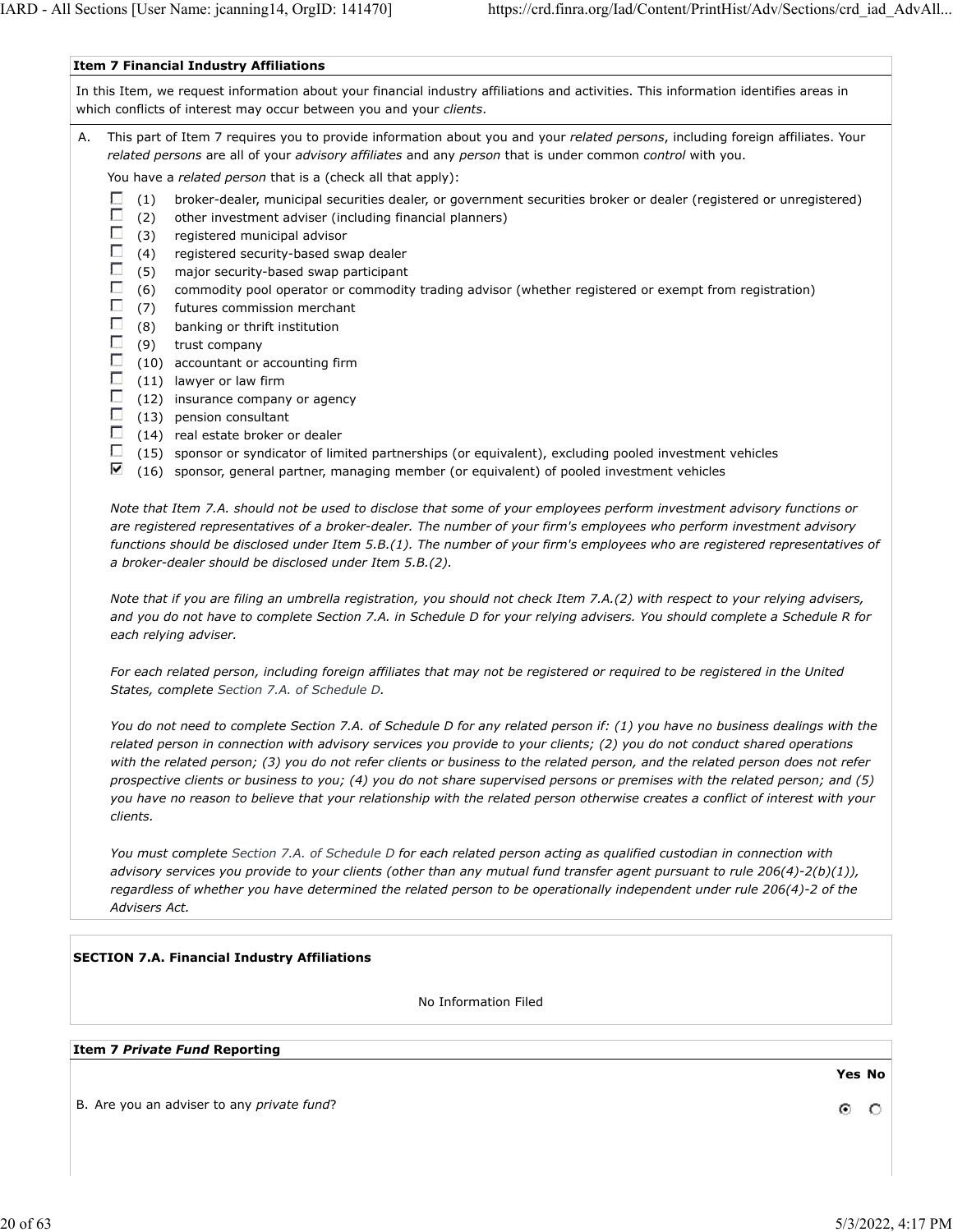*If "yes," then for each private fund that you advise, you must complete a Section 7.B.(1) of Schedule D, except in certain circumstances described in the next sentence and in Instruction 6 of the Instructions to Part 1A. If you are registered or applying for registration with the SEC or reporting as an SEC exempt reporting adviser, and another SEC-registered adviser or SEC exempt reporting adviser reports this information with respect to any such private fund in Section 7.B.(1) of Schedule D of its Form ADV (e.g., if you are a subadviser), do not complete Section 7.B.(1) of Schedule D with respect to that private fund. You must, instead, complete Section 7.B.(2) of Schedule D.*

*In either case, if you seek to preserve the anonymity of a private fund client by maintaining its identity in your books and records in numerical or alphabetical code, or similar designation, pursuant to rule 204-2(d), you may identify the private fund in Section 7.B.(1) or 7.B.(2) of Schedule D using the same code or designation in place of the fund's name.*

|    |                                                                             | Funds per Page:<br>Total Funds: 4<br>$15 \times$                                                                                 |
|----|-----------------------------------------------------------------------------|----------------------------------------------------------------------------------------------------------------------------------|
|    | A. PRIVATE FUND                                                             |                                                                                                                                  |
|    | <b>Information About the Private Fund</b>                                   |                                                                                                                                  |
|    |                                                                             |                                                                                                                                  |
| 1. | (a) Name of the <i>private fund</i> :                                       |                                                                                                                                  |
|    | MCSR MASTER FUND, LP                                                        |                                                                                                                                  |
|    | (b) Private fund identification number:<br>(include the "805-" prefix also) |                                                                                                                                  |
|    | 805-8206945235                                                              |                                                                                                                                  |
| 2. | Under the laws of what state or country is the private fund organized:      |                                                                                                                                  |
|    | State:                                                                      | Country:                                                                                                                         |
|    | Delaware                                                                    | <b>United States</b>                                                                                                             |
| 3. |                                                                             | (a) Name(s) of General Partner, Manager, Trustee, or Directors (or persons serving in a similar capacity):                       |
|    | Name of General Partner, Manager, Trustee, or Director                      |                                                                                                                                  |
|    |                                                                             |                                                                                                                                  |
|    | MCSR GP, LLC                                                                |                                                                                                                                  |
|    | private fund.                                                               | (b) If filing an umbrella registration, identify the filing adviser and/or relying adviser(s) that sponsor(s) or manage(s) this  |
|    |                                                                             | No Information Filed                                                                                                             |
|    |                                                                             |                                                                                                                                  |
| 4. | The private fund (check all that apply; you must check at least one):       |                                                                                                                                  |
|    | Company Act of 1940                                                         | $\blacksquare$ (1) qualifies for the exclusion from the definition of investment company under section 3(c)(1) of the Investment |
|    | Company Act of 1940                                                         | (2) qualifies for the exclusion from the definition of investment company under section $3(c)(7)$ of the Investment              |
| 5. | registered.                                                                 | List the name and country, in English, of each foreign financial regulatory authority with which the private fund is             |
|    |                                                                             | No Information Filed                                                                                                             |
|    |                                                                             | Yes No                                                                                                                           |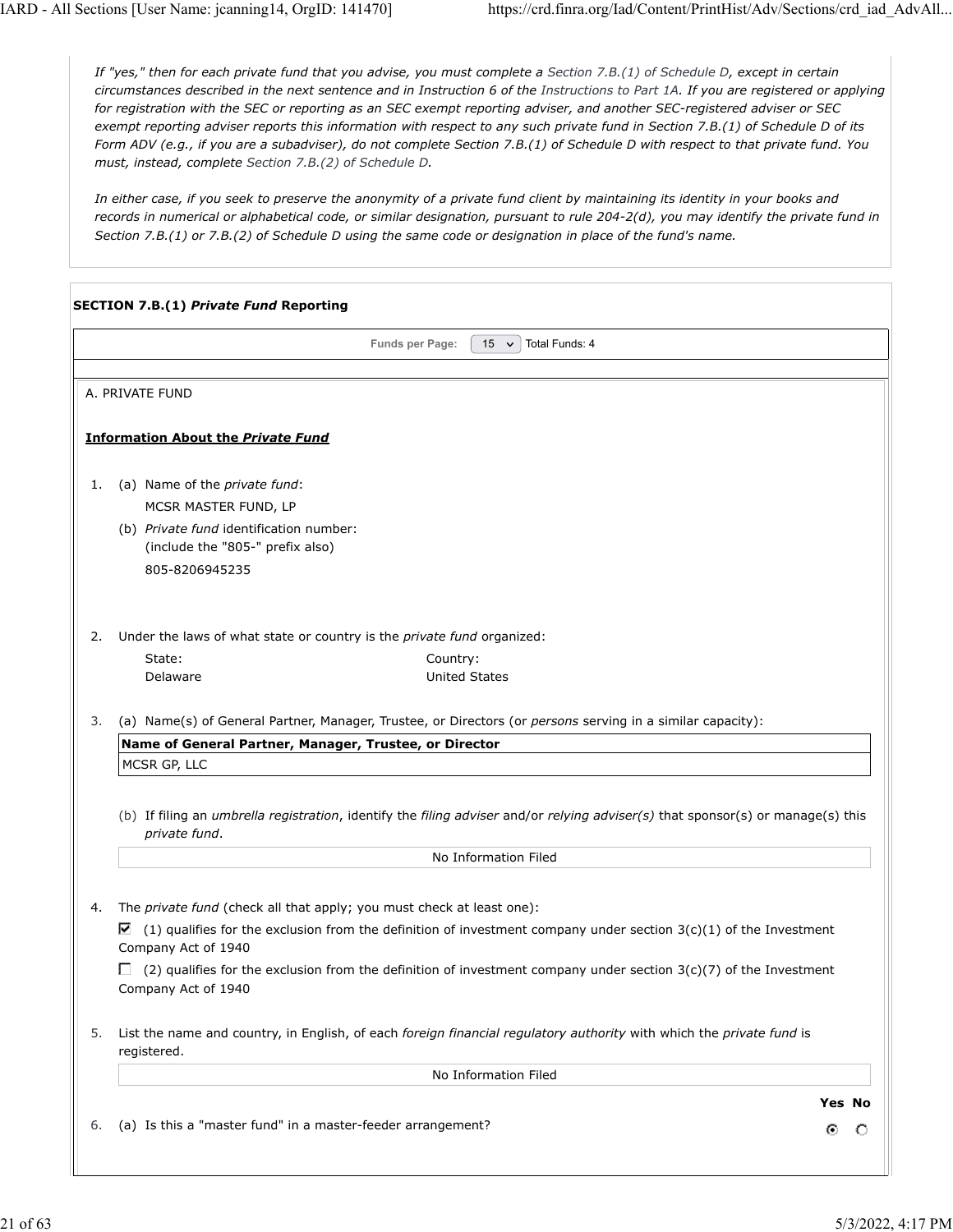**Yes No**

(b) If yes, what is the name and *private fund* identification number (if any) of the feeder funds investing in this *private fund*?

| Name of <i>private fund</i>                                           | <i>Private fund</i> identification number |
|-----------------------------------------------------------------------|-------------------------------------------|
| MILL CREEK STRATEGIC RETURN INTL. FUND, LTD. - ABSOLUTE RETURN SERIES | 805-5236820633                            |
| MILL CREEK STRATEGIC RETURN, LP - ABSOLUTE RETURN SERIES              | 805-8596795844                            |
| MILL CREEK STRATEGIC RETURN, LP - PRIVATE EQUITY SERIES               | 805-5668532607                            |
| MILL CREEK STRATEGIC RETURN, LP - PRIVATE EQUITY SERIES II            | 805-3962517317                            |
| MILL CREEK STRATEGIC RETURN, LP - PRIVATE EQUITY SERIES III           | 805-5733286448                            |

- (c) Is this a "feeder fund" in a master-feeder arrangement?
- $O$   $\odot$ (d) If yes, what is the name and *private fund* identification number (if any) of the master fund in which this *private fund* invests?

Name of *private fund*:

*Private fund* identification number: (include the "805-" prefix also)

NOTE: You must complete question 6 for each master-feeder arrangement regardless of whether you are filing a single Schedule D, Section 7.B.(1) for the master-feeder arrangement or reporting on the funds separately.

7. If you are filing a single Schedule D, Section 7.B.(1) for a master-feeder arrangement according to the instructions to this Section 7.B.(1), for each of the feeder funds answer the following questions:

| Additional Feeder Fund Information : 5 Record(s) Filed. |  |  |
|---------------------------------------------------------|--|--|
|---------------------------------------------------------|--|--|

|     | 7. If you are filing a single Schedule D, Section 7.B.(1) for a master-feeder arrangement according to the instructions<br>to this Section 7.B.(1), for each of the feeder funds answer the following questions: |
|-----|------------------------------------------------------------------------------------------------------------------------------------------------------------------------------------------------------------------|
| (a) | Name of the <i>private fund</i> :                                                                                                                                                                                |
|     | MILL CREEK STRATEGIC RETURN INTL. FUND, LTD. - ABSOLUTE RETURN SERIES                                                                                                                                            |
| (b) | Private fund identification number:                                                                                                                                                                              |
|     | (include the "805-" prefix also)                                                                                                                                                                                 |
|     | 805-5236820633                                                                                                                                                                                                   |
| (c) | Under the laws of what state or country is the <i>private fund</i> organized:                                                                                                                                    |
|     | State:<br>Country:                                                                                                                                                                                               |
|     | Cayman Islands                                                                                                                                                                                                   |
|     | (d) (1) Name(s) of General Partner, Manager, Trustee or Directors (or persons serving in a similar capacity):                                                                                                    |
|     | Name of General Partner, Manager, Trustee or Director                                                                                                                                                            |
|     | MCSR GP, LLC                                                                                                                                                                                                     |
|     | (d) (2) If filing an <i>umbrella registration</i> , identify the <i>filing adviser</i> and/or <i>relying adviser(s)</i> that sponsor(s) or<br>manage(s) this <i>private fund</i> :<br>No Information Filed       |
|     |                                                                                                                                                                                                                  |
| (e) | The private fund (check all that apply; you must check at least one):                                                                                                                                            |
|     |                                                                                                                                                                                                                  |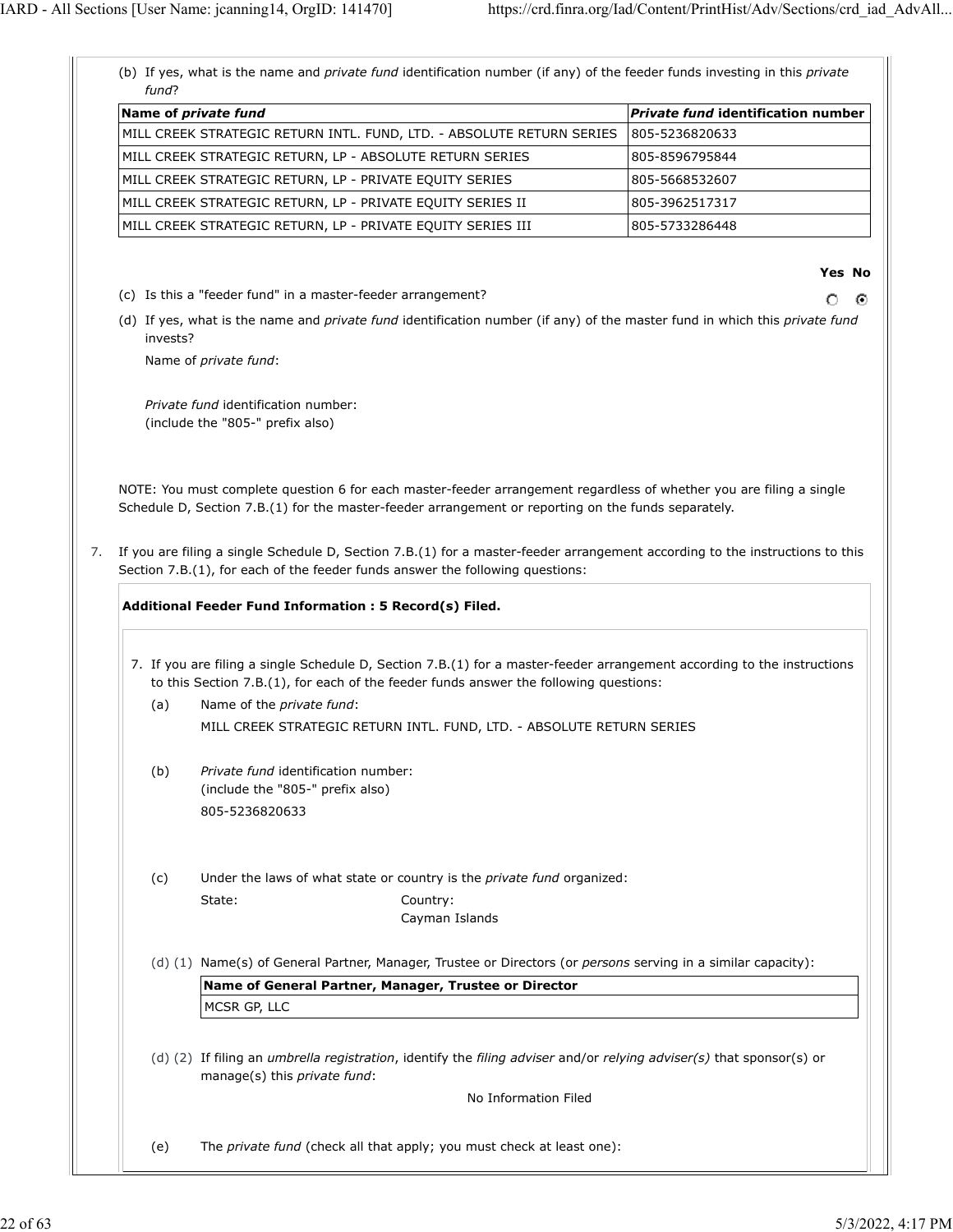|     | $\blacksquare$ (1) qualifies for the exclusion from the definition of investment company under section 3(c)(1) of the<br>Investment Company Act of 1940                                                                                                                                                                                                                                                                                                                                                |
|-----|--------------------------------------------------------------------------------------------------------------------------------------------------------------------------------------------------------------------------------------------------------------------------------------------------------------------------------------------------------------------------------------------------------------------------------------------------------------------------------------------------------|
|     | (2) qualifies for the exclusion from the definition of investment company under section $3(c)(7)$ of the<br>ш<br>Investment Company Act of 1940                                                                                                                                                                                                                                                                                                                                                        |
| (f) | List the name and country, in English, of each foreign financial regulatory authority with which the private<br>fund is registered.                                                                                                                                                                                                                                                                                                                                                                    |
|     | No Information Filed                                                                                                                                                                                                                                                                                                                                                                                                                                                                                   |
|     |                                                                                                                                                                                                                                                                                                                                                                                                                                                                                                        |
|     | 7. If you are filing a single Schedule D, Section 7.B.(1) for a master-feeder arrangement according to the instructions<br>to this Section 7.B.(1), for each of the feeder funds answer the following questions:                                                                                                                                                                                                                                                                                       |
| (a) | Name of the private fund:                                                                                                                                                                                                                                                                                                                                                                                                                                                                              |
|     | MILL CREEK STRATEGIC RETURN, LP - ABSOLUTE RETURN SERIES                                                                                                                                                                                                                                                                                                                                                                                                                                               |
| (b) | Private fund identification number:<br>(include the "805-" prefix also)                                                                                                                                                                                                                                                                                                                                                                                                                                |
|     | 805-8596795844                                                                                                                                                                                                                                                                                                                                                                                                                                                                                         |
| (c) | Under the laws of what state or country is the private fund organized:                                                                                                                                                                                                                                                                                                                                                                                                                                 |
|     | State:<br>Country:                                                                                                                                                                                                                                                                                                                                                                                                                                                                                     |
|     | Delaware<br><b>United States</b>                                                                                                                                                                                                                                                                                                                                                                                                                                                                       |
|     | (d) (1) Name(s) of General Partner, Manager, Trustee or Directors (or persons serving in a similar capacity):                                                                                                                                                                                                                                                                                                                                                                                          |
|     | Name of General Partner, Manager, Trustee or Director                                                                                                                                                                                                                                                                                                                                                                                                                                                  |
|     | MCSR GP, LLC                                                                                                                                                                                                                                                                                                                                                                                                                                                                                           |
|     | (d) (2) If filing an umbrella registration, identify the filing adviser and/or relying adviser(s) that sponsor(s) or<br>manage(s) this private fund:                                                                                                                                                                                                                                                                                                                                                   |
|     | No Information Filed                                                                                                                                                                                                                                                                                                                                                                                                                                                                                   |
| (e) | The private fund (check all that apply; you must check at least one):                                                                                                                                                                                                                                                                                                                                                                                                                                  |
|     |                                                                                                                                                                                                                                                                                                                                                                                                                                                                                                        |
|     | Investment Company Act of 1940                                                                                                                                                                                                                                                                                                                                                                                                                                                                         |
|     | Investment Company Act of 1940                                                                                                                                                                                                                                                                                                                                                                                                                                                                         |
| (f) | fund is registered.                                                                                                                                                                                                                                                                                                                                                                                                                                                                                    |
|     | No Information Filed                                                                                                                                                                                                                                                                                                                                                                                                                                                                                   |
|     |                                                                                                                                                                                                                                                                                                                                                                                                                                                                                                        |
|     | to this Section 7.B.(1), for each of the feeder funds answer the following questions:                                                                                                                                                                                                                                                                                                                                                                                                                  |
| (a) | (1) qualifies for the exclusion from the definition of investment company under section $3(c)(1)$ of the<br>[2] (2) qualifies for the exclusion from the definition of investment company under section 3(c)(7) of the<br>List the name and country, in English, of each foreign financial regulatory authority with which the private<br>7. If you are filing a single Schedule D, Section 7.B.(1) for a master-feeder arrangement according to the instructions<br>Name of the <i>private fund</i> : |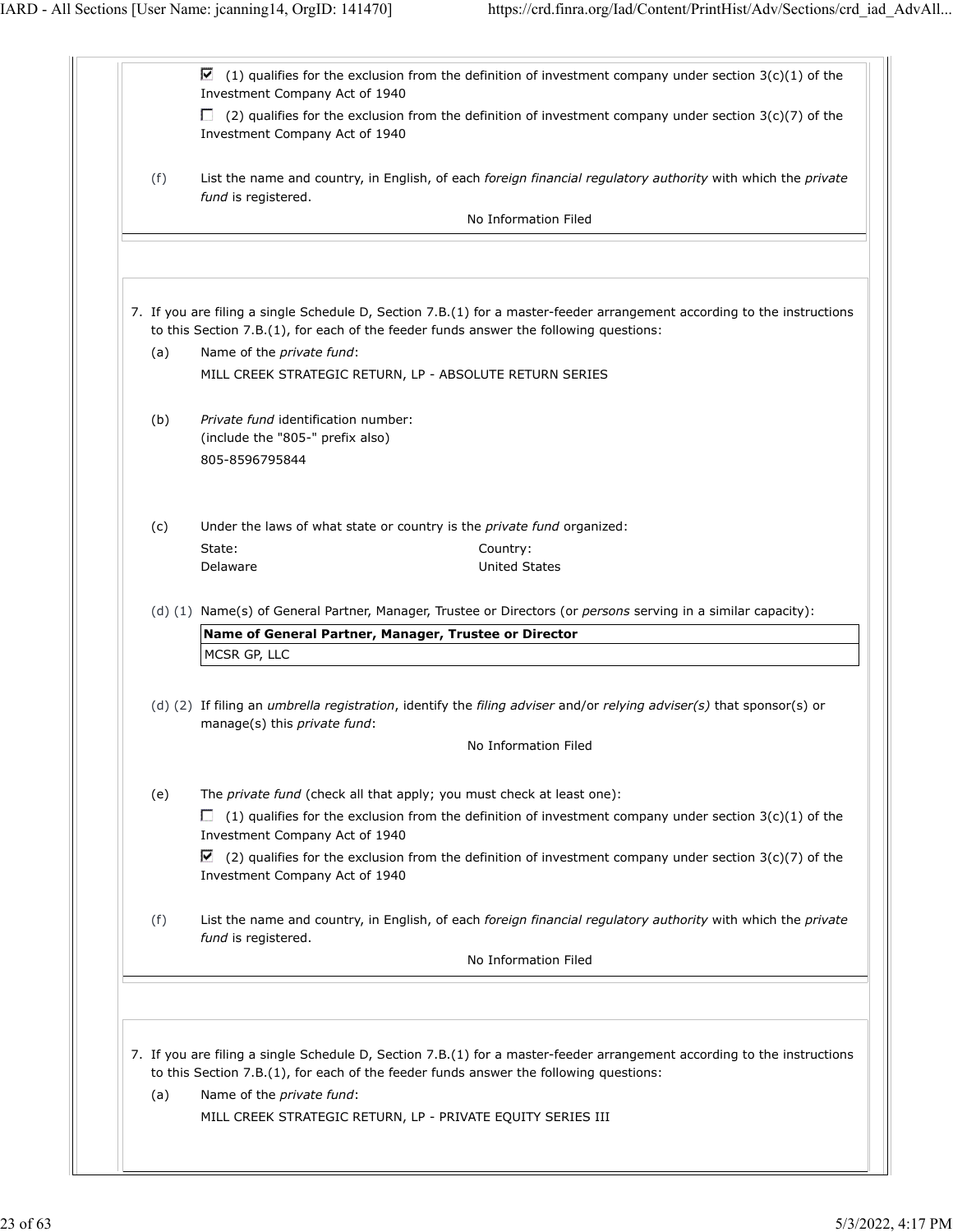| (b) |                                                                                                                                                                                 |
|-----|---------------------------------------------------------------------------------------------------------------------------------------------------------------------------------|
|     | Private fund identification number:<br>(include the "805-" prefix also)                                                                                                         |
|     | 805-5733286448                                                                                                                                                                  |
|     |                                                                                                                                                                                 |
| (c) | Under the laws of what state or country is the <i>private fund</i> organized:                                                                                                   |
|     | State:<br>Country:                                                                                                                                                              |
|     | Delaware<br><b>United States</b>                                                                                                                                                |
|     | (d) (1) Name(s) of General Partner, Manager, Trustee or Directors (or persons serving in a similar capacity):                                                                   |
|     | Name of General Partner, Manager, Trustee or Director                                                                                                                           |
|     | MCSR GP,LLC                                                                                                                                                                     |
|     | (d) (2) If filing an umbrella registration, identify the filing adviser and/or relying adviser(s) that sponsor(s) or<br>manage(s) this private fund:                            |
|     | No Information Filed                                                                                                                                                            |
| (e) | The private fund (check all that apply; you must check at least one):                                                                                                           |
|     | $\Box$ (1) qualifies for the exclusion from the definition of investment company under section 3(c)(1) of the                                                                   |
|     | Investment Company Act of 1940                                                                                                                                                  |
|     | $\blacksquare$ (2) qualifies for the exclusion from the definition of investment company under section 3(c)(7) of the<br>Investment Company Act of 1940                         |
| (f) | List the name and country, in English, of each foreign financial regulatory authority with which the private<br>fund is registered.                                             |
|     | No Information Filed                                                                                                                                                            |
|     |                                                                                                                                                                                 |
|     |                                                                                                                                                                                 |
|     | to this Section 7.B.(1), for each of the feeder funds answer the following questions:                                                                                           |
|     | Name of the <i>private fund</i> :                                                                                                                                               |
| (a) | MILL CREEK STRATEGIC RETURN, LP - PRIVATE EQUITY SERIES                                                                                                                         |
| (b) | Private fund identification number:                                                                                                                                             |
|     | (include the "805-" prefix also)<br>805-5668532607                                                                                                                              |
|     |                                                                                                                                                                                 |
| (c) | Under the laws of what state or country is the private fund organized:                                                                                                          |
|     | State:<br>Country:                                                                                                                                                              |
|     | Delaware<br><b>United States</b>                                                                                                                                                |
|     | (d) (1) Name(s) of General Partner, Manager, Trustee or Directors (or persons serving in a similar capacity):                                                                   |
|     | Name of General Partner, Manager, Trustee or Director                                                                                                                           |
|     | MCSR GP, LLC                                                                                                                                                                    |
|     | (d) (2) If filing an umbrella registration, identify the filing adviser and/or relying adviser(s) that sponsor(s) or                                                            |
|     | 7. If you are filing a single Schedule D, Section 7.B.(1) for a master-feeder arrangement according to the instructions<br>manage(s) this private fund:<br>No Information Filed |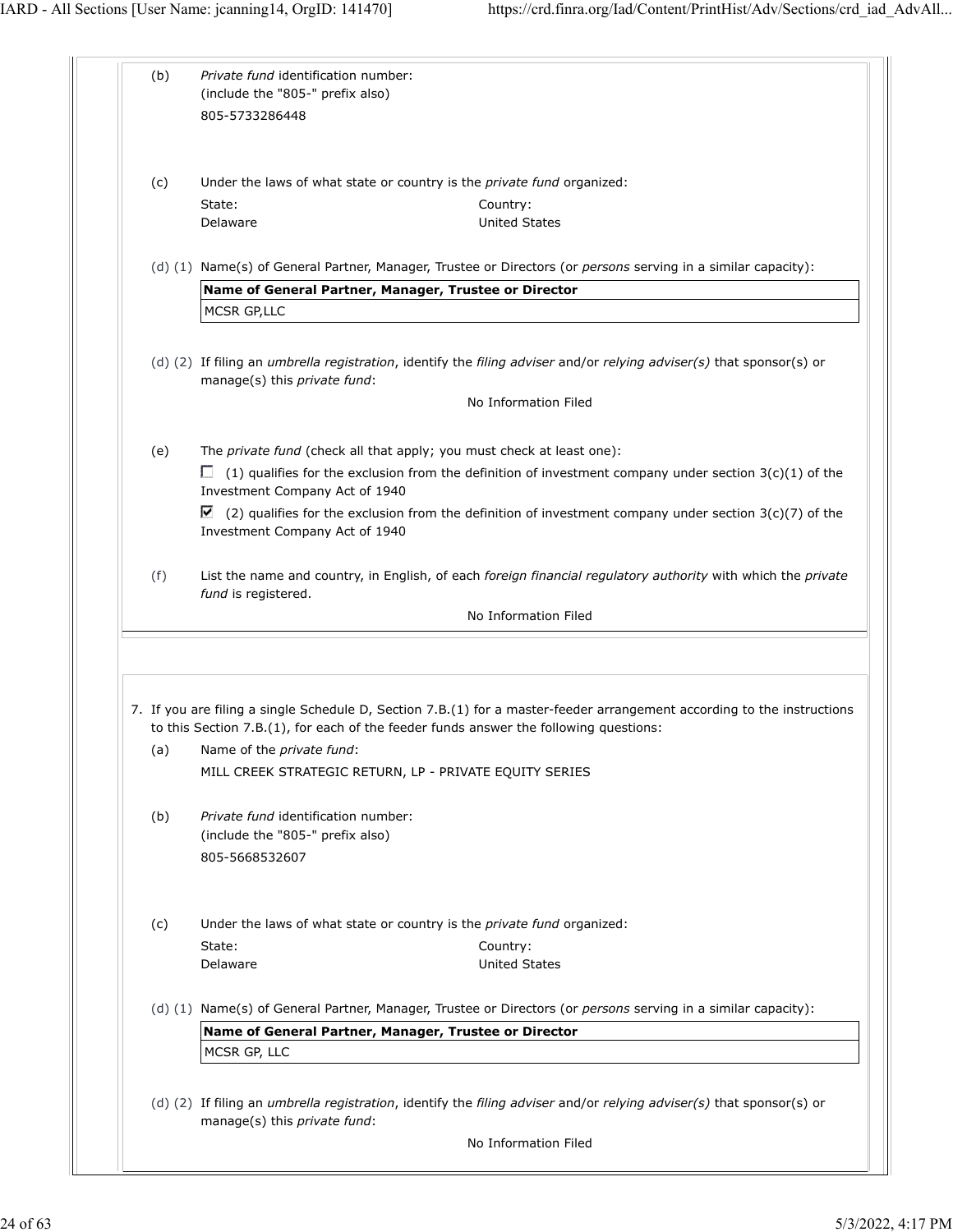$\mathbb{R}$ 

|     | Investment Company Act of 1940                                                                                                                                                                                   |
|-----|------------------------------------------------------------------------------------------------------------------------------------------------------------------------------------------------------------------|
|     |                                                                                                                                                                                                                  |
|     | $\blacksquare$ (2) qualifies for the exclusion from the definition of investment company under section 3(c)(7) of the<br>Investment Company Act of 1940                                                          |
| (f) | List the name and country, in English, of each foreign financial regulatory authority with which the private<br>fund is registered.                                                                              |
|     | No Information Filed                                                                                                                                                                                             |
|     |                                                                                                                                                                                                                  |
|     | 7. If you are filing a single Schedule D, Section 7.B.(1) for a master-feeder arrangement according to the instructions<br>to this Section 7.B.(1), for each of the feeder funds answer the following questions: |
| (a) | Name of the private fund:                                                                                                                                                                                        |
|     | MILL CREEK STRATEGIC RETURN, LP - PRIVATE EQUITY SERIES II                                                                                                                                                       |
| (b) | Private fund identification number:<br>(include the "805-" prefix also)                                                                                                                                          |
|     | 805-3962517317                                                                                                                                                                                                   |
|     |                                                                                                                                                                                                                  |
| (c) | Under the laws of what state or country is the <i>private fund</i> organized:                                                                                                                                    |
|     | State:<br>Country:                                                                                                                                                                                               |
|     | Delaware<br><b>United States</b>                                                                                                                                                                                 |
|     | (d) (1) Name(s) of General Partner, Manager, Trustee or Directors (or persons serving in a similar capacity):                                                                                                    |
|     | Name of General Partner, Manager, Trustee or Director                                                                                                                                                            |
|     | MCSR GP,LLC                                                                                                                                                                                                      |
|     | (d) (2) If filing an umbrella registration, identify the filing adviser and/or relying adviser(s) that sponsor(s) or<br>manage(s) this private fund:                                                             |
|     | No Information Filed                                                                                                                                                                                             |
| (e) | The <i>private fund</i> (check all that apply; you must check at least one):                                                                                                                                     |
|     | ш<br>(1) qualifies for the exclusion from the definition of investment company under section $3(c)(1)$ of the<br>Investment Company Act of 1940                                                                  |
|     | (2) qualifies for the exclusion from the definition of investment company under section 3(c)(7) of the<br>Investment Company Act of 1940                                                                         |
| (f) | List the name and country, in English, of each foreign financial regulatory authority with which the private<br>fund is registered.                                                                              |
|     | No Information Filed                                                                                                                                                                                             |
|     |                                                                                                                                                                                                                  |
|     |                                                                                                                                                                                                                  |
|     | NOTE: For purposes of questions 6 and 7, in a master-feeder arrangement, one or more funds ("feeder funds") invest all                                                                                           |

**Yes No**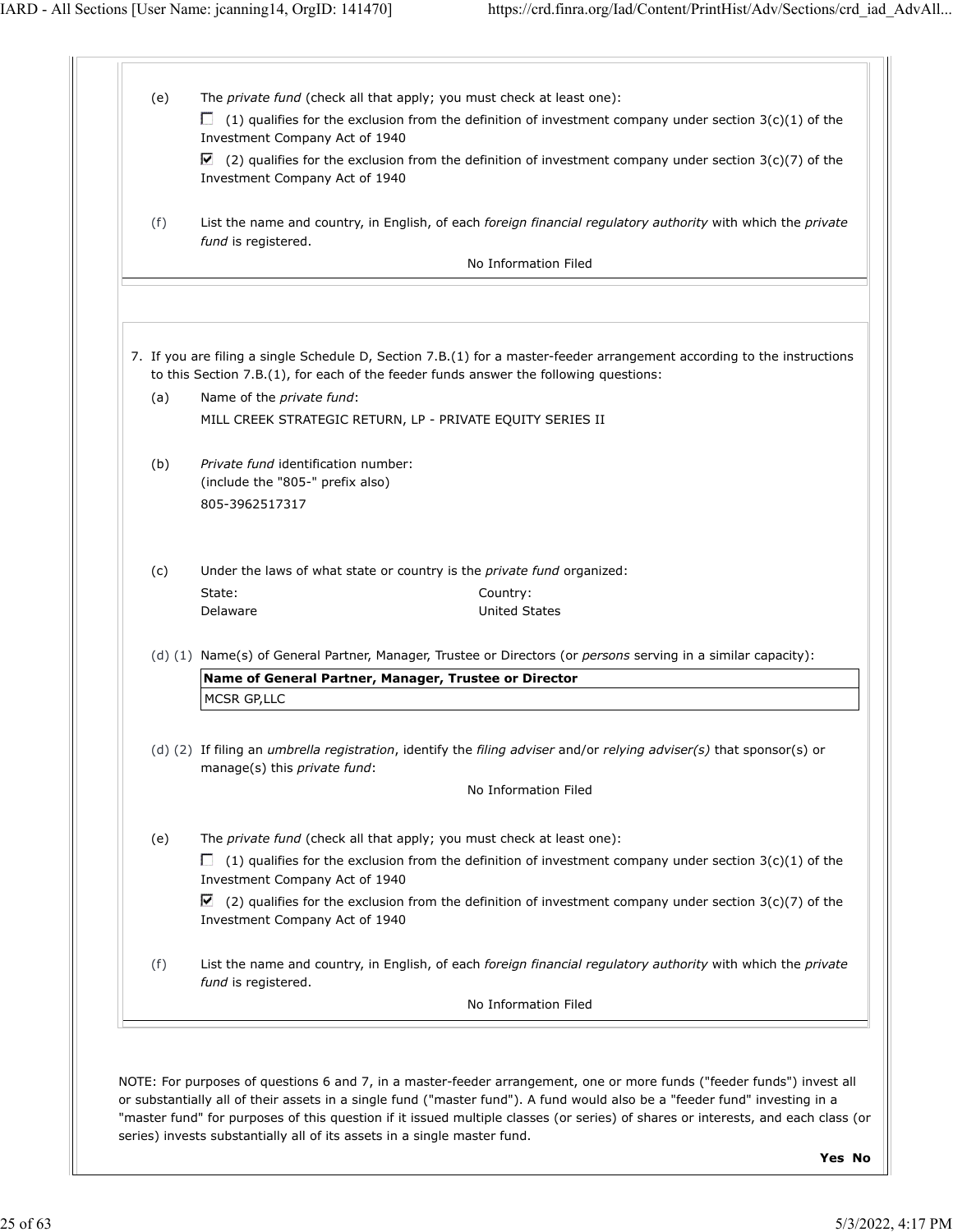| 8. | (a) Is this <i>private fund</i> a "fund of funds"?                                                                                                                                                                                              |                        | Θ                 | O             |
|----|-------------------------------------------------------------------------------------------------------------------------------------------------------------------------------------------------------------------------------------------------|------------------------|-------------------|---------------|
|    | NOTE: For purposes of this question only, answer "yes" if the fund invests 10 percent or more of its total assets in other<br>pooled investment vehicles, regardless of whether they are also private funds or registered investment companies. |                        |                   |               |
|    | (b) If yes, does the private fund invest in funds managed by you or by a related person?                                                                                                                                                        |                        | $\circ$           | ⊙             |
|    |                                                                                                                                                                                                                                                 |                        |                   | <b>Yes No</b> |
| 9. | During your last fiscal year, did the private fund invest in securities issued by investment companies registered                                                                                                                               |                        |                   |               |
|    | under the Investment Company Act of 1940 (other than "money market funds," to the extent provided in<br>Instruction 6.e.)?                                                                                                                      |                        | O                 | ⊙             |
|    | 10. What type of fund is the private fund?                                                                                                                                                                                                      |                        |                   |               |
|    | $\degree$ hedge fund $\degree$ liquidity fund $\degree$ private equity fund $\degree$ real estate fund $\degree$ securitized asset fund $\degree$ venture capital                                                                               |                        |                   |               |
|    | fund <sup>⊙</sup> Other <i>private fund</i> : HEDGE FUND & PRIVATE EQUITY FUND                                                                                                                                                                  |                        |                   |               |
|    | NOTE: For definitions of these fund types, please see Instruction 6 of the Instructions to Part 1A.                                                                                                                                             |                        |                   |               |
|    | 11. Current gross asset value of the private fund:                                                                                                                                                                                              |                        |                   |               |
|    | \$278,563,884                                                                                                                                                                                                                                   |                        |                   |               |
|    | <b>Ownership</b>                                                                                                                                                                                                                                |                        |                   |               |
|    | 12. Minimum investment commitment required of an investor in the <i>private fund</i> :                                                                                                                                                          |                        |                   |               |
|    | \$100,000                                                                                                                                                                                                                                       |                        |                   |               |
|    | NOTE: Report the amount routinely required of investors who are not your related persons (even if different from the<br>amount set forth in the organizational documents of the fund).                                                          |                        |                   |               |
|    | 13. Approximate number of the <i>private fund's</i> beneficial owners:<br>165                                                                                                                                                                   |                        |                   |               |
|    | 14. What is the approximate percentage of the private fund beneficially owned by you and your related persons:<br>6%                                                                                                                            |                        |                   |               |
|    | 15. (a) What is the approximate percentage of the <i>private fund</i> beneficially owned (in the aggregate) by funds of funds:                                                                                                                  |                        |                   |               |
|    | $0\%$                                                                                                                                                                                                                                           |                        |                   |               |
|    |                                                                                                                                                                                                                                                 |                        |                   | <b>Yes No</b> |
|    | (b) If the private fund qualifies for the exclusion from the definition of investment company under section<br>$3(c)(1)$ of the Investment Company Act of 1940, are sales of the fund limited to qualified clients?                             |                        | Θ                 | О             |
|    | 16. What is the approximate percentage of the private fund beneficially owned by non-United States persons:                                                                                                                                     |                        |                   |               |
|    | 0%                                                                                                                                                                                                                                              |                        |                   |               |
|    | <b>Your Advisory Services</b>                                                                                                                                                                                                                   |                        |                   |               |
|    | 17. (a) Are you a subadviser to this <i>private fund</i> ?                                                                                                                                                                                      |                        |                   | Yes No        |
|    | (b) If the answer to question 17.(a) is "yes," provide the name and SEC file number, if any, of the adviser of the private                                                                                                                      |                        | Θ                 | O             |
|    | fund. If the answer to question 17.(a) is "no," leave this question blank.                                                                                                                                                                      |                        |                   |               |
|    |                                                                                                                                                                                                                                                 |                        |                   |               |
|    | Name of adviser to private fund                                                                                                                                                                                                                 | <b>SEC file number</b> | <b>CRD</b> number |               |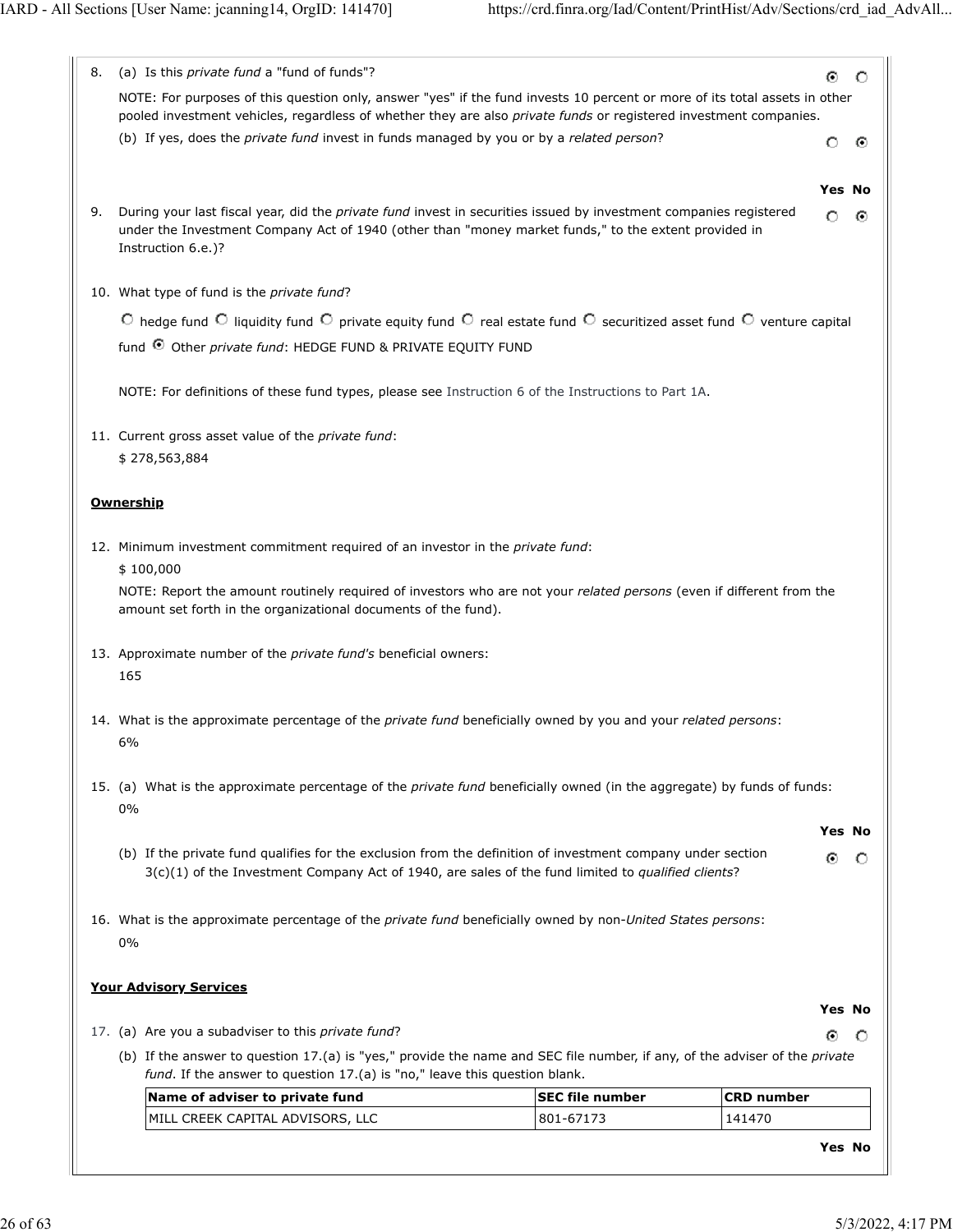|                 | 18. (a) Do any investment advisers (other than the investment advisers listed in Section 7.B.(1).A.3.(b)) advise the<br>private fund?                                                                                                         |               | ⊙ |
|-----------------|-----------------------------------------------------------------------------------------------------------------------------------------------------------------------------------------------------------------------------------------------|---------------|---|
|                 | (b) If the answer to question 18.(a) is "yes," provide the name and SEC file number, if any, of the other advisers to the<br>private fund. If the answer to question 18.(a) is "no," leave this question blank.                               |               |   |
|                 | No Information Filed                                                                                                                                                                                                                          |               |   |
|                 |                                                                                                                                                                                                                                               | Yes No        |   |
|                 | 19. Are your clients solicited to invest in the private fund?                                                                                                                                                                                 |               |   |
|                 | NOTE: For purposes of this question, do not consider feeder funds of the private fund.                                                                                                                                                        |               |   |
|                 |                                                                                                                                                                                                                                               |               |   |
| 44%             | 20. Approximately what percentage of your clients has invested in the private fund?                                                                                                                                                           |               |   |
|                 | <b>Private Offering</b>                                                                                                                                                                                                                       |               |   |
|                 |                                                                                                                                                                                                                                               | Yes No        |   |
|                 | 21. Has the private fund ever relied on an exemption from registration of its securities under Regulation D of the<br>Securities Act of 1933?                                                                                                 | Θ             | O |
|                 | 22. If yes, provide the <i>private fund's</i> Form D file number (if any):                                                                                                                                                                    |               |   |
|                 | Form D file number                                                                                                                                                                                                                            |               |   |
|                 | 021-104946                                                                                                                                                                                                                                    |               |   |
|                 | 021-139485                                                                                                                                                                                                                                    |               |   |
| <b>Auditors</b> | <b>B. SERVICE PROVIDERS</b>                                                                                                                                                                                                                   | Yes No        |   |
|                 | 23. (a) (1) Are the <i>private fund's</i> financial statements subject to an annual audit?                                                                                                                                                    | Θ             |   |
|                 | (2) If the answer to question $23.(a)(1)$ is "yes," are the financial statements prepared in accordance with<br>U.S. GAAP?                                                                                                                    | Θ             | O |
|                 | If the answer to question $23.(a)(1)$ is "yes," respond to questions (b) through (h) below. If the private fund uses more<br>than one auditing firm, you must complete questions (b) through (f) separately for each auditing firm.           |               |   |
|                 | Additional Auditor Information : 1 Record(s) Filed.                                                                                                                                                                                           |               |   |
|                 | If the answer to question $23.(a)(1)$ is "yes," respond to questions (b) through (h) below. If the <i>private fund</i><br>uses more than one auditing firm, you must complete questions (b) through (f) separately for each auditing<br>firm. |               |   |
|                 | (b) Name of the auditing firm:<br><b>KPMG</b>                                                                                                                                                                                                 |               |   |
|                 | (c) The location of the auditing firm's office responsible for the private fund's audit (city, state and country):<br>City:<br>State:<br>Country:<br>PHILADELPHIA<br><b>United States</b><br>Pennsylvania                                     |               |   |
|                 |                                                                                                                                                                                                                                               | <b>Yes No</b> |   |
|                 | (d) Is the auditing firm an independent public accountant?<br>Θ                                                                                                                                                                               |               |   |
|                 | (e) Is the auditing firm registered with the Public Company Accounting Oversight Board?<br>Θ                                                                                                                                                  |               |   |
|                 | If yes, Public Company Accounting Oversight Board-Assigned Number:                                                                                                                                                                            |               |   |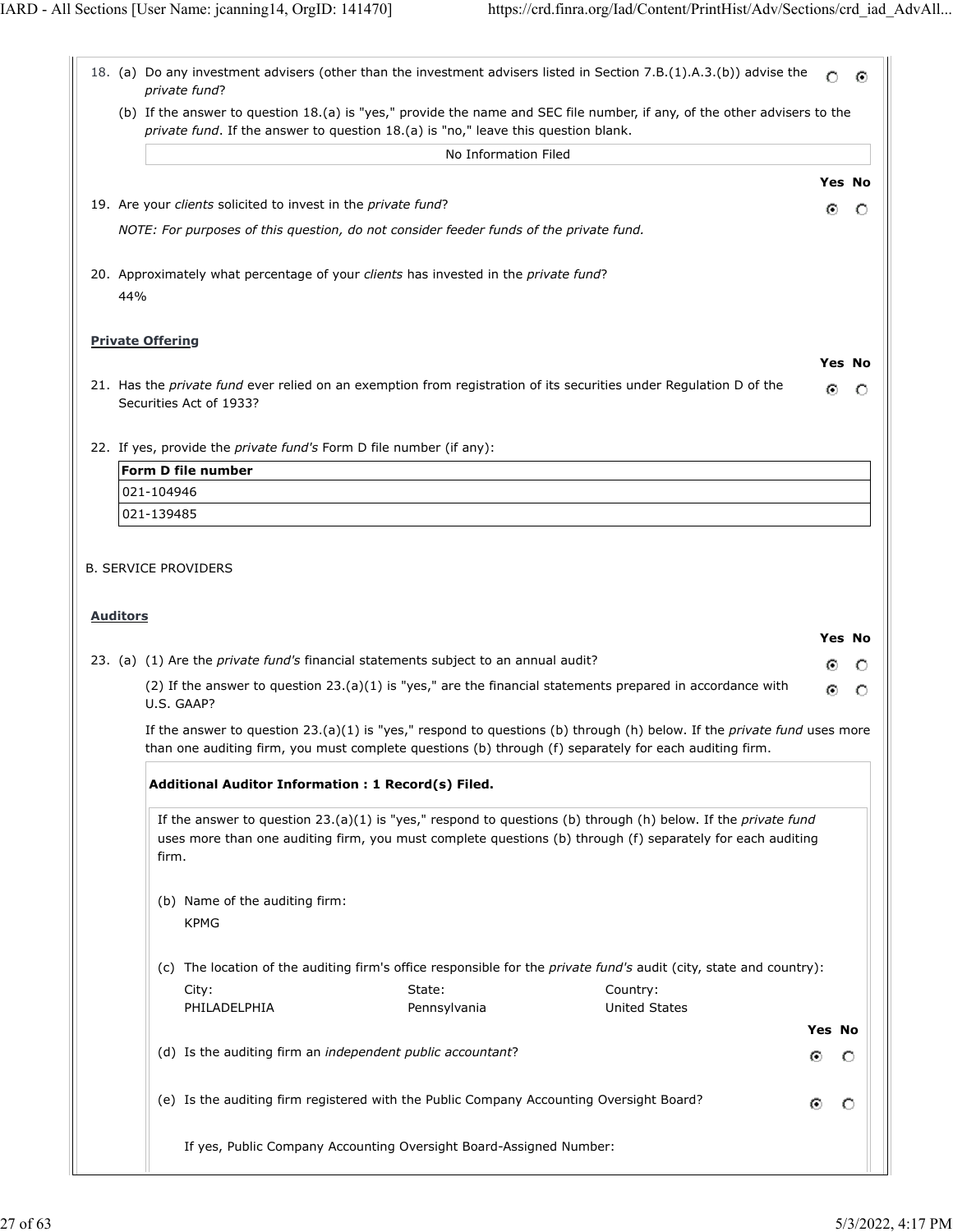|                     |         | 185                                                                 |                                                          |                                                                                                                                                                                                                                               |               |
|---------------------|---------|---------------------------------------------------------------------|----------------------------------------------------------|-----------------------------------------------------------------------------------------------------------------------------------------------------------------------------------------------------------------------------------------------|---------------|
|                     |         |                                                                     | Accounting Oversight Board in accordance with its rules? | (f) If "yes" to (e) above, is the auditing firm subject to regular inspection by the Public Company                                                                                                                                           | ⊙<br>C        |
|                     |         |                                                                     |                                                          |                                                                                                                                                                                                                                               | <b>Yes No</b> |
|                     |         | the private fund's investors?                                       |                                                          | (g) Are the private fund's audited financial statements for the most recently completed fiscal year distributed to                                                                                                                            | Θ<br>O        |
|                     |         | contain unqualified opinions?                                       |                                                          | (h) Do all of the reports prepared by the auditing firm for the private fund since your last annual updating amendment                                                                                                                        |               |
|                     |         | ⊙ Yes ○ No ○ Report Not Yet Received                                |                                                          |                                                                                                                                                                                                                                               |               |
|                     |         | response when the report is available.                              |                                                          | If you check "Report Not Yet Received," you must promptly file an amendment to your Form ADV to update your                                                                                                                                   |               |
| <b>Prime Broker</b> |         |                                                                     |                                                          |                                                                                                                                                                                                                                               | <b>Yes No</b> |
|                     |         | 24. (a) Does the <i>private fund</i> use one or more prime brokers? |                                                          |                                                                                                                                                                                                                                               | O<br>⊙        |
|                     |         | separately for each prime broker.                                   |                                                          | If the answer to question 24.(a) is "yes," respond to questions (b) through (e) below for each prime broker the<br>private fund uses. If the private fund uses more than one prime broker, you must complete questions (b) through (e)        |               |
|                     |         |                                                                     | No Information Filed                                     |                                                                                                                                                                                                                                               |               |
|                     |         |                                                                     |                                                          |                                                                                                                                                                                                                                               |               |
| <b>Custodian</b>    |         |                                                                     |                                                          |                                                                                                                                                                                                                                               | <b>Yes No</b> |
|                     | assets? |                                                                     |                                                          | 25. (a) Does the private fund use any custodians (including the prime brokers listed above) to hold some or all of its                                                                                                                        | Θ<br>O        |
|                     |         | for each custodian.                                                 |                                                          | If the answer to question $25.(a)$ is "yes," respond to questions (b) through (g) below for each custodian the private<br>fund uses. If the private fund uses more than one custodian, you must complete questions (b) through (g) separately |               |
|                     |         | Additional Custodian Information : 1 Record(s) Filed.               |                                                          |                                                                                                                                                                                                                                               |               |
|                     |         | separately for each custodian.                                      |                                                          | If the answer to question 25.(a) is "yes," respond to questions (b) through g) below for each custodian the private<br>fund uses. If the private fund uses more than one custodian, you must complete questions (b) through (g)               |               |
|                     |         | (b) Legal name of custodian:<br>FIRST REPUBLIC BANK                 |                                                          |                                                                                                                                                                                                                                               |               |
|                     |         | (c) Primary business name of custodian:<br>FIRST REPUBLIC BANK      |                                                          |                                                                                                                                                                                                                                               |               |
|                     |         | country):                                                           |                                                          | (d) The location of the custodian's office responsible for custody of the private fund's assets (city, state and                                                                                                                              |               |
|                     |         | City:<br><b>SAN FRANCISCO</b>                                       | State:<br>California                                     | Country:<br><b>United States</b>                                                                                                                                                                                                              |               |
|                     |         |                                                                     |                                                          |                                                                                                                                                                                                                                               | <b>Yes No</b> |
|                     |         | (e) Is the custodian a related person of your firm?                 |                                                          |                                                                                                                                                                                                                                               | O<br>Θ        |
|                     |         |                                                                     |                                                          |                                                                                                                                                                                                                                               |               |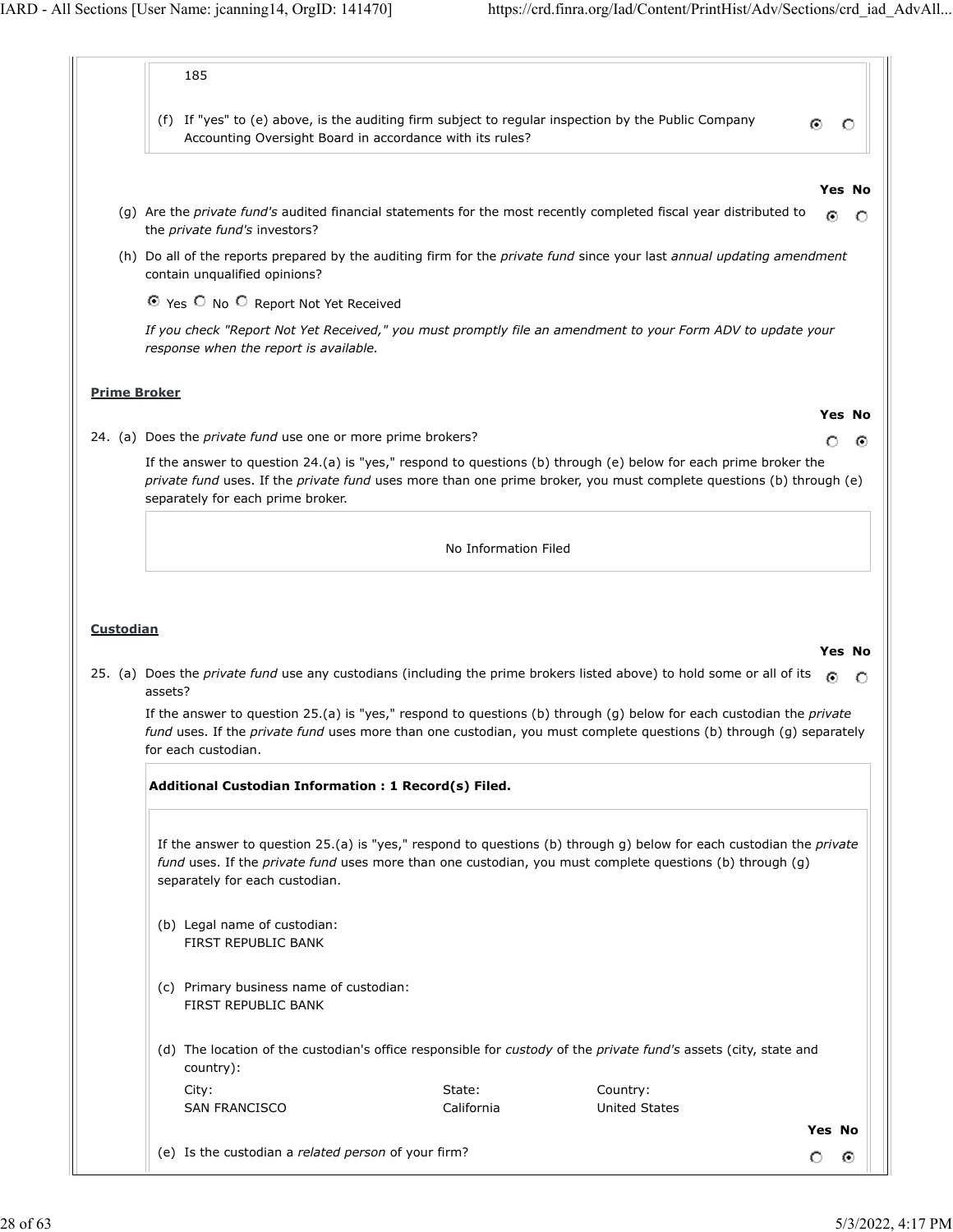|                      |                                                       |                                                                                 | (f) If the custodian is a broker-dealer, provide its SEC registration number (if any):                                                                                                                                                                                                                                                                             |               |
|----------------------|-------------------------------------------------------|---------------------------------------------------------------------------------|--------------------------------------------------------------------------------------------------------------------------------------------------------------------------------------------------------------------------------------------------------------------------------------------------------------------------------------------------------------------|---------------|
|                      | CRD Number (if any):                                  |                                                                                 |                                                                                                                                                                                                                                                                                                                                                                    |               |
|                      | provide its legal entity identifier (if any)          |                                                                                 | (g) If the custodian is not a broker-dealer, or is a broker-dealer but does not have an SEC registration number,                                                                                                                                                                                                                                                   |               |
| <u>Administrator</u> |                                                       |                                                                                 |                                                                                                                                                                                                                                                                                                                                                                    |               |
|                      |                                                       | 26. (a) Does the <i>private fund</i> use an administrator other than your firm? |                                                                                                                                                                                                                                                                                                                                                                    | <b>Yes No</b> |
|                      |                                                       |                                                                                 | If the answer to question 26.(a) is "yes," respond to questions (b) through (f) below. If the private fund uses more<br>than one administrator, you must complete questions (b) through (f) separately for each administrator.                                                                                                                                     |               |
|                      |                                                       | Additional Administrator Information : 1 Record(s) Filed.                       |                                                                                                                                                                                                                                                                                                                                                                    |               |
|                      |                                                       |                                                                                 | If the answer to question 26.(a) is "yes," respond to questions (b) through (f) below. If the private fund uses<br>more than one administrator, you must complete questions (b) through (f) separately for each administrator.                                                                                                                                     |               |
|                      | (b) Name of administrator:<br>SS&C TECHNOLOGIES, INC. |                                                                                 |                                                                                                                                                                                                                                                                                                                                                                    |               |
|                      |                                                       | (c) Location of administrator (city, state and country):                        |                                                                                                                                                                                                                                                                                                                                                                    |               |
|                      | City:<br><b>NEW YORK</b>                              | State:<br>New York                                                              | Country:<br><b>United States</b>                                                                                                                                                                                                                                                                                                                                   |               |
|                      |                                                       |                                                                                 |                                                                                                                                                                                                                                                                                                                                                                    | Yes No        |
|                      |                                                       | (d) Is the administrator a related person of your firm?                         |                                                                                                                                                                                                                                                                                                                                                                    | ⊙             |
|                      |                                                       |                                                                                 | (e) Does the administrator prepare and send investor account statements to the private fund's investors?                                                                                                                                                                                                                                                           |               |
|                      | to no investors)                                      |                                                                                 | $\bigcirc$ Yes (provided to all investors) $\bigcirc$ Some (provided to some but not all investors) $\bigcirc$ No (provided                                                                                                                                                                                                                                        |               |
|                      | NOT APPLICABLE                                        | fund's investors, respond "not applicable."                                     | (f) If the answer to question 26.(e) is "no" or "some," who sends the investor account statements to the (rest<br>of the) private fund's investors? If investor account statements are not sent to the (rest of the) private                                                                                                                                       |               |
|                      |                                                       |                                                                                 |                                                                                                                                                                                                                                                                                                                                                                    |               |
| 100%                 | administrator, that is not your related person?       |                                                                                 | 27. During your last fiscal year, what percentage of the private fund's assets (by value) was valued by a person, such as an                                                                                                                                                                                                                                       |               |
|                      |                                                       |                                                                                 | Include only those assets where (i) such person carried out the valuation procedure established for that asset, if any,<br>including obtaining any relevant quotes, and (ii) the valuation used for purposes of investor subscriptions, redemptions or<br>distributions, and fee calculations (including allocations) was the valuation determined by such person. |               |
| <b>Marketers</b>     |                                                       |                                                                                 |                                                                                                                                                                                                                                                                                                                                                                    | Yes No        |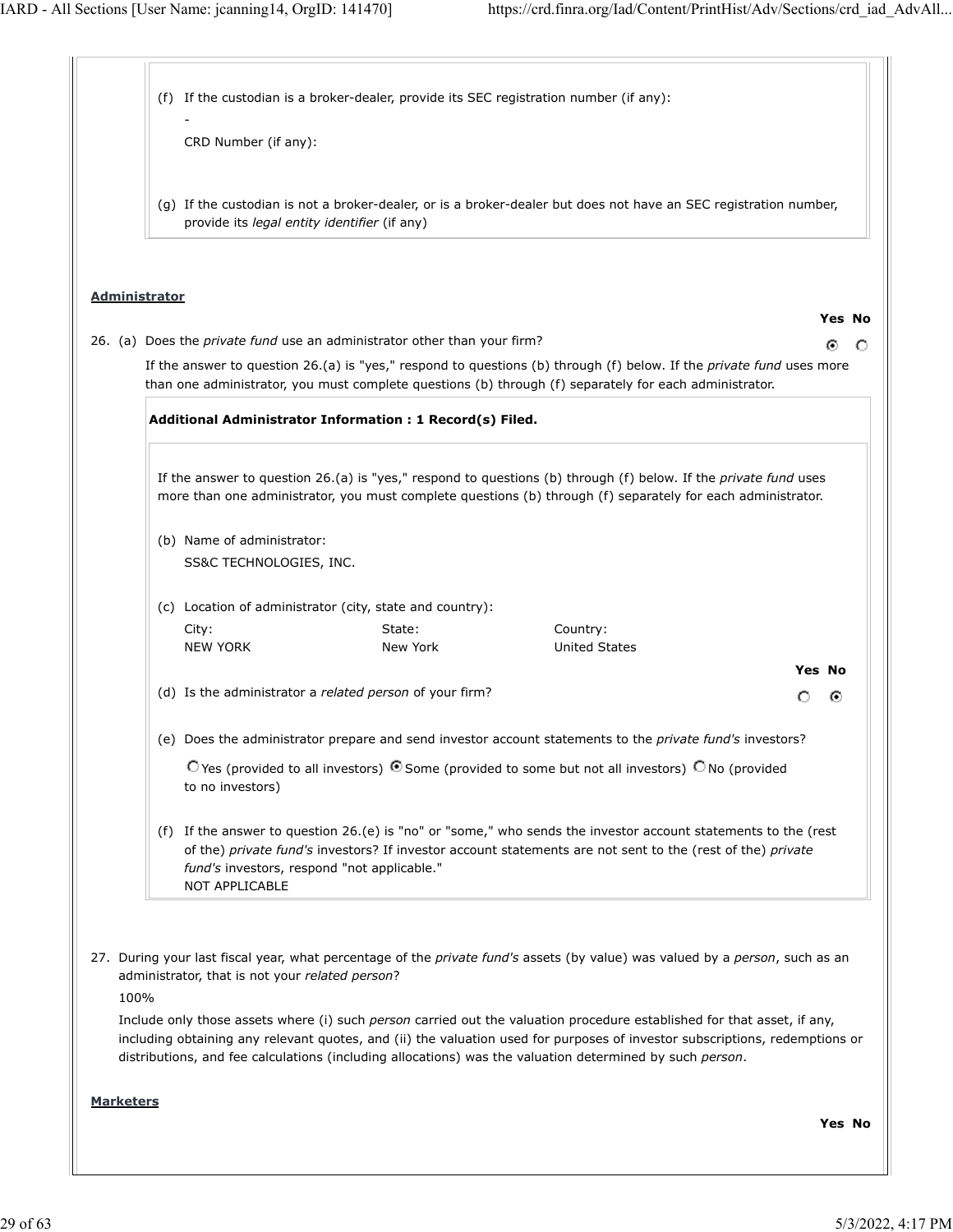|                | 28. (a) Does the private fund use the services of someone other than you or your employees for marketing<br>purposes?                                                                                                                                                                                                                                                                                                               | O             | € |
|----------------|-------------------------------------------------------------------------------------------------------------------------------------------------------------------------------------------------------------------------------------------------------------------------------------------------------------------------------------------------------------------------------------------------------------------------------------|---------------|---|
|                | You must answer "yes" whether the person acts as a placement agent, consultant, finder, introducer, municipal<br>advisor or other solicitor, or similar person. If the answer to question 28.(a) is "yes," respond to questions (b) through<br>(g) below for each such marketer the private fund uses. If the private fund uses more than one marketer you must<br>complete questions (b) through (g) separately for each marketer. |               |   |
|                | No Information Filed                                                                                                                                                                                                                                                                                                                                                                                                                |               |   |
|                | A. PRIVATE FUND                                                                                                                                                                                                                                                                                                                                                                                                                     |               |   |
|                | <b>Information About the Private Fund</b>                                                                                                                                                                                                                                                                                                                                                                                           |               |   |
| 1.             | (a) Name of the private fund:                                                                                                                                                                                                                                                                                                                                                                                                       |               |   |
|                | MILL CREEK ENHANCED INCOME FUND                                                                                                                                                                                                                                                                                                                                                                                                     |               |   |
|                | (b) Private fund identification number:                                                                                                                                                                                                                                                                                                                                                                                             |               |   |
|                | (include the "805-" prefix also)                                                                                                                                                                                                                                                                                                                                                                                                    |               |   |
|                | 805-6811472661                                                                                                                                                                                                                                                                                                                                                                                                                      |               |   |
| 2.             | Under the laws of what state or country is the <i>private fund</i> organized:                                                                                                                                                                                                                                                                                                                                                       |               |   |
|                | State:<br>Country:                                                                                                                                                                                                                                                                                                                                                                                                                  |               |   |
|                | Delaware<br><b>United States</b>                                                                                                                                                                                                                                                                                                                                                                                                    |               |   |
|                |                                                                                                                                                                                                                                                                                                                                                                                                                                     |               |   |
|                | Name of General Partner, Manager, Trustee, or Director<br>MCSR GP, LLC                                                                                                                                                                                                                                                                                                                                                              |               |   |
|                | (b) If filing an umbrella registration, identify the filing adviser and/or relying adviser(s) that sponsor(s) or manage(s) this<br>private fund.                                                                                                                                                                                                                                                                                    |               |   |
|                | No Information Filed                                                                                                                                                                                                                                                                                                                                                                                                                |               |   |
|                |                                                                                                                                                                                                                                                                                                                                                                                                                                     |               |   |
|                | The private fund (check all that apply; you must check at least one):                                                                                                                                                                                                                                                                                                                                                               |               |   |
| ↜              | (1) qualifies for the exclusion from the definition of investment company under section $3(c)(1)$ of the Investment                                                                                                                                                                                                                                                                                                                 |               |   |
|                | Company Act of 1940<br>(2) qualifies for the exclusion from the definition of investment company under section $3(c)(7)$ of the Investment<br>Company Act of 1940                                                                                                                                                                                                                                                                   |               |   |
|                | List the name and country, in English, of each foreign financial regulatory authority with which the private fund is<br>registered.                                                                                                                                                                                                                                                                                                 |               |   |
|                | No Information Filed                                                                                                                                                                                                                                                                                                                                                                                                                |               |   |
|                |                                                                                                                                                                                                                                                                                                                                                                                                                                     | <b>Yes No</b> |   |
|                | (a) Is this a "master fund" in a master-feeder arrangement?<br>(b) If yes, what is the name and private fund identification number (if any) of the feeder funds investing in this private                                                                                                                                                                                                                                           |               |   |
|                | fund?<br>No Information Filed                                                                                                                                                                                                                                                                                                                                                                                                       |               | ⊙ |
| 4.<br>5.<br>6. |                                                                                                                                                                                                                                                                                                                                                                                                                                     |               |   |
|                | (c) Is this a "feeder fund" in a master-feeder arrangement?                                                                                                                                                                                                                                                                                                                                                                         | <b>Yes No</b> |   |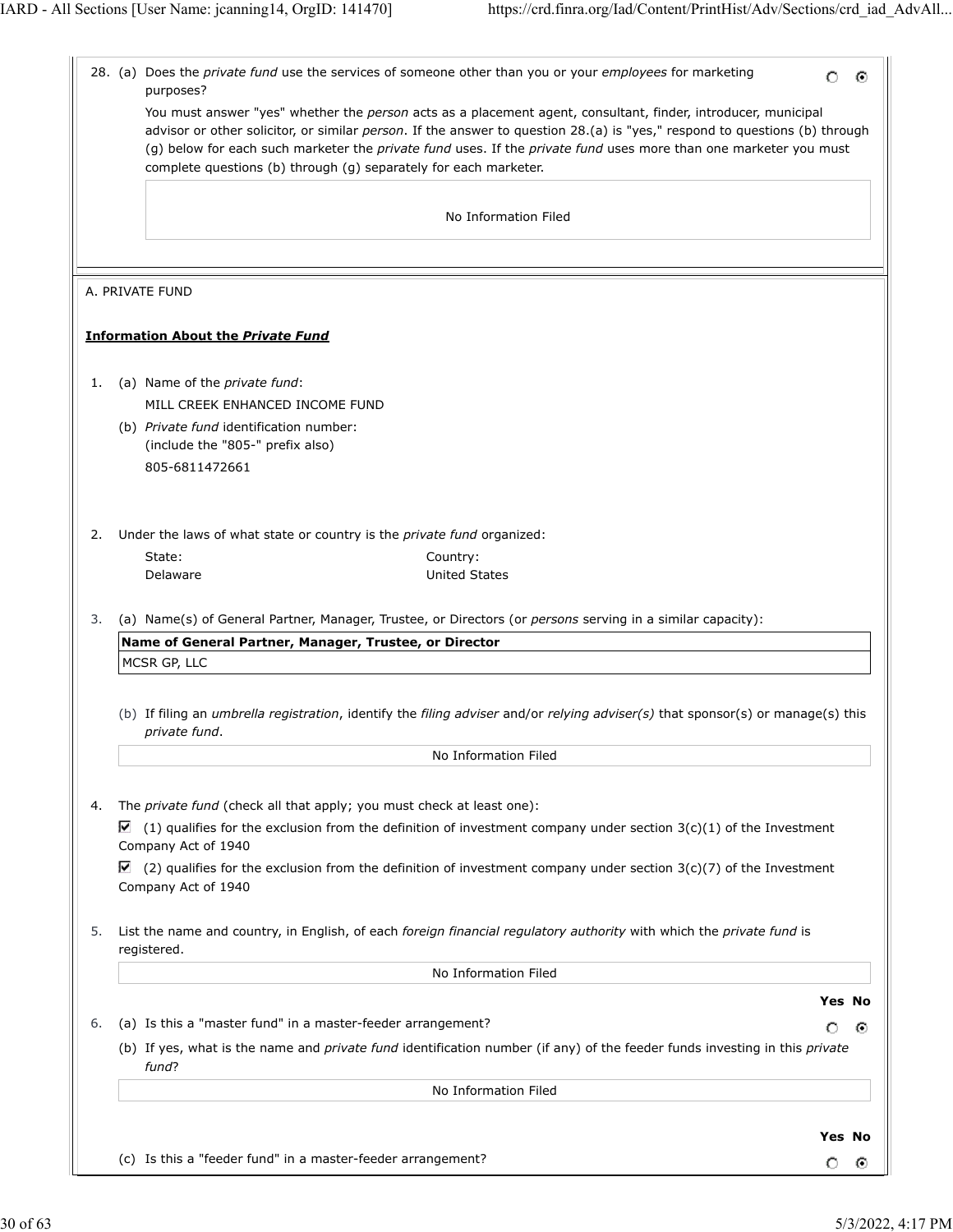|    | (d) If yes, what is the name and private fund identification number (if any) of the master fund in which this private fund<br>invests?                                                                                                                                                                                                                                                                                                                               |               |   |
|----|----------------------------------------------------------------------------------------------------------------------------------------------------------------------------------------------------------------------------------------------------------------------------------------------------------------------------------------------------------------------------------------------------------------------------------------------------------------------|---------------|---|
|    | Name of private fund:                                                                                                                                                                                                                                                                                                                                                                                                                                                |               |   |
|    | Private fund identification number:<br>(include the "805-" prefix also)                                                                                                                                                                                                                                                                                                                                                                                              |               |   |
|    | NOTE: You must complete question 6 for each master-feeder arrangement regardless of whether you are filing a single<br>Schedule D, Section 7.B.(1) for the master-feeder arrangement or reporting on the funds separately.                                                                                                                                                                                                                                           |               |   |
| 7. | If you are filing a single Schedule D, Section 7.B.(1) for a master-feeder arrangement according to the instructions to this<br>Section 7.B.(1), for each of the feeder funds answer the following questions:                                                                                                                                                                                                                                                        |               |   |
|    | No Information Filed                                                                                                                                                                                                                                                                                                                                                                                                                                                 |               |   |
|    | NOTE: For purposes of questions 6 and 7, in a master-feeder arrangement, one or more funds ("feeder funds") invest all<br>or substantially all of their assets in a single fund ("master fund"). A fund would also be a "feeder fund" investing in a<br>"master fund" for purposes of this question if it issued multiple classes (or series) of shares or interests, and each class (or<br>series) invests substantially all of its assets in a single master fund. | Yes No        |   |
| 8. | (a) Is this <i>private fund</i> a "fund of funds"?                                                                                                                                                                                                                                                                                                                                                                                                                   |               | O |
|    | NOTE: For purposes of this question only, answer "yes" if the fund invests 10 percent or more of its total assets in other                                                                                                                                                                                                                                                                                                                                           |               |   |
|    | pooled investment vehicles, regardless of whether they are also private funds or registered investment companies.<br>(b) If yes, does the private fund invest in funds managed by you or by a related person?                                                                                                                                                                                                                                                        | О             | ⊙ |
|    |                                                                                                                                                                                                                                                                                                                                                                                                                                                                      |               |   |
|    |                                                                                                                                                                                                                                                                                                                                                                                                                                                                      | <b>Yes No</b> |   |
| 9. | During your last fiscal year, did the private fund invest in securities issued by investment companies registered<br>under the Investment Company Act of 1940 (other than "money market funds," to the extent provided in<br>Instruction 6.e.)?                                                                                                                                                                                                                      | O             | ⊙ |
|    | 10. What type of fund is the private fund?                                                                                                                                                                                                                                                                                                                                                                                                                           |               |   |
|    | $\odot$ hedge fund $\odot$ liquidity fund $\odot$ private equity fund $\odot$ real estate fund $\odot$ securitized asset fund $\odot$ venture capital<br>fund $\bigcirc$ Other private fund:                                                                                                                                                                                                                                                                         |               |   |
|    | NOTE: For definitions of these fund types, please see Instruction 6 of the Instructions to Part 1A.                                                                                                                                                                                                                                                                                                                                                                  |               |   |
|    | 11. Current gross asset value of the private fund:<br>\$198,361,525                                                                                                                                                                                                                                                                                                                                                                                                  |               |   |
|    | <b>Ownership</b>                                                                                                                                                                                                                                                                                                                                                                                                                                                     |               |   |
|    | 12. Minimum investment commitment required of an investor in the private fund:<br>\$500,000                                                                                                                                                                                                                                                                                                                                                                          |               |   |
|    | NOTE: Report the amount routinely required of investors who are not your related persons (even if different from the<br>amount set forth in the organizational documents of the fund).                                                                                                                                                                                                                                                                               |               |   |
|    | 13. Approximate number of the private fund's beneficial owners:<br>139                                                                                                                                                                                                                                                                                                                                                                                               |               |   |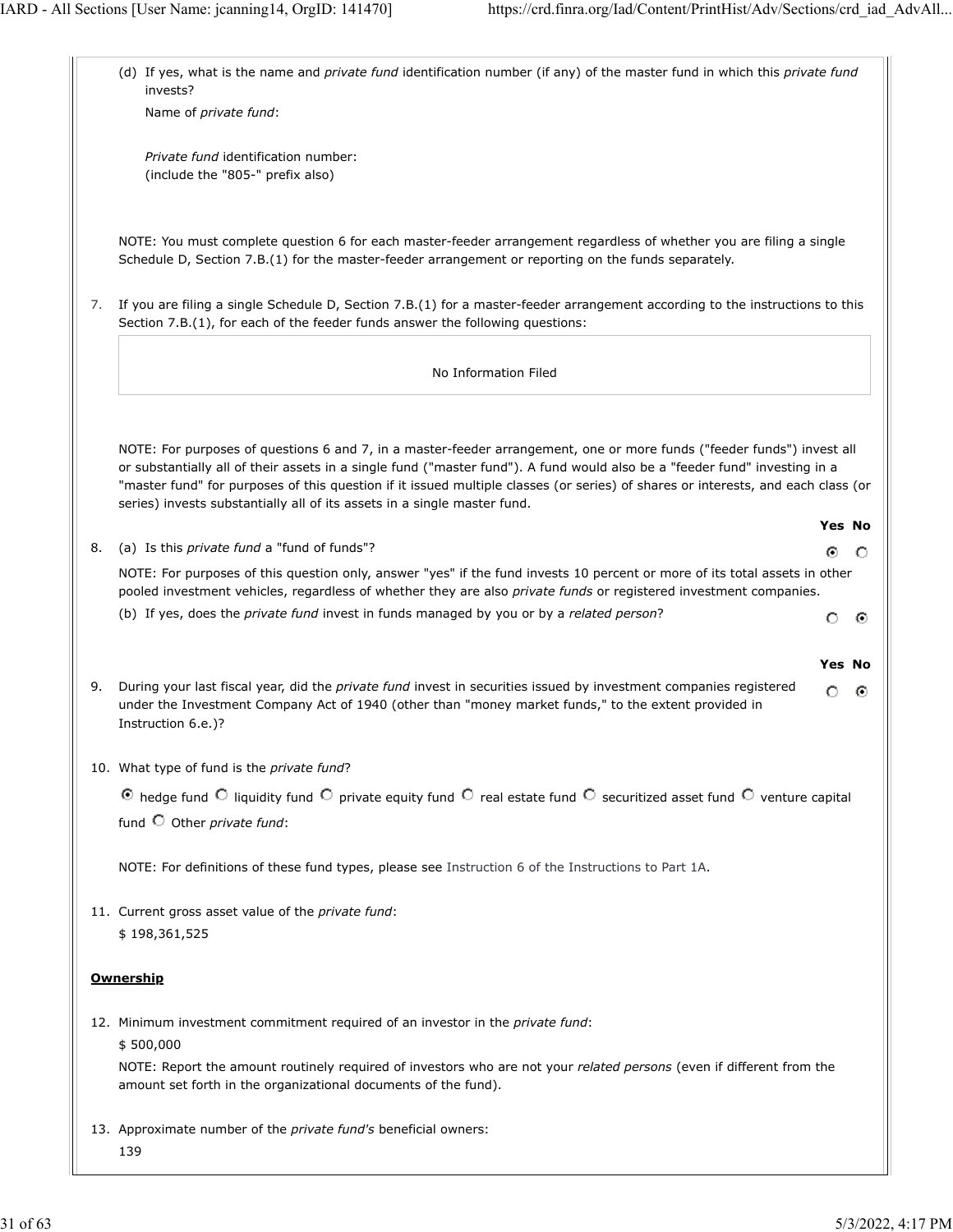| $1\%$           | 14. What is the approximate percentage of the private fund beneficially owned by you and your related persons:                                                                                                      |                        |                   |               |                  |
|-----------------|---------------------------------------------------------------------------------------------------------------------------------------------------------------------------------------------------------------------|------------------------|-------------------|---------------|------------------|
| 0%              | 15. (a) What is the approximate percentage of the <i>private fund</i> beneficially owned (in the aggregate) by funds of funds:                                                                                      |                        |                   |               |                  |
|                 |                                                                                                                                                                                                                     |                        |                   | <b>Yes No</b> |                  |
|                 | (b) If the private fund qualifies for the exclusion from the definition of investment company under section<br>$3(c)(1)$ of the Investment Company Act of 1940, are sales of the fund limited to qualified clients? |                        |                   | Θ             | O                |
| $0\%$           | 16. What is the approximate percentage of the private fund beneficially owned by non-United States persons:                                                                                                         |                        |                   |               |                  |
|                 | <b>Your Advisory Services</b>                                                                                                                                                                                       |                        |                   | <b>Yes No</b> |                  |
|                 | 17. (a) Are you a subadviser to this <i>private fund</i> ?                                                                                                                                                          |                        |                   |               | O                |
|                 | (b) If the answer to question 17.(a) is "yes," provide the name and SEC file number, if any, of the adviser of the private<br>fund. If the answer to question 17.(a) is "no," leave this question blank.            |                        |                   |               |                  |
|                 | Name of adviser to private fund                                                                                                                                                                                     | <b>SEC file number</b> | <b>CRD</b> number |               |                  |
|                 | MILL CREEK CAPITAL ADVISORS, LLC                                                                                                                                                                                    | 801-67173              | 141470            |               |                  |
|                 |                                                                                                                                                                                                                     |                        |                   | Yes No        |                  |
|                 | 18. (a) Do any investment advisers (other than the investment advisers listed in Section 7.B.(1).A.3.(b)) advise the                                                                                                |                        |                   | Ω             |                  |
|                 | private fund?                                                                                                                                                                                                       |                        |                   |               |                  |
|                 | (b) If the answer to question 18.(a) is "yes," provide the name and SEC file number, if any, of the other advisers to the<br>private fund. If the answer to question 18.(a) is "no," leave this question blank.     |                        |                   |               |                  |
|                 |                                                                                                                                                                                                                     | No Information Filed   |                   |               |                  |
|                 |                                                                                                                                                                                                                     |                        |                   | <b>Yes No</b> |                  |
|                 | 19. Are your clients solicited to invest in the private fund?                                                                                                                                                       |                        |                   | Θ             |                  |
|                 | NOTE: For purposes of this question, do not consider feeder funds of the private fund.                                                                                                                              |                        |                   |               |                  |
| 37%             | 20. Approximately what percentage of your clients has invested in the private fund?                                                                                                                                 |                        |                   |               |                  |
|                 | <b>Private Offering</b>                                                                                                                                                                                             |                        |                   |               |                  |
|                 |                                                                                                                                                                                                                     |                        |                   | <b>Yes No</b> |                  |
|                 | 21. Has the private fund ever relied on an exemption from registration of its securities under Regulation D of the<br>Securities Act of 1933?                                                                       |                        |                   | Θ             |                  |
|                 | 22. If yes, provide the private fund's Form D file number (if any):                                                                                                                                                 |                        |                   |               |                  |
|                 | Form D file number                                                                                                                                                                                                  |                        |                   |               |                  |
|                 | 021-385518                                                                                                                                                                                                          |                        |                   |               |                  |
|                 | <b>B. SERVICE PROVIDERS</b>                                                                                                                                                                                         |                        |                   |               |                  |
| <b>Auditors</b> |                                                                                                                                                                                                                     |                        |                   |               |                  |
|                 | 23. (a) (1) Are the <i>private fund's</i> financial statements subject to an annual audit?                                                                                                                          |                        |                   | <b>Yes No</b> | ⊙<br>O<br>O<br>O |
|                 | (2) If the answer to question 23.(a)(1) is "yes," are the financial statements prepared in accordance with                                                                                                          |                        |                   | Θ<br>Θ        | О                |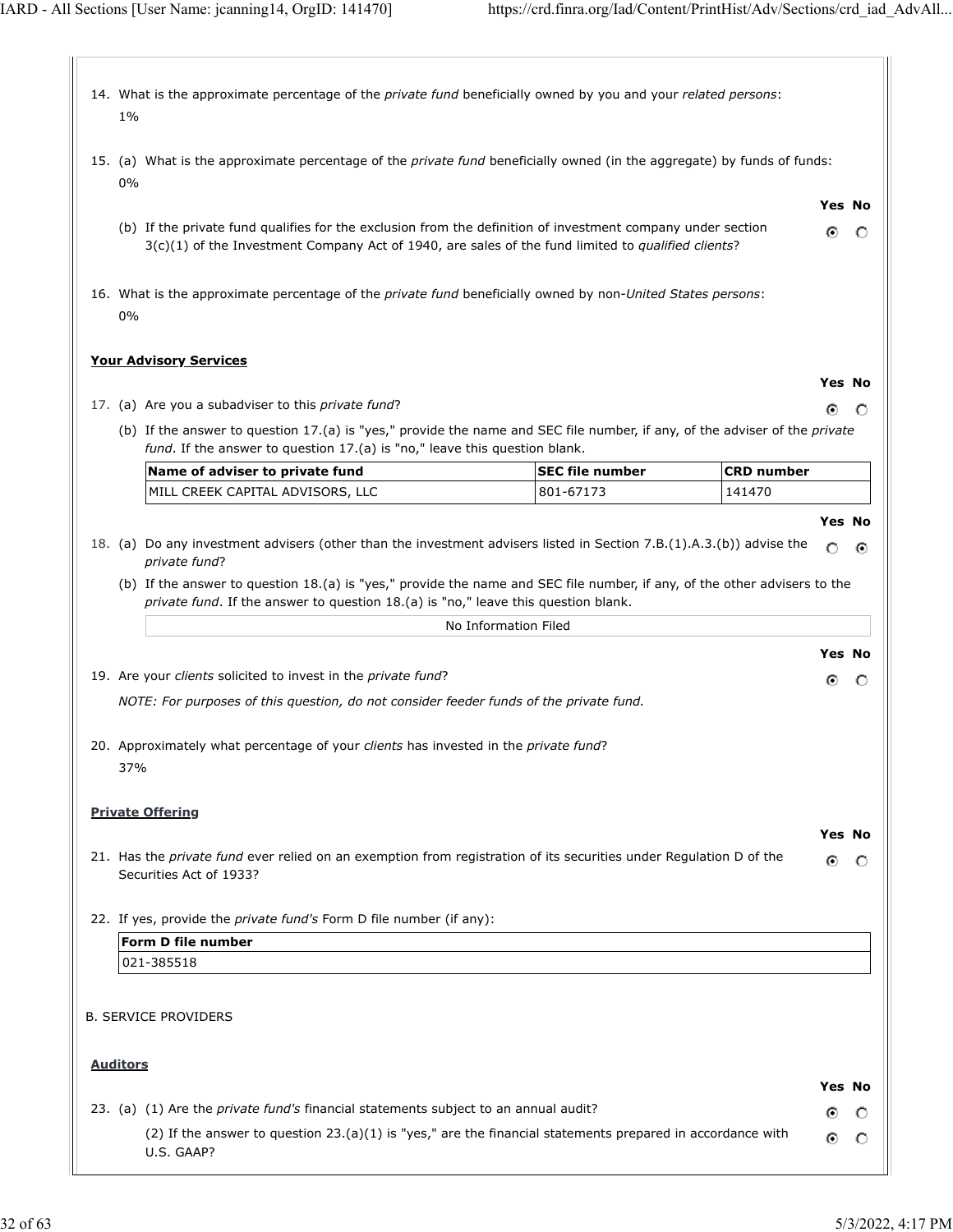|                  | Additional Auditor Information : 1 Record(s) Filed.                   |                                                                    |                                                                                                                                                                                                                                        |               |        |
|------------------|-----------------------------------------------------------------------|--------------------------------------------------------------------|----------------------------------------------------------------------------------------------------------------------------------------------------------------------------------------------------------------------------------------|---------------|--------|
|                  | firm.                                                                 |                                                                    | If the answer to question $23.(a)(1)$ is "yes," respond to questions (b) through (h) below. If the <i>private fund</i><br>uses more than one auditing firm, you must complete questions (b) through (f) separately for each auditing   |               |        |
|                  | (b) Name of the auditing firm:<br><b>KPMG</b>                         |                                                                    |                                                                                                                                                                                                                                        |               |        |
|                  | City:                                                                 | State:                                                             | (c) The location of the auditing firm's office responsible for the private fund's audit (city, state and country):<br>Country:                                                                                                         |               |        |
|                  | PHILADELPHIA                                                          | Pennsylvania                                                       | <b>United States</b>                                                                                                                                                                                                                   | <b>Yes No</b> |        |
|                  | (d) Is the auditing firm an independent public accountant?            |                                                                    |                                                                                                                                                                                                                                        | Θ             | С      |
|                  |                                                                       |                                                                    | (e) Is the auditing firm registered with the Public Company Accounting Oversight Board?                                                                                                                                                | Θ             | С      |
|                  | 185                                                                   | If yes, Public Company Accounting Oversight Board-Assigned Number: |                                                                                                                                                                                                                                        |               |        |
|                  |                                                                       | Accounting Oversight Board in accordance with its rules?           | (f) If "yes" to (e) above, is the auditing firm subject to regular inspection by the Public Company                                                                                                                                    | Θ             |        |
|                  | the private fund's investors?                                         |                                                                    | (g) Are the private fund's audited financial statements for the most recently completed fiscal year distributed to                                                                                                                     | Θ             | O      |
|                  | contain unqualified opinions?<br>⊙ Yes ○ No ○ Report Not Yet Received |                                                                    | (h) Do all of the reports prepared by the auditing firm for the private fund since your last annual updating amendment                                                                                                                 |               |        |
|                  | response when the report is available.                                |                                                                    | If you check "Report Not Yet Received," you must promptly file an amendment to your Form ADV to update your                                                                                                                            |               |        |
|                  | <b>Prime Broker</b>                                                   |                                                                    |                                                                                                                                                                                                                                        |               | Yes No |
|                  | 24. (a) Does the <i>private fund</i> use one or more prime brokers?   |                                                                    |                                                                                                                                                                                                                                        |               |        |
|                  | separately for each prime broker.                                     |                                                                    | If the answer to question 24.(a) is "yes," respond to questions (b) through (e) below for each prime broker the<br>private fund uses. If the private fund uses more than one prime broker, you must complete questions (b) through (e) | О             | ⊙      |
|                  |                                                                       | No Information Filed                                               |                                                                                                                                                                                                                                        |               |        |
| <b>Custodian</b> |                                                                       |                                                                    |                                                                                                                                                                                                                                        |               |        |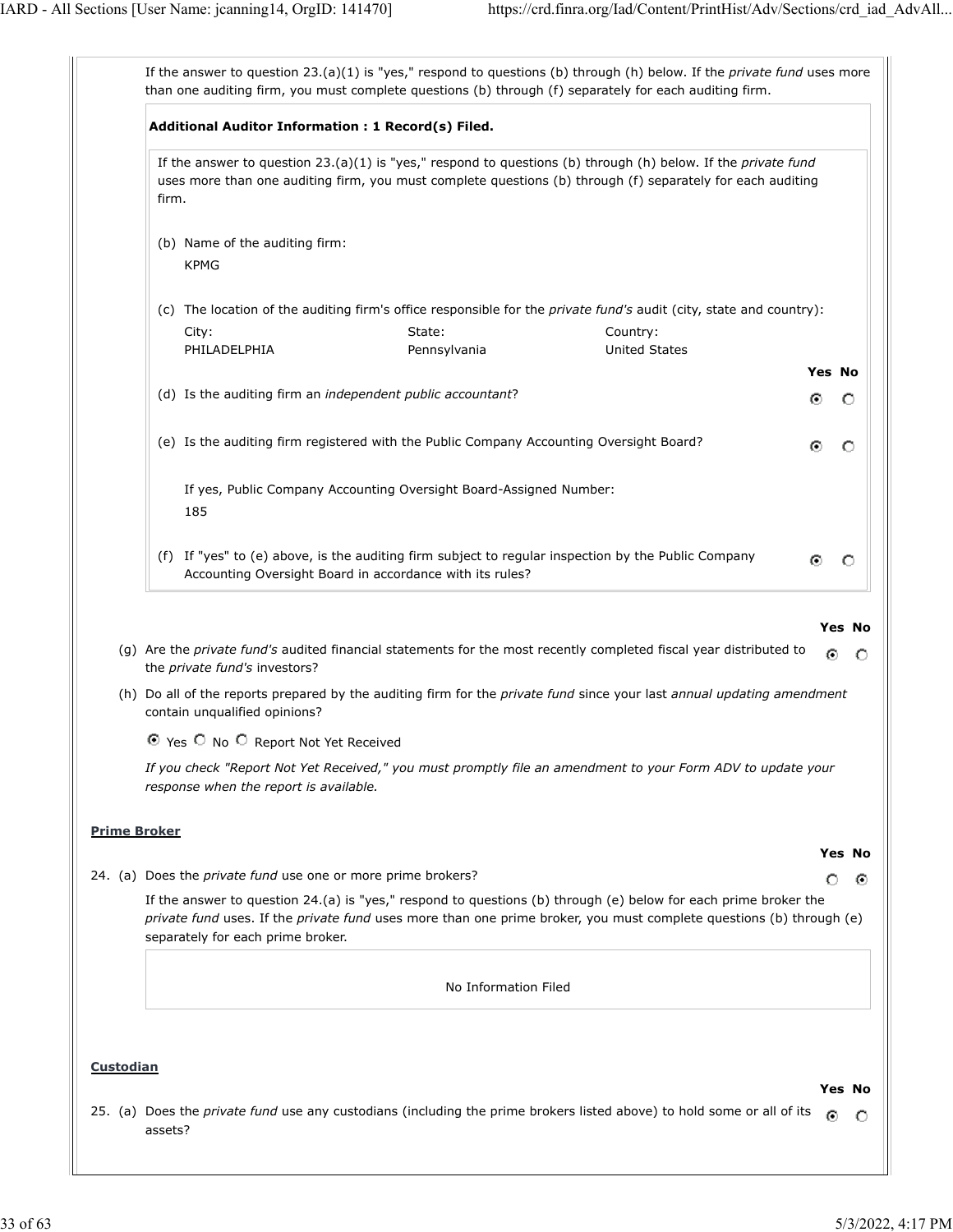| Additional Custodian Information : 1 Record(s) Filed.<br>If the answer to question $25.(a)$ is "yes," respond to questions (b) through g) below for each custodian the private<br>fund uses. If the private fund uses more than one custodian, you must complete questions (b) through (g)<br>separately for each custodian.<br>(b) Legal name of custodian:<br><b>FIRST REPUBLIC BANK</b><br>(c) Primary business name of custodian:<br>FIRST REPUBLIC BANK<br>(d) The location of the custodian's office responsible for custody of the private fund's assets (city, state and<br>country):<br>City:<br>State:<br>Country:<br><b>SAN FRANCISCO</b><br>California<br><b>United States</b><br><b>Yes No</b><br>(e) Is the custodian a related person of your firm?<br>(f) If the custodian is a broker-dealer, provide its SEC registration number (if any):<br>CRD Number (if any):<br>(g) If the custodian is not a broker-dealer, or is a broker-dealer but does not have an SEC registration number,<br>provide its legal entity identifier (if any)<br><b>Yes No</b><br>26. (a) Does the <i>private fund</i> use an administrator other than your firm?<br>Θ<br>If the answer to question 26.(a) is "yes," respond to questions (b) through (f) below. If the <i>private fund</i> uses more<br>than one administrator, you must complete questions (b) through (f) separately for each administrator.<br>Additional Administrator Information: 1 Record(s) Filed.<br>If the answer to question 26.(a) is "yes," respond to questions (b) through (f) below. If the private fund uses<br>more than one administrator, you must complete questions (b) through (f) separately for each administrator.<br>(b) Name of administrator:<br>SS&C TECHNOLOGIES, INC.<br>(c) Location of administrator (city, state and country):<br>State:<br>Country:<br>City:<br><b>NEW YORK</b><br>New York<br><b>United States</b><br><b>Yes No</b> |                      |  |  |
|--------------------------------------------------------------------------------------------------------------------------------------------------------------------------------------------------------------------------------------------------------------------------------------------------------------------------------------------------------------------------------------------------------------------------------------------------------------------------------------------------------------------------------------------------------------------------------------------------------------------------------------------------------------------------------------------------------------------------------------------------------------------------------------------------------------------------------------------------------------------------------------------------------------------------------------------------------------------------------------------------------------------------------------------------------------------------------------------------------------------------------------------------------------------------------------------------------------------------------------------------------------------------------------------------------------------------------------------------------------------------------------------------------------------------------------------------------------------------------------------------------------------------------------------------------------------------------------------------------------------------------------------------------------------------------------------------------------------------------------------------------------------------------------------------------------------------------------------------------------------------------------------------------------------------------------|----------------------|--|--|
|                                                                                                                                                                                                                                                                                                                                                                                                                                                                                                                                                                                                                                                                                                                                                                                                                                                                                                                                                                                                                                                                                                                                                                                                                                                                                                                                                                                                                                                                                                                                                                                                                                                                                                                                                                                                                                                                                                                                      |                      |  |  |
|                                                                                                                                                                                                                                                                                                                                                                                                                                                                                                                                                                                                                                                                                                                                                                                                                                                                                                                                                                                                                                                                                                                                                                                                                                                                                                                                                                                                                                                                                                                                                                                                                                                                                                                                                                                                                                                                                                                                      |                      |  |  |
|                                                                                                                                                                                                                                                                                                                                                                                                                                                                                                                                                                                                                                                                                                                                                                                                                                                                                                                                                                                                                                                                                                                                                                                                                                                                                                                                                                                                                                                                                                                                                                                                                                                                                                                                                                                                                                                                                                                                      |                      |  |  |
|                                                                                                                                                                                                                                                                                                                                                                                                                                                                                                                                                                                                                                                                                                                                                                                                                                                                                                                                                                                                                                                                                                                                                                                                                                                                                                                                                                                                                                                                                                                                                                                                                                                                                                                                                                                                                                                                                                                                      |                      |  |  |
|                                                                                                                                                                                                                                                                                                                                                                                                                                                                                                                                                                                                                                                                                                                                                                                                                                                                                                                                                                                                                                                                                                                                                                                                                                                                                                                                                                                                                                                                                                                                                                                                                                                                                                                                                                                                                                                                                                                                      |                      |  |  |
|                                                                                                                                                                                                                                                                                                                                                                                                                                                                                                                                                                                                                                                                                                                                                                                                                                                                                                                                                                                                                                                                                                                                                                                                                                                                                                                                                                                                                                                                                                                                                                                                                                                                                                                                                                                                                                                                                                                                      |                      |  |  |
|                                                                                                                                                                                                                                                                                                                                                                                                                                                                                                                                                                                                                                                                                                                                                                                                                                                                                                                                                                                                                                                                                                                                                                                                                                                                                                                                                                                                                                                                                                                                                                                                                                                                                                                                                                                                                                                                                                                                      |                      |  |  |
|                                                                                                                                                                                                                                                                                                                                                                                                                                                                                                                                                                                                                                                                                                                                                                                                                                                                                                                                                                                                                                                                                                                                                                                                                                                                                                                                                                                                                                                                                                                                                                                                                                                                                                                                                                                                                                                                                                                                      |                      |  |  |
|                                                                                                                                                                                                                                                                                                                                                                                                                                                                                                                                                                                                                                                                                                                                                                                                                                                                                                                                                                                                                                                                                                                                                                                                                                                                                                                                                                                                                                                                                                                                                                                                                                                                                                                                                                                                                                                                                                                                      |                      |  |  |
|                                                                                                                                                                                                                                                                                                                                                                                                                                                                                                                                                                                                                                                                                                                                                                                                                                                                                                                                                                                                                                                                                                                                                                                                                                                                                                                                                                                                                                                                                                                                                                                                                                                                                                                                                                                                                                                                                                                                      |                      |  |  |
|                                                                                                                                                                                                                                                                                                                                                                                                                                                                                                                                                                                                                                                                                                                                                                                                                                                                                                                                                                                                                                                                                                                                                                                                                                                                                                                                                                                                                                                                                                                                                                                                                                                                                                                                                                                                                                                                                                                                      |                      |  |  |
|                                                                                                                                                                                                                                                                                                                                                                                                                                                                                                                                                                                                                                                                                                                                                                                                                                                                                                                                                                                                                                                                                                                                                                                                                                                                                                                                                                                                                                                                                                                                                                                                                                                                                                                                                                                                                                                                                                                                      |                      |  |  |
|                                                                                                                                                                                                                                                                                                                                                                                                                                                                                                                                                                                                                                                                                                                                                                                                                                                                                                                                                                                                                                                                                                                                                                                                                                                                                                                                                                                                                                                                                                                                                                                                                                                                                                                                                                                                                                                                                                                                      | <b>Administrator</b> |  |  |
|                                                                                                                                                                                                                                                                                                                                                                                                                                                                                                                                                                                                                                                                                                                                                                                                                                                                                                                                                                                                                                                                                                                                                                                                                                                                                                                                                                                                                                                                                                                                                                                                                                                                                                                                                                                                                                                                                                                                      |                      |  |  |
|                                                                                                                                                                                                                                                                                                                                                                                                                                                                                                                                                                                                                                                                                                                                                                                                                                                                                                                                                                                                                                                                                                                                                                                                                                                                                                                                                                                                                                                                                                                                                                                                                                                                                                                                                                                                                                                                                                                                      |                      |  |  |
|                                                                                                                                                                                                                                                                                                                                                                                                                                                                                                                                                                                                                                                                                                                                                                                                                                                                                                                                                                                                                                                                                                                                                                                                                                                                                                                                                                                                                                                                                                                                                                                                                                                                                                                                                                                                                                                                                                                                      |                      |  |  |
|                                                                                                                                                                                                                                                                                                                                                                                                                                                                                                                                                                                                                                                                                                                                                                                                                                                                                                                                                                                                                                                                                                                                                                                                                                                                                                                                                                                                                                                                                                                                                                                                                                                                                                                                                                                                                                                                                                                                      |                      |  |  |
|                                                                                                                                                                                                                                                                                                                                                                                                                                                                                                                                                                                                                                                                                                                                                                                                                                                                                                                                                                                                                                                                                                                                                                                                                                                                                                                                                                                                                                                                                                                                                                                                                                                                                                                                                                                                                                                                                                                                      |                      |  |  |
|                                                                                                                                                                                                                                                                                                                                                                                                                                                                                                                                                                                                                                                                                                                                                                                                                                                                                                                                                                                                                                                                                                                                                                                                                                                                                                                                                                                                                                                                                                                                                                                                                                                                                                                                                                                                                                                                                                                                      |                      |  |  |
|                                                                                                                                                                                                                                                                                                                                                                                                                                                                                                                                                                                                                                                                                                                                                                                                                                                                                                                                                                                                                                                                                                                                                                                                                                                                                                                                                                                                                                                                                                                                                                                                                                                                                                                                                                                                                                                                                                                                      |                      |  |  |
| (d) Is the administrator a related person of your firm?                                                                                                                                                                                                                                                                                                                                                                                                                                                                                                                                                                                                                                                                                                                                                                                                                                                                                                                                                                                                                                                                                                                                                                                                                                                                                                                                                                                                                                                                                                                                                                                                                                                                                                                                                                                                                                                                              |                      |  |  |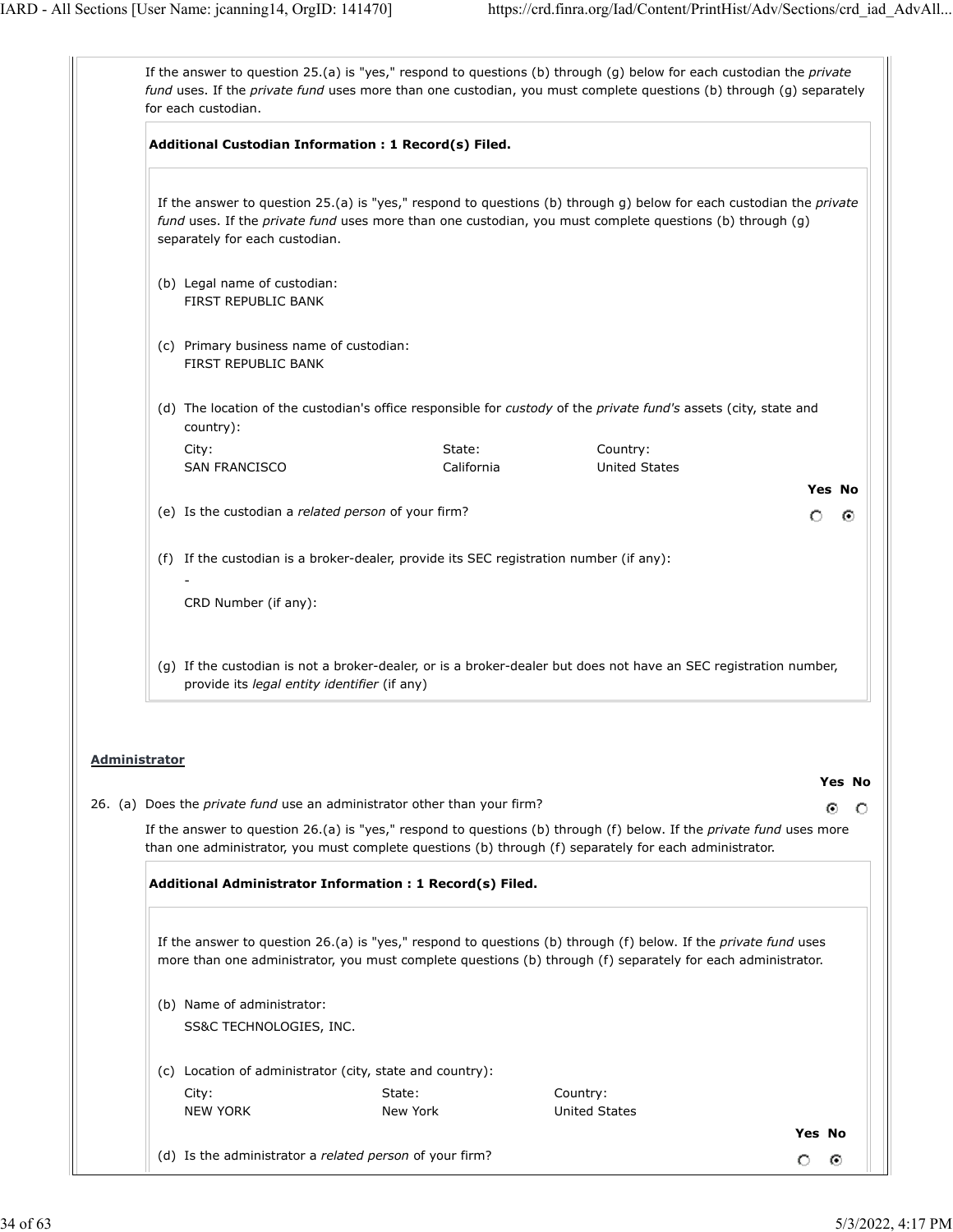IARD - All Sections [User Name: jcanning14, OrgID: 141470] https://crd.finra.org/Iad/Content/PrintHist/Adv/Sections/crd\_iad\_AdvAll... (e) Does the administrator prepare and send investor account statements to the *private fund's* investors? Yes (provided to all investors) Some (provided to some but not all investors) No (provided to no investors) (f) If the answer to question 26.(e) is "no" or "some," who sends the investor account statements to the (rest of the) *private fund's* investors? If investor account statements are not sent to the (rest of the) *private fund's* investors, respond "not applicable." 27. During your last fiscal year, what percentage of the *private fund's* assets (by value) was valued by a *person*, such as an administrator, that is not your *related person*? 100% Include only those assets where (i) such *person* carried out the valuation procedure established for that asset, if any, including obtaining any relevant quotes, and (ii) the valuation used for purposes of investor subscriptions, redemptions or distributions, and fee calculations (including allocations) was the valuation determined by such *person*. **Marketers Yes No** 28. (a) Does the *private fund* use the services of someone other than you or your *employees* for marketing  $\circ$   $\circ$ purposes? You must answer "yes" whether the *person* acts as a placement agent, consultant, finder, introducer, municipal advisor or other solicitor, or similar *person*. If the answer to question 28.(a) is "yes," respond to questions (b) through (g) below for each such marketer the *private fund* uses. If the *private fund* uses more than one marketer you must complete questions (b) through (g) separately for each marketer. No Information Filed A. PRIVATE FUND **Information About the** *Private Fund* 1. (a) Name of the *private fund*: MILL CREEK PRIVATE EQUITY FUND V, L.P. (b) *Private fund* identification number: (include the "805-" prefix also) 805-9948158532 2. Under the laws of what state or country is the *private fund* organized: State: Country: Delaware United States 3. (a) Name(s) of General Partner, Manager, Trustee, or Directors (or *persons* serving in a similar capacity): **Name of General Partner, Manager, Trustee, or Director** MCSR GP, LLC (b) If filing an *umbrella registration*, identify the *filing adviser* and/or *relying adviser(s)* that sponsor(s) or manage(s) this *private fund*.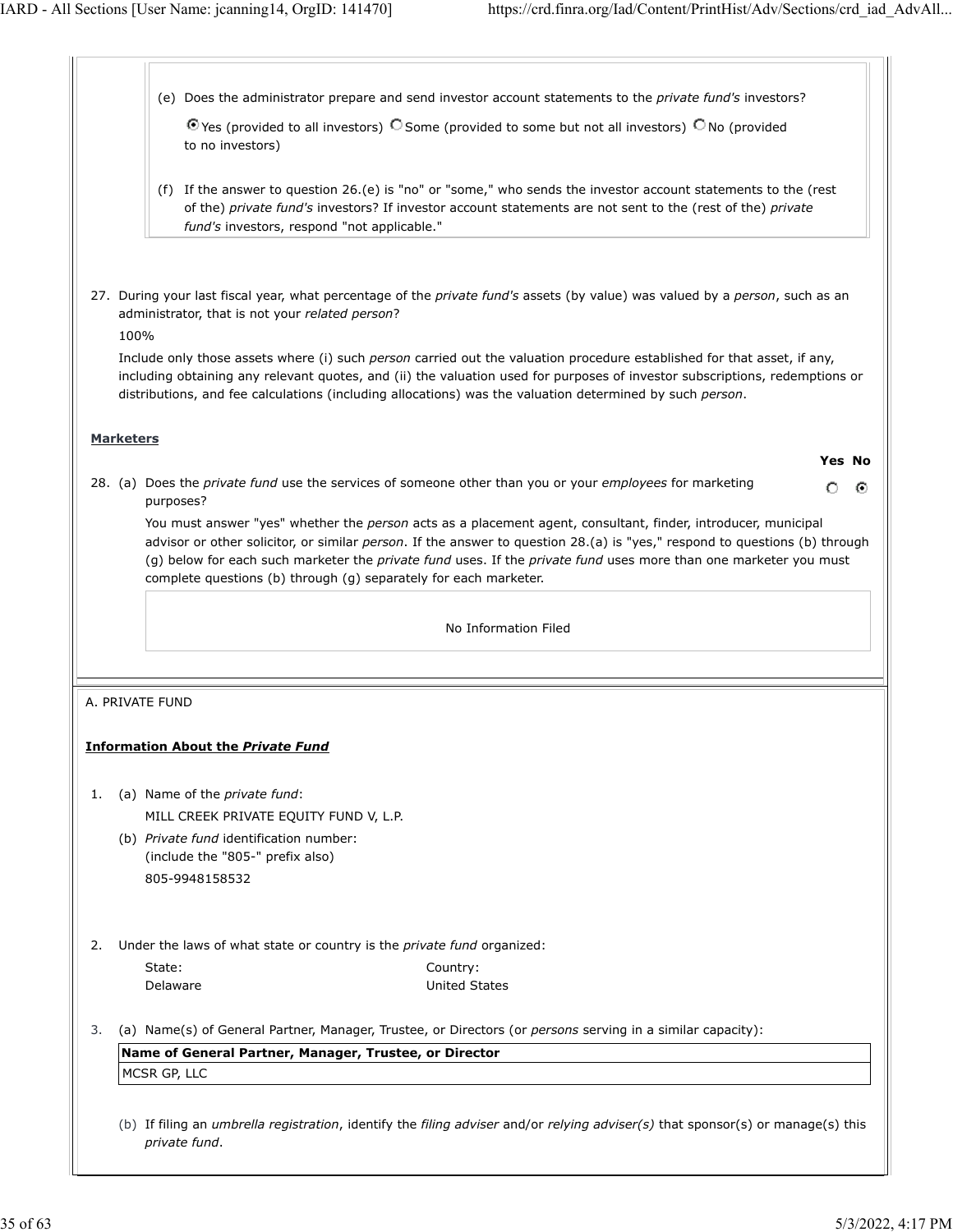|    | No Information Filed                                                                                                                                                                                                                                                                                                                                                                                                                                                 |               |               |
|----|----------------------------------------------------------------------------------------------------------------------------------------------------------------------------------------------------------------------------------------------------------------------------------------------------------------------------------------------------------------------------------------------------------------------------------------------------------------------|---------------|---------------|
| 4. | The <i>private fund</i> (check all that apply; you must check at least one):<br>$\blacksquare$ (1) qualifies for the exclusion from the definition of investment company under section 3(c)(1) of the Investment<br>Company Act of 1940                                                                                                                                                                                                                              |               |               |
|    | (2) qualifies for the exclusion from the definition of investment company under section $3(c)(7)$ of the Investment<br>Company Act of 1940                                                                                                                                                                                                                                                                                                                           |               |               |
| 5. | List the name and country, in English, of each foreign financial regulatory authority with which the private fund is<br>registered.                                                                                                                                                                                                                                                                                                                                  |               |               |
|    | No Information Filed                                                                                                                                                                                                                                                                                                                                                                                                                                                 |               |               |
|    |                                                                                                                                                                                                                                                                                                                                                                                                                                                                      | <b>Yes No</b> |               |
| 6. | (a) Is this a "master fund" in a master-feeder arrangement?                                                                                                                                                                                                                                                                                                                                                                                                          |               | ⊙             |
|    | (b) If yes, what is the name and private fund identification number (if any) of the feeder funds investing in this private<br>fund?                                                                                                                                                                                                                                                                                                                                  |               |               |
|    | No Information Filed                                                                                                                                                                                                                                                                                                                                                                                                                                                 |               |               |
|    |                                                                                                                                                                                                                                                                                                                                                                                                                                                                      |               | <b>Yes No</b> |
|    | (c) Is this a "feeder fund" in a master-feeder arrangement?                                                                                                                                                                                                                                                                                                                                                                                                          |               | ⊙             |
|    | (d) If yes, what is the name and private fund identification number (if any) of the master fund in which this private fund<br>invests?                                                                                                                                                                                                                                                                                                                               |               |               |
|    | Name of <i>private fund</i> :                                                                                                                                                                                                                                                                                                                                                                                                                                        |               |               |
|    | Private fund identification number:<br>(include the "805-" prefix also)                                                                                                                                                                                                                                                                                                                                                                                              |               |               |
|    | NOTE: You must complete question 6 for each master-feeder arrangement regardless of whether you are filing a single<br>Schedule D, Section 7.B.(1) for the master-feeder arrangement or reporting on the funds separately.                                                                                                                                                                                                                                           |               |               |
| 7. | If you are filing a single Schedule D, Section 7.B.(1) for a master-feeder arrangement according to the instructions to this<br>Section 7.B.(1), for each of the feeder funds answer the following questions:                                                                                                                                                                                                                                                        |               |               |
|    | No Information Filed                                                                                                                                                                                                                                                                                                                                                                                                                                                 |               |               |
|    | NOTE: For purposes of questions 6 and 7, in a master-feeder arrangement, one or more funds ("feeder funds") invest all<br>or substantially all of their assets in a single fund ("master fund"). A fund would also be a "feeder fund" investing in a<br>"master fund" for purposes of this question if it issued multiple classes (or series) of shares or interests, and each class (or<br>series) invests substantially all of its assets in a single master fund. |               |               |
|    |                                                                                                                                                                                                                                                                                                                                                                                                                                                                      |               | <b>Yes No</b> |
| 8. | (a) Is this <i>private fund</i> a "fund of funds"?                                                                                                                                                                                                                                                                                                                                                                                                                   |               |               |
|    | NOTE: For purposes of this question only, answer "yes" if the fund invests 10 percent or more of its total assets in other<br>pooled investment vehicles, regardless of whether they are also private funds or registered investment companies.                                                                                                                                                                                                                      |               |               |
|    | (b) If yes, does the private fund invest in funds managed by you or by a related person?                                                                                                                                                                                                                                                                                                                                                                             | Ω             | €             |
|    |                                                                                                                                                                                                                                                                                                                                                                                                                                                                      |               | <b>Yes No</b> |
| 9. | During your last fiscal year, did the private fund invest in securities issued by investment companies registered<br>under the Investment Company Act of 1940 (other than "money market funds," to the extent provided in<br>Instruction 6.e.)?                                                                                                                                                                                                                      | O             | $\bullet$     |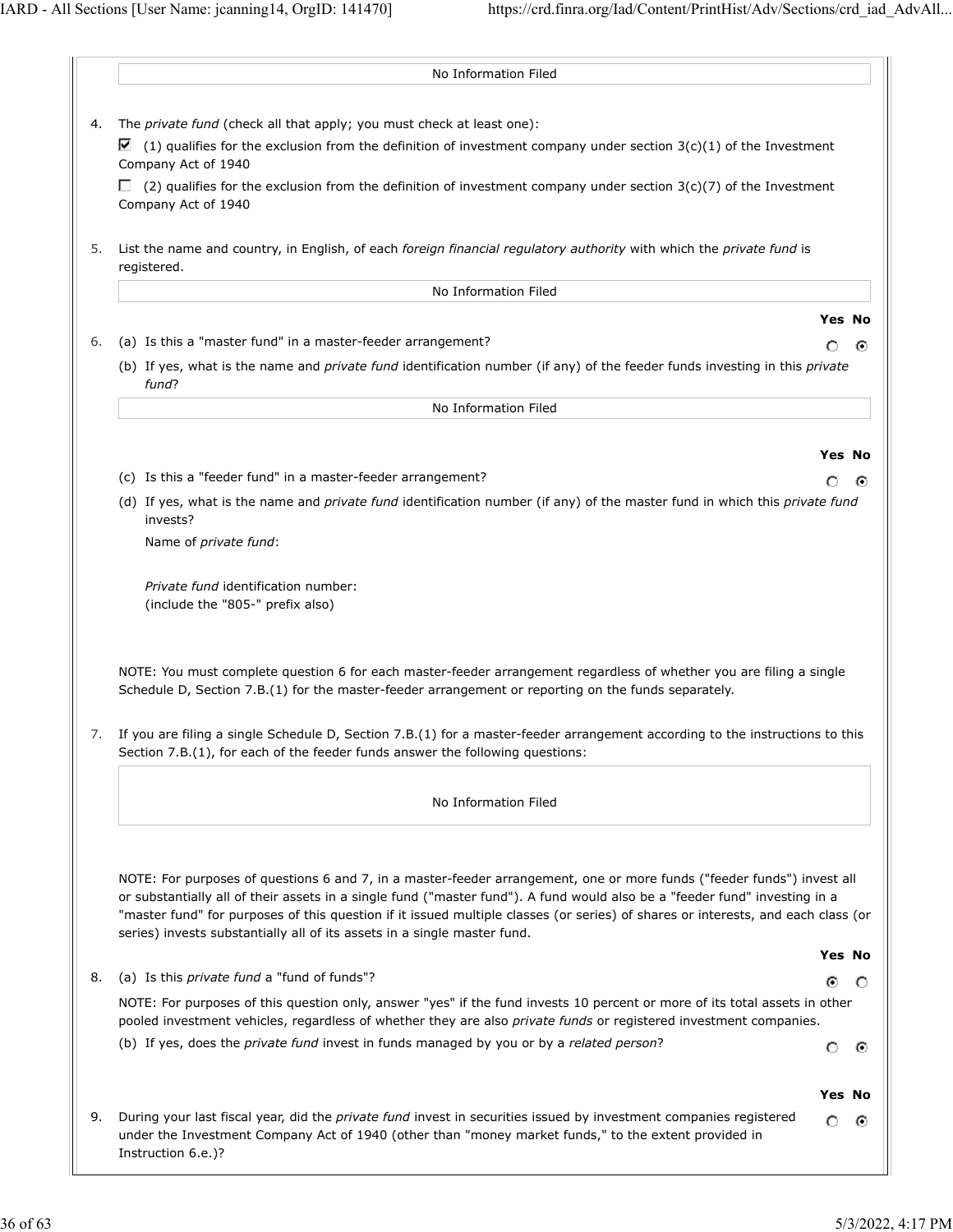10. What type of fund is the *private fund*?  $\degree$  hedge fund  $\degree$  liquidity fund  $\degree$  private equity fund  $\degree$  real estate fund  $\degree$  securitized asset fund  $\degree$  venture capital fund  $\bigcirc$  Other *private fund*: NOTE: For definitions of these fund types, please see Instruction 6 of the Instructions to Part 1A. 11. Current gross asset value of the *private fund*: \$ 60,015,389 **Ownership** 12. Minimum investment commitment required of an investor in the *private fund*: \$ 100,000 NOTE: Report the amount routinely required of investors who are not your *related persons* (even if different from the amount set forth in the organizational documents of the fund). 13. Approximate number of the *private fund's* beneficial owners: 97 14. What is the approximate percentage of the *private fund* beneficially owned by you and your *related persons*: 5% 15. (a) What is the approximate percentage of the *private fund* beneficially owned (in the aggregate) by funds of funds: 0% **Yes No** (b) If the private fund qualifies for the exclusion from the definition of investment company under section  $\odot$  $\circ$ 3(c)(1) of the Investment Company Act of 1940, are sales of the fund limited to *qualified clients*? 16. What is the approximate percentage of the *private fund* beneficially owned by non-*United States persons*: 0% **Your Advisory Services Yes No** 17. (a) Are you a subadviser to this *private fund*? ⊙  $\circ$ (b) If the answer to question 17.(a) is "yes," provide the name and SEC file number, if any, of the adviser of the *private fund*. If the answer to question 17.(a) is "no," leave this question blank. **Name of adviser to private fund SEC file number CRD number** MILL CREEK CAPITAL ADVISORS, LLC 801-67173 141470 **Yes No** 18. (a) Do any investment advisers (other than the investment advisers listed in Section 7.B.(1).A.3.(b)) advise the  $O$   $\odot$ *private fund*? (b) If the answer to question 18.(a) is "yes," provide the name and SEC file number, if any, of the other advisers to the *private fund*. If the answer to question 18.(a) is "no," leave this question blank. No Information Filed **Yes No** 19. Are your *clients* solicited to invest in the *private fund*?  $\circ$   $\circ$ *NOTE: For purposes of this question, do not consider feeder funds of the private fund.*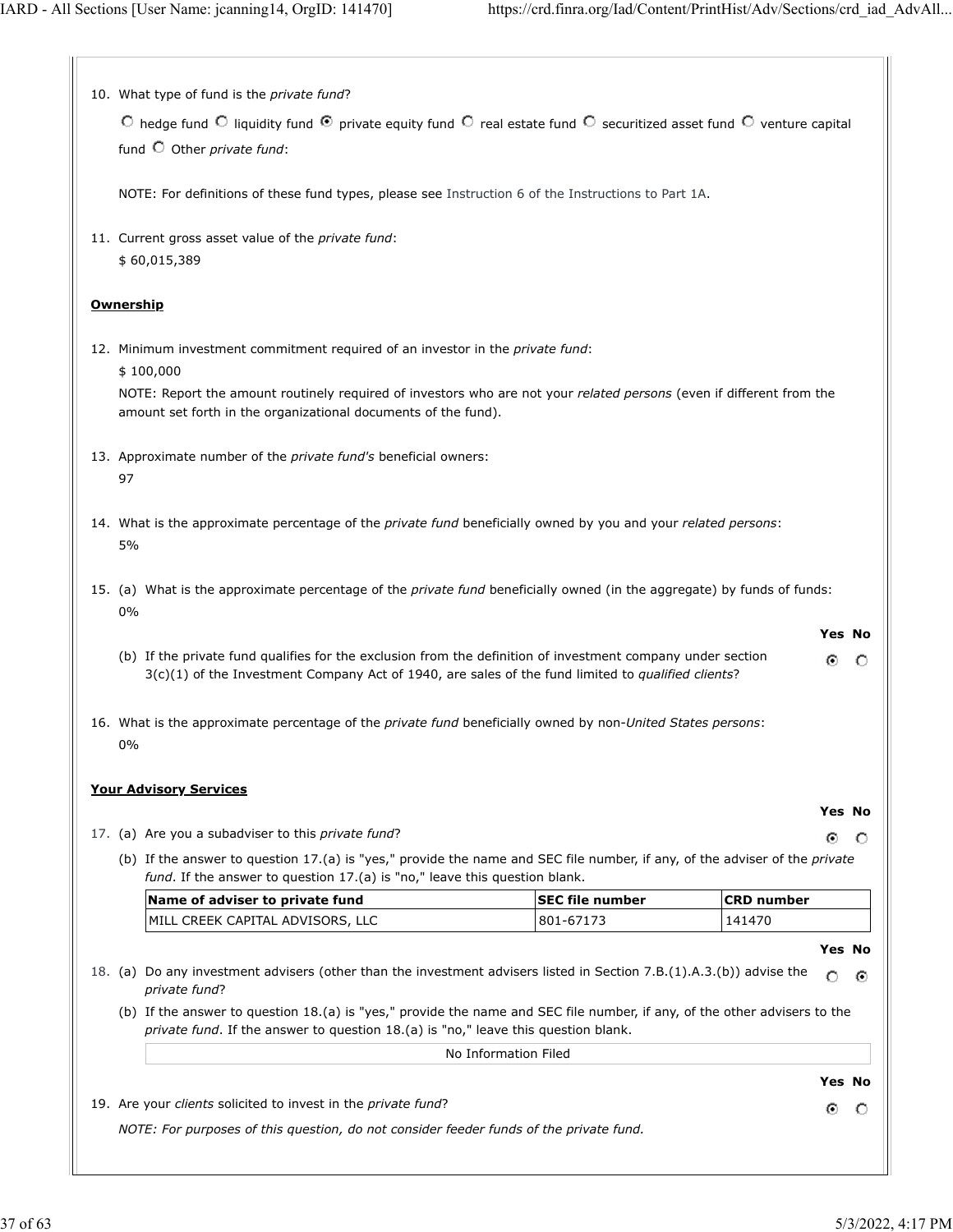|                 | 20. Approximately what percentage of your clients has invested in the private fund?<br>26%                                                                                                                                                                                                                     |                                  |                   |               |
|-----------------|----------------------------------------------------------------------------------------------------------------------------------------------------------------------------------------------------------------------------------------------------------------------------------------------------------------|----------------------------------|-------------------|---------------|
|                 | <b>Private Offering</b>                                                                                                                                                                                                                                                                                        |                                  |                   |               |
|                 | 21. Has the private fund ever relied on an exemption from registration of its securities under Regulation D of the<br>Securities Act of 1933?                                                                                                                                                                  |                                  | o                 | <b>Yes No</b> |
|                 | 22. If yes, provide the <i>private fund's</i> Form D file number (if any):                                                                                                                                                                                                                                     |                                  |                   |               |
|                 | Form D file number<br>021-282408                                                                                                                                                                                                                                                                               |                                  |                   |               |
|                 |                                                                                                                                                                                                                                                                                                                |                                  |                   |               |
|                 | <b>B. SERVICE PROVIDERS</b>                                                                                                                                                                                                                                                                                    |                                  |                   |               |
| <b>Auditors</b> |                                                                                                                                                                                                                                                                                                                |                                  |                   |               |
|                 |                                                                                                                                                                                                                                                                                                                |                                  |                   | <b>Yes No</b> |
|                 | 23. (a) (1) Are the <i>private fund's</i> financial statements subject to an annual audit?                                                                                                                                                                                                                     |                                  |                   |               |
|                 | (2) If the answer to question 23.(a)(1) is "yes," are the financial statements prepared in accordance with<br>U.S. GAAP?                                                                                                                                                                                       |                                  | Θ                 | O             |
|                 | If the answer to question $23.(a)(1)$ is "yes," respond to questions (b) through (h) below. If the private fund uses more<br>than one auditing firm, you must complete questions (b) through (f) separately for each auditing firm.                                                                            |                                  |                   |               |
|                 | Additional Auditor Information : 1 Record(s) Filed.                                                                                                                                                                                                                                                            |                                  |                   |               |
|                 | uses more than one auditing firm, you must complete questions (b) through (f) separately for each auditing<br>firm.<br>(b) Name of the auditing firm:<br><b>KPMG</b>                                                                                                                                           |                                  |                   |               |
|                 | (c) The location of the auditing firm's office responsible for the private fund's audit (city, state and country):                                                                                                                                                                                             |                                  |                   |               |
|                 | City:<br>State:<br>PHILADELPHIA<br>Pennsylvania                                                                                                                                                                                                                                                                | Country:<br><b>United States</b> |                   |               |
|                 | (d) Is the auditing firm an independent public accountant?                                                                                                                                                                                                                                                     |                                  | Yes No<br>$\odot$ |               |
|                 | (e) Is the auditing firm registered with the Public Company Accounting Oversight Board?                                                                                                                                                                                                                        |                                  | Θ                 |               |
|                 | If yes, Public Company Accounting Oversight Board-Assigned Number:<br>185                                                                                                                                                                                                                                      |                                  |                   |               |
|                 | If "yes" to (e) above, is the auditing firm subject to regular inspection by the Public Company<br>(f)<br>Accounting Oversight Board in accordance with its rules?                                                                                                                                             |                                  | Θ                 |               |
|                 | (g) Are the private fund's audited financial statements for the most recently completed fiscal year distributed to<br>the private fund's investors?<br>(h) Do all of the reports prepared by the auditing firm for the private fund since your last annual updating amendment<br>contain unqualified opinions? |                                  | Θ                 | Yes No        |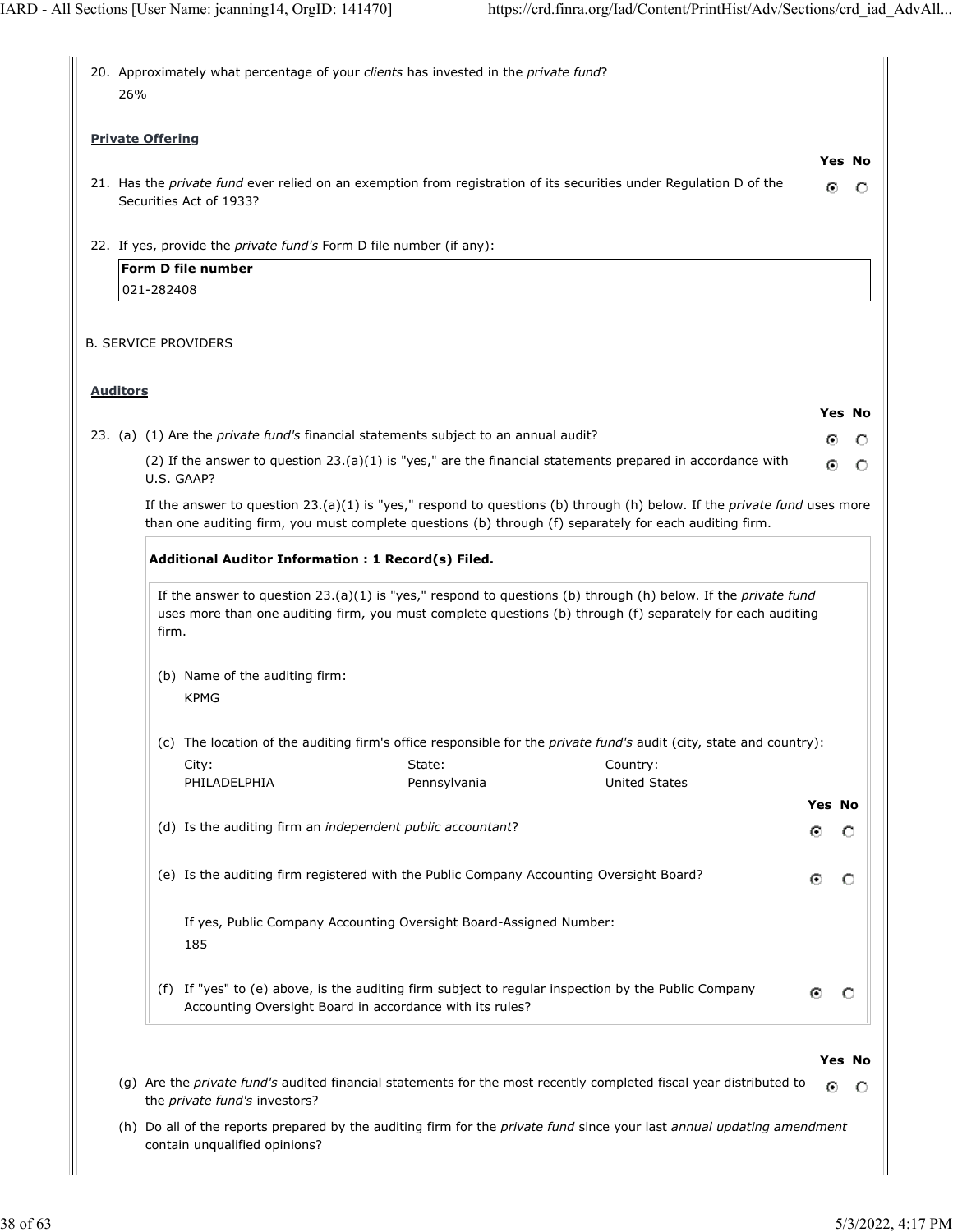⊙ Yes ○ No ○ Report Not Yet Received *If you check "Report Not Yet Received," you must promptly file an amendment to your Form ADV to update your response when the report is available.* **Prime Broker Yes No** 24. (a) Does the *private fund* use one or more prime brokers? O.  $\odot$ If the answer to question 24.(a) is "yes," respond to questions (b) through (e) below for each prime broker the *private fund* uses. If the *private fund* uses more than one prime broker, you must complete questions (b) through (e) separately for each prime broker. No Information Filed **Custodian Yes No** 25. (a) Does the *private fund* use any custodians (including the prime brokers listed above) to hold some or all of its  $\odot$ assets? If the answer to question 25.(a) is "yes," respond to questions (b) through (g) below for each custodian the *private fund* uses. If the *private fund* uses more than one custodian, you must complete questions (b) through (g) separately for each custodian. **Additional Custodian Information : 1 Record(s) Filed.** If the answer to question 25.(a) is "yes," respond to questions (b) through g) below for each custodian the *private fund* uses. If the *private fund* uses more than one custodian, you must complete questions (b) through (g) separately for each custodian. (b) Legal name of custodian: FIRST REPUBLIC BANK (c) Primary business name of custodian: FIRST REPUBLIC BANK (d) The location of the custodian's office responsible for *custody* of the *private fund's* assets (city, state and country): City: State: Country: SAN FRANCISCO California United States **Yes No** (e) Is the custodian a *related person* of your firm? ் ⊚ (f) If the custodian is a broker-dealer, provide its SEC registration number (if any): - CRD Number (if any): (g) If the custodian is not a broker-dealer, or is a broker-dealer but does not have an SEC registration number, provide its *legal entity identifier* (if any)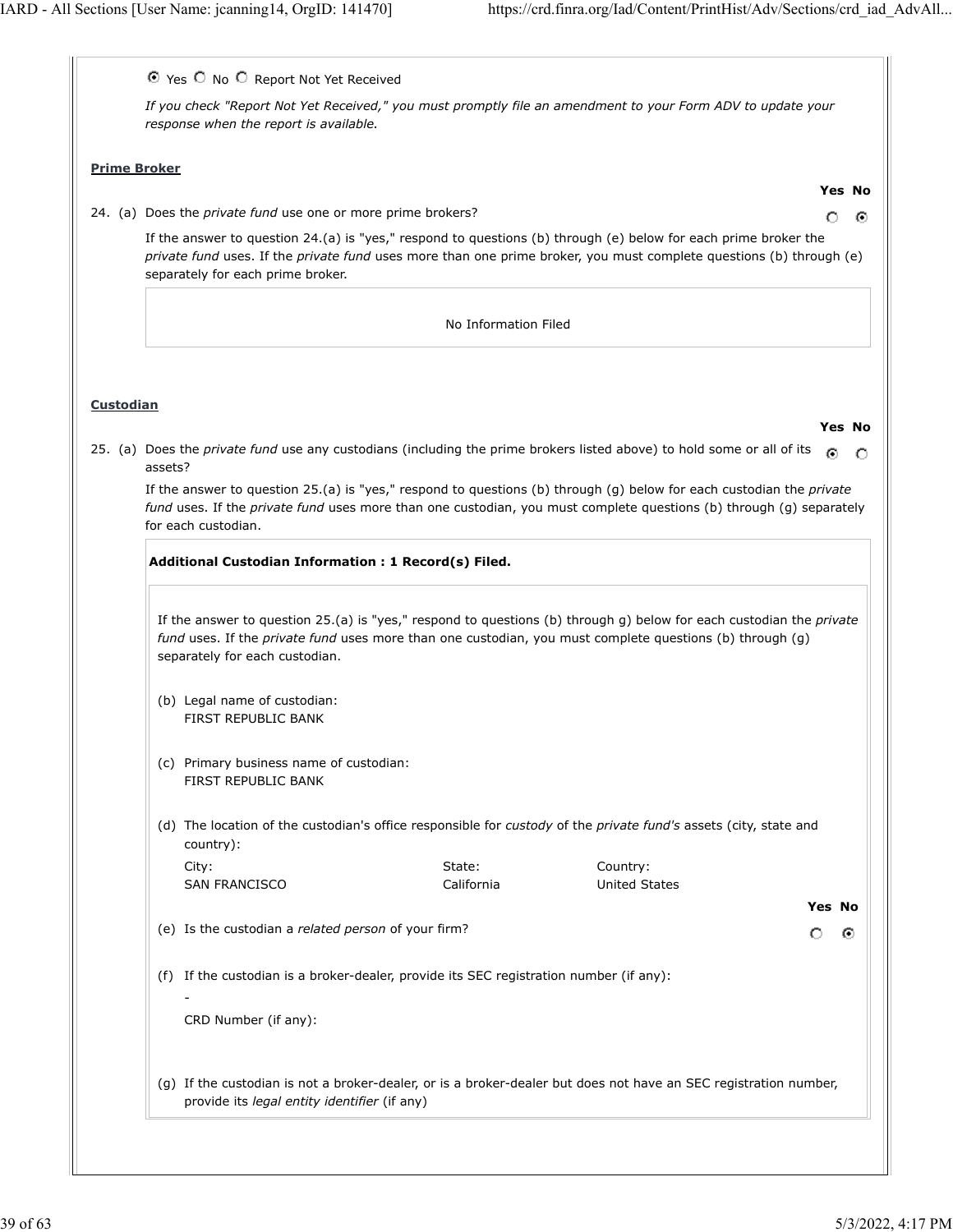|                  | 26. (a) Does the <i>private fund</i> use an administrator other than your firm? |                    |                                                                                                                                                                                                                                                                                                                                                                                                                                                                                                           | Θ<br>O                  |
|------------------|---------------------------------------------------------------------------------|--------------------|-----------------------------------------------------------------------------------------------------------------------------------------------------------------------------------------------------------------------------------------------------------------------------------------------------------------------------------------------------------------------------------------------------------------------------------------------------------------------------------------------------------|-------------------------|
|                  |                                                                                 |                    | If the answer to question 26.(a) is "yes," respond to questions (b) through (f) below. If the <i>private fund</i> uses more<br>than one administrator, you must complete questions (b) through (f) separately for each administrator.                                                                                                                                                                                                                                                                     |                         |
|                  | Additional Administrator Information : 1 Record(s) Filed.                       |                    |                                                                                                                                                                                                                                                                                                                                                                                                                                                                                                           |                         |
|                  |                                                                                 |                    | If the answer to question 26.(a) is "yes," respond to questions (b) through (f) below. If the private fund uses<br>more than one administrator, you must complete questions (b) through (f) separately for each administrator.                                                                                                                                                                                                                                                                            |                         |
|                  | (b) Name of administrator:<br>SS&C TECHNOLOGIES, INC.                           |                    |                                                                                                                                                                                                                                                                                                                                                                                                                                                                                                           |                         |
|                  | (c) Location of administrator (city, state and country):                        |                    |                                                                                                                                                                                                                                                                                                                                                                                                                                                                                                           |                         |
|                  | City:<br><b>NEW YORK</b>                                                        | State:<br>New York | Country:<br><b>United States</b>                                                                                                                                                                                                                                                                                                                                                                                                                                                                          |                         |
|                  | (d) Is the administrator a related person of your firm?                         |                    |                                                                                                                                                                                                                                                                                                                                                                                                                                                                                                           | <b>Yes No</b><br>о<br>⊙ |
|                  |                                                                                 |                    |                                                                                                                                                                                                                                                                                                                                                                                                                                                                                                           |                         |
|                  |                                                                                 |                    | (e) Does the administrator prepare and send investor account statements to the private fund's investors?<br>C Yes (provided to all investors) C Some (provided to some but not all investors) C No (provided                                                                                                                                                                                                                                                                                              |                         |
|                  | to no investors)                                                                |                    |                                                                                                                                                                                                                                                                                                                                                                                                                                                                                                           |                         |
|                  | fund's investors, respond "not applicable."                                     |                    | (f) If the answer to question 26.(e) is "no" or "some," who sends the investor account statements to the (rest<br>of the) private fund's investors? If investor account statements are not sent to the (rest of the) private                                                                                                                                                                                                                                                                              |                         |
|                  | administrator, that is not your related person?<br>100%                         |                    | 27. During your last fiscal year, what percentage of the private fund's assets (by value) was valued by a person, such as an<br>Include only those assets where (i) such <i>person</i> carried out the valuation procedure established for that asset, if any,<br>including obtaining any relevant quotes, and (ii) the valuation used for purposes of investor subscriptions, redemptions or<br>distributions, and fee calculations (including allocations) was the valuation determined by such person. |                         |
|                  |                                                                                 |                    |                                                                                                                                                                                                                                                                                                                                                                                                                                                                                                           | Yes No                  |
|                  | purposes?                                                                       |                    | 28. (a) Does the private fund use the services of someone other than you or your employees for marketing                                                                                                                                                                                                                                                                                                                                                                                                  | O<br>$\bullet$          |
|                  | complete questions (b) through (g) separately for each marketer.                |                    | You must answer "yes" whether the person acts as a placement agent, consultant, finder, introducer, municipal<br>advisor or other solicitor, or similar person. If the answer to question 28.(a) is "yes," respond to questions (b) through<br>(g) below for each such marketer the <i>private fund</i> uses. If the <i>private fund</i> uses more than one marketer you must                                                                                                                             |                         |
| <b>Marketers</b> |                                                                                 |                    | No Information Filed                                                                                                                                                                                                                                                                                                                                                                                                                                                                                      |                         |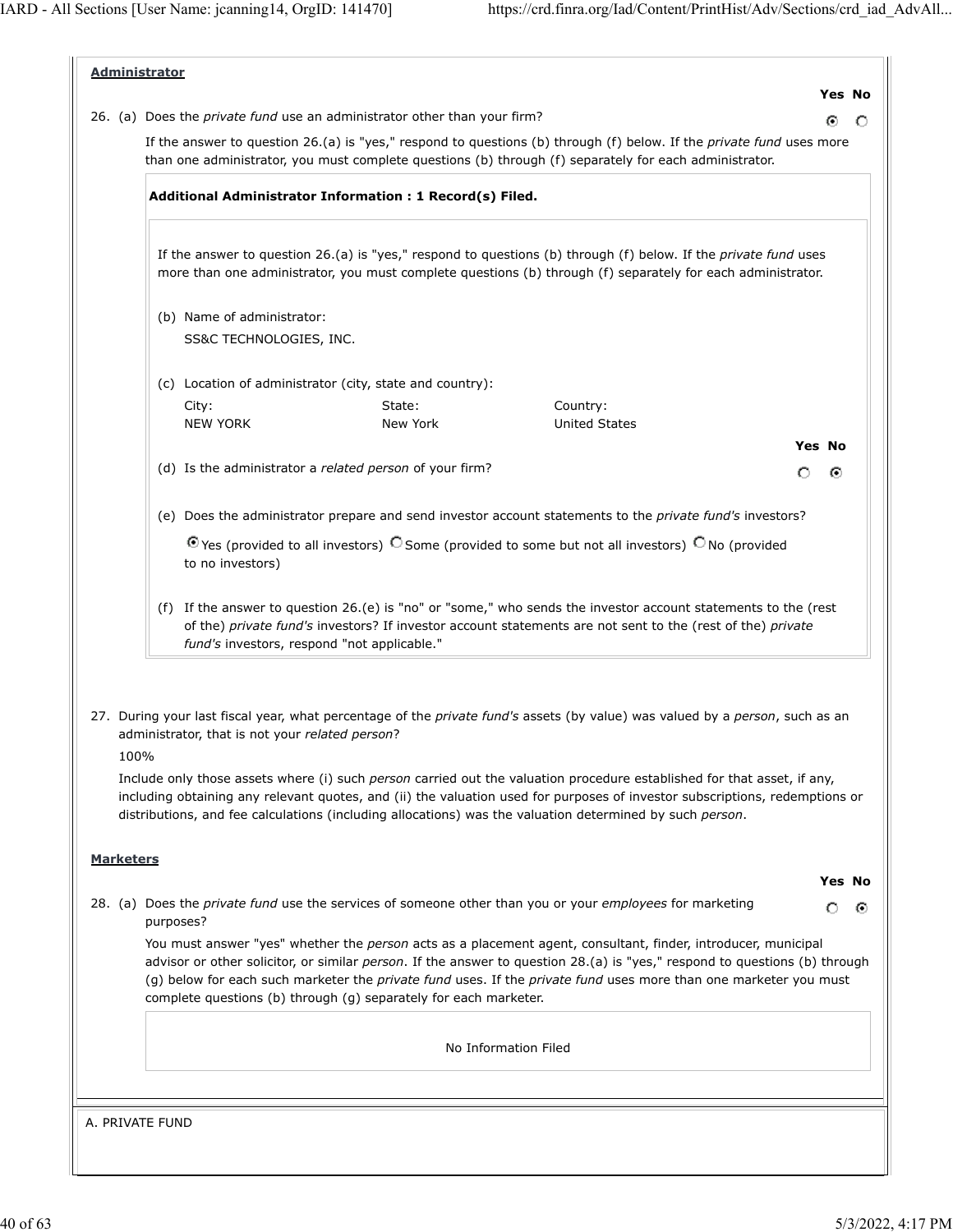|    | <b>Information About the Private Fund</b>                                                                                                                                  |                                                                                                                                 |               |
|----|----------------------------------------------------------------------------------------------------------------------------------------------------------------------------|---------------------------------------------------------------------------------------------------------------------------------|---------------|
| 1. | (a) Name of the <i>private fund</i> :<br>MILL CREEK PRIVATE EQUITY IV, LP<br>(b) Private fund identification number:<br>(include the "805-" prefix also)<br>805-5043626745 |                                                                                                                                 |               |
|    |                                                                                                                                                                            |                                                                                                                                 |               |
| 2. | State:<br>Delaware                                                                                                                                                         | Under the laws of what state or country is the private fund organized:<br>Country:<br><b>United States</b>                      |               |
| 3. |                                                                                                                                                                            | (a) Name(s) of General Partner, Manager, Trustee, or Directors (or persons serving in a similar capacity):                      |               |
|    |                                                                                                                                                                            | Name of General Partner, Manager, Trustee, or Director                                                                          |               |
|    | MCSR GP, LLC                                                                                                                                                               |                                                                                                                                 |               |
|    | private fund.                                                                                                                                                              | (b) If filing an umbrella registration, identify the filing adviser and/or relying adviser(s) that sponsor(s) or manage(s) this |               |
|    |                                                                                                                                                                            | No Information Filed                                                                                                            |               |
| 5. | Company Act of 1940<br>registered.                                                                                                                                         | List the name and country, in English, of each foreign financial regulatory authority with which the private fund is            |               |
|    |                                                                                                                                                                            | No Information Filed                                                                                                            |               |
|    |                                                                                                                                                                            |                                                                                                                                 | <b>Yes No</b> |
| 6. |                                                                                                                                                                            | (a) Is this a "master fund" in a master-feeder arrangement?                                                                     | G             |
|    | fund?                                                                                                                                                                      | (b) If yes, what is the name and private fund identification number (if any) of the feeder funds investing in this private      |               |
|    |                                                                                                                                                                            | No Information Filed                                                                                                            |               |
|    |                                                                                                                                                                            |                                                                                                                                 | <b>Yes No</b> |
|    |                                                                                                                                                                            | (c) Is this a "feeder fund" in a master-feeder arrangement?                                                                     | $\bullet$     |
|    | invests?                                                                                                                                                                   | (d) If yes, what is the name and private fund identification number (if any) of the master fund in which this private fund      |               |
|    | Name of private fund:                                                                                                                                                      |                                                                                                                                 |               |
|    | Private fund identification number:<br>(include the "805-" prefix also)                                                                                                    |                                                                                                                                 |               |
|    |                                                                                                                                                                            |                                                                                                                                 |               |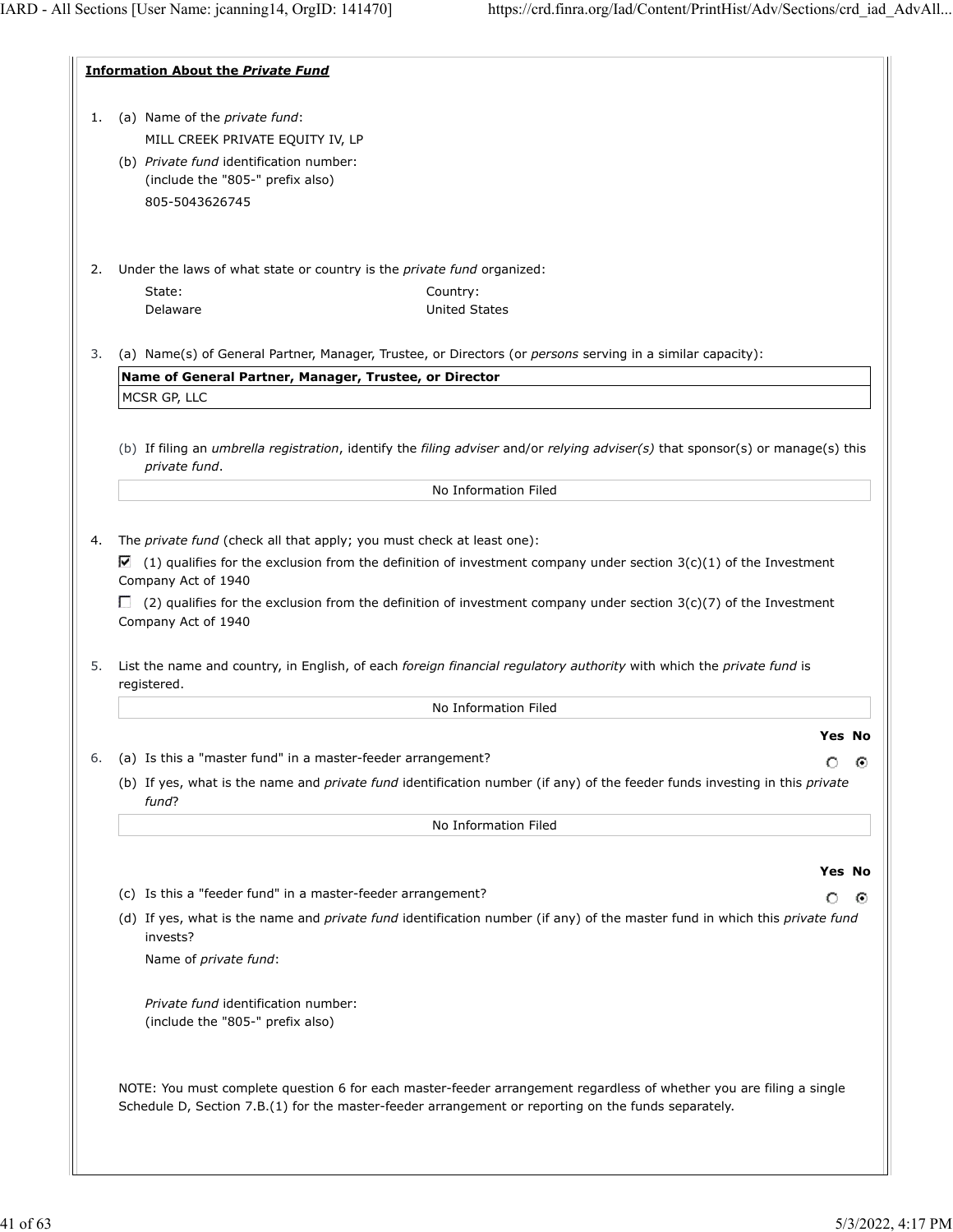|    | No Information Filed                                                                                                                                                                                                                                                                                                                                                                                                                                                 |               |   |
|----|----------------------------------------------------------------------------------------------------------------------------------------------------------------------------------------------------------------------------------------------------------------------------------------------------------------------------------------------------------------------------------------------------------------------------------------------------------------------|---------------|---|
|    | NOTE: For purposes of questions 6 and 7, in a master-feeder arrangement, one or more funds ("feeder funds") invest all<br>or substantially all of their assets in a single fund ("master fund"). A fund would also be a "feeder fund" investing in a<br>"master fund" for purposes of this question if it issued multiple classes (or series) of shares or interests, and each class (or<br>series) invests substantially all of its assets in a single master fund. |               |   |
|    |                                                                                                                                                                                                                                                                                                                                                                                                                                                                      | Yes No        |   |
| 8. | (a) Is this <i>private fund</i> a "fund of funds"?<br>NOTE: For purposes of this question only, answer "yes" if the fund invests 10 percent or more of its total assets in other<br>pooled investment vehicles, regardless of whether they are also private funds or registered investment companies.                                                                                                                                                                | Θ             | O |
|    | (b) If yes, does the private fund invest in funds managed by you or by a related person?                                                                                                                                                                                                                                                                                                                                                                             | $\circ$       | ⊙ |
|    |                                                                                                                                                                                                                                                                                                                                                                                                                                                                      | Yes No        |   |
| 9. | During your last fiscal year, did the private fund invest in securities issued by investment companies registered<br>under the Investment Company Act of 1940 (other than "money market funds," to the extent provided in<br>Instruction 6.e.)?                                                                                                                                                                                                                      | O             | ⊙ |
|    | 10. What type of fund is the private fund?                                                                                                                                                                                                                                                                                                                                                                                                                           |               |   |
|    | $\circ$ hedge fund $\circ$ liquidity fund $\circ$ private equity fund $\circ$ real estate fund $\circ$ securitized asset fund $\circ$ venture capital                                                                                                                                                                                                                                                                                                                |               |   |
|    | fund $\bigcirc$ Other private fund:                                                                                                                                                                                                                                                                                                                                                                                                                                  |               |   |
|    | NOTE: For definitions of these fund types, please see Instruction 6 of the Instructions to Part 1A.                                                                                                                                                                                                                                                                                                                                                                  |               |   |
|    | 11. Current gross asset value of the <i>private fund</i> :<br>\$74,714,139                                                                                                                                                                                                                                                                                                                                                                                           |               |   |
|    | <b>Ownership</b>                                                                                                                                                                                                                                                                                                                                                                                                                                                     |               |   |
|    | 12. Minimum investment commitment required of an investor in the <i>private fund</i> :<br>\$100,000                                                                                                                                                                                                                                                                                                                                                                  |               |   |
|    | NOTE: Report the amount routinely required of investors who are not your related persons (even if different from the<br>amount set forth in the organizational documents of the fund).                                                                                                                                                                                                                                                                               |               |   |
|    | 13. Approximate number of the <i>private fund's</i> beneficial owners:<br>70                                                                                                                                                                                                                                                                                                                                                                                         |               |   |
|    |                                                                                                                                                                                                                                                                                                                                                                                                                                                                      |               |   |
|    | 14. What is the approximate percentage of the private fund beneficially owned by you and your related persons:<br>$1\%$                                                                                                                                                                                                                                                                                                                                              |               |   |
|    | 15. (a) What is the approximate percentage of the <i>private fund</i> beneficially owned (in the aggregate) by funds of funds:<br>0%                                                                                                                                                                                                                                                                                                                                 | <b>Yes No</b> |   |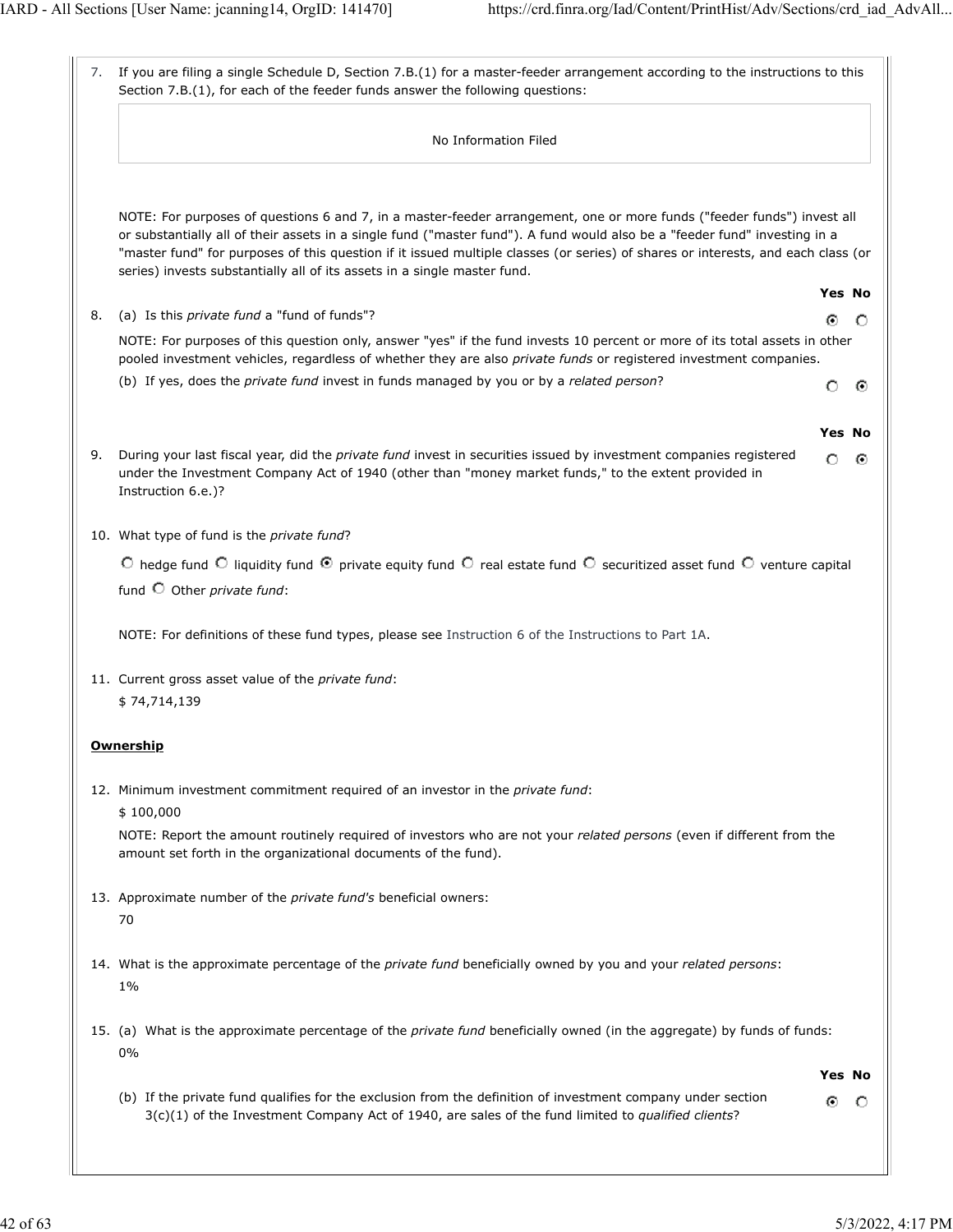| 0%              | 16. What is the approximate percentage of the private fund beneficially owned by non-United States persons:                                                                                                                 |                                                                                                                                                                                                                                      |               |   |
|-----------------|-----------------------------------------------------------------------------------------------------------------------------------------------------------------------------------------------------------------------------|--------------------------------------------------------------------------------------------------------------------------------------------------------------------------------------------------------------------------------------|---------------|---|
|                 | <b>Your Advisory Services</b>                                                                                                                                                                                               |                                                                                                                                                                                                                                      |               |   |
|                 |                                                                                                                                                                                                                             |                                                                                                                                                                                                                                      | <b>Yes No</b> |   |
|                 | 17. (a) Are you a subadviser to this <i>private fund</i> ?<br>fund. If the answer to question 17.(a) is "no," leave this question blank.                                                                                    | (b) If the answer to question 17.(a) is "yes," provide the name and SEC file number, if any, of the adviser of the private                                                                                                           |               |   |
|                 | Name of adviser to private fund                                                                                                                                                                                             | <b>SEC file number</b><br><b>CRD</b> number                                                                                                                                                                                          |               |   |
|                 | MILL CREEK CAPITAL ADVISORS, LLC                                                                                                                                                                                            | 801-67173<br>141470                                                                                                                                                                                                                  |               |   |
|                 |                                                                                                                                                                                                                             |                                                                                                                                                                                                                                      | <b>Yes No</b> |   |
|                 | private fund?                                                                                                                                                                                                               | 18. (a) Do any investment advisers (other than the investment advisers listed in Section 7.B.(1).A.3.(b)) advise the                                                                                                                 | O             | ⊙ |
|                 | private fund. If the answer to question 18.(a) is "no," leave this question blank.                                                                                                                                          | (b) If the answer to question 18.(a) is "yes," provide the name and SEC file number, if any, of the other advisers to the                                                                                                            |               |   |
|                 |                                                                                                                                                                                                                             | No Information Filed                                                                                                                                                                                                                 |               |   |
|                 |                                                                                                                                                                                                                             |                                                                                                                                                                                                                                      | Yes No        |   |
|                 | 19. Are your clients solicited to invest in the private fund?                                                                                                                                                               |                                                                                                                                                                                                                                      | Θ             |   |
|                 | NOTE: For purposes of this question, do not consider feeder funds of the private fund.                                                                                                                                      |                                                                                                                                                                                                                                      |               |   |
|                 | <b>Private Offering</b>                                                                                                                                                                                                     |                                                                                                                                                                                                                                      | <b>Yes No</b> |   |
|                 | 21. Has the private fund ever relied on an exemption from registration of its securities under Regulation D of the<br>Securities Act of 1933?<br>22. If yes, provide the <i>private fund's</i> Form D file number (if any): |                                                                                                                                                                                                                                      | $\odot$       |   |
|                 | Form D file number                                                                                                                                                                                                          |                                                                                                                                                                                                                                      |               |   |
|                 | 021-282408                                                                                                                                                                                                                  |                                                                                                                                                                                                                                      |               |   |
| <b>Auditors</b> | <b>B. SERVICE PROVIDERS</b>                                                                                                                                                                                                 |                                                                                                                                                                                                                                      | <b>Yes No</b> |   |
|                 | 23. (a) (1) Are the <i>private fund's</i> financial statements subject to an annual audit?                                                                                                                                  |                                                                                                                                                                                                                                      |               |   |
|                 | U.S. GAAP?                                                                                                                                                                                                                  | (2) If the answer to question $23.(a)(1)$ is "yes," are the financial statements prepared in accordance with                                                                                                                         | Θ             |   |
|                 | than one auditing firm, you must complete questions (b) through (f) separately for each auditing firm.                                                                                                                      | If the answer to question $23.(a)(1)$ is "yes," respond to questions (b) through (h) below. If the private fund uses more                                                                                                            |               |   |
|                 | Additional Auditor Information : 1 Record(s) Filed.                                                                                                                                                                         |                                                                                                                                                                                                                                      |               |   |
|                 | firm.                                                                                                                                                                                                                       | If the answer to question $23.(a)(1)$ is "yes," respond to questions (b) through (h) below. If the <i>private fund</i><br>uses more than one auditing firm, you must complete questions (b) through (f) separately for each auditing |               |   |
|                 | (b) Name of the auditing firm:<br><b>KPMG</b>                                                                                                                                                                               |                                                                                                                                                                                                                                      |               |   |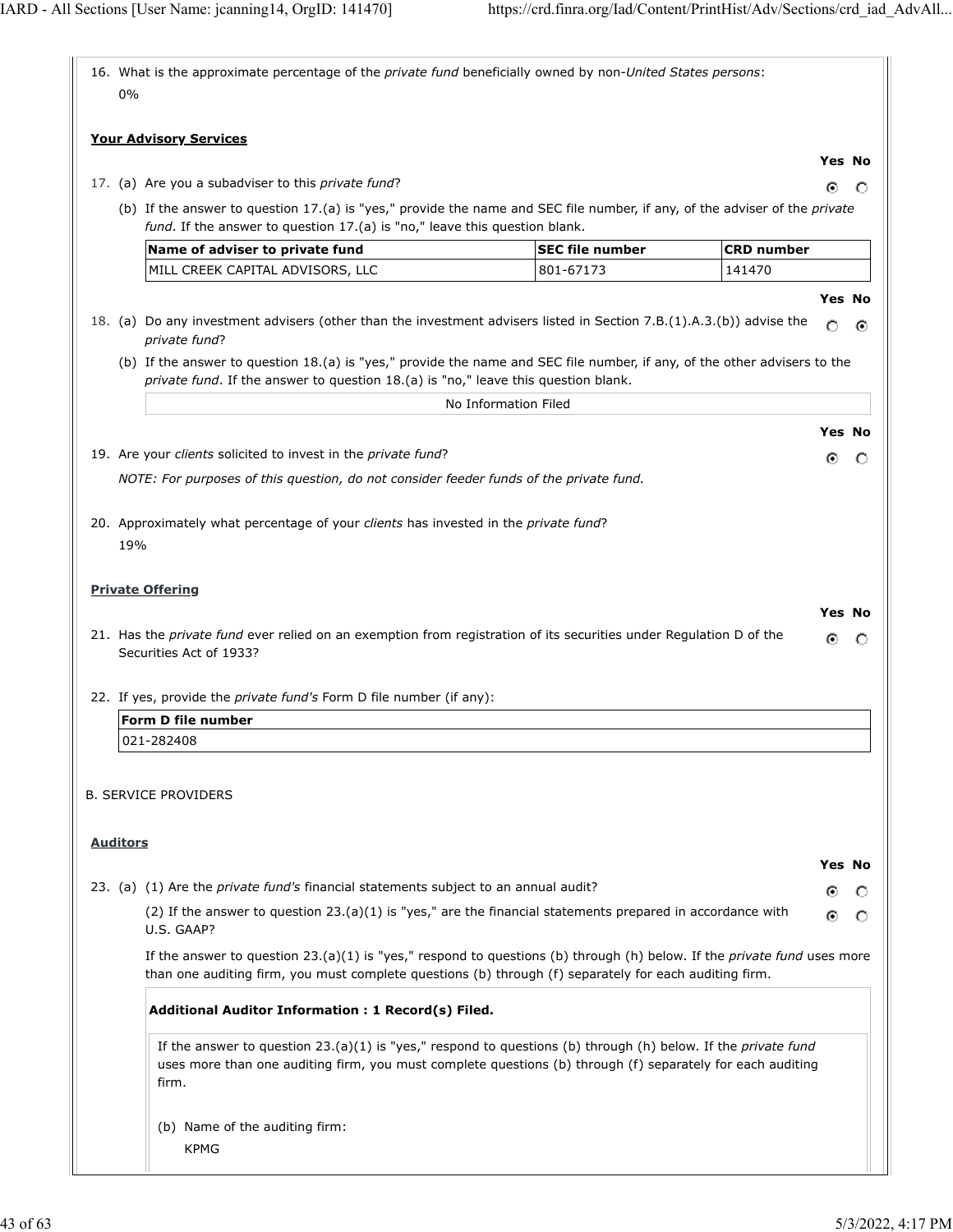|                     |                                                                     |                                                                                                                                                                 | (c) The location of the auditing firm's office responsible for the <i>private fund's</i> audit (city, state and country):                                                                                                                     |         |                    |
|---------------------|---------------------------------------------------------------------|-----------------------------------------------------------------------------------------------------------------------------------------------------------------|-----------------------------------------------------------------------------------------------------------------------------------------------------------------------------------------------------------------------------------------------|---------|--------------------|
|                     | City:<br>PHILADELPHIA                                               | State:<br>Pennsylvania                                                                                                                                          | Country:<br><b>United States</b>                                                                                                                                                                                                              |         |                    |
|                     |                                                                     |                                                                                                                                                                 |                                                                                                                                                                                                                                               | Yes No  |                    |
|                     |                                                                     | (d) Is the auditing firm an independent public accountant?                                                                                                      |                                                                                                                                                                                                                                               | Θ       |                    |
|                     |                                                                     | (e) Is the auditing firm registered with the Public Company Accounting Oversight Board?                                                                         |                                                                                                                                                                                                                                               | Θ       | C.                 |
|                     | 185                                                                 | If yes, Public Company Accounting Oversight Board-Assigned Number:                                                                                              |                                                                                                                                                                                                                                               |         |                    |
|                     |                                                                     | (f) If "yes" to (e) above, is the auditing firm subject to regular inspection by the Public Company<br>Accounting Oversight Board in accordance with its rules? |                                                                                                                                                                                                                                               | Θ       |                    |
|                     |                                                                     |                                                                                                                                                                 |                                                                                                                                                                                                                                               |         | <b>Yes No</b>      |
|                     | the <i>private fund's</i> investors?                                |                                                                                                                                                                 | (g) Are the private fund's audited financial statements for the most recently completed fiscal year distributed to                                                                                                                            | ⊙       | О                  |
|                     | contain unqualified opinions?                                       |                                                                                                                                                                 | (h) Do all of the reports prepared by the auditing firm for the private fund since your last annual updating amendment                                                                                                                        |         |                    |
|                     | ⊙ Yes ○ No ○ Report Not Yet Received                                |                                                                                                                                                                 |                                                                                                                                                                                                                                               |         |                    |
|                     | response when the report is available.                              |                                                                                                                                                                 | If you check "Report Not Yet Received," you must promptly file an amendment to your Form ADV to update your                                                                                                                                   |         |                    |
| <b>Prime Broker</b> |                                                                     |                                                                                                                                                                 |                                                                                                                                                                                                                                               |         |                    |
|                     |                                                                     |                                                                                                                                                                 |                                                                                                                                                                                                                                               |         | <b>Yes No</b>      |
|                     | 24. (a) Does the <i>private fund</i> use one or more prime brokers? |                                                                                                                                                                 |                                                                                                                                                                                                                                               |         | ⊙                  |
|                     | separately for each prime broker.                                   |                                                                                                                                                                 | If the answer to question 24.(a) is "yes," respond to questions (b) through (e) below for each prime broker the<br>private fund uses. If the private fund uses more than one prime broker, you must complete questions (b) through (e)        |         |                    |
|                     |                                                                     |                                                                                                                                                                 |                                                                                                                                                                                                                                               |         |                    |
|                     |                                                                     | No Information Filed                                                                                                                                            |                                                                                                                                                                                                                                               |         |                    |
|                     |                                                                     |                                                                                                                                                                 |                                                                                                                                                                                                                                               |         |                    |
|                     |                                                                     |                                                                                                                                                                 |                                                                                                                                                                                                                                               |         |                    |
| <b>Custodian</b>    |                                                                     |                                                                                                                                                                 | 25. (a) Does the private fund use any custodians (including the prime brokers listed above) to hold some or all of its                                                                                                                        | $\odot$ | <b>Yes No</b><br>O |
|                     | assets?<br>for each custodian.                                      |                                                                                                                                                                 | If the answer to question $25.(a)$ is "yes," respond to questions (b) through (g) below for each custodian the private<br>fund uses. If the private fund uses more than one custodian, you must complete questions (b) through (g) separately |         |                    |
|                     |                                                                     | Additional Custodian Information : 1 Record(s) Filed.                                                                                                           |                                                                                                                                                                                                                                               |         |                    |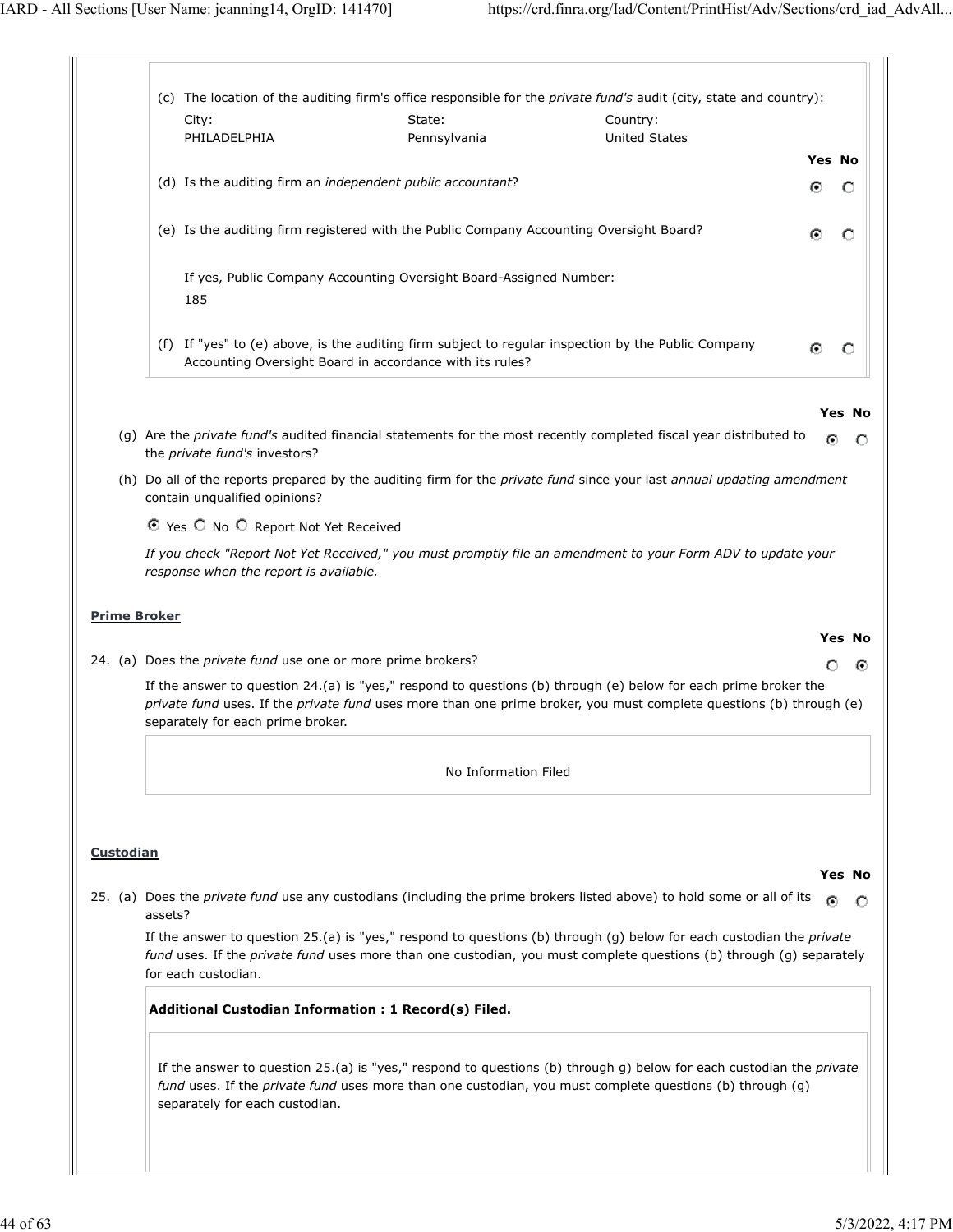|                      | (b) Legal name of custodian:<br>FIRST REPUBLIC BANK                                    |          |            |                                                                                                                                                                                                                                |                                                                                                                      |
|----------------------|----------------------------------------------------------------------------------------|----------|------------|--------------------------------------------------------------------------------------------------------------------------------------------------------------------------------------------------------------------------------|----------------------------------------------------------------------------------------------------------------------|
|                      |                                                                                        |          |            |                                                                                                                                                                                                                                |                                                                                                                      |
|                      | (c) Primary business name of custodian:<br><b>FIRST REPUBLIC BANK</b>                  |          |            |                                                                                                                                                                                                                                |                                                                                                                      |
|                      | country):                                                                              |          |            | (d) The location of the custodian's office responsible for custody of the private fund's assets (city, state and                                                                                                               |                                                                                                                      |
|                      | City:                                                                                  |          | State:     | Country:                                                                                                                                                                                                                       |                                                                                                                      |
|                      | <b>SAN FRANCISCO</b>                                                                   |          | California | <b>United States</b>                                                                                                                                                                                                           | <b>Yes No</b>                                                                                                        |
|                      | (e) Is the custodian a related person of your firm?                                    |          |            |                                                                                                                                                                                                                                | Ω<br>Θ                                                                                                               |
|                      | (f) If the custodian is a broker-dealer, provide its SEC registration number (if any): |          |            |                                                                                                                                                                                                                                |                                                                                                                      |
|                      | CRD Number (if any):                                                                   |          |            |                                                                                                                                                                                                                                |                                                                                                                      |
|                      |                                                                                        |          |            |                                                                                                                                                                                                                                |                                                                                                                      |
|                      | provide its legal entity identifier (if any)                                           |          |            |                                                                                                                                                                                                                                | (g) If the custodian is not a broker-dealer, or is a broker-dealer but does not have an SEC registration number,     |
|                      |                                                                                        |          |            |                                                                                                                                                                                                                                |                                                                                                                      |
|                      |                                                                                        |          |            |                                                                                                                                                                                                                                |                                                                                                                      |
|                      |                                                                                        |          |            |                                                                                                                                                                                                                                |                                                                                                                      |
| <b>Administrator</b> |                                                                                        |          |            |                                                                                                                                                                                                                                |                                                                                                                      |
|                      |                                                                                        |          |            |                                                                                                                                                                                                                                | <b>Yes No</b>                                                                                                        |
|                      | 26. (a) Does the <i>private fund</i> use an administrator other than your firm?        |          |            |                                                                                                                                                                                                                                |                                                                                                                      |
|                      |                                                                                        |          |            | than one administrator, you must complete questions (b) through (f) separately for each administrator.                                                                                                                         | If the answer to question 26.(a) is "yes," respond to questions (b) through (f) below. If the private fund uses more |
|                      |                                                                                        |          |            |                                                                                                                                                                                                                                |                                                                                                                      |
|                      | Additional Administrator Information : 1 Record(s) Filed.                              |          |            |                                                                                                                                                                                                                                |                                                                                                                      |
|                      |                                                                                        |          |            |                                                                                                                                                                                                                                |                                                                                                                      |
|                      |                                                                                        |          |            | If the answer to question 26.(a) is "yes," respond to questions (b) through (f) below. If the private fund uses<br>more than one administrator, you must complete questions (b) through (f) separately for each administrator. |                                                                                                                      |
|                      |                                                                                        |          |            |                                                                                                                                                                                                                                |                                                                                                                      |
|                      | (b) Name of administrator:                                                             |          |            |                                                                                                                                                                                                                                |                                                                                                                      |
|                      | SS&C TECHNOLOGIES, INC.                                                                |          |            |                                                                                                                                                                                                                                |                                                                                                                      |
|                      |                                                                                        |          |            |                                                                                                                                                                                                                                |                                                                                                                      |
|                      | (c) Location of administrator (city, state and country):<br>City:                      | State:   |            | Country:                                                                                                                                                                                                                       |                                                                                                                      |
|                      | <b>NEW YORK</b>                                                                        | New York |            | <b>United States</b>                                                                                                                                                                                                           |                                                                                                                      |
|                      |                                                                                        |          |            |                                                                                                                                                                                                                                | <b>Yes No</b>                                                                                                        |
|                      | (d) Is the administrator a related person of your firm?                                |          |            |                                                                                                                                                                                                                                | O<br>⊙                                                                                                               |
|                      |                                                                                        |          |            | (e) Does the administrator prepare and send investor account statements to the private fund's investors?                                                                                                                       |                                                                                                                      |
|                      | to no investors)                                                                       |          |            | C Yes (provided to all investors) C Some (provided to some but not all investors) C No (provided                                                                                                                               |                                                                                                                      |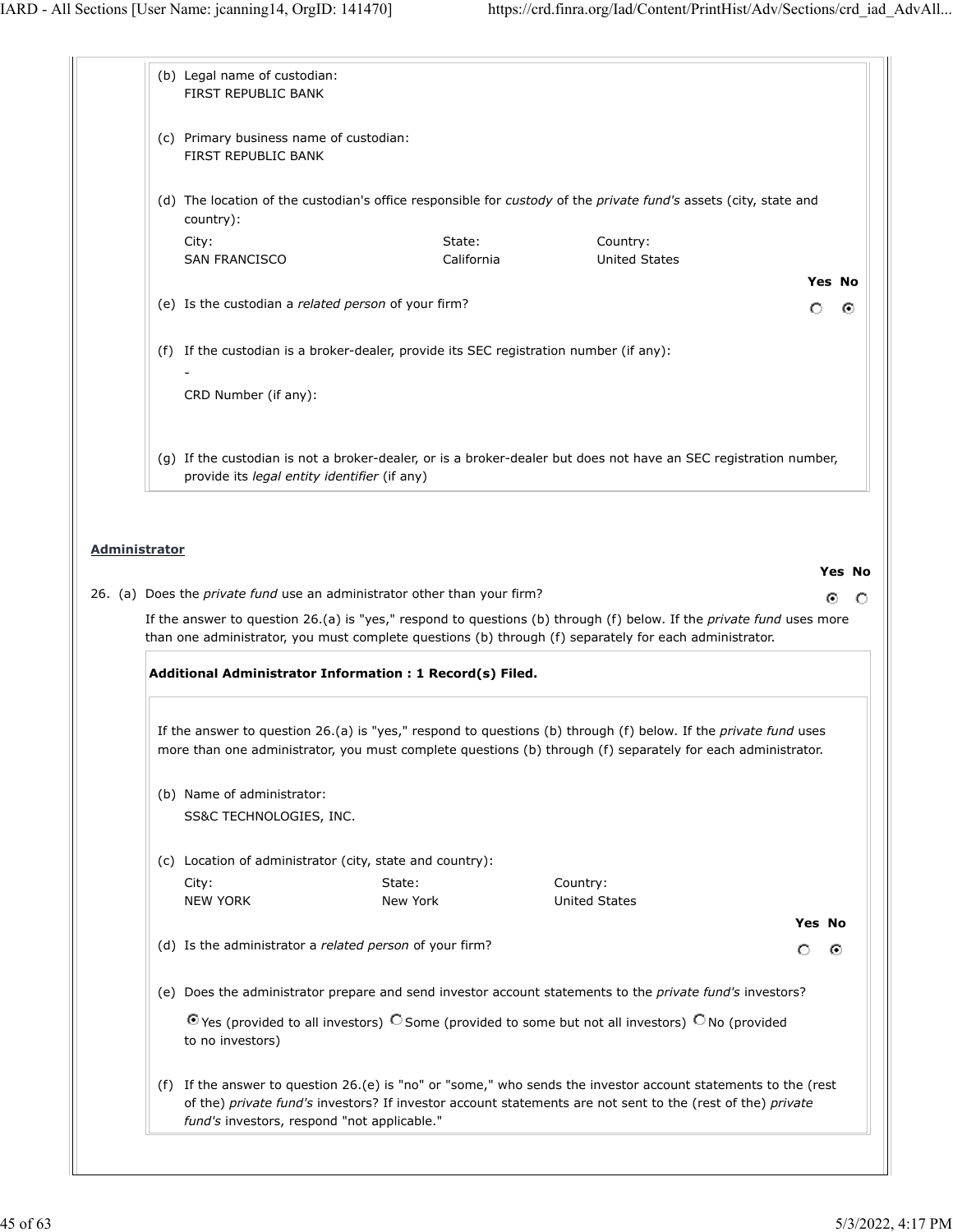| 27. During your last fiscal year, what percentage of the <i>private fund's</i> assets (by value) was valued by a <i>person</i> , such as an<br>administrator, that is not your related person?                                                                                                                                                                                                                                                    |
|---------------------------------------------------------------------------------------------------------------------------------------------------------------------------------------------------------------------------------------------------------------------------------------------------------------------------------------------------------------------------------------------------------------------------------------------------|
| 100%<br>Include only those assets where (i) such person carried out the valuation procedure established for that asset, if any,<br>including obtaining any relevant quotes, and (ii) the valuation used for purposes of investor subscriptions, redemptions or<br>distributions, and fee calculations (including allocations) was the valuation determined by such person.                                                                        |
| <b>Marketers</b><br>Yes No                                                                                                                                                                                                                                                                                                                                                                                                                        |
| 28. (a) Does the private fund use the services of someone other than you or your employees for marketing<br>ω<br>purposes?                                                                                                                                                                                                                                                                                                                        |
| You must answer "yes" whether the person acts as a placement agent, consultant, finder, introducer, municipal<br>advisor or other solicitor, or similar person. If the answer to question 28.(a) is "yes," respond to questions (b) through<br>(q) below for each such marketer the <i>private fund</i> uses. If the <i>private fund</i> uses more than one marketer you must<br>complete questions (b) through (g) separately for each marketer. |
| No Information Filed                                                                                                                                                                                                                                                                                                                                                                                                                              |
| Funds per Page:<br>Total Funds: 4<br>$15 \times$                                                                                                                                                                                                                                                                                                                                                                                                  |

**SECTION 7.B.(2)** *Private Fund* **Reporting** No Information Filed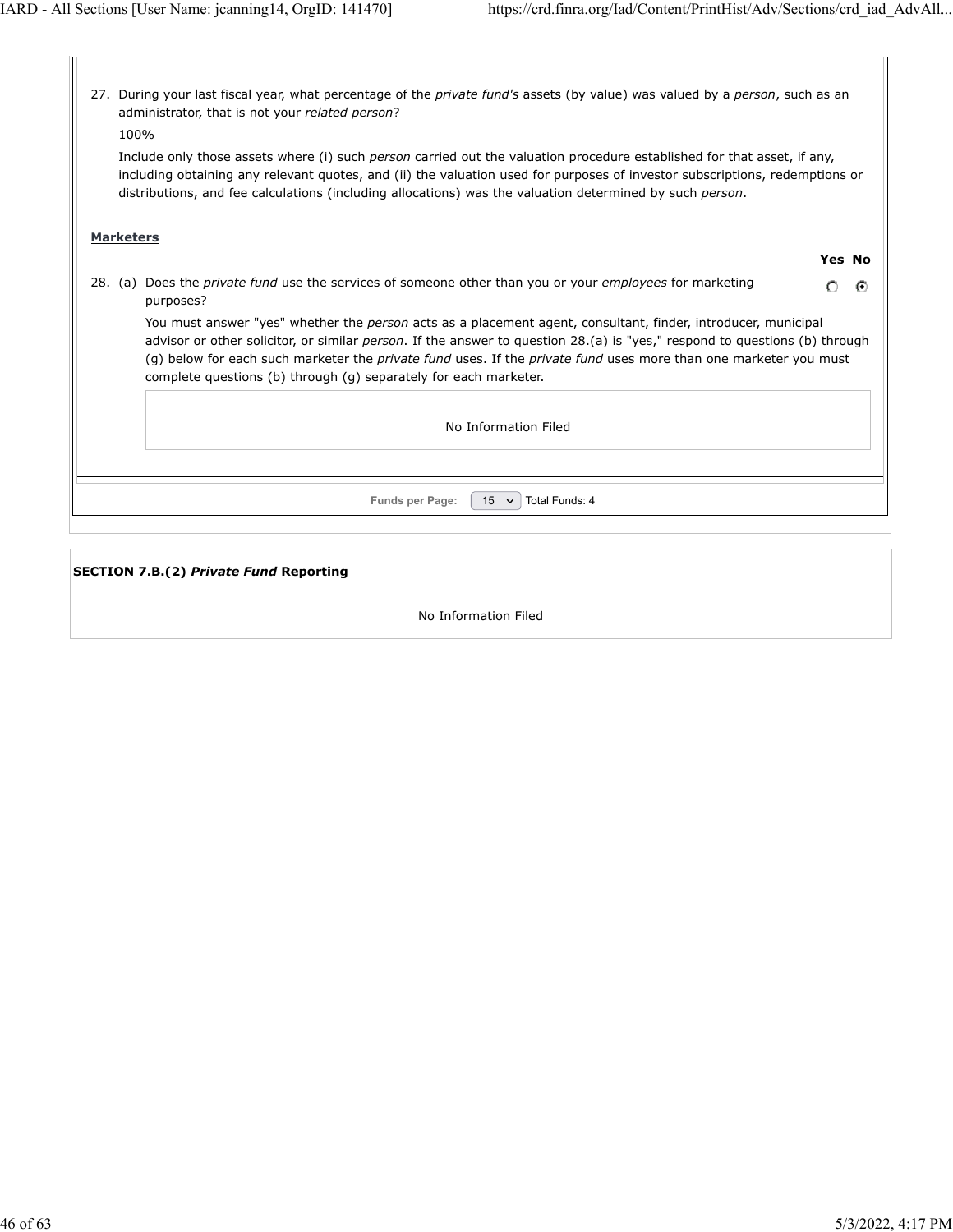|    |     | Item 8 Participation or Interest in Client Transactions                                                                                                                                                                                                                                                                                                                                          |   |                 |
|----|-----|--------------------------------------------------------------------------------------------------------------------------------------------------------------------------------------------------------------------------------------------------------------------------------------------------------------------------------------------------------------------------------------------------|---|-----------------|
|    |     | In this Item, we request information about your participation and interest in your clients' transactions. This information identifies<br>additional areas in which conflicts of interest may occur between you and your clients. Newly-formed advisers should base<br>responses to these questions on the types of participation and interest that you expect to engage in during the next year. |   |                 |
|    |     | Like Item 7, Item 8 requires you to provide information about you and your related persons, including foreign affiliates.                                                                                                                                                                                                                                                                        |   |                 |
|    |     | <b>Proprietary Interest in Client Transactions</b>                                                                                                                                                                                                                                                                                                                                               |   |                 |
| А. |     | Do you or any related person:                                                                                                                                                                                                                                                                                                                                                                    |   | Yes No          |
|    |     | (1) buy securities for yourself from advisory clients, or sell securities you own to advisory clients (principal<br>transactions)?                                                                                                                                                                                                                                                               | О | ⊙               |
|    |     | (2) buy or sell for yourself securities (other than shares of mutual funds) that you also recommend to advisory<br>clients?                                                                                                                                                                                                                                                                      |   | O               |
|    |     | (3) recommend securities (or other investment products) to advisory clients in which you or any related person has<br>some other proprietary (ownership) interest (other than those mentioned in Items 8.A.(1) or (2))?                                                                                                                                                                          |   | O               |
|    |     | <b>Sales Interest in Client Transactions</b>                                                                                                                                                                                                                                                                                                                                                     |   |                 |
| В. |     | Do you or any related person:                                                                                                                                                                                                                                                                                                                                                                    |   | Yes No          |
|    |     | (1) as a broker-dealer or registered representative of a broker-dealer, execute securities trades for brokerage<br>customers in which advisory client securities are sold to or bought from the brokerage customer (agency cross<br>transactions)?                                                                                                                                               | O | $\bullet$       |
|    | (2) | recommend to advisory clients, or act as a purchaser representative for advisory clients with respect to, the<br>purchase of securities for which you or any related person serves as underwriter or general or managing<br>partner?                                                                                                                                                             | O | ⊙               |
|    | (3) | recommend purchase or sale of securities to advisory clients for which you or any related person has any other<br>sales interest (other than the receipt of sales commissions as a broker or registered representative of a broker-<br>dealer)?                                                                                                                                                  | O | O               |
|    |     | <b>Investment or Brokerage Discretion</b>                                                                                                                                                                                                                                                                                                                                                        |   |                 |
|    |     |                                                                                                                                                                                                                                                                                                                                                                                                  |   |                 |
| C. |     | Do you or any related person have discretionary authority to determine the:                                                                                                                                                                                                                                                                                                                      |   | <b>Yes No</b>   |
|    |     | (1) securities to be bought or sold for a client's account?                                                                                                                                                                                                                                                                                                                                      | ⊙ | O               |
|    | (2) | amount of securities to be bought or sold for a client's account?                                                                                                                                                                                                                                                                                                                                | ⊙ | O               |
|    | (3) | broker or dealer to be used for a purchase or sale of securities for a client's account?                                                                                                                                                                                                                                                                                                         | ⊙ | O               |
|    | (4) | commission rates to be paid to a broker or dealer for a client's securities transactions?                                                                                                                                                                                                                                                                                                        | О | ⊙               |
| D. |     | If you answer "yes" to C.(3) above, are any of the brokers or dealers related persons?                                                                                                                                                                                                                                                                                                           |   | $\odot$         |
| Ε. |     | Do you or any related person recommend brokers or dealers to clients?                                                                                                                                                                                                                                                                                                                            | ⊙ | O               |
| F. |     | If you answer "yes" to E. above, are any of the brokers or dealers related persons?                                                                                                                                                                                                                                                                                                              | O | Θ               |
| G. |     | (1) Do you or any related person receive research or other products or services other than execution from a<br>broker-dealer or a third party ("soft dollar benefits") in connection with client securities transactions?                                                                                                                                                                        |   | ⊙               |
|    |     | (2) If "yes" to G.(1) above, are all the "soft dollar benefits" you or any related persons receive eligible "research or<br>brokerage services" under section 28(e) of the Securities Exchange Act of 1934?                                                                                                                                                                                      | O | -0              |
| Н. | (1) | Do you or any related person, directly or indirectly, compensate any person that is not an employee for client<br>referrals?                                                                                                                                                                                                                                                                     |   | $\circ$ $\circ$ |
|    | (2) | Do you or any related person, directly or indirectly, provide any employee compensation that is specifically<br>related to obtaining clients for the firm (cash or non-cash compensation in addition to the employee's regular<br>salary)?                                                                                                                                                       |   |                 |
| Ι. |     | Do you or any related person, including any employee, directly or indirectly, receive compensation from any person<br>(other than you or any related person) for client referrals?                                                                                                                                                                                                               |   |                 |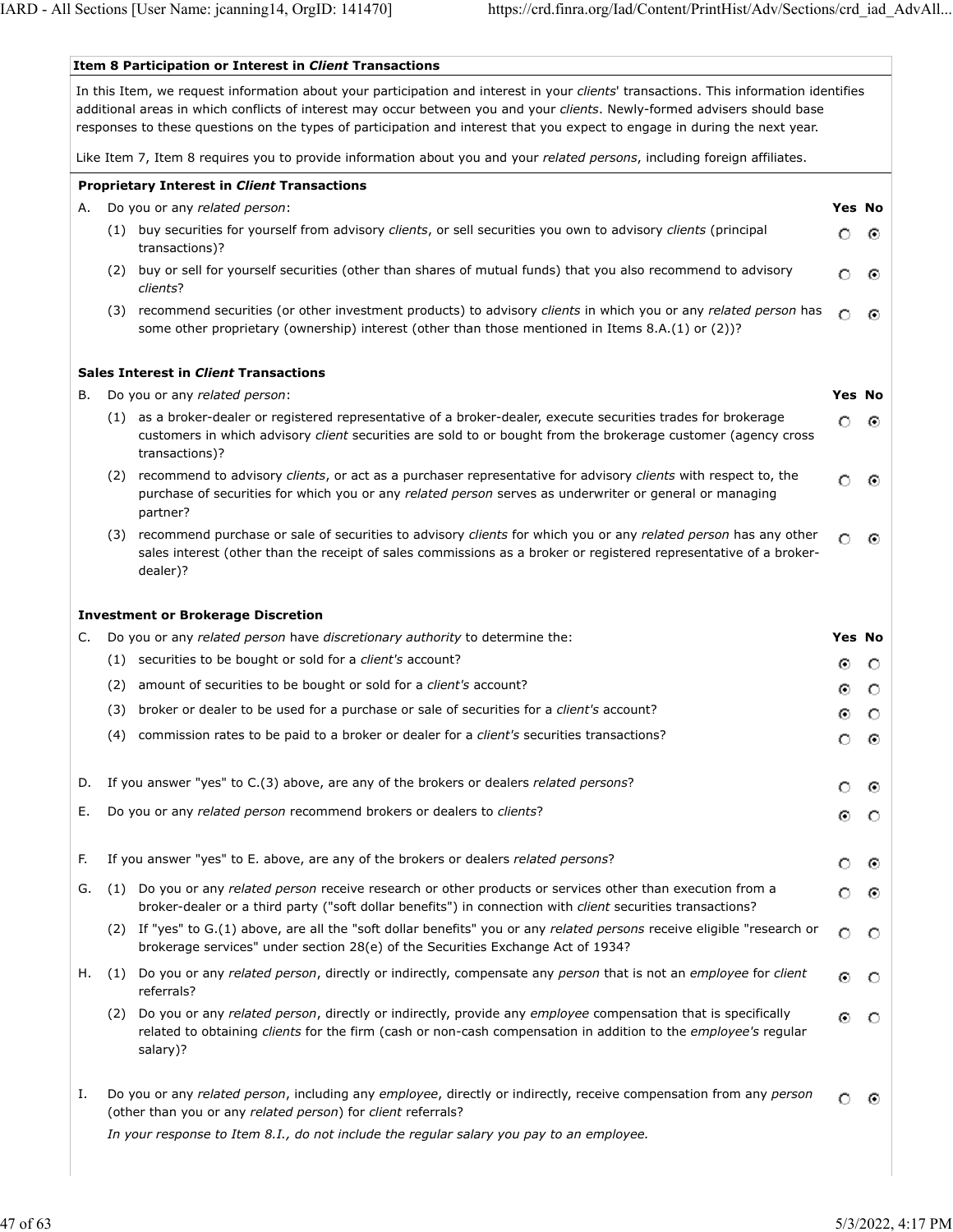*In responding to Items 8.H. and 8.I., consider all cash and non-cash compensation that you or a related person gave to (in answering Item 8.H.) or received from (in answering Item 8.I.) any person in exchange for client referrals, including any bonus that is based, at least in part, on the number or amount of client referrals.*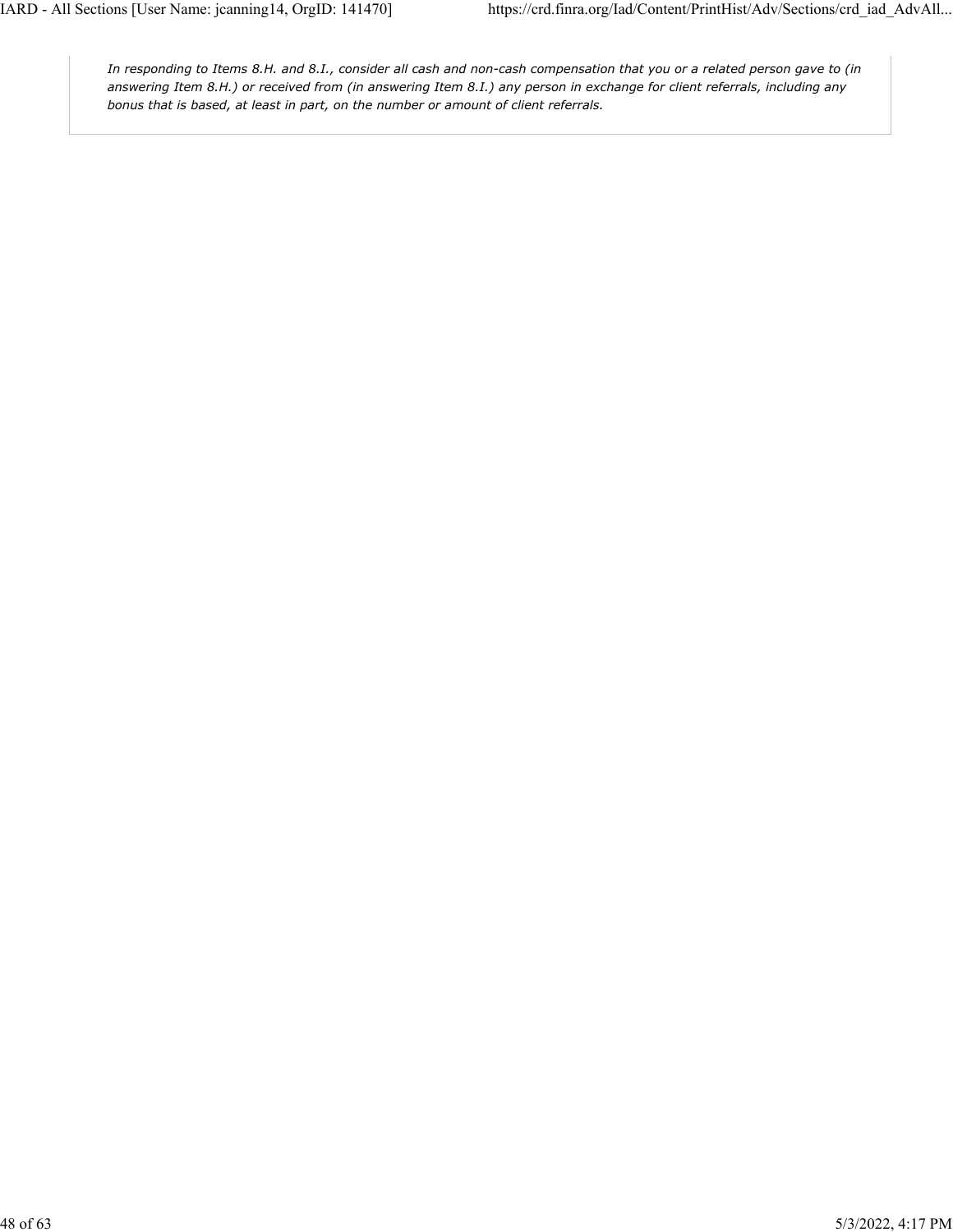| А. | <b>Item 9 Custody</b><br>In this Item, we ask you whether you or a related person has custody of client (other than clients that are investment companies<br>registered under the Investment Company Act of 1940) assets and about your custodial practices.<br>(1) Do you have custody of any advisory clients':<br><b>Yes No</b><br>(a) cash or bank accounts?<br>⊙<br>O<br>(b) securities?<br>⊙<br>- 0<br>If you are registering or registered with the SEC, answer "No" to Item 9.A.(1)(a) and (b) if you have custody solely because<br>(i) you deduct your advisory fees directly from your clients' accounts, or (ii) a related person has custody of client assets in<br>connection with advisory services you provide to clients, but you have overcome the presumption that you are not<br>operationally independent (pursuant to Advisers Act rule $206(4)-2(d)(5)$ ) from the related person.<br>(2) If you checked "yes" to Item 9.A.(1)(a) or (b), what is the approximate amount of client funds and securities and total<br>number of clients for which you have custody:<br>U.S. Dollar Amount<br>Total Number of Clients<br>(a) $$611,654,937$<br>(b) 300<br>If you are registering or registered with the SEC and you have custody solely because you deduct your advisory fees directly<br>from your clients' accounts, do not include the amount of those assets and the number of those clients in your response to<br>Item 9.A.(2). If your related person has custody of client assets in connection with advisory services you provide to clients, do<br>not include the amount of those assets and number of those clients in your response to 9.A.(2). Instead, include that<br>information in your response to Item 9.B.(2).<br>(1) In connection with advisory services you provide to clients, do any of your related persons have custody of any<br><b>Yes No</b><br>of your advisory clients':<br>(a) cash or bank accounts?<br>$\odot$<br>О<br>(b) securities?<br>O.<br>You are required to answer this item regardless of how you answered Item 9.A.(1)(a) or (b).<br>(2) If you checked "yes" to Item 9.B.(1)(a) or (b), what is the approximate amount of client funds and securities and total<br>number of clients for which your related persons have custody:<br>U.S. Dollar Amount<br>Total Number of Clients<br>$(a)$ \$<br>(b)<br>If you or your related persons have custody of client funds or securities in connection with advisory services you provide to<br>clients, check all the following that apply:<br>П<br>(1) A qualified custodian(s) sends account statements at least quarterly to the investors in the pooled investment<br>vehicle(s) you manage.<br>☑<br>(2) An independent public accountant audits annually the pooled investment vehicle(s) that you manage and the<br>audited financial statements are distributed to the investors in the pools.<br>г<br>(3) An independent public accountant conducts an annual surprise examination of client funds and securities.<br>Г<br>(4) An independent public accountant prepares an internal control report with respect to custodial services when<br>you or your related persons are qualified custodians for client funds and securities.<br>If you checked Item 9.C.(2), C.(3) or C.(4), list in Section 9.C. of Schedule D the accountants that are engaged to perform the<br>audit or examination or prepare an internal control report. (If you checked Item 9.C.(2), you do not have to list auditor<br>information in Section 9.C. of Schedule D if you already provided this information with respect to the private funds you advise |                                    |                                                                                                                               |  |   |
|----|----------------------------------------------------------------------------------------------------------------------------------------------------------------------------------------------------------------------------------------------------------------------------------------------------------------------------------------------------------------------------------------------------------------------------------------------------------------------------------------------------------------------------------------------------------------------------------------------------------------------------------------------------------------------------------------------------------------------------------------------------------------------------------------------------------------------------------------------------------------------------------------------------------------------------------------------------------------------------------------------------------------------------------------------------------------------------------------------------------------------------------------------------------------------------------------------------------------------------------------------------------------------------------------------------------------------------------------------------------------------------------------------------------------------------------------------------------------------------------------------------------------------------------------------------------------------------------------------------------------------------------------------------------------------------------------------------------------------------------------------------------------------------------------------------------------------------------------------------------------------------------------------------------------------------------------------------------------------------------------------------------------------------------------------------------------------------------------------------------------------------------------------------------------------------------------------------------------------------------------------------------------------------------------------------------------------------------------------------------------------------------------------------------------------------------------------------------------------------------------------------------------------------------------------------------------------------------------------------------------------------------------------------------------------------------------------------------------------------------------------------------------------------------------------------------------------------------------------------------------------------------------------------------------------------------------------------------------------------------------------------------------------------------------------------------------------------------------------------------------------------------------------------------------------------------------------------------------------------------------------------------------------------------------------------------------------------------------------------------------------------------------------------------------------------------------------------------------------------------------------------------------------------------------------------------------------------------------------------------------------------------------------------------------|------------------------------------|-------------------------------------------------------------------------------------------------------------------------------|--|---|
|    |                                                                                                                                                                                                                                                                                                                                                                                                                                                                                                                                                                                                                                                                                                                                                                                                                                                                                                                                                                                                                                                                                                                                                                                                                                                                                                                                                                                                                                                                                                                                                                                                                                                                                                                                                                                                                                                                                                                                                                                                                                                                                                                                                                                                                                                                                                                                                                                                                                                                                                                                                                                                                                                                                                                                                                                                                                                                                                                                                                                                                                                                                                                                                                                                                                                                                                                                                                                                                                                                                                                                                                                                                                                                |                                    |                                                                                                                               |  |   |
|    |                                                                                                                                                                                                                                                                                                                                                                                                                                                                                                                                                                                                                                                                                                                                                                                                                                                                                                                                                                                                                                                                                                                                                                                                                                                                                                                                                                                                                                                                                                                                                                                                                                                                                                                                                                                                                                                                                                                                                                                                                                                                                                                                                                                                                                                                                                                                                                                                                                                                                                                                                                                                                                                                                                                                                                                                                                                                                                                                                                                                                                                                                                                                                                                                                                                                                                                                                                                                                                                                                                                                                                                                                                                                |                                    |                                                                                                                               |  |   |
|    |                                                                                                                                                                                                                                                                                                                                                                                                                                                                                                                                                                                                                                                                                                                                                                                                                                                                                                                                                                                                                                                                                                                                                                                                                                                                                                                                                                                                                                                                                                                                                                                                                                                                                                                                                                                                                                                                                                                                                                                                                                                                                                                                                                                                                                                                                                                                                                                                                                                                                                                                                                                                                                                                                                                                                                                                                                                                                                                                                                                                                                                                                                                                                                                                                                                                                                                                                                                                                                                                                                                                                                                                                                                                |                                    |                                                                                                                               |  |   |
|    |                                                                                                                                                                                                                                                                                                                                                                                                                                                                                                                                                                                                                                                                                                                                                                                                                                                                                                                                                                                                                                                                                                                                                                                                                                                                                                                                                                                                                                                                                                                                                                                                                                                                                                                                                                                                                                                                                                                                                                                                                                                                                                                                                                                                                                                                                                                                                                                                                                                                                                                                                                                                                                                                                                                                                                                                                                                                                                                                                                                                                                                                                                                                                                                                                                                                                                                                                                                                                                                                                                                                                                                                                                                                |                                    |                                                                                                                               |  |   |
|    |                                                                                                                                                                                                                                                                                                                                                                                                                                                                                                                                                                                                                                                                                                                                                                                                                                                                                                                                                                                                                                                                                                                                                                                                                                                                                                                                                                                                                                                                                                                                                                                                                                                                                                                                                                                                                                                                                                                                                                                                                                                                                                                                                                                                                                                                                                                                                                                                                                                                                                                                                                                                                                                                                                                                                                                                                                                                                                                                                                                                                                                                                                                                                                                                                                                                                                                                                                                                                                                                                                                                                                                                                                                                |                                    |                                                                                                                               |  |   |
|    |                                                                                                                                                                                                                                                                                                                                                                                                                                                                                                                                                                                                                                                                                                                                                                                                                                                                                                                                                                                                                                                                                                                                                                                                                                                                                                                                                                                                                                                                                                                                                                                                                                                                                                                                                                                                                                                                                                                                                                                                                                                                                                                                                                                                                                                                                                                                                                                                                                                                                                                                                                                                                                                                                                                                                                                                                                                                                                                                                                                                                                                                                                                                                                                                                                                                                                                                                                                                                                                                                                                                                                                                                                                                |                                    |                                                                                                                               |  |   |
|    |                                                                                                                                                                                                                                                                                                                                                                                                                                                                                                                                                                                                                                                                                                                                                                                                                                                                                                                                                                                                                                                                                                                                                                                                                                                                                                                                                                                                                                                                                                                                                                                                                                                                                                                                                                                                                                                                                                                                                                                                                                                                                                                                                                                                                                                                                                                                                                                                                                                                                                                                                                                                                                                                                                                                                                                                                                                                                                                                                                                                                                                                                                                                                                                                                                                                                                                                                                                                                                                                                                                                                                                                                                                                |                                    |                                                                                                                               |  |   |
| В. |                                                                                                                                                                                                                                                                                                                                                                                                                                                                                                                                                                                                                                                                                                                                                                                                                                                                                                                                                                                                                                                                                                                                                                                                                                                                                                                                                                                                                                                                                                                                                                                                                                                                                                                                                                                                                                                                                                                                                                                                                                                                                                                                                                                                                                                                                                                                                                                                                                                                                                                                                                                                                                                                                                                                                                                                                                                                                                                                                                                                                                                                                                                                                                                                                                                                                                                                                                                                                                                                                                                                                                                                                                                                |                                    |                                                                                                                               |  |   |
|    |                                                                                                                                                                                                                                                                                                                                                                                                                                                                                                                                                                                                                                                                                                                                                                                                                                                                                                                                                                                                                                                                                                                                                                                                                                                                                                                                                                                                                                                                                                                                                                                                                                                                                                                                                                                                                                                                                                                                                                                                                                                                                                                                                                                                                                                                                                                                                                                                                                                                                                                                                                                                                                                                                                                                                                                                                                                                                                                                                                                                                                                                                                                                                                                                                                                                                                                                                                                                                                                                                                                                                                                                                                                                |                                    |                                                                                                                               |  |   |
|    |                                                                                                                                                                                                                                                                                                                                                                                                                                                                                                                                                                                                                                                                                                                                                                                                                                                                                                                                                                                                                                                                                                                                                                                                                                                                                                                                                                                                                                                                                                                                                                                                                                                                                                                                                                                                                                                                                                                                                                                                                                                                                                                                                                                                                                                                                                                                                                                                                                                                                                                                                                                                                                                                                                                                                                                                                                                                                                                                                                                                                                                                                                                                                                                                                                                                                                                                                                                                                                                                                                                                                                                                                                                                |                                    |                                                                                                                               |  | ⊙ |
|    |                                                                                                                                                                                                                                                                                                                                                                                                                                                                                                                                                                                                                                                                                                                                                                                                                                                                                                                                                                                                                                                                                                                                                                                                                                                                                                                                                                                                                                                                                                                                                                                                                                                                                                                                                                                                                                                                                                                                                                                                                                                                                                                                                                                                                                                                                                                                                                                                                                                                                                                                                                                                                                                                                                                                                                                                                                                                                                                                                                                                                                                                                                                                                                                                                                                                                                                                                                                                                                                                                                                                                                                                                                                                |                                    |                                                                                                                               |  |   |
|    |                                                                                                                                                                                                                                                                                                                                                                                                                                                                                                                                                                                                                                                                                                                                                                                                                                                                                                                                                                                                                                                                                                                                                                                                                                                                                                                                                                                                                                                                                                                                                                                                                                                                                                                                                                                                                                                                                                                                                                                                                                                                                                                                                                                                                                                                                                                                                                                                                                                                                                                                                                                                                                                                                                                                                                                                                                                                                                                                                                                                                                                                                                                                                                                                                                                                                                                                                                                                                                                                                                                                                                                                                                                                |                                    |                                                                                                                               |  |   |
|    |                                                                                                                                                                                                                                                                                                                                                                                                                                                                                                                                                                                                                                                                                                                                                                                                                                                                                                                                                                                                                                                                                                                                                                                                                                                                                                                                                                                                                                                                                                                                                                                                                                                                                                                                                                                                                                                                                                                                                                                                                                                                                                                                                                                                                                                                                                                                                                                                                                                                                                                                                                                                                                                                                                                                                                                                                                                                                                                                                                                                                                                                                                                                                                                                                                                                                                                                                                                                                                                                                                                                                                                                                                                                |                                    |                                                                                                                               |  |   |
|    |                                                                                                                                                                                                                                                                                                                                                                                                                                                                                                                                                                                                                                                                                                                                                                                                                                                                                                                                                                                                                                                                                                                                                                                                                                                                                                                                                                                                                                                                                                                                                                                                                                                                                                                                                                                                                                                                                                                                                                                                                                                                                                                                                                                                                                                                                                                                                                                                                                                                                                                                                                                                                                                                                                                                                                                                                                                                                                                                                                                                                                                                                                                                                                                                                                                                                                                                                                                                                                                                                                                                                                                                                                                                |                                    |                                                                                                                               |  |   |
| C. |                                                                                                                                                                                                                                                                                                                                                                                                                                                                                                                                                                                                                                                                                                                                                                                                                                                                                                                                                                                                                                                                                                                                                                                                                                                                                                                                                                                                                                                                                                                                                                                                                                                                                                                                                                                                                                                                                                                                                                                                                                                                                                                                                                                                                                                                                                                                                                                                                                                                                                                                                                                                                                                                                                                                                                                                                                                                                                                                                                                                                                                                                                                                                                                                                                                                                                                                                                                                                                                                                                                                                                                                                                                                |                                    |                                                                                                                               |  |   |
|    |                                                                                                                                                                                                                                                                                                                                                                                                                                                                                                                                                                                                                                                                                                                                                                                                                                                                                                                                                                                                                                                                                                                                                                                                                                                                                                                                                                                                                                                                                                                                                                                                                                                                                                                                                                                                                                                                                                                                                                                                                                                                                                                                                                                                                                                                                                                                                                                                                                                                                                                                                                                                                                                                                                                                                                                                                                                                                                                                                                                                                                                                                                                                                                                                                                                                                                                                                                                                                                                                                                                                                                                                                                                                |                                    |                                                                                                                               |  |   |
|    |                                                                                                                                                                                                                                                                                                                                                                                                                                                                                                                                                                                                                                                                                                                                                                                                                                                                                                                                                                                                                                                                                                                                                                                                                                                                                                                                                                                                                                                                                                                                                                                                                                                                                                                                                                                                                                                                                                                                                                                                                                                                                                                                                                                                                                                                                                                                                                                                                                                                                                                                                                                                                                                                                                                                                                                                                                                                                                                                                                                                                                                                                                                                                                                                                                                                                                                                                                                                                                                                                                                                                                                                                                                                |                                    |                                                                                                                               |  |   |
|    |                                                                                                                                                                                                                                                                                                                                                                                                                                                                                                                                                                                                                                                                                                                                                                                                                                                                                                                                                                                                                                                                                                                                                                                                                                                                                                                                                                                                                                                                                                                                                                                                                                                                                                                                                                                                                                                                                                                                                                                                                                                                                                                                                                                                                                                                                                                                                                                                                                                                                                                                                                                                                                                                                                                                                                                                                                                                                                                                                                                                                                                                                                                                                                                                                                                                                                                                                                                                                                                                                                                                                                                                                                                                |                                    |                                                                                                                               |  |   |
|    |                                                                                                                                                                                                                                                                                                                                                                                                                                                                                                                                                                                                                                                                                                                                                                                                                                                                                                                                                                                                                                                                                                                                                                                                                                                                                                                                                                                                                                                                                                                                                                                                                                                                                                                                                                                                                                                                                                                                                                                                                                                                                                                                                                                                                                                                                                                                                                                                                                                                                                                                                                                                                                                                                                                                                                                                                                                                                                                                                                                                                                                                                                                                                                                                                                                                                                                                                                                                                                                                                                                                                                                                                                                                |                                    |                                                                                                                               |  |   |
|    |                                                                                                                                                                                                                                                                                                                                                                                                                                                                                                                                                                                                                                                                                                                                                                                                                                                                                                                                                                                                                                                                                                                                                                                                                                                                                                                                                                                                                                                                                                                                                                                                                                                                                                                                                                                                                                                                                                                                                                                                                                                                                                                                                                                                                                                                                                                                                                                                                                                                                                                                                                                                                                                                                                                                                                                                                                                                                                                                                                                                                                                                                                                                                                                                                                                                                                                                                                                                                                                                                                                                                                                                                                                                | in Section 7.B.(1) of Schedule D). |                                                                                                                               |  |   |
| D. |                                                                                                                                                                                                                                                                                                                                                                                                                                                                                                                                                                                                                                                                                                                                                                                                                                                                                                                                                                                                                                                                                                                                                                                                                                                                                                                                                                                                                                                                                                                                                                                                                                                                                                                                                                                                                                                                                                                                                                                                                                                                                                                                                                                                                                                                                                                                                                                                                                                                                                                                                                                                                                                                                                                                                                                                                                                                                                                                                                                                                                                                                                                                                                                                                                                                                                                                                                                                                                                                                                                                                                                                                                                                | provide to clients?                | Do you or your related person(s) act as qualified custodians for your clients in connection with advisory services you Yes No |  |   |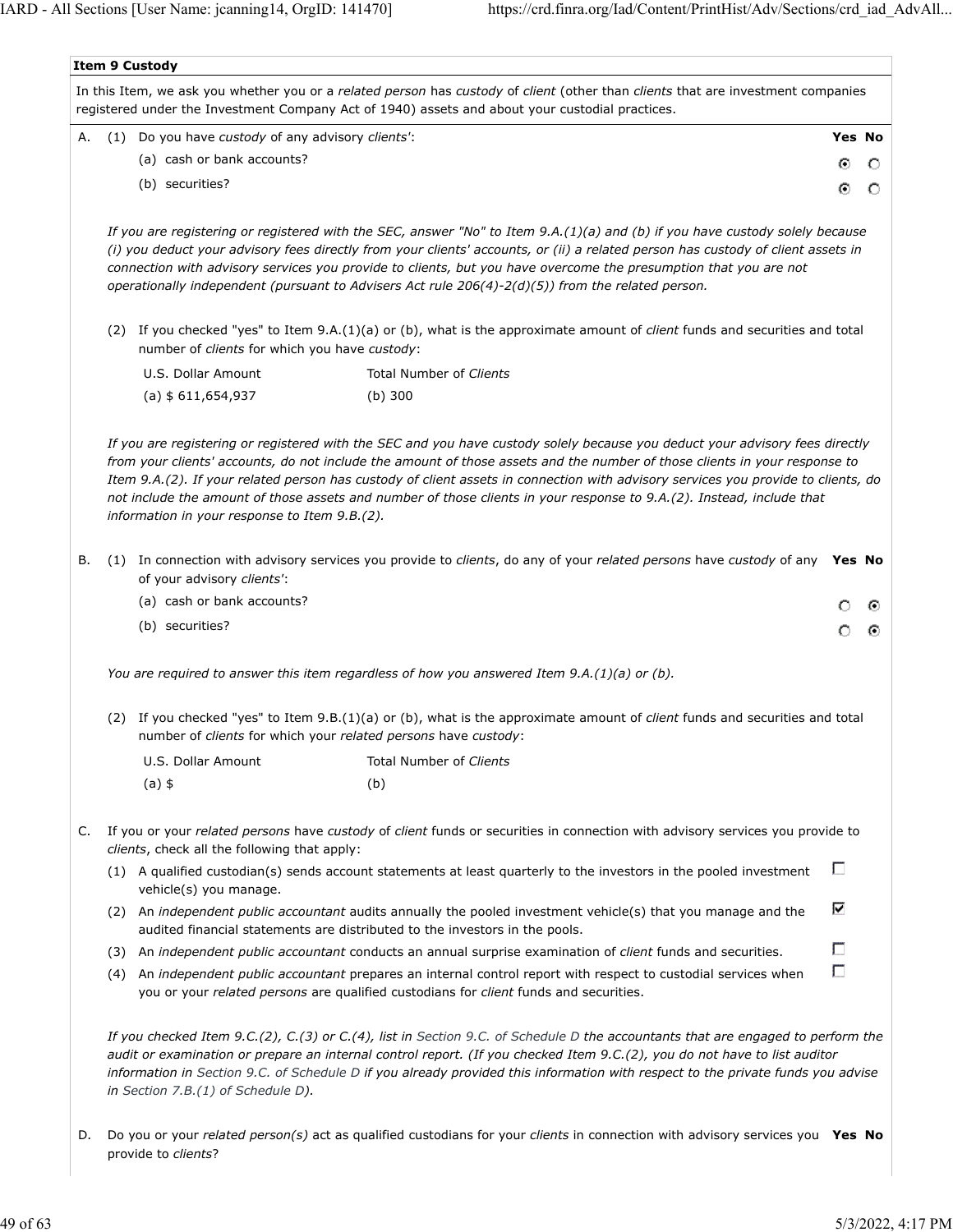| (1) you act as a qualified custodian<br>(2) your related person(s) act as qualified custodian(s)<br>If you checked "yes" to Item 9.D.(2), all related persons that act as qualified custodians (other than any mutual fund transfer<br>agent pursuant to rule 206(4)-2(b)(1)) must be identified in Section 7.A. of Schedule D, regardless of whether you have<br>determined the related person to be operationally independent under rule 206(4)-2 of the Advisers Act.<br>If you are filing your annual updating amendment and you were subject to a surprise examination by an independent public<br>Е.<br>accountant during your last fiscal year, provide the date (MM/YYYY) the examination commenced:<br>If you or your related persons have custody of client funds or securities, how many persons, including, but not limited to, you<br>F.<br>and your related persons, act as qualified custodians for your clients in connection with advisory services you provide to<br>clients?<br>$\mathbf{1}$<br><b>SECTION 9.C. Independent Public Accountant</b><br>You must complete the following information for each independent public accountant engaged to perform a surprise examination,<br>perform an audit of a pooled investment vehicle that you manage, or prepare an internal control report. You must complete a<br>separate Schedule D Section 9.C. for each independent public accountant.<br>(1) Name of the independent public accountant:<br><b>KPMG</b><br>(2) The location of the independent public accountant's office responsible for the services provided:<br>Number and Street 1:<br>Number and Street 2:<br>1601 MARKET STREET<br>Country:<br>ZIP+4/Postal Code:<br>City:<br>State:<br>PHILADELPHIA<br>Pennsylvania<br>United States<br>19103<br><b>Yes No</b><br>(3) Is the independent public accountant registered with the Public Company Accounting Oversight Board?<br>ω<br>If "yes," Public Company Accounting Oversight Board-Assigned Number:<br>185 |                                                                                                                                                                   |                                                                                                                          |  |
|-------------------------------------------------------------------------------------------------------------------------------------------------------------------------------------------------------------------------------------------------------------------------------------------------------------------------------------------------------------------------------------------------------------------------------------------------------------------------------------------------------------------------------------------------------------------------------------------------------------------------------------------------------------------------------------------------------------------------------------------------------------------------------------------------------------------------------------------------------------------------------------------------------------------------------------------------------------------------------------------------------------------------------------------------------------------------------------------------------------------------------------------------------------------------------------------------------------------------------------------------------------------------------------------------------------------------------------------------------------------------------------------------------------------------------------------------------------------------------------------------------------------------------------------------------------------------------------------------------------------------------------------------------------------------------------------------------------------------------------------------------------------------------------------------------------------------------------------------------------------------------------------------------------------------------------------------------------------------------------------------|-------------------------------------------------------------------------------------------------------------------------------------------------------------------|--------------------------------------------------------------------------------------------------------------------------|--|
|                                                                                                                                                                                                                                                                                                                                                                                                                                                                                                                                                                                                                                                                                                                                                                                                                                                                                                                                                                                                                                                                                                                                                                                                                                                                                                                                                                                                                                                                                                                                                                                                                                                                                                                                                                                                                                                                                                                                                                                                 |                                                                                                                                                                   |                                                                                                                          |  |
|                                                                                                                                                                                                                                                                                                                                                                                                                                                                                                                                                                                                                                                                                                                                                                                                                                                                                                                                                                                                                                                                                                                                                                                                                                                                                                                                                                                                                                                                                                                                                                                                                                                                                                                                                                                                                                                                                                                                                                                                 |                                                                                                                                                                   |                                                                                                                          |  |
|                                                                                                                                                                                                                                                                                                                                                                                                                                                                                                                                                                                                                                                                                                                                                                                                                                                                                                                                                                                                                                                                                                                                                                                                                                                                                                                                                                                                                                                                                                                                                                                                                                                                                                                                                                                                                                                                                                                                                                                                 |                                                                                                                                                                   |                                                                                                                          |  |
|                                                                                                                                                                                                                                                                                                                                                                                                                                                                                                                                                                                                                                                                                                                                                                                                                                                                                                                                                                                                                                                                                                                                                                                                                                                                                                                                                                                                                                                                                                                                                                                                                                                                                                                                                                                                                                                                                                                                                                                                 |                                                                                                                                                                   |                                                                                                                          |  |
|                                                                                                                                                                                                                                                                                                                                                                                                                                                                                                                                                                                                                                                                                                                                                                                                                                                                                                                                                                                                                                                                                                                                                                                                                                                                                                                                                                                                                                                                                                                                                                                                                                                                                                                                                                                                                                                                                                                                                                                                 |                                                                                                                                                                   |                                                                                                                          |  |
|                                                                                                                                                                                                                                                                                                                                                                                                                                                                                                                                                                                                                                                                                                                                                                                                                                                                                                                                                                                                                                                                                                                                                                                                                                                                                                                                                                                                                                                                                                                                                                                                                                                                                                                                                                                                                                                                                                                                                                                                 |                                                                                                                                                                   |                                                                                                                          |  |
|                                                                                                                                                                                                                                                                                                                                                                                                                                                                                                                                                                                                                                                                                                                                                                                                                                                                                                                                                                                                                                                                                                                                                                                                                                                                                                                                                                                                                                                                                                                                                                                                                                                                                                                                                                                                                                                                                                                                                                                                 |                                                                                                                                                                   |                                                                                                                          |  |
|                                                                                                                                                                                                                                                                                                                                                                                                                                                                                                                                                                                                                                                                                                                                                                                                                                                                                                                                                                                                                                                                                                                                                                                                                                                                                                                                                                                                                                                                                                                                                                                                                                                                                                                                                                                                                                                                                                                                                                                                 |                                                                                                                                                                   |                                                                                                                          |  |
|                                                                                                                                                                                                                                                                                                                                                                                                                                                                                                                                                                                                                                                                                                                                                                                                                                                                                                                                                                                                                                                                                                                                                                                                                                                                                                                                                                                                                                                                                                                                                                                                                                                                                                                                                                                                                                                                                                                                                                                                 |                                                                                                                                                                   |                                                                                                                          |  |
|                                                                                                                                                                                                                                                                                                                                                                                                                                                                                                                                                                                                                                                                                                                                                                                                                                                                                                                                                                                                                                                                                                                                                                                                                                                                                                                                                                                                                                                                                                                                                                                                                                                                                                                                                                                                                                                                                                                                                                                                 |                                                                                                                                                                   |                                                                                                                          |  |
|                                                                                                                                                                                                                                                                                                                                                                                                                                                                                                                                                                                                                                                                                                                                                                                                                                                                                                                                                                                                                                                                                                                                                                                                                                                                                                                                                                                                                                                                                                                                                                                                                                                                                                                                                                                                                                                                                                                                                                                                 |                                                                                                                                                                   |                                                                                                                          |  |
|                                                                                                                                                                                                                                                                                                                                                                                                                                                                                                                                                                                                                                                                                                                                                                                                                                                                                                                                                                                                                                                                                                                                                                                                                                                                                                                                                                                                                                                                                                                                                                                                                                                                                                                                                                                                                                                                                                                                                                                                 |                                                                                                                                                                   |                                                                                                                          |  |
|                                                                                                                                                                                                                                                                                                                                                                                                                                                                                                                                                                                                                                                                                                                                                                                                                                                                                                                                                                                                                                                                                                                                                                                                                                                                                                                                                                                                                                                                                                                                                                                                                                                                                                                                                                                                                                                                                                                                                                                                 |                                                                                                                                                                   |                                                                                                                          |  |
|                                                                                                                                                                                                                                                                                                                                                                                                                                                                                                                                                                                                                                                                                                                                                                                                                                                                                                                                                                                                                                                                                                                                                                                                                                                                                                                                                                                                                                                                                                                                                                                                                                                                                                                                                                                                                                                                                                                                                                                                 |                                                                                                                                                                   |                                                                                                                          |  |
|                                                                                                                                                                                                                                                                                                                                                                                                                                                                                                                                                                                                                                                                                                                                                                                                                                                                                                                                                                                                                                                                                                                                                                                                                                                                                                                                                                                                                                                                                                                                                                                                                                                                                                                                                                                                                                                                                                                                                                                                 |                                                                                                                                                                   |                                                                                                                          |  |
|                                                                                                                                                                                                                                                                                                                                                                                                                                                                                                                                                                                                                                                                                                                                                                                                                                                                                                                                                                                                                                                                                                                                                                                                                                                                                                                                                                                                                                                                                                                                                                                                                                                                                                                                                                                                                                                                                                                                                                                                 | Accounting Oversight Board in accordance with its rules?                                                                                                          | (4) If "yes" to (3) above, is the independent public accountant subject to regular inspection by the Public Company      |  |
|                                                                                                                                                                                                                                                                                                                                                                                                                                                                                                                                                                                                                                                                                                                                                                                                                                                                                                                                                                                                                                                                                                                                                                                                                                                                                                                                                                                                                                                                                                                                                                                                                                                                                                                                                                                                                                                                                                                                                                                                 | (5) The independent public accountant is engaged to:                                                                                                              |                                                                                                                          |  |
|                                                                                                                                                                                                                                                                                                                                                                                                                                                                                                                                                                                                                                                                                                                                                                                                                                                                                                                                                                                                                                                                                                                                                                                                                                                                                                                                                                                                                                                                                                                                                                                                                                                                                                                                                                                                                                                                                                                                                                                                 | A. V audit a pooled investment vehicle<br>$B.$ $\Box$ perform a surprise examination of <i>clients'</i> assets<br>C. $\square$ prepare an internal control report |                                                                                                                          |  |
|                                                                                                                                                                                                                                                                                                                                                                                                                                                                                                                                                                                                                                                                                                                                                                                                                                                                                                                                                                                                                                                                                                                                                                                                                                                                                                                                                                                                                                                                                                                                                                                                                                                                                                                                                                                                                                                                                                                                                                                                 | audited the pooled investment vehicle or that examined internal controls contain unqualified opinions?                                                            | (6) Since your last annual updating amendment, did all of the reports prepared by the independent public accountant that |  |
| $\bullet$ Yes                                                                                                                                                                                                                                                                                                                                                                                                                                                                                                                                                                                                                                                                                                                                                                                                                                                                                                                                                                                                                                                                                                                                                                                                                                                                                                                                                                                                                                                                                                                                                                                                                                                                                                                                                                                                                                                                                                                                                                                   |                                                                                                                                                                   |                                                                                                                          |  |
|                                                                                                                                                                                                                                                                                                                                                                                                                                                                                                                                                                                                                                                                                                                                                                                                                                                                                                                                                                                                                                                                                                                                                                                                                                                                                                                                                                                                                                                                                                                                                                                                                                                                                                                                                                                                                                                                                                                                                                                                 |                                                                                                                                                                   |                                                                                                                          |  |
| $\circ$ No                                                                                                                                                                                                                                                                                                                                                                                                                                                                                                                                                                                                                                                                                                                                                                                                                                                                                                                                                                                                                                                                                                                                                                                                                                                                                                                                                                                                                                                                                                                                                                                                                                                                                                                                                                                                                                                                                                                                                                                      |                                                                                                                                                                   |                                                                                                                          |  |
| C Report Not Yet Received                                                                                                                                                                                                                                                                                                                                                                                                                                                                                                                                                                                                                                                                                                                                                                                                                                                                                                                                                                                                                                                                                                                                                                                                                                                                                                                                                                                                                                                                                                                                                                                                                                                                                                                                                                                                                                                                                                                                                                       |                                                                                                                                                                   |                                                                                                                          |  |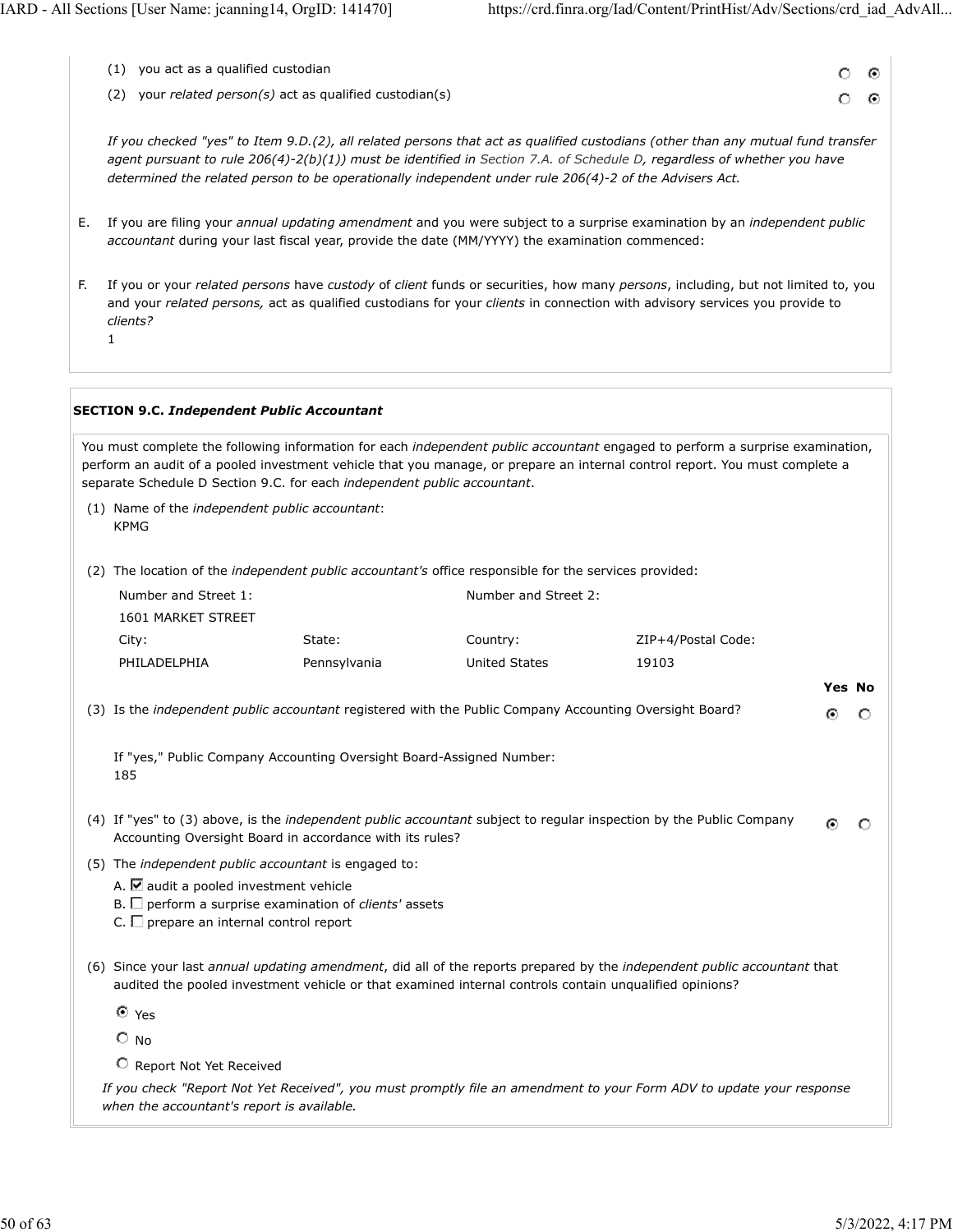#### **Item 10 Control Persons**

In this Item, we ask you to identify every *person* that, directly or indirectly, *controls* you. If you are filing an *umbrella registration*, the information in Item 10 should be provided for the *filing adviser* only.

If you are submitting an initial application or report, you must complete Schedule A and Schedule B. Schedule A asks for information about your direct owners and executive officers. Schedule B asks for information about your indirect owners. If this is an amendment and you are updating information you reported on either Schedule A or Schedule B (or both) that you filed with your initial application or report, you must complete Schedule C.

**Yes No**

A. Does any *person* not named in Item 1.A. or Schedules A, B, or C, directly or indirectly, *control* your management or  $O$   $\odot$ policies?

*If yes, complete Section 10.A. of Schedule D.*

B. If any *person* named in Schedules A, B, or C or in Section 10.A. of Schedule D is a public reporting company under Sections 12 or 15(d) of the Securities Exchange Act of 1934, please complete Section 10.B. of Schedule D.

**SECTION 10.A.** *Control Persons*

No Information Filed

**SECTION 10.B.** *Control Person* **Public Reporting Companies**

No Information Filed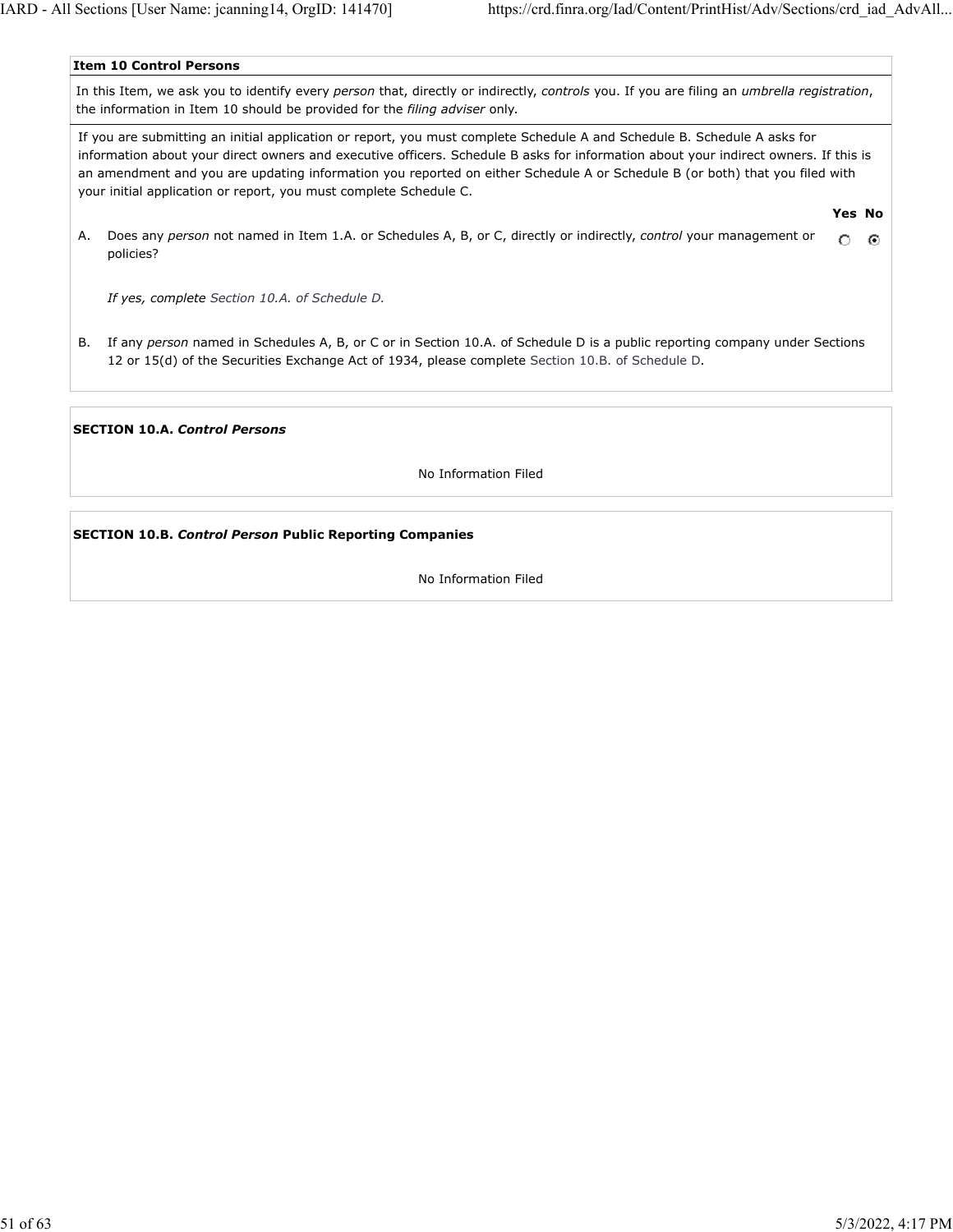#### **Item 11 Disclosure Information**

In this Item, we ask for information about your disciplinary history and the disciplinary history of all your *advisory affiliates*. We use this information to determine whether to grant your application for registration, to decide whether to revoke your registration or to place limitations on your activities as an investment adviser, and to identify potential problem areas to focus on during our on-site examinations. One event may result in "yes" answers to more than one of the questions below. In accordance with General Instruction 5 to Form ADV, "you" and "your" include the *filing adviser* and all *relying advisers* under an *umbrella registration*.

Your *advisory affiliates* are: (1) all of your current *employees* (other than *employees* performing only clerical, administrative, support or similar functions); (2) all of your officers, partners, or directors (or any *person* performing similar functions); and (3) all *persons* directly or indirectly *controlling* you or *controlled* by you. If you are a "separately identifiable department or division" (SID) of a bank, see the Glossary of Terms to determine who your *advisory affiliates* are.

*If you are registered or registering with the SEC or if you are an exempt reporting adviser, you may limit your disclosure of any event listed in Item 11 to ten years following the date of the event. If you are registered or registering with a state, you must respond to the questions as posed; you may, therefore, limit your disclosure to ten years following the date of an event only in responding to Items 11.A.(1), 11.A.(2), 11.B.(1), 11.B.(2), 11.D.(4), and 11.H.(1)(a). For purposes of calculating this ten-year period, the date of an event is the date the final order, judgment, or decree was entered, or the date any rights of appeal from preliminary orders, judgments, or decrees lapsed.*

You must complete the appropriate Disclosure Reporting Page ("DRP") for "yes" answers to the questions in this Item 11.

|                                                                                   |                                                                                                                                                                                                                                                                                                                                                                                               | <b>Yes No</b> |           |  |  |
|-----------------------------------------------------------------------------------|-----------------------------------------------------------------------------------------------------------------------------------------------------------------------------------------------------------------------------------------------------------------------------------------------------------------------------------------------------------------------------------------------|---------------|-----------|--|--|
| Do any of the events below involve you or any of your <i>supervised persons</i> ? |                                                                                                                                                                                                                                                                                                                                                                                               |               |           |  |  |
|                                                                                   | For "yes" answers to the following questions, complete a Criminal Action DRP:                                                                                                                                                                                                                                                                                                                 |               |           |  |  |
| А.                                                                                | In the past ten years, have you or any advisory affiliate:                                                                                                                                                                                                                                                                                                                                    |               |           |  |  |
|                                                                                   | (1) been convicted of or pled guilty or nolo contendere ("no contest") in a domestic, foreign, or military court to any<br>felony?                                                                                                                                                                                                                                                            | Ω             | ⊙         |  |  |
|                                                                                   | (2) been charged with any felony?                                                                                                                                                                                                                                                                                                                                                             | Ω             | ⊙         |  |  |
|                                                                                   | If you are registered or registering with the SEC, or if you are reporting as an exempt reporting adviser, you may limit your<br>response to Item 11.A.(2) to charges that are currently pending.                                                                                                                                                                                             |               |           |  |  |
| в.                                                                                | In the past ten years, have you or any advisory affiliate:                                                                                                                                                                                                                                                                                                                                    |               |           |  |  |
|                                                                                   | (1) been convicted of or pled quilty or nolo contendere ("no contest") in a domestic, foreign, or military court to a<br>misdemeanor involving: investments or an <i>investment-related</i> business, or any fraud, false statements, or<br>omissions, wrongful taking of property, bribery, perjury, forgery, counterfeiting, extortion, or a conspiracy to<br>commit any of these offenses? | O             | $\bullet$ |  |  |
|                                                                                   | (2) been <i>charged</i> with a <i>misdemeanor</i> listed in Item 11.B.(1)?                                                                                                                                                                                                                                                                                                                    | Ω             | ⊙         |  |  |
|                                                                                   | If you are registered or registering with the SEC, or if you are reporting as an exempt reporting adviser, you may limit your<br>response to Item 11.B.(2) to charges that are currently pending.                                                                                                                                                                                             |               |           |  |  |
|                                                                                   | For "yes" answers to the following questions, complete a Regulatory Action DRP:                                                                                                                                                                                                                                                                                                               |               |           |  |  |
| C.                                                                                | Has the SEC or the Commodity Futures Trading Commission (CFTC) ever:                                                                                                                                                                                                                                                                                                                          | <b>Yes No</b> |           |  |  |
|                                                                                   | (1) found you or any <i>advisory affiliate</i> to have made a false statement or omission?                                                                                                                                                                                                                                                                                                    | O             | ⊙         |  |  |
|                                                                                   | (2) found you or any advisory affiliate to have been involved in a violation of SEC or CFTC regulations or statutes?                                                                                                                                                                                                                                                                          | О             | ⊙         |  |  |
|                                                                                   | (3) found you or any advisory affiliate to have been a cause of an investment-related business having its<br>authorization to do business denied, suspended, revoked, or restricted?                                                                                                                                                                                                          | O             | ⊙         |  |  |
|                                                                                   | (4) entered an order against you or any advisory affiliate in connection with investment-related activity?                                                                                                                                                                                                                                                                                    | O             | ⊙         |  |  |
|                                                                                   | (5) imposed a civil money penalty on you or any <i>advisory affiliate</i> , or <i>ordered</i> you or any <i>advisory affiliate</i> to cease<br>and desist from any activity?                                                                                                                                                                                                                  | O             | $\odot$   |  |  |
| D.                                                                                | Has any other federal regulatory agency, any state regulatory agency, or any foreign financial regulatory authority:                                                                                                                                                                                                                                                                          |               |           |  |  |
|                                                                                   | (1) ever found you or any advisory affiliate to have made a false statement or omission, or been dishonest, unfair,<br>or unethical?                                                                                                                                                                                                                                                          | O             | ⊙         |  |  |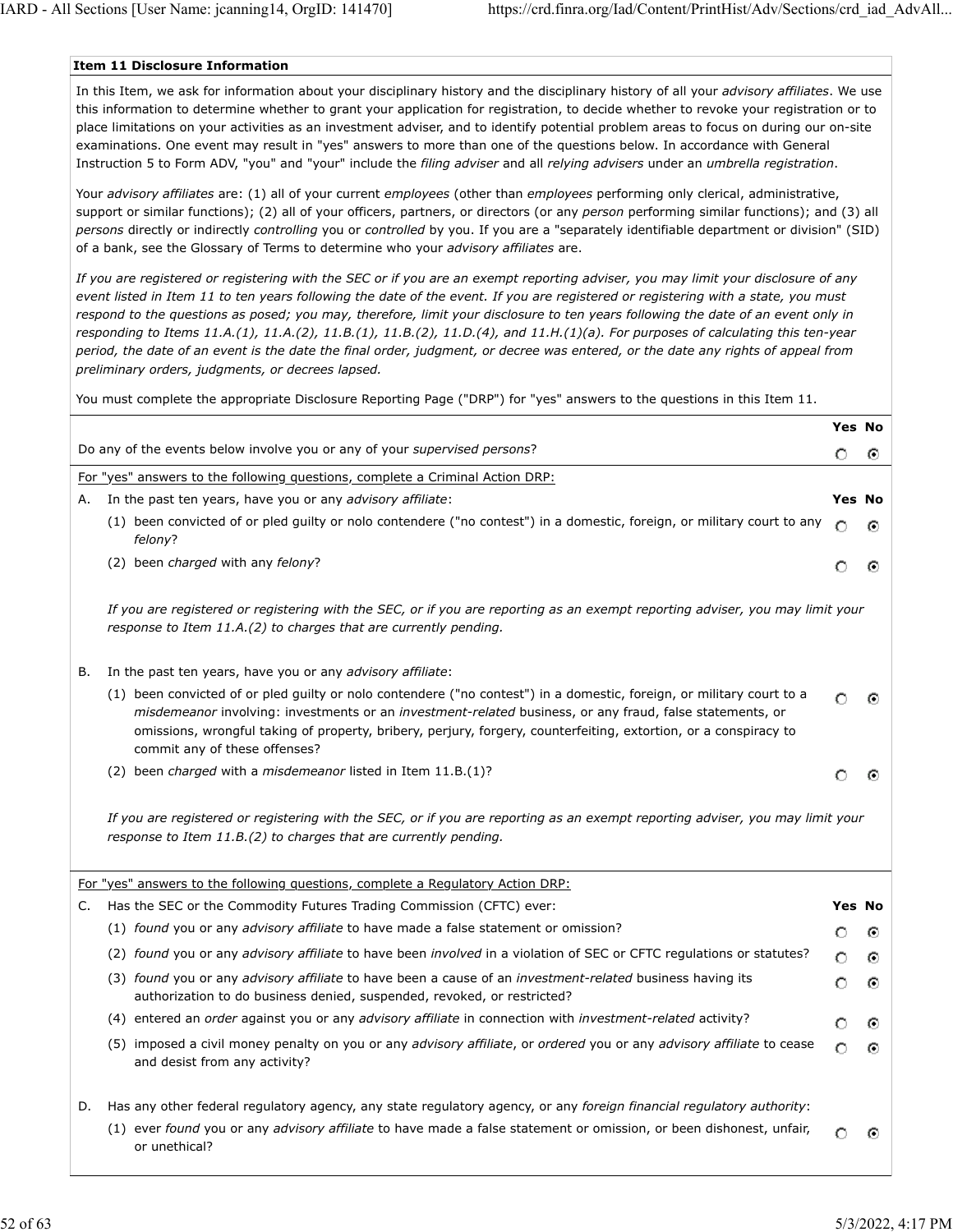| (2) ever found you or any advisory affiliate to have been involved in a violation of investment-related regulations or                                                                            |                                                                                                                                                                                                                                                                                                                                                                                                                                                                                                                                                                                                                                                                                                                                                                                                                                                                                                                                                                                                                                                                                                                                                                                                                                                                                                                                                                                                                                                                     |                  |  |  |  |  |
|---------------------------------------------------------------------------------------------------------------------------------------------------------------------------------------------------|---------------------------------------------------------------------------------------------------------------------------------------------------------------------------------------------------------------------------------------------------------------------------------------------------------------------------------------------------------------------------------------------------------------------------------------------------------------------------------------------------------------------------------------------------------------------------------------------------------------------------------------------------------------------------------------------------------------------------------------------------------------------------------------------------------------------------------------------------------------------------------------------------------------------------------------------------------------------------------------------------------------------------------------------------------------------------------------------------------------------------------------------------------------------------------------------------------------------------------------------------------------------------------------------------------------------------------------------------------------------------------------------------------------------------------------------------------------------|------------------|--|--|--|--|
|                                                                                                                                                                                                   | С                                                                                                                                                                                                                                                                                                                                                                                                                                                                                                                                                                                                                                                                                                                                                                                                                                                                                                                                                                                                                                                                                                                                                                                                                                                                                                                                                                                                                                                                   | Θ                |  |  |  |  |
| (3) ever found you or any advisory affiliate to have been a cause of an investment-related business having its<br>authorization to do business denied, suspended, revoked, or restricted?         |                                                                                                                                                                                                                                                                                                                                                                                                                                                                                                                                                                                                                                                                                                                                                                                                                                                                                                                                                                                                                                                                                                                                                                                                                                                                                                                                                                                                                                                                     | Θ                |  |  |  |  |
|                                                                                                                                                                                                   | O                                                                                                                                                                                                                                                                                                                                                                                                                                                                                                                                                                                                                                                                                                                                                                                                                                                                                                                                                                                                                                                                                                                                                                                                                                                                                                                                                                                                                                                                   | ⊙                |  |  |  |  |
|                                                                                                                                                                                                   | О                                                                                                                                                                                                                                                                                                                                                                                                                                                                                                                                                                                                                                                                                                                                                                                                                                                                                                                                                                                                                                                                                                                                                                                                                                                                                                                                                                                                                                                                   | Θ                |  |  |  |  |
|                                                                                                                                                                                                   |                                                                                                                                                                                                                                                                                                                                                                                                                                                                                                                                                                                                                                                                                                                                                                                                                                                                                                                                                                                                                                                                                                                                                                                                                                                                                                                                                                                                                                                                     |                  |  |  |  |  |
|                                                                                                                                                                                                   | O                                                                                                                                                                                                                                                                                                                                                                                                                                                                                                                                                                                                                                                                                                                                                                                                                                                                                                                                                                                                                                                                                                                                                                                                                                                                                                                                                                                                                                                                   | ⊙                |  |  |  |  |
|                                                                                                                                                                                                   |                                                                                                                                                                                                                                                                                                                                                                                                                                                                                                                                                                                                                                                                                                                                                                                                                                                                                                                                                                                                                                                                                                                                                                                                                                                                                                                                                                                                                                                                     | Θ                |  |  |  |  |
|                                                                                                                                                                                                   |                                                                                                                                                                                                                                                                                                                                                                                                                                                                                                                                                                                                                                                                                                                                                                                                                                                                                                                                                                                                                                                                                                                                                                                                                                                                                                                                                                                                                                                                     | ⊙                |  |  |  |  |
|                                                                                                                                                                                                   |                                                                                                                                                                                                                                                                                                                                                                                                                                                                                                                                                                                                                                                                                                                                                                                                                                                                                                                                                                                                                                                                                                                                                                                                                                                                                                                                                                                                                                                                     | ⊙                |  |  |  |  |
| Has an authorization to act as an attorney, accountant, or federal contractor granted to you or any <i>advisory affiliate</i><br>F.<br>ever been revoked or suspended?                            |                                                                                                                                                                                                                                                                                                                                                                                                                                                                                                                                                                                                                                                                                                                                                                                                                                                                                                                                                                                                                                                                                                                                                                                                                                                                                                                                                                                                                                                                     |                  |  |  |  |  |
| Are you or any advisory affiliate now the subject of any regulatory proceeding that could result in a "yes" answer to<br>G.<br>any part of Item 11.C., 11.D., or 11.E.?                           |                                                                                                                                                                                                                                                                                                                                                                                                                                                                                                                                                                                                                                                                                                                                                                                                                                                                                                                                                                                                                                                                                                                                                                                                                                                                                                                                                                                                                                                                     |                  |  |  |  |  |
|                                                                                                                                                                                                   |                                                                                                                                                                                                                                                                                                                                                                                                                                                                                                                                                                                                                                                                                                                                                                                                                                                                                                                                                                                                                                                                                                                                                                                                                                                                                                                                                                                                                                                                     |                  |  |  |  |  |
|                                                                                                                                                                                                   |                                                                                                                                                                                                                                                                                                                                                                                                                                                                                                                                                                                                                                                                                                                                                                                                                                                                                                                                                                                                                                                                                                                                                                                                                                                                                                                                                                                                                                                                     |                  |  |  |  |  |
|                                                                                                                                                                                                   | С                                                                                                                                                                                                                                                                                                                                                                                                                                                                                                                                                                                                                                                                                                                                                                                                                                                                                                                                                                                                                                                                                                                                                                                                                                                                                                                                                                                                                                                                   | Θ                |  |  |  |  |
|                                                                                                                                                                                                   | С                                                                                                                                                                                                                                                                                                                                                                                                                                                                                                                                                                                                                                                                                                                                                                                                                                                                                                                                                                                                                                                                                                                                                                                                                                                                                                                                                                                                                                                                   | Θ                |  |  |  |  |
| (b) ever found that you or any advisory affiliate were involved in a violation of investment-related statutes or                                                                                  |                                                                                                                                                                                                                                                                                                                                                                                                                                                                                                                                                                                                                                                                                                                                                                                                                                                                                                                                                                                                                                                                                                                                                                                                                                                                                                                                                                                                                                                                     |                  |  |  |  |  |
| (c) ever dismissed, pursuant to a settlement agreement, an investment-related civil action brought against you<br>or any advisory affiliate by a state or foreign financial regulatory authority? | O                                                                                                                                                                                                                                                                                                                                                                                                                                                                                                                                                                                                                                                                                                                                                                                                                                                                                                                                                                                                                                                                                                                                                                                                                                                                                                                                                                                                                                                                   | Θ                |  |  |  |  |
|                                                                                                                                                                                                   | (4) in the past ten years, entered an order against you or any advisory affiliate in connection with an investment-<br>(5) ever denied, suspended, or revoked your or any <i>advisory affiliate's</i> registration or license, or otherwise<br>prevented you or any <i>advisory affiliate</i> , by order, from associating with an <i>investment-related</i> business or<br>Has any self-regulatory organization or commodities exchange ever:<br>(1) found you or any <i>advisory affiliate</i> to have made a false statement or omission?<br>(2) found you or any <i>advisory affiliate</i> to have been <i>involved</i> in a violation of its rules (other than a violation<br>designated as a "minor rule violation" under a plan approved by the SEC)?<br>(3) found you or any advisory affiliate to have been the cause of an investment-related business having its<br>authorization to do business denied, suspended, revoked, or restricted?<br>(4) disciplined you or any advisory affiliate by expelling or suspending you or the advisory affiliate from<br>membership, barring or suspending you or the advisory affiliate from association with other members, or<br>otherwise restricting your or the <i>advisory affiliate's</i> activities?<br>For "yes" answers to the following questions, complete a Civil Judicial Action DRP:<br>(a) in the past ten years, enjoined you or any advisory affiliate in connection with any investment-related | О<br>C<br>Yes No |  |  |  |  |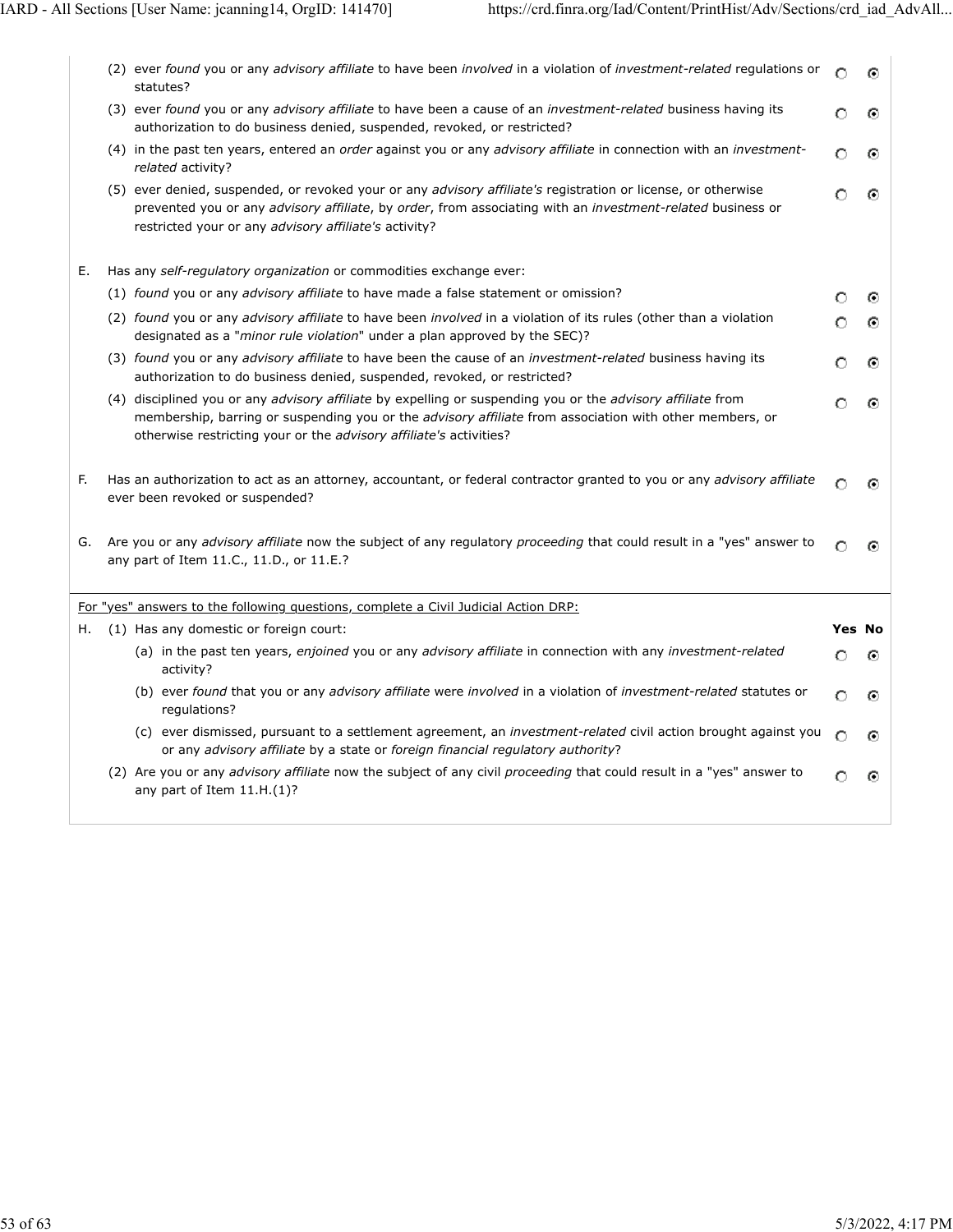#### **Item 12 Small Businesses**

The SEC is required by the Regulatory Flexibility Act to consider the effect of its regulations on small entities. In order to do this, we need to determine whether you meet the definition of "small business" or "small organization" under rule 0-7.

Answer this Item 12 only if you are registered or registering with the SEC **and** you indicated in response to Item 5.F.(2)(c) that you have regulatory assets under management of less than \$25 million. You are not required to answer this Item 12 if you are filing for initial registration as a state adviser, amending a current state registration, or switching from SEC to state registration.

For purposes of this Item 12 only:

- Total Assets refers to the total assets of a firm, rather than the assets managed on behalf of *clients*. In determining your or another *person's* total assets, you may use the total assets shown on a current balance sheet (but use total assets reported on a consolidated balance sheet with subsidiaries included, if that amount is larger).
- *Control* means the power to direct or cause the direction of the management or policies of a *person*, whether through ownership of securities, by contract, or otherwise. Any *person* that directly or indirectly has the right to vote 25 percent or more of the voting securities, or is entitled to 25 percent or more of the profits, of another *person* is presumed to *control* the other *person*.

|    |                                                                                                                                                                                                                                                                | Yes No |   |
|----|----------------------------------------------------------------------------------------------------------------------------------------------------------------------------------------------------------------------------------------------------------------|--------|---|
| А. | Did you have total assets of \$5 million or more on the last day of your most recent fiscal year?                                                                                                                                                              |        |   |
|    | If "yes," you do not need to answer Items 12.B. and 12.C.                                                                                                                                                                                                      |        |   |
| В. | Do you:                                                                                                                                                                                                                                                        |        |   |
|    | (1) control another investment adviser that had regulatory assets under management (calculated in response to<br>Item $5.F.(2)(c)$ of Form ADV) of \$25 million or more on the last day of its most recent fiscal year?                                        | O      | O |
|    | control another person (other than a natural person) that had total assets of \$5 million or more on the last day<br>(2)<br>of its most recent fiscal year?                                                                                                    | O.     | O |
| C. | Are you:                                                                                                                                                                                                                                                       |        |   |
|    | (1) controlled by or under common control with another investment adviser that had regulatory assets under<br>management (calculated in response to Item 5.F. $(2)(c)$ of Form ADV) of \$25 million or more on the last day of<br>its most recent fiscal year? | O      | O |
|    | (2) controlled by or under common control with another person (other than a natural person) that had total assets<br>of \$5 million or more on the last day of its most recent fiscal year?                                                                    | O      |   |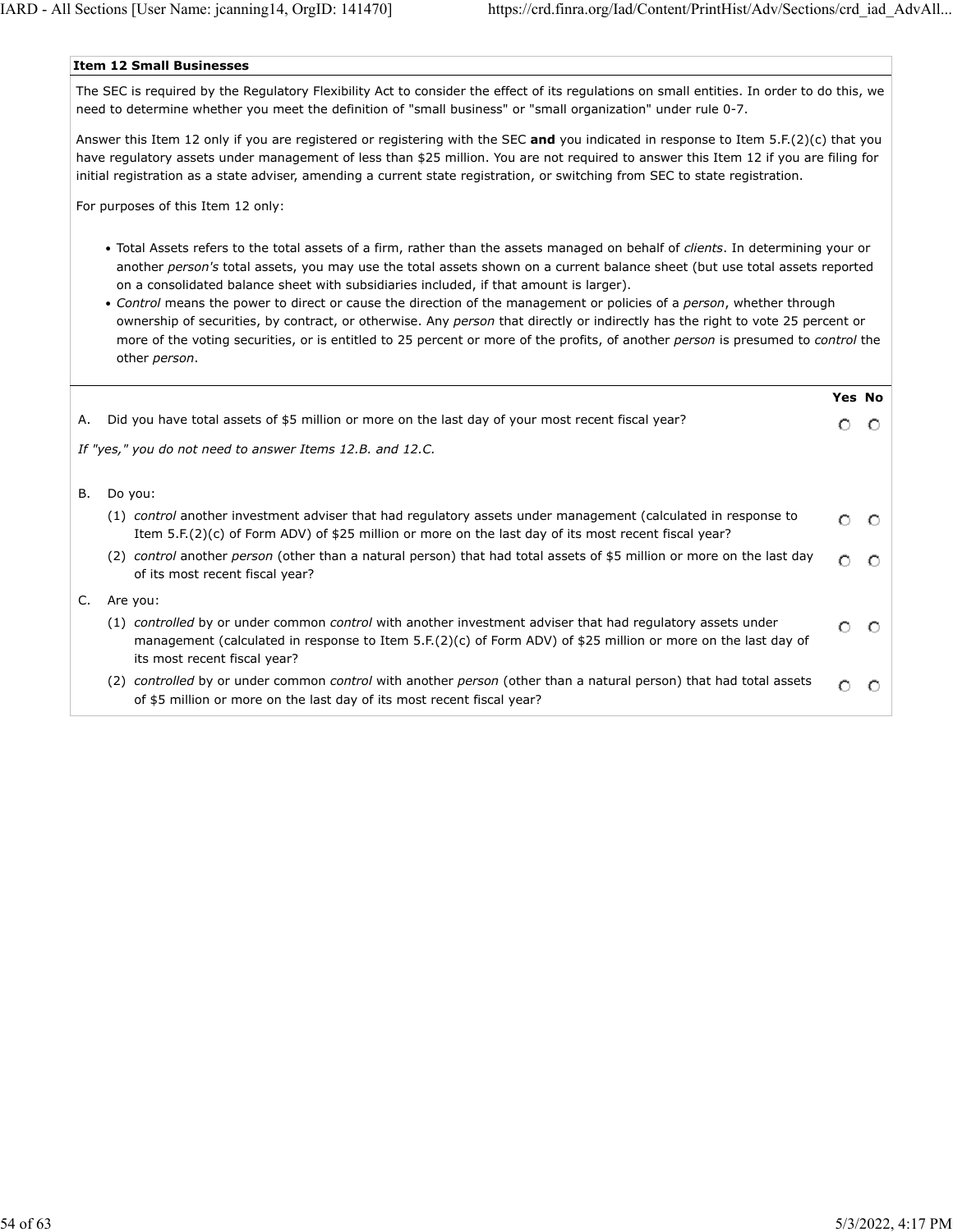## **Schedule A**

## **Direct Owners and Executive Officers**

- 1. Complete Schedule A only if you are submitting an initial application or report. Schedule A asks for information about your direct owners and executive officers. Use Schedule C to amend this information.
- 2. Direct Owners and Executive Officers. List below the names of:
	- (a) each Chief Executive Officer, Chief Financial Officer, Chief Operations Officer, Chief Legal Officer, Chief Compliance Officer(Chief Compliance Officer is required if you are registered or applying for registration and cannot be more than one individual), director, and any other individuals with similar status or functions;
	- (b) if you are organized as a corporation, each shareholder that is a direct owner of 5% or more of a class of your voting securities, unless you are a public reporting company (a company subject to Section 12 or 15(d) of the Exchange Act); Direct owners include any *person* that owns, beneficially owns, has the right to vote, or has the power to sell or direct the sale of, 5% or more of a class of your voting securities. For purposes of this Schedule, a *person* beneficially owns any securities: (i) owned by his/her child, stepchild, grandchild, parent, stepparent, grandparent, spouse, sibling, mother-in-law, father-in-law, son-in-law, daughter-in-law, brother-in-law, or sister-in-law, sharing the same residence; or (ii) that he/she has the right to acquire, within 60 days, through the exercise of any option, warrant, or right to purchase the security.
	- (c) if you are organized as a partnership, all general partners and those limited and special partners that have the right to receive upon dissolution, or have contributed, 5% or more of your capital;
	- (d) in the case of a trust that directly owns 5% or more of a class of your voting securities, or that has the right to receive upon dissolution, or has contributed, 5% or more of your capital, the trust and each trustee; and
	- (e) if you are organized as a limited liability company ("LLC"), (i) those members that have the right to receive upon dissolution, or have contributed, 5% or more of your capital, and (ii) if managed by elected managers, all elected managers.

<sup>3.</sup> Do you have any indirect owners to be reported on Schedule B?  $\bullet$  Yes  $\circ$  No

- 4. In the DE/FE/I column below, enter "DE" if the owner is a domestic entity, "FE" if the owner is an entity incorporated or domiciled in a foreign country, or "I" if the owner or executive officer is an individual.
- 5. Complete the Title or Status column by entering board/management titles; status as partner, trustee, sole proprietor, elected manager, shareholder, or member; and for shareholders or members, the class of securities owned (if more than one is issued).
- 6. Ownership codes are: NA less than 5% B 10% but less than 25% D 50% but less than 75%
	- A 5% but less than 10% C 25% but less than 50% E 75% or more
- 7. (a) In the *Control Person* column, enter "Yes" if the *person* has *control* as defined in the Glossary of Terms to Form ADV, and enter "No" if the *person* does not have *control*. Note that under this definition, most executive officers and all 25% owners, general partners, elected managers, and trustees are *control persons*.
	- (b) In the PR column, enter "PR" if the owner is a public reporting company under Sections 12 or 15(d) of the Exchange Act. (c) Complete each column.

| <b>FULL LEGAL NAME</b>                                         |    | DE/FE/I Title or Status                             | Date Title or                                 | <b>Ownership</b> | <b>Control</b> |   | <b>PRCRD No. If None: S.S.</b>                                     |
|----------------------------------------------------------------|----|-----------------------------------------------------|-----------------------------------------------|------------------|----------------|---|--------------------------------------------------------------------|
| (Individuals: Last Name,<br><b>First Name, Middle</b><br>Name) |    |                                                     | <b>Status Acquired Code</b><br><b>MM/YYYY</b> |                  | Person         |   | No. and Date of Birth,<br><b>IRS Tax No. or Employer</b><br>ID No. |
| STEVENS, RICHARD,<br><b>WALTER</b>                             |    | <b>EXECUTIVE</b><br>CHAIRMAN                        | 01/2018                                       | <b>NA</b>        | Υ              | N | 2600585                                                            |
| GROSS, JOSHUA,<br><b>STIRLING</b>                              |    | CHIEF EXECUTIVE<br><b>OFFICER</b>                   | 01/2018                                       | <b>NA</b>        | Y              | N | 4530225                                                            |
| LUNSFORD, RICHARD,<br>MARSH                                    |    | PRESIDENT AND<br>CHIEF FINANCIAL<br><b>OFFICER</b>  | 01/2018                                       | <b>NA</b>        | Y              | N | 3270507                                                            |
| JORDAN, MICHAEL, H                                             |    | PRINCIPAL &<br><b>INVESTMENT</b><br><b>OFFICER</b>  | 11/2006                                       | <b>NA</b>        | Y              | N | 2289638                                                            |
| LOGAN, DAVID, JAMES                                            |    | PRINCIPAL &<br><b>INVESTMENT</b><br><b>OFFICER</b>  | 09/2006                                       | <b>NA</b>        | Y              | N | 3046639                                                            |
| <b>SG MANAGEMENT, LLC</b>                                      | DE | <b>OWNER</b>                                        | 09/2006                                       | E                | Y              | N | 43-2114707                                                         |
| JORDAN, BARBARA                                                |    | <b>OWNER</b>                                        | 01/2007                                       | A                | N              | N | 5310626                                                            |
| WALTRICH, STEPHEN,<br><b>JAMES</b>                             |    | <b>CHIEF OPERATING</b><br><b>OFFICER</b>            | 01/2018                                       | <b>NA</b>        | Y              | N | 2963783                                                            |
| CANNING, JOHN, JOSEPH                                          |    | <b>CHIEF</b><br><b>COMPLIANCE</b><br><b>OFFICER</b> | 04/2022                                       | <b>NA</b>        | Y              | N | 2372442                                                            |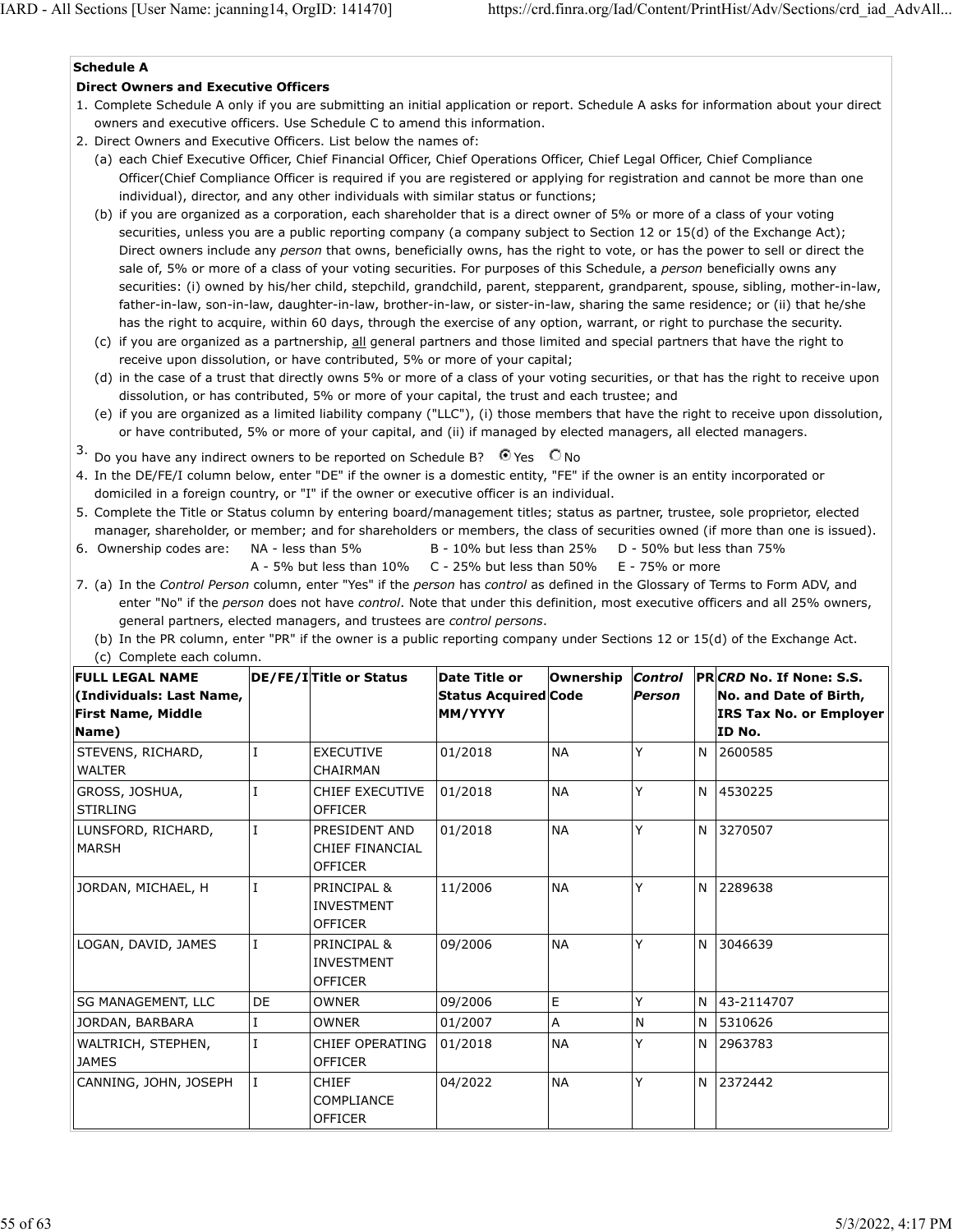## **Schedule B**

#### **Indirect Owners**

- 1. Complete Schedule B only if you are submitting an initial application or report. Schedule B asks for information about your indirect owners; you must first complete Schedule A, which asks for information about your direct owners. Use Schedule C to amend this information.
- 2. Indirect Owners. With respect to each owner listed on Schedule A (except individual owners), list below:
	- (a) in the case of an owner that is a corporation, each of its shareholders that beneficially owns, has the right to vote, or has the power to sell or direct the sale of, 25% or more of a class of a voting security of that corporation;

For purposes of this Schedule, a *person* beneficially owns any securities: (i) owned by his/her child, stepchild, grandchild, parent, stepparent, grandparent, spouse, sibling, mother-in-law, father-in-law, son-in-law, daughter-in-law, brother-in-law, or sister-in-law, sharing the same residence; or (ii) that he/she has the right to acquire, within 60 days, through the exercise of any option, warrant, or right to purchase the security.

- (b) in the case of an owner that is a partnership, all general partners and those limited and special partners that have the right to receive upon dissolution, or have contributed, 25% or more of the partnership's capital;
- (c) in the case of an owner that is a trust, the trust and each trustee; and
- (d) in the case of an owner that is a limited liability company ("LLC"), (i) those members that have the right to receive upon dissolution, or have contributed, 25% or more of the LLC's capital, and (ii) if managed by elected managers, all elected managers.
- 3. Continue up the chain of ownership listing all 25% owners at each level. Once a public reporting company (a company subject to Sections 12 or 15(d) of the Exchange Act) is reached, no further ownership information need be given.
- 4. In the DE/FE/I column below, enter "DE" if the owner is a domestic entity, "FE" if the owner is an entity incorporated or domiciled in a foreign country, or "I" if the owner is an individual.
- 5. Complete the Status column by entering the owner's status as partner, trustee, elected manager, shareholder, or member; and for shareholders or members, the class of securities owned (if more than one is issued).
- 
- 6. Ownership codes are: C 25% but less than 50% E 75% or more
	- D 50% but less than 75% F Other (general partner, trustee, or elected manager)
- 7. (a) In the *Control Person* column, enter "Yes" if the *person* has *control* as defined in the Glossary of Terms to Form ADV, and enter "No" if the *person* does not have *control*. Note that under this definition, most executive officers and all 25% owners, general partners, elected managers, and trustees are *control persons*.
	- (b) In the PR column, enter "PR" if the owner is a public reporting company under Sections 12 or 15(d) of the Exchange Act.
	- (c) Complete each column.

| <b>IFULL LEGAL NAME</b><br>CIndividuals: Last<br>Name, First Name,<br>Middle Name) | DE/FE/I Entity in Which<br>Interest is<br><b>Owned</b> | <b>Status</b> | Date Status<br><b>Acquired</b><br>MM/YYYY | <b>Code</b> | <b>Person</b> | Ownership Control PRCRD No. If None: S.S.<br>No. and Date of<br>Birth, IRS Tax No. or<br><b>Employer ID No.</b> |
|------------------------------------------------------------------------------------|--------------------------------------------------------|---------------|-------------------------------------------|-------------|---------------|-----------------------------------------------------------------------------------------------------------------|
| ' GROSS, JOSHUA,<br><b>ISTIRLING</b>                                               | ISG MANAGEMENT,   MEMBER 09/2006<br><b>LLC</b>         |               |                                           | ١D          |               | N 4530225                                                                                                       |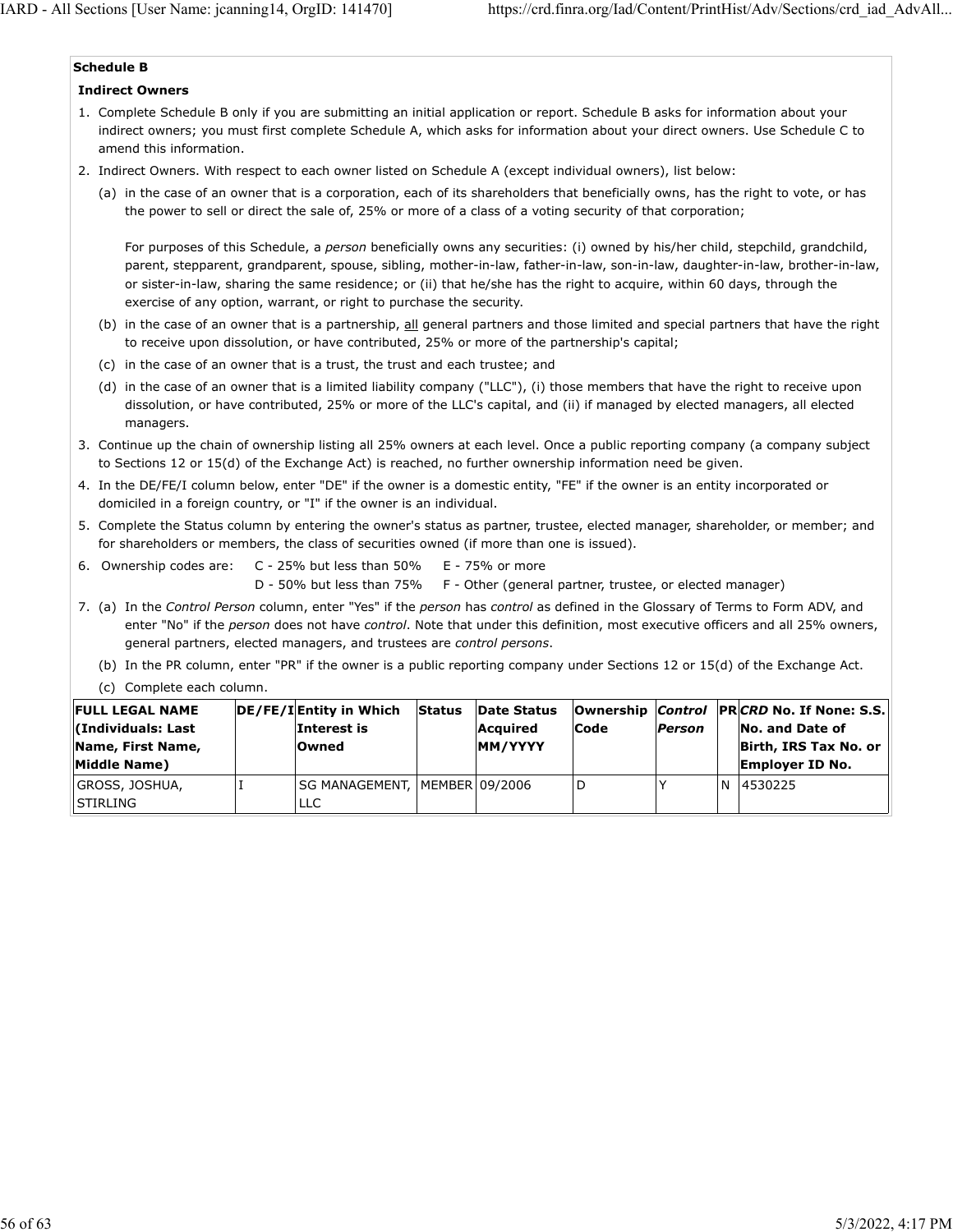#### **Schedule D - Miscellaneous**

You may use the space below to explain a response to an Item or to provide any other information.

ITEM 9(A) IN ITS CAPACITY AS THE MANAGING MEMBER OF THE GENERAL PARTNER OF AND INVESTMENT ADVISOR TO CERTAIN PRIVATE INVESTMENT POOLS, MILL CREEK CAPITAL ADVISORS, LLC HAS AUTHORITY OVER THE DISPOSITION OF PRIVATE INVESTMENT POOL ASSETS AND BELIEVES THAT SUCH AUTHORITY IS WITHIN THE DEFINITION OF "CUSTODY" AS THAT TERM IS USED IN PART 1, ITEM 9 OF FORM ADV. ALL SUCH PRIVATE INVESTMENT POOLS ARE AUDITED ANNUALLY AND AUDITED FINANCIAL STATEMENTS ARE DISTRIBUTED TO POOL INVESTORS WITHIN THE NUMBER OF DAYS OF THE POOL'S FISCAL YEAR END REQUIRED BY THE SEC CUSTODY RULE. IN ADDITION, FEES PAYABLE TO MILL CREEK CAPITAL ADVISORS, LLC PURSUANT TO INDIVIDUAL AGREEMENTS WITH CLIENTS MAY BE DEDUCTED AUTOMATICALLY FROM CLIENT ACCOUNTS; WE UNDERSTAND, HOWEVER, THAT SUCH FEE PAYMENT ARRANGEMENTS ARE NOT DEEMED WITHIN THE TERM "CUSTODY" AS USED IN PART 1, ITEM 9 OF FORM ADV.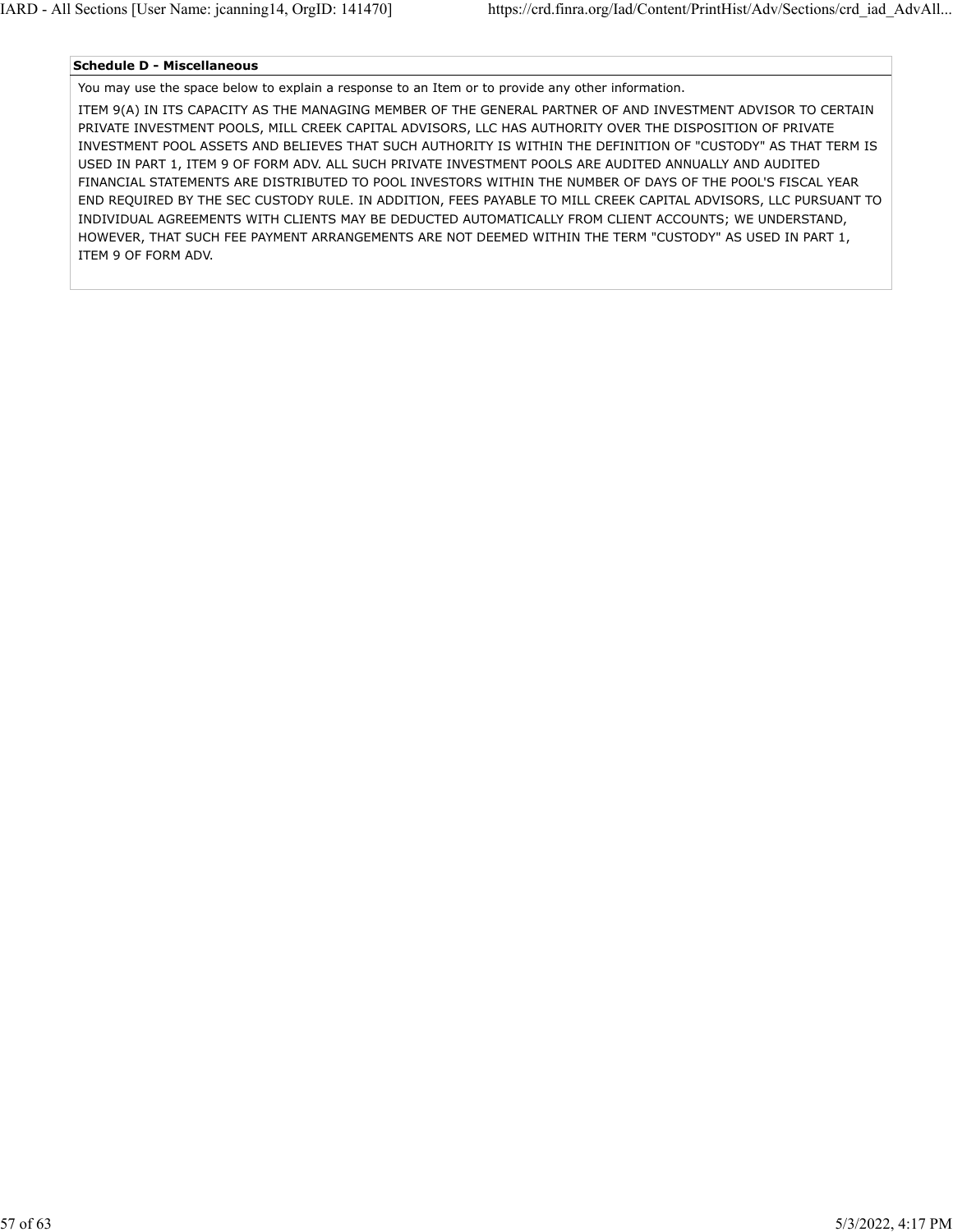**Schedule R**

No Information Filed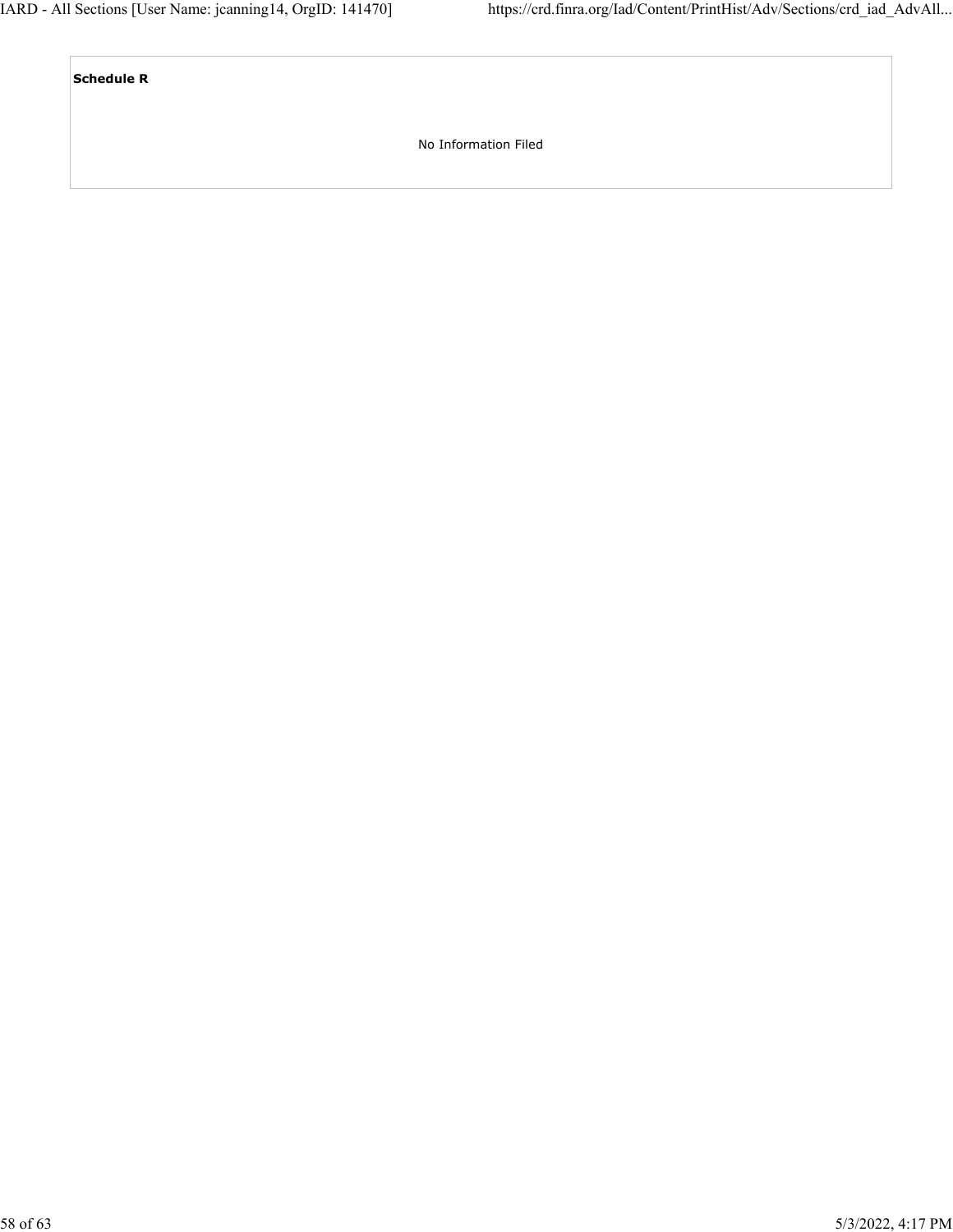| <b>DRP Pages</b>                                             |  |
|--------------------------------------------------------------|--|
| <b>CRIMINAL DISCLOSURE REPORTING PAGE (ADV)</b>              |  |
| No Information Filed                                         |  |
| <b>REGULATORY ACTION DISCLOSURE REPORTING PAGE (ADV)</b>     |  |
| No Information Filed                                         |  |
| <b>CIVIL JUDICIAL ACTION DISCLOSURE REPORTING PAGE (ADV)</b> |  |
| No Information Filed                                         |  |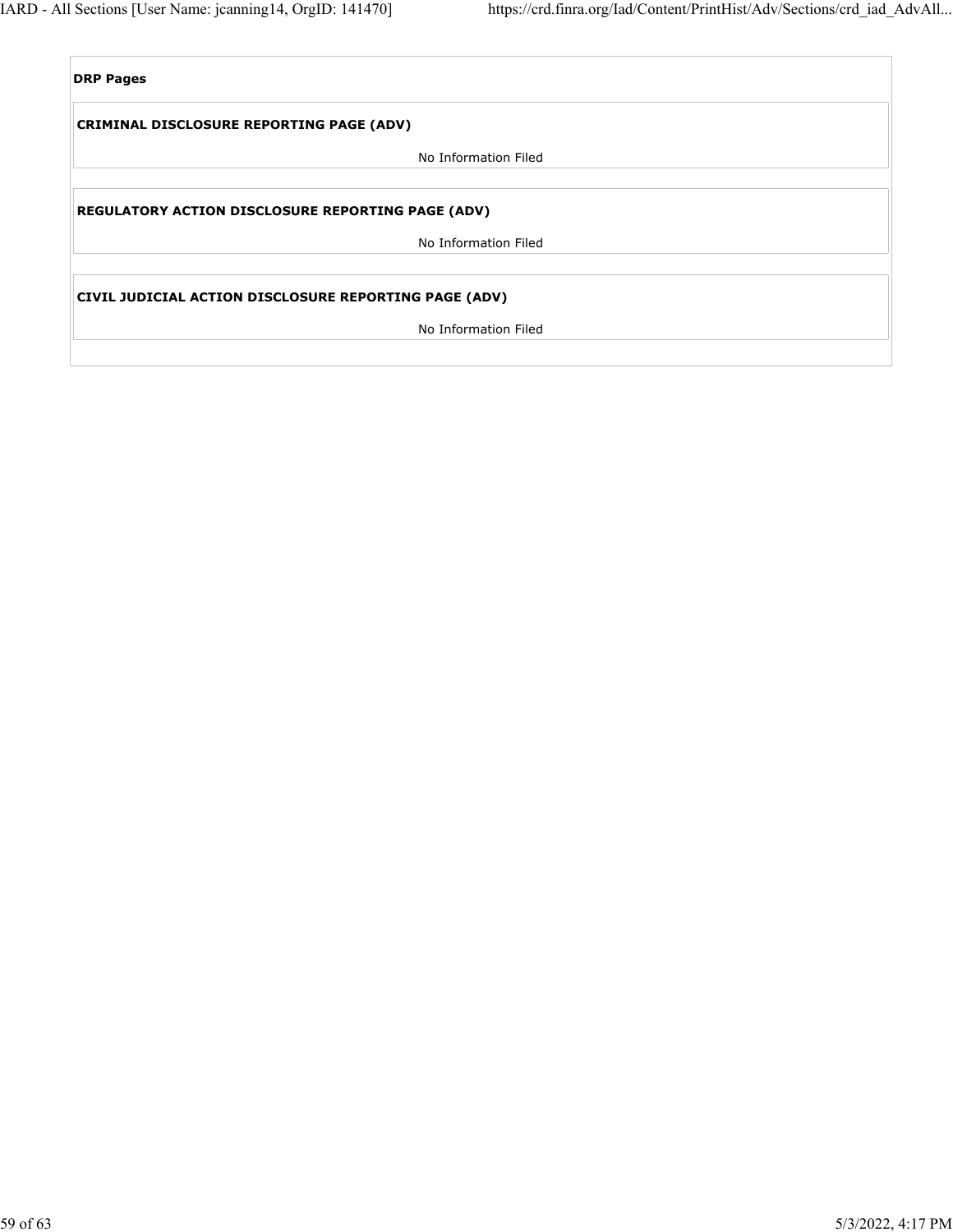| Part 2                                                     | <b>Exemption from brochure delivery requirements for SEC-registered advisers</b>                                                                                                                                                        |                                     |        |   |
|------------------------------------------------------------|-----------------------------------------------------------------------------------------------------------------------------------------------------------------------------------------------------------------------------------------|-------------------------------------|--------|---|
|                                                            |                                                                                                                                                                                                                                         |                                     |        |   |
|                                                            | SEC rules exempt SEC-registered advisers from delivering a firm brochure to some kinds of clients. If these exemptions excuse<br>you from delivering a brochure to all of your advisory clients, you do not have to prepare a brochure. |                                     |        |   |
|                                                            |                                                                                                                                                                                                                                         |                                     | Yes No |   |
|                                                            | Are you exempt from delivering a brochure to all of your clients under these rules?                                                                                                                                                     |                                     |        | ⊙ |
| If no, complete the ADV Part 2 filing below.               |                                                                                                                                                                                                                                         |                                     |        |   |
|                                                            |                                                                                                                                                                                                                                         |                                     |        |   |
| Amend, retire or file new brochures:<br><b>Brochure ID</b> | <b>Brochure Name</b>                                                                                                                                                                                                                    | <b>Brochure Type(s)</b>             |        |   |
| 365655                                                     | MILL CREEK CAPITAL ADVISORS, LLC                                                                                                                                                                                                        | High net worth individuals, Pension |        |   |
|                                                            |                                                                                                                                                                                                                                         | plans/profit sharing plans,         |        |   |
|                                                            |                                                                                                                                                                                                                                         | Foundations/charities               |        |   |
| 369281                                                     | MILL CREEK CAPITAL ADVISORS, LLC                                                                                                                                                                                                        | High net worth individuals, Pension |        |   |
|                                                            |                                                                                                                                                                                                                                         | plans/profit sharing plans,         |        |   |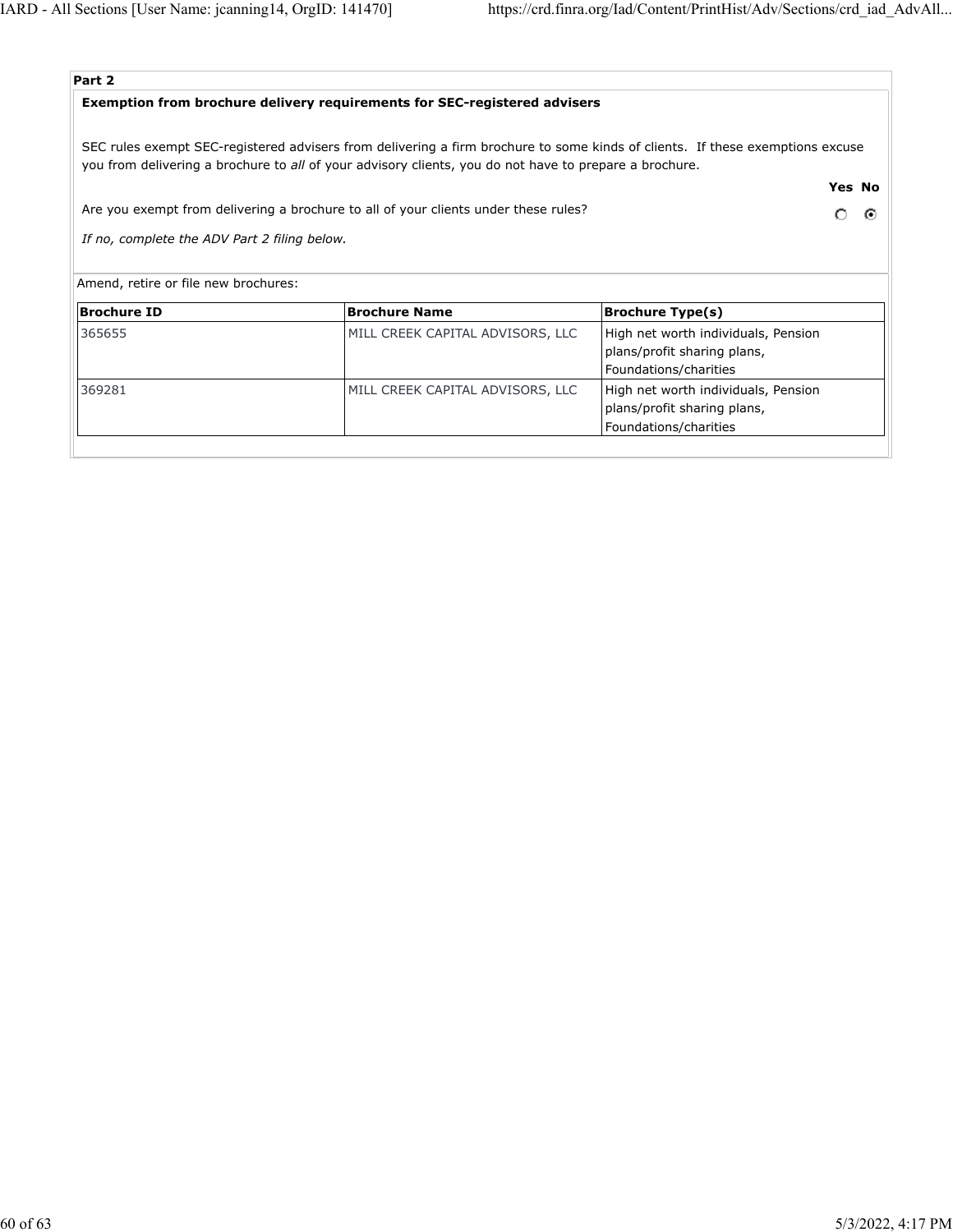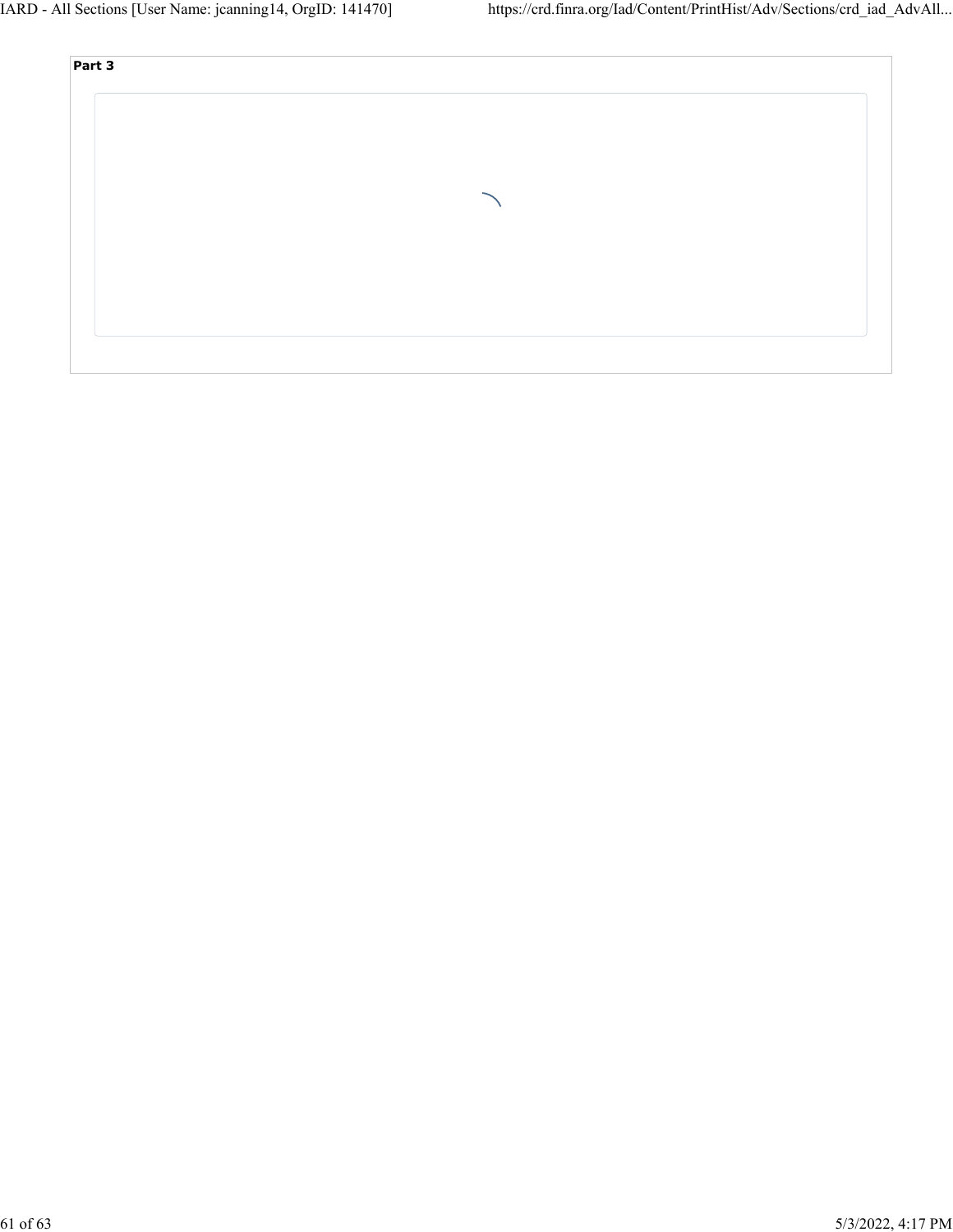#### **Execution Pages**

#### **DOMESTIC INVESTMENT ADVISER EXECUTION PAGE**

You must complete the following Execution Page to Form ADV. This execution page must be signed and attached to your initial submission of Form ADV to the SEC and all amendments.

## Appointment of Agent for Service of Process

By signing this Form ADV Execution Page, you, the undersigned adviser, irrevocably appoint the Secretary of State or other legally designated officer, of the state in which you maintain your *principal office and place of business* and any other state in which you are submitting a *notice filing*, as your agents to receive service, and agree that such *persons* may accept service on your behalf, of any notice, subpoena, summons, *order* instituting *proceedings*, demand for arbitration, or other process or papers, and you further agree that such service may be made by registered or certified mail, in any federal or state action, administrative *proceeding* or arbitration brought against you in any place subject to the jurisdiction of the United States, if the action, *proceeding*, or arbitration (a) arises out of any activity in connection with your investment advisory business that is subject to the jurisdiction of the United States, and (b) is *founded*, directly or indirectly, upon the provisions of: (i) the Securities Act of 1933, the Securities Exchange Act of 1934, the Trust Indenture Act of 1939, the Investment Company Act of 1940, or the Investment Advisers Act of 1940, or any rule or regulation under any of these acts, or (ii) the laws of the state in which you maintain your *principal office and place of business* or of any state in which you are submitting a *notice filing*.

## **Signature**

I, the undersigned, sign this Form ADV on behalf of, and with the authority of, the investment adviser. The investment adviser and I both certify, under penalty of perjury under the laws of the United States of America, that the information and statements made in this ADV, including exhibits and any other information submitted, are true and correct, and that I am signing this Form ADV Execution Page as a free and voluntary act.

I certify that the adviser's books and records will be preserved and available for inspection as required by law. Finally, I authorize any *person* having *custody* or possession of these books and records to make them available to federal and state regulatory representatives.

Signature: JOHN CANNING Printed Name: JOHN CANNING Adviser *CRD* Number: 141470

Date: MM/DD/YYYY 05/03/2022 Title: CHIEF COMPLIANCE OFFICER

## *NON-RESIDENT* **INVESTMENT ADVISER EXECUTION PAGE**

You must complete the following Execution Page to Form ADV. This execution page must be signed and attached to your initial submission of Form ADV to the SEC and all amendments.

## 1. Appointment of Agent for Service of Process

By signing this Form ADV Execution Page, you, the undersigned adviser, irrevocably appoint each of the Secretary of the SEC, and the Secretary of State or other legally designated officer, of any other state in which you are submitting a *notice filing*, as your agents to receive service, and agree that such persons may accept service on your behalf, of any notice, subpoena, summons, *order* instituting *proceedings*, demand for arbitration, or other process or papers, and you further agree that such service may be made by registered or certified mail, in any federal or state action, administrative *proceeding* or arbitration brought against you in any place subject to the jurisdiction of the United States, if the action, *proceeding* or arbitration (a) arises out of any activity in connection with your investment advisory business that is subject to the jurisdiction of the United States, and (b) is *founded*, directly or indirectly, upon the provisions of: (i) the Securities Act of 1933, the Securities Exchange Act of 1934, the Trust Indenture Act of 1939, the Investment Company Act of 1940, or the Investment Advisers Act of 1940, or any rule or regulation under any of these acts, or (ii) the laws of any state in which you are submitting a *notice filing*.

## 2. Appointment and Consent: Effect on Partnerships